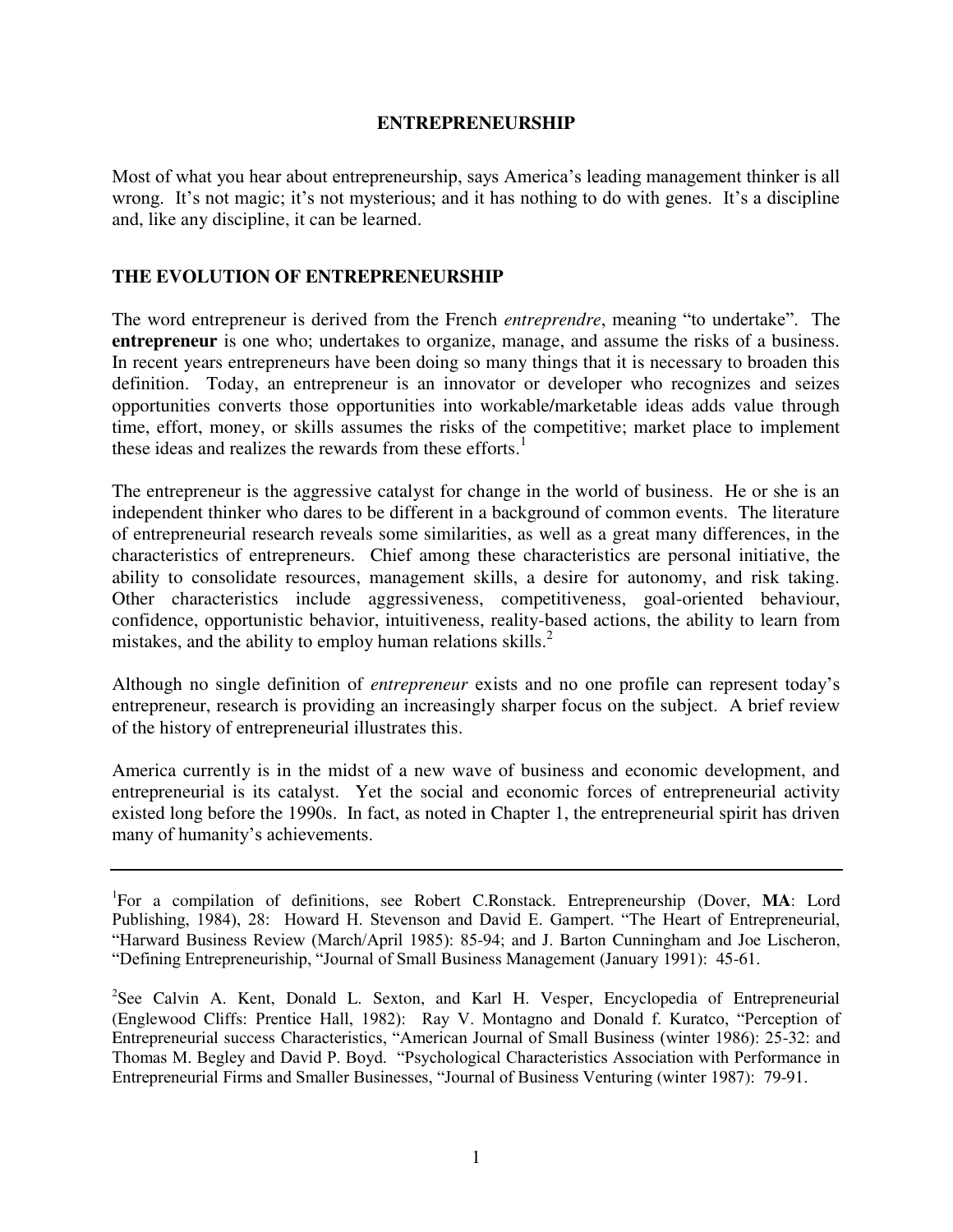Humanity's progress from caves to campuses has been explained in numerous ways. But central to virtually al of these theories has been the role of the "agent of change," the force that initiates and implements material progress. Today we recognize that the agent of change in human history has been and most likely will continue to be the entrepreneur.<sup>3</sup>

The recognition of entrepreneurs dates back to eighteenth-century France when economist Richard Cantillon associated the "risk-bearing" activity in the economy with the entrepreneur. In England during the same period, the Industrial Revolution was evolving, with the entrepreneur playing a visible role in risk taking and the transformation of resources.<sup>4</sup>

The association of entrepreneurial and economics has long been the accepted norm. In fact, until the 1950s the majority of definitions and references to entrepreneurial had come from economics. For example, Cantillon (1725), just mentioned; Jean Baptiste Say (1803), the renowned French economist and Joseph Schumpeter (1934), a twentieth century; economic genius, all wrote about entrepreneurship and its impact on economic; development.<sup>5</sup> Over the decades writers have continued to try to describe or define what entrepreneurial is all about. Here are some examples:

Entrepreneurship….consists in doing things that are not generally done in the ordinary course of business Routine; it is essentially a phenomenon that comes under the wider aspect of leadership.<sup>6</sup>

Entrepreneurship, at least in all non authoritarian societies, constitutes a bridge; between society as a whole,

In entrepreneurship, there is agreement that we are talking about a kind of behavior that includes: (1) initiative taking, (2) the organizing or reorganizing of social economic mechanisms to turn resources and situations to practical account, and  $(3)$  the acceptance of risk of failure.<sup>8</sup>

After reviewing the evolution of entrepreneurial and examining its varying definitions, Robert C. Ronstandt put together a summary description.

Especially the non economic aspects of that society, and the profit-oriented institutions established to take advantage of its economic endowments and to satisfy, as best they can, its economic desires.<sup>7</sup>

<sup>3</sup>Kent, Sexton, and Vesper, Encyclopedia of Entrepreneurship, xxix

<sup>4</sup>Israel M. Kirzner, Perception, Opportunity, and Profit: Studies in the Theory of Entrepreneurship (Chicago: University of Chacatgo Press, 1979) 38-39

5 See Ronstadt, Entrepreneurial, 9-12

6 Joseph Schumpeter, "Change and the Entrepreneur," in Essays of J.A. Schumpeter, ed. Richart V. Clemence (Reading, MA: Addison-Esley, 1951), 255

<sup>7</sup>Arthur Cole, Business Enterprise in its Social Setting (Cambridge, MA: Harward University Press, 1959), 27-28

<sup>8</sup>Albert Shapero, Entrepreneurial and Economic Development, Project ISEED Ltd. (Milwauker, Wl:Center for Venture Management, summer 1975), 187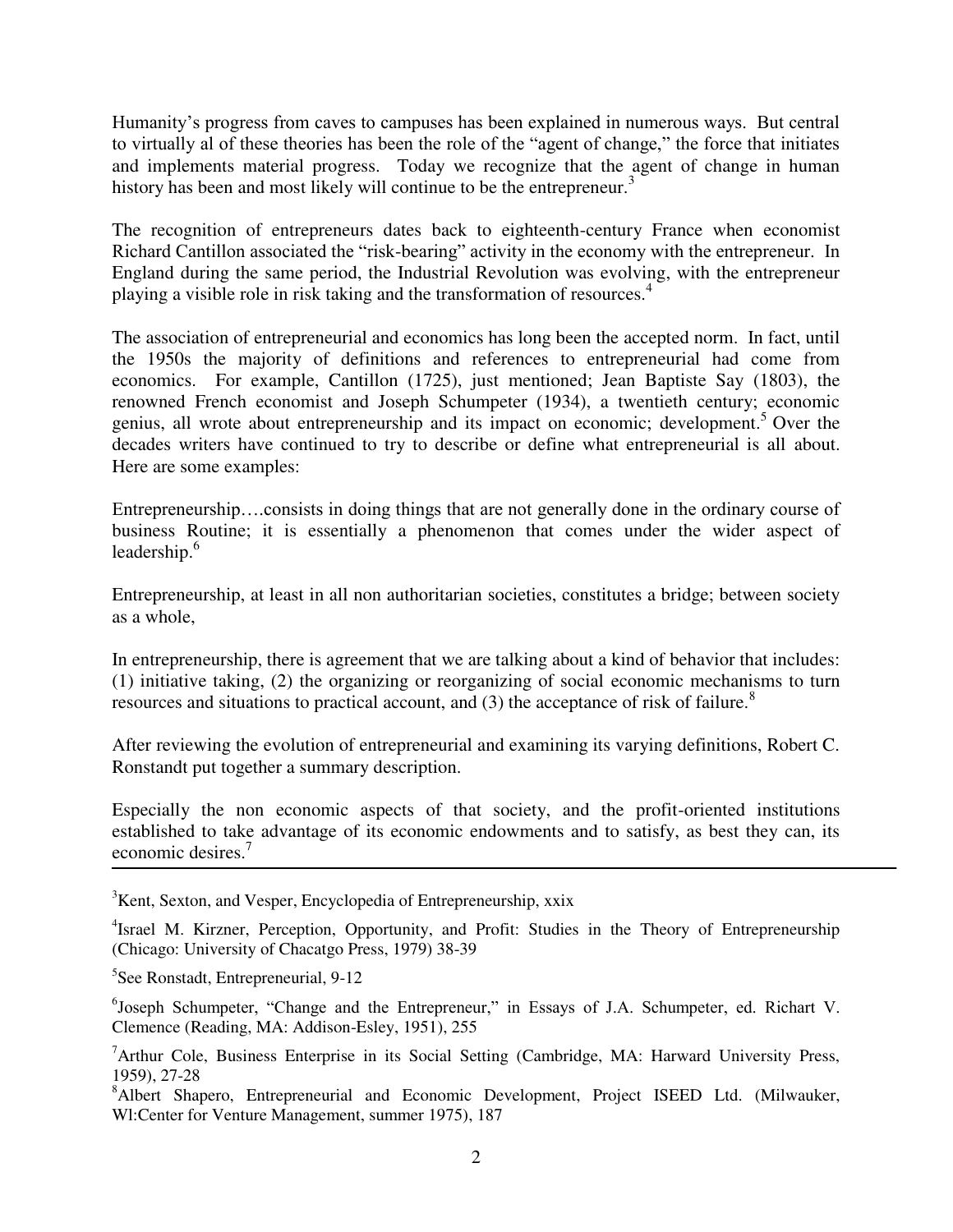Entrepreneurship is the dynamic process of creating incremental wealth. This wealth is created by individuals who assume the major risks in terms of equity, time, and/or career commitment of providing value for some product or service. The product or service itself may or may not be new or unique but value must somehow be infused by the entrepreneur by securing and allocating the necessary skills and resources.<sup>9</sup>

Entrepreneurship as a topic for discussion and analysis was introduced by the economists of the eighteenth century. And it continued to attract the interest of economists in the nineteenth century. In the present century, the world has become synonymous or at least closely linked with free enterprise and capitalism. Also, it is generally recognised that entrepreneurs serve as agents of change provide creative, innovative ideas for business enterprises; and help businesses grow and become profitable.

Whatever the specific activity they engage in, entrepreneurs today are considered the heroes of free enterprise. Many of them have used innovation and creativity to build multimillion-dollar enterprises from fledgling businesses—some in less than a decade. These individuals have created new products and services and have assumed the risks associated with thee ventures. Many people now regard entrepreneurial as "pioneership" on the frontier of business.

Entrepreneurial is the ability to create and build a vision from practically nothing fundamentally it is a human, creative act. It is the application of energy to initiating and building an enterprise or organization, rather than just watching or analyzing. This vision requires a willingness to take calculated risks—both personal and financial – and then to do everything possible to reduce the chances of failure. Entrepreneurship also includes the ability to build an entrepreneurial or venture team to complement your own skills and talents. It is the knack for sensing an opportunity where others see chaos, contradiction, and Confusion. It is possessing the knowhow to find, marshal, and control resources (often owned by others).<sup>10</sup>

I <sup>9</sup>Ronstadt, Entrepreneurial, 28

<sup>&</sup>lt;sup>10</sup>Jeffry A. Timmons, New Venture Creation,  $4<sup>th</sup>$  ed. (Homewood, IL Irwin, 1994) 7-8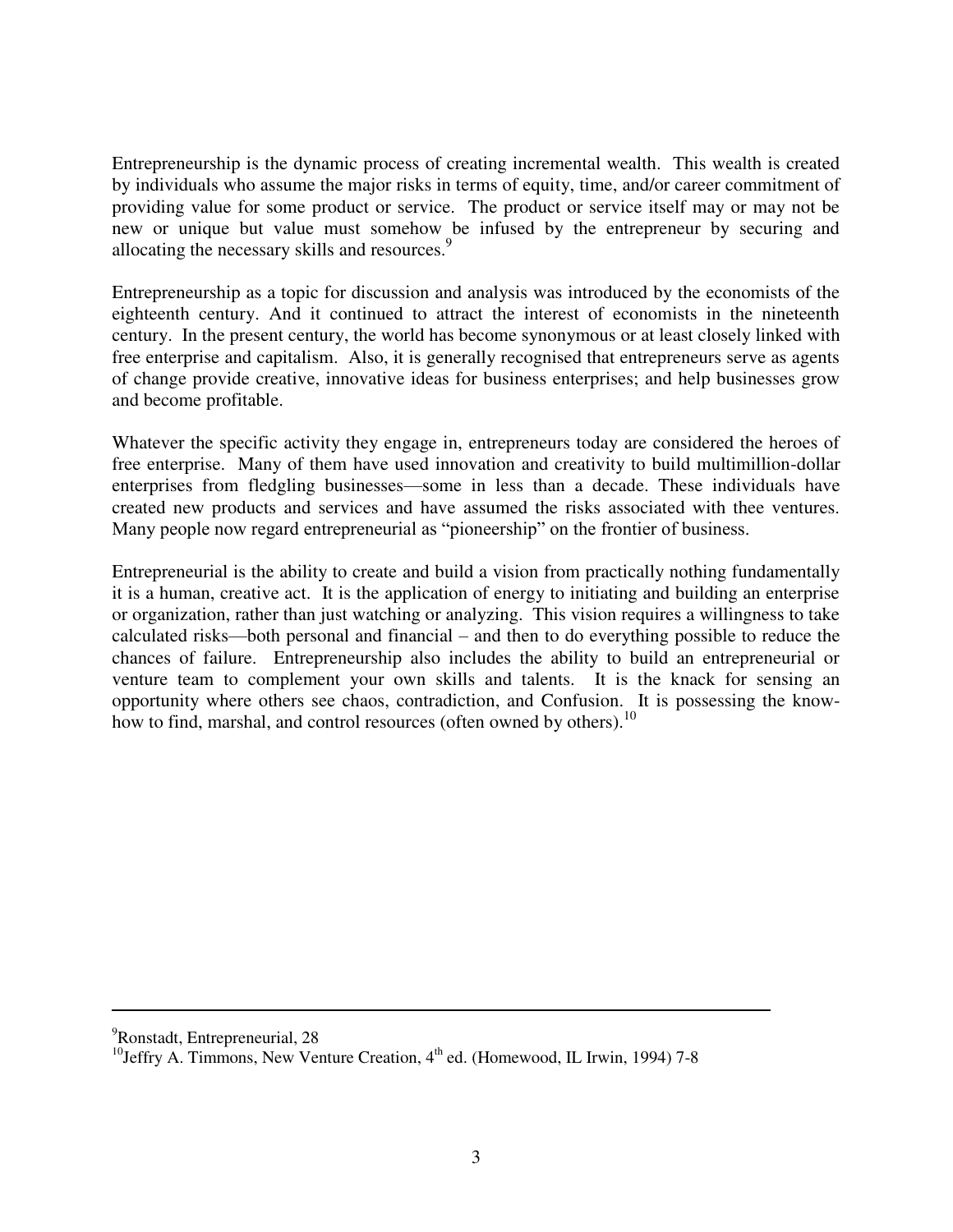# **THE MYTHS OF ENTREPRENEURSHIP**

Throughout the years many myths have arisen about entrepreneurial. These myths are the result of a lack of research on entrepreneurial. As many researches in the field have noted, the study of entrepreneurial is still emerging, and thus "folklore" will tend to prevail until it is dispelled with contemporary research findings. Ten of the most notable myths with an explanation to dispel each myth appear next.

# **Myth 1: Entrepreneurs Are Doers, Not Thinkers**

Although it is true entrepreneurs tend toward action, they are also thinkers indeed, they are often very methodical people who plan their moves carefully. The emphasis today on the creation of clear and complete business plans (see Part 2) is an indication that "thinking" entrepreneurs are as important as "doing" entrepreneurs.

# **Myth 2: Entrepreneurs Are Born, Not Made**

The idea that the characteristics of entrepreneurs cannot be taught or learned, that they are innate traits one must be born with has long been prevalent. These traits include aggressiveness, initiative, drive, and a willingness to take risks, analytical ability, and skill in human relations. Today, however, the recognition of entrepreneurship as a discipline is helping to dispel this myth. Like all disciplines, entrepreneurship has models, processes, and case studies that allow the topic to be studied and the knowledge to be acquired.

# **CONTEMPORARY ENTREPRENEURSHIP**

# **The E-Myth**

Michael E. Gerber has written a book titled The E-Myth: Why Most Businesses Don't Work and What to do about it. He clearly delineates the differences among the types of persons involved with contemporary small businesses. These persons are the following.

- $\triangleright$  The entrepreneur invents a business that works without him or her. This is a visionary who makes a business unique by imbuing it with a special and exciting sense of purpose and direction. The entrepreneur's far-reaching perspective enables him or her to anticipate changes and needs in the market place and to initiate activities to capitalize on them.
- $\triangleright$  The manager produces results through employees by developing and implementing effective systems and, by interacting with employees, enhancing their self-esteem and ability to produce good results. The manager can actualize the entrepreneur's vision through planning, implementation, and analysis.
- $\triangleright$  The technician performs specific tasks according to systems and standards management developed. The technician, in the best of businesses, not only gets the work done but also provides input to supervisors for improvement of those systems and standards.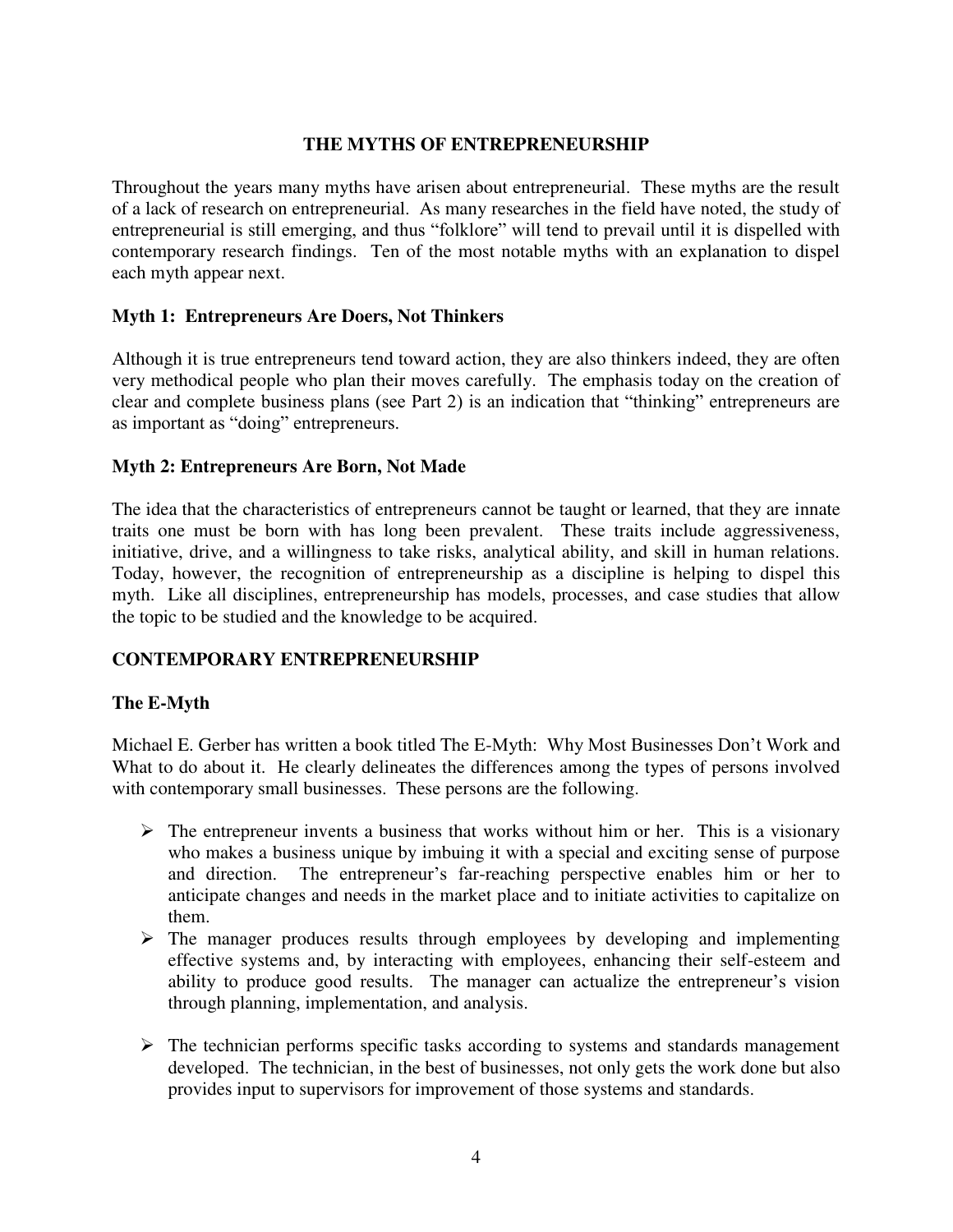Understanding these definitions is important, because Gerber contends that most small businesses don't work; their owners do. In other words, he believes that today's small-business owner works too hard at a job that he or she has created for himself or herself rather than working to create a business. Thus, most small businesses fail because the owner is more of a "technician" than an "entrepreneur" Working only as a technician, the small-business owner realizes too little reward for so much effort, and eventually, according to Gerber, the business fails.

The E-Myth is that today's business owners are not true entrepreneurs who create businesses but merely technicians who now have created a job for themselves. The solution to this myth lies in the owner's willingness to begin thinking and acting like a true entrepreneur: to imagine how the business would work without him or her. In other words, the owner must begin working on the business, in addition to working in it. He or she must leverage the company's capacity through systems development and implementation. The whole key is a person developing an "Entrepreneurial Perspective."

# **Myth 3: Entrepreneurs Are Always Inventors**

The idea that entrepreneurs are inventors is a result of misunderstanding and tunnel vision. Although many inventors are also entrepreneurs, numerous entrepreneurs encompass all sorts of innovative activity.<sup>11</sup> For Example, Ray Kroc did not invent the fast-food franchise, but his innovative idea made McDonald's the largest fast-food enterprise in the world. A contemporary understanding of entrepreneurial covers more than just invention. It requires a complete understanding of innovative behavior in all forms.

# **Myth 4: Entrepreneurs Are Academic and Social Misfits**

The belief that entrepreneurs are academically and socially ineffective is a result of some business owners having started successful enterprises after dropping out of school or quitting a job. In many cases such an event has been blown out of proportion in an attempt to "profile" the typical entrepreneur. Historically, in fact, educational and social organizations did not recognize the entrepreneur. They abandoned him or her as a misfit in a world of corporate giants. Business education, for example, was aimed primarily at the study of corporate activity. Today the entrepreneur is considered a hero – socially, economically, and academically. No longer is a misfit, the entrepreneur now viewed as a professional.

**SOURCE:** Adopted from Michael E. Gerber, The E-Myth: Why Most Businesses Don't Work and What to Do about it (New York: Horper Business, 1986): and personal interview, 1993.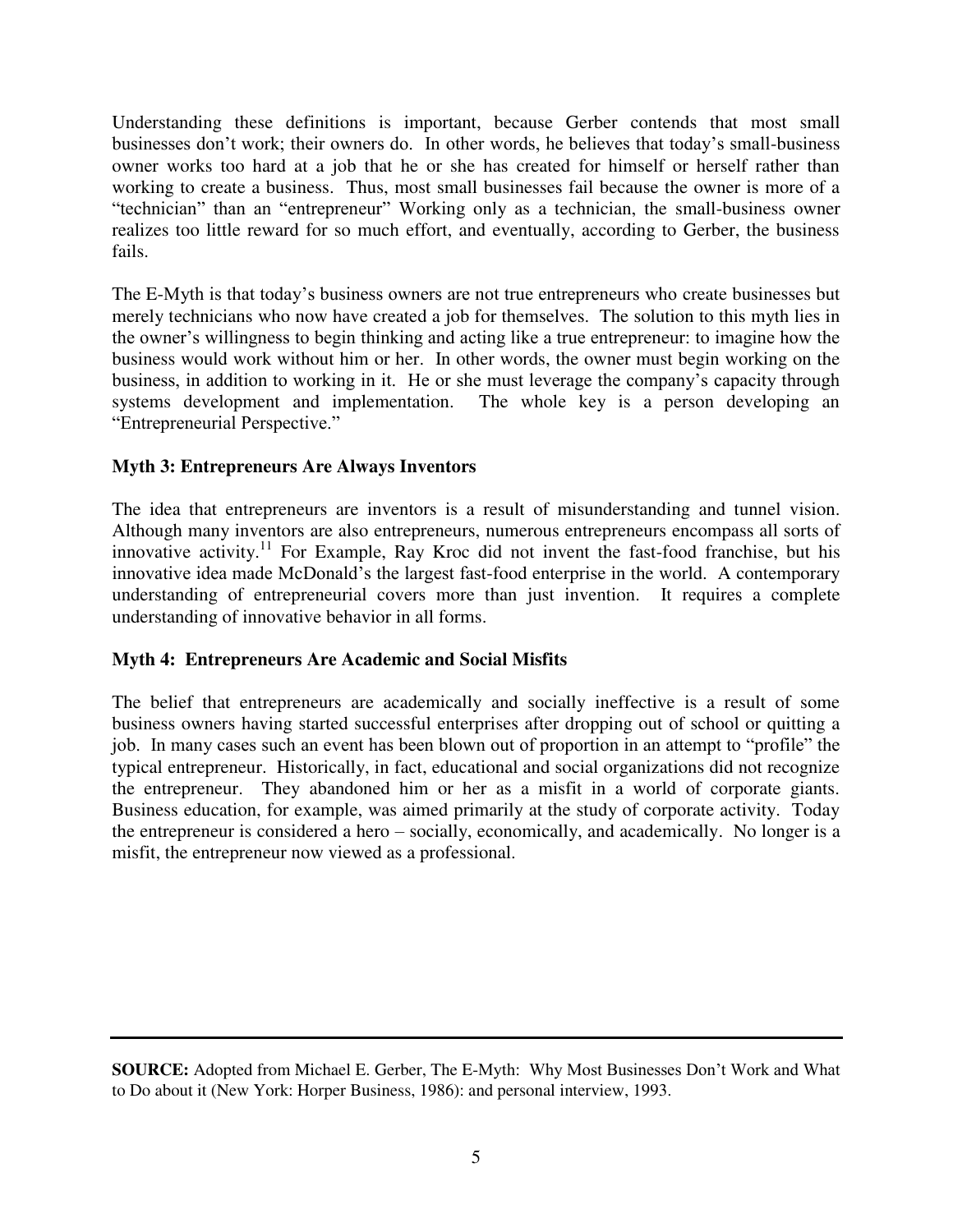# **Myth 5: Entrepreneurs Must Fit the "Profile"**

Many books and articles have presented checklists of characteristics of the successful entrepreneur. These lists were neither validated nor complete. They were based on case studies and on research findings among achievement-oriented people. Today we realize that a standard entrepreneurial profile is hard to compile. The environment, the venture itself, and the entrepreneur have interactive effects, which results in many different types of profiles. Contemporary studies conducted at universities across the United States will in the future, provide more accurate insights into the various profiles of successful entrepreneurs. As we will show in Chapter 4, an "Entrepreneurial Perspective" within individuals is more understandable than a particular profile.

#### **Myth 6: All Entrepreneurs Need is Money**

It is true a venture needs capital to survive; it is also true a large number of business failures occur because of a lack of adequate financing. Yet having money is not the only bulwark against failure. Failure due to a lack of proper financing often is an indicator of other problems: managerial incompetence, lack of financial understanding, poor investments, poor planning, and the like. Many successful entrepreneurs have overcome the lack of money while establishing their ventures. To those entrepreneurs, money is a resource but never an end in itself.

#### **Myth 7: All Entrepreneurs Need Is Luck**

Being at "the right place at the right time" is always an advantage. But "luck happens when preparation meets opportunity" is an equally appropriate adage. Prepared entrepreneurs who seize the opportunity when it arises often seems "lucky". They are, in fact, simply better prepared to deal with situations and turn them into successes. What appears to be luck really is preparation, determination, desire, knowledge, and innovativeness.

 $<sup>11</sup>$ John B. Miner, Norman R. Smith, and Jeffrey S. Bracker, "Defining the Inventor-Entrepreneur</sup> in the Context of Established Typologies, "Journal of Business Venturing (March 1992): 103-13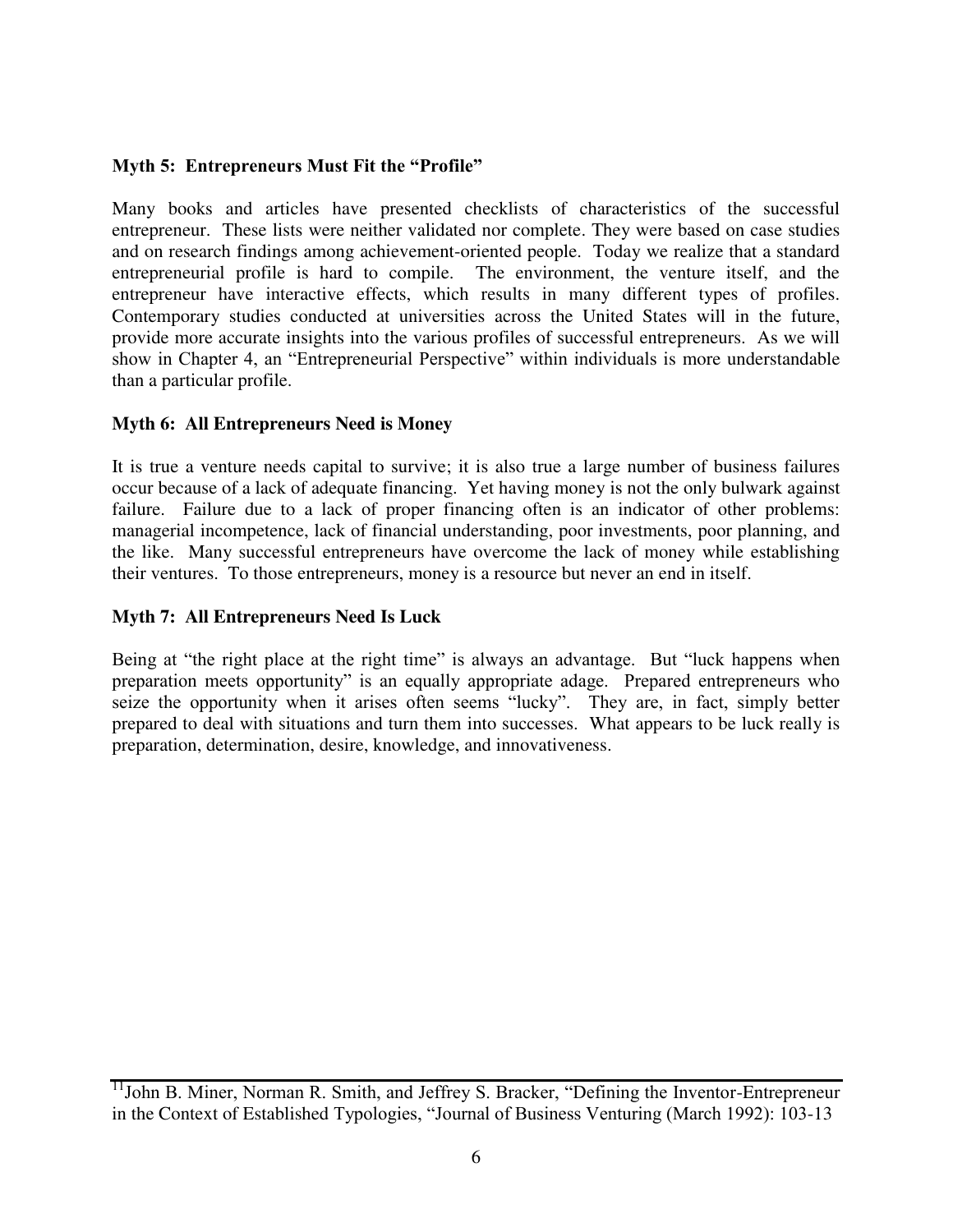# **ENTREPRENEURSHIP AND ENTREPRENEUR**

# **WHAT IS ENTREPRENEURSHIP AND WHO IS AN ENTREPRENEUR?**

`Entrepreneur and Entrepreneurship' have become popular and respectable words today. We use the term entrepreneur to describe men and women who set up and manage their own business. The process involved in this is called entrepreneurship.

The real meaning of an entrepreneur is becoming more and more clear with the passage of time. Certain special characteristics, roles and economic functions have begun to be attributed to him/her. In this chapter, we are going to look at these personality characteristics (traits) and functions in detail.

Entrepreneurship is an activity that aims at starting, establishing and increasing the size of an enterprise that produces and markets goods or services. It is a creative act. It involves an attitude that tries to find out opportunities and then derive benefits from them.

You may have realised that first of all an entrepreneur has to be a highly motivated person. He or she will have to take initiative at various stages in organising and reorganizing resources like money, materials and manpower to produce goods or services. In this process he/she will have to continually innovate. The entrepreneur also has to take risks in terms of money, time, technology, career commitment and social relationships. The monetary reward for these activities comes in the form of profit. But there is a certain amount of uncertainty about this reward.

# **MOTIVATION**

Motivation comes from the word' `motive' (or goal). It means the urge in an individual to achieve a particular goal. In other words, it is the need to achieve that motivates a person. You may find may people with sufficient financial resources and family support who are interested in independent ventures. Yet, very few actually start their businesses. Why is it so? Because they are comfortable in doing routine jobs and have no higher goals in life. They lack `motivation'. Entrepreneurs generally are highly active. They struggle constantly to achieve something better than what they already have. They like to be different from others and are ready to work hard to reach their goal. Persons experiencing constant need to achieve always try to understand their strengths and weaknesses. This enables them to seek external help whenever needed.

Let us take a look at the `Vadilal' group which is household name today in Gujarat. `Vadilal ice cream' is a premier brand in the consumer market. You may be surprised to know that Ramachandra Gandhi and Laxman Gandhi, the two brothers who founded the Vadilal Empire, could not even complete their school education. They started in a small way by selling homemade ice cream in the city of Ahmedabad. Now, Vadilal is the largest ice cream company in the country.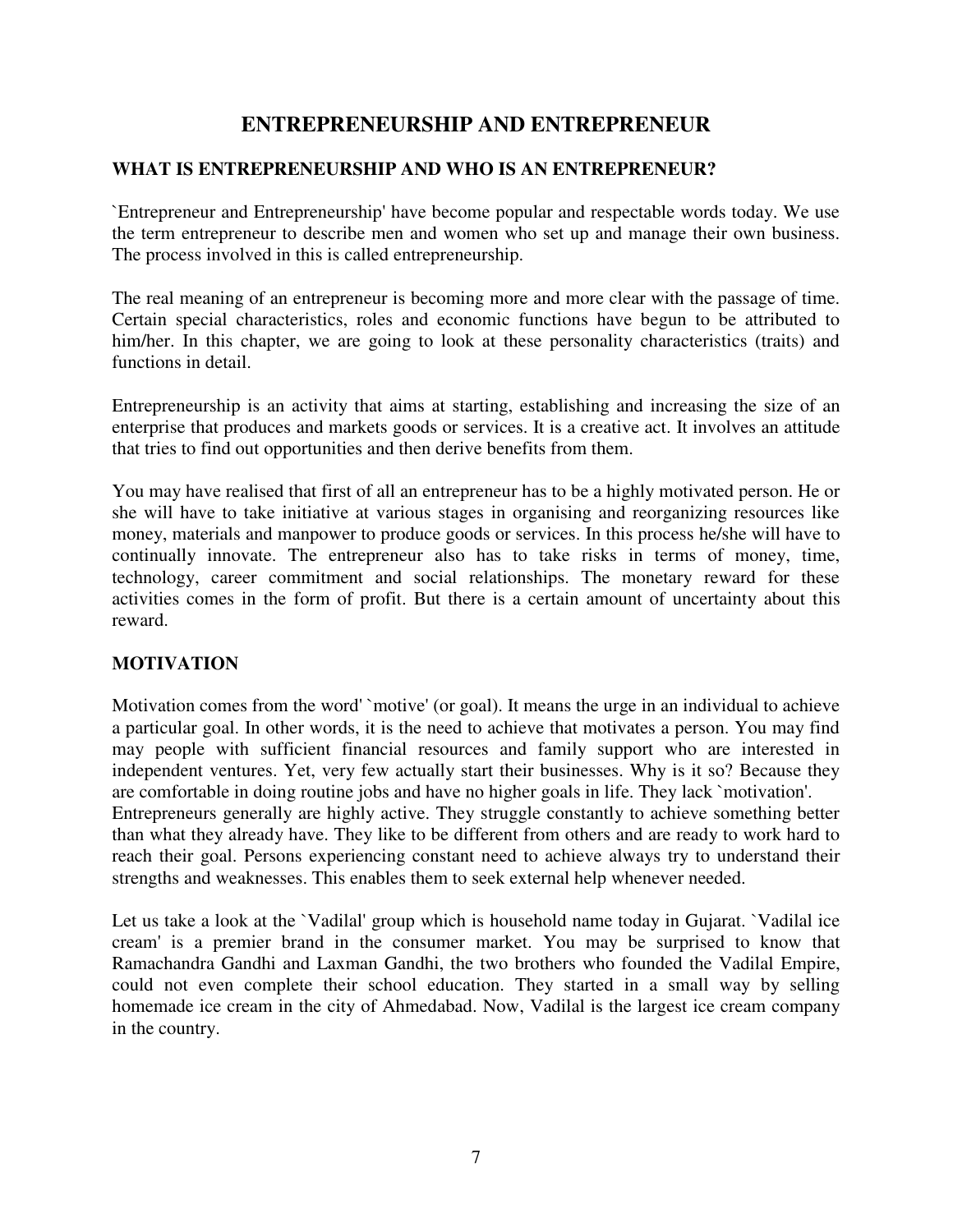How did they do it? They did not stop thinking big. They had the courage to do what they wanted to. Entrepreneurial persons seek rewards or returns earned through their own efforts and do not depend upon `luck'. They do not like to be idle. The following case is a very good example:

Balachandran is a commerce graduate and belongs to a lower middle class family in Tamil Nadu. Even as a student, his ambition was to become his own boss one day. With this desire, he attended an Entrepreneurship Development Programme (EDP) at Karaikudi, in Tamil Nadu. This strengthened his self-confidence. His idea was to produce high molecular high density shopping bags. But he could not manage to procure the finances and hence dropped the idea.

However, he did not lose hope. With just ` 500/- in his pocket, he left for Madras. He started selling used packing cartons and earned some money. In the meantime he happened to meet a commercial artist, who used to work in the field of advertising. Balachandran become his assistant and started earning ` 300/- a month. The salary was too small and therefore he also began working independently. He started getting closer to his dream of having an enterprise of his own.

By December 1988, he had set up his own outdoor advertising unit and had quit his job. The first order comes from Kwality Ice Cream. He has thereafter been manufacturing acrylic glow signboards and also doing engraving work and screen-printing. His clients include big names like Cadbury India and Pepsi. By 1993, he had set up three enterprises of his own.

# **RISK TAKING**

Risk-taking implies taking decisions under conditions where the reward on a certain action is known, but the occurrence of the even is uncertain. While doing so, an entrepreneur becomes responsible for the result of the decision. This responsibility however cannot be insured against failure.

Imagine that you are a qualified pharmacist and that you have got a large sum of money from your parents. Which of the following options would you chose?

a) Invest in a bank deposit with 8 per cent annual interest;

b) Invest in a company with a possible return of 15 percent;

c) Start a medical shop in your locality (because people there have to travel a long distance to get medicines) with a fairly good chance of marking an immediate return of around 10 per cent. (You are also aware that the business is sustainable and can bring in more returns (20, 30 or 50%) in future if you put in your time and effort);

d) Try your luck in the share market.

Clearly, option `c' calls for an entrepreneurial quality. Remember that successful entrepreneurs usually choose the moderate or middle path. They are not `gamblers'. At the same time, they are not afraid of taking a decision if there is a reasonable chance of success.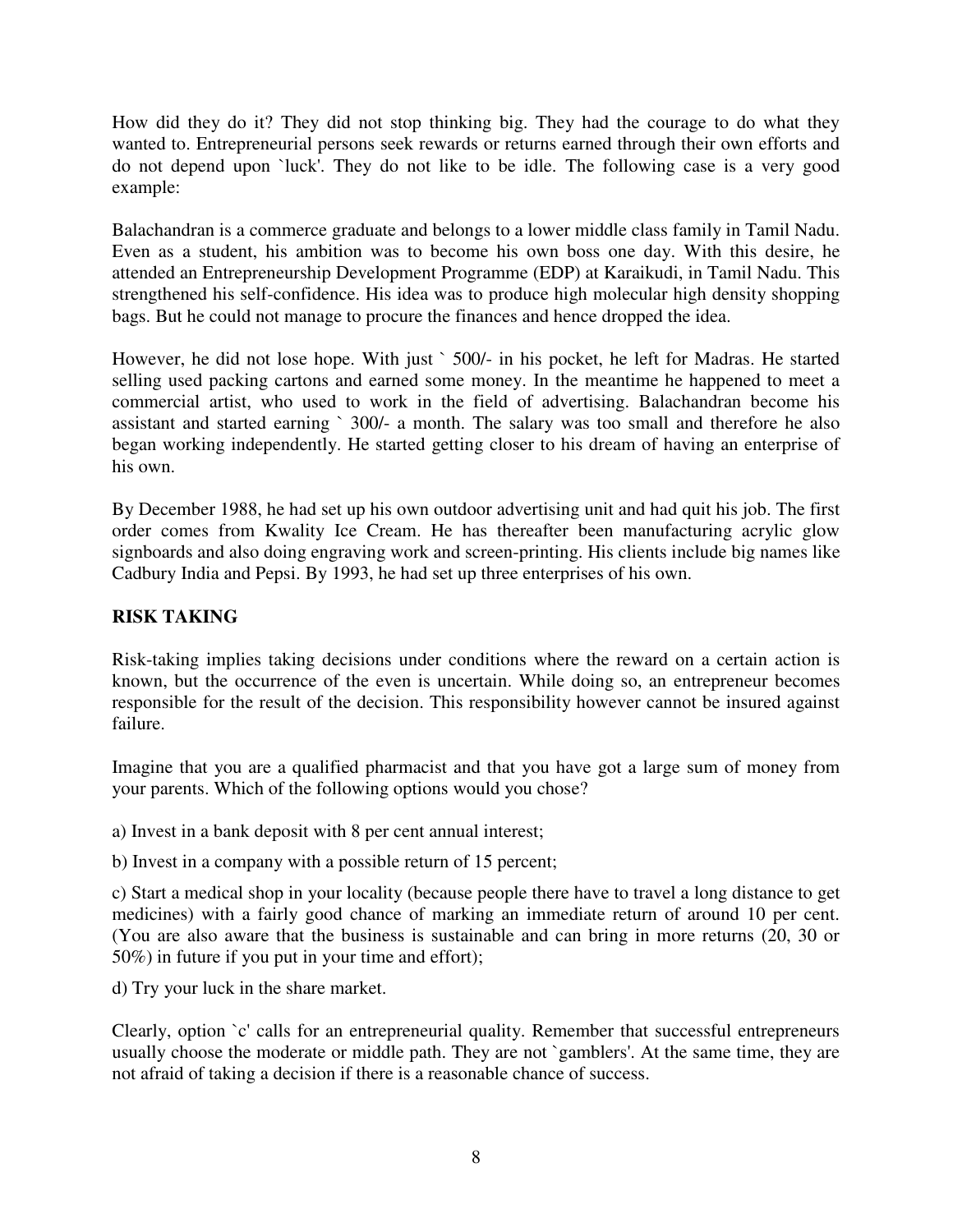You must be aware that businessmen and women spend considerable amount of time planning their enterprises. They study the market, technology, examine and re-examine the demand, the prices, machinery and processes involved, make detailed enquiries about sources of finance and think about other business lines. Why do you think they do through all these processes? In order to minimize the risks involved and avoid difficulties that may arise in the future, as far as possible.

# **INNOVATION**

The process of commercialising an invention is innovative. For example, steam as an alternative source of energy was invented as early as AD 100. Later, in 1712, when it was used to run engines then the process was called innovative. In simple words, it business activity, novelty may take any one or a combination of the following:

- a) New products;
- b) New methods of production;
- c) New markets;
- d) New sources of raw material; or
- e) New forms of organisation

Innovation is a critical aspect of entrepreneurship. Entrepreneurs always try to create new and different values and get satisfaction in doing so. They try to convert a material into a resource or, combine the existing resources in a new and more productive manner. The act of innovation thus provides resources with a new capacity to create wealth.

The story of Penicillin, the popular antibiotic that is use against a variety of diseases and infections explains what innovation can do in our society. Penicillin is made of a particular fungus or `mould'. Till the beginning of 1920s, scientists considered this fungus a nuisance, as it used to destroy their bacteria cultures. They were desperately trying to get rid of it. A doctor from London, Alexander Fleming, realized that this `nuisance' was nothing but the `bacteria killer', the scientists were searching for! All of a sudden Penicillin become a valuable `resource'. Innovation and change are in fact the most distinguished features of entrepreneurship. It needs not only your ability to `create', but also the ability to understand your surroundings. The various functions an entrepreneur performs are **He/She**

- 1) Searches for and discovers economic opportunities
- 2) Evaluates the economic opportunities
- 3) Arranges for financial resources necessary for the enterprise
- 4) Make time-bound arrangements
- 5) Take ultimate responsibility for management of the enterprise
- 6) Is the ultimate uncertainty/risk bearer?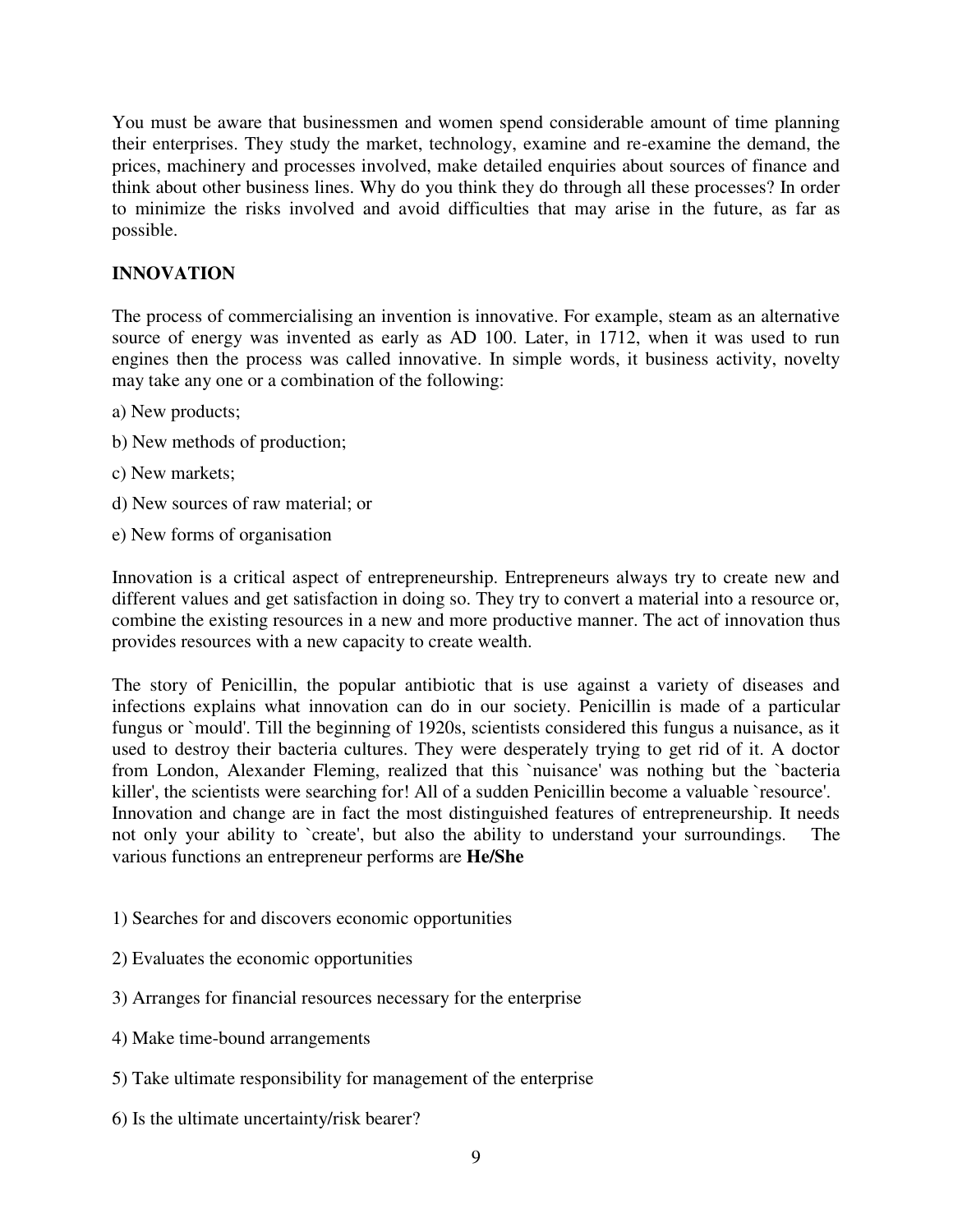7) Is responsible for providing motivation within the enterprise

- 8) Searches for and discovers new economic information
- 9) Translates these information into new markets, techniques and goods
- 10) Provides leadership to the workers

Mr. Karsanbhai Patel, the proud founder of `Nirma' washing powder belongs to a family of farmers in a small village in Gujarat. After having completed B. Sc. in Chemistry, he began working as a laboratory technician. But soon, with limited know-how acquired from his work, Karsanbhai began to manufacture a detergent in the backyard of his house. Finally, in 1969 he had set up `Nirma Chemical Works' with an investment of Rs. 1000/- obtained from friends and relatives. He gave up his Job in 1972 and ventured into full time manufacturing. Ever since then, the `Nirma' empire has been growing and is now one of the world's largest detergent producers.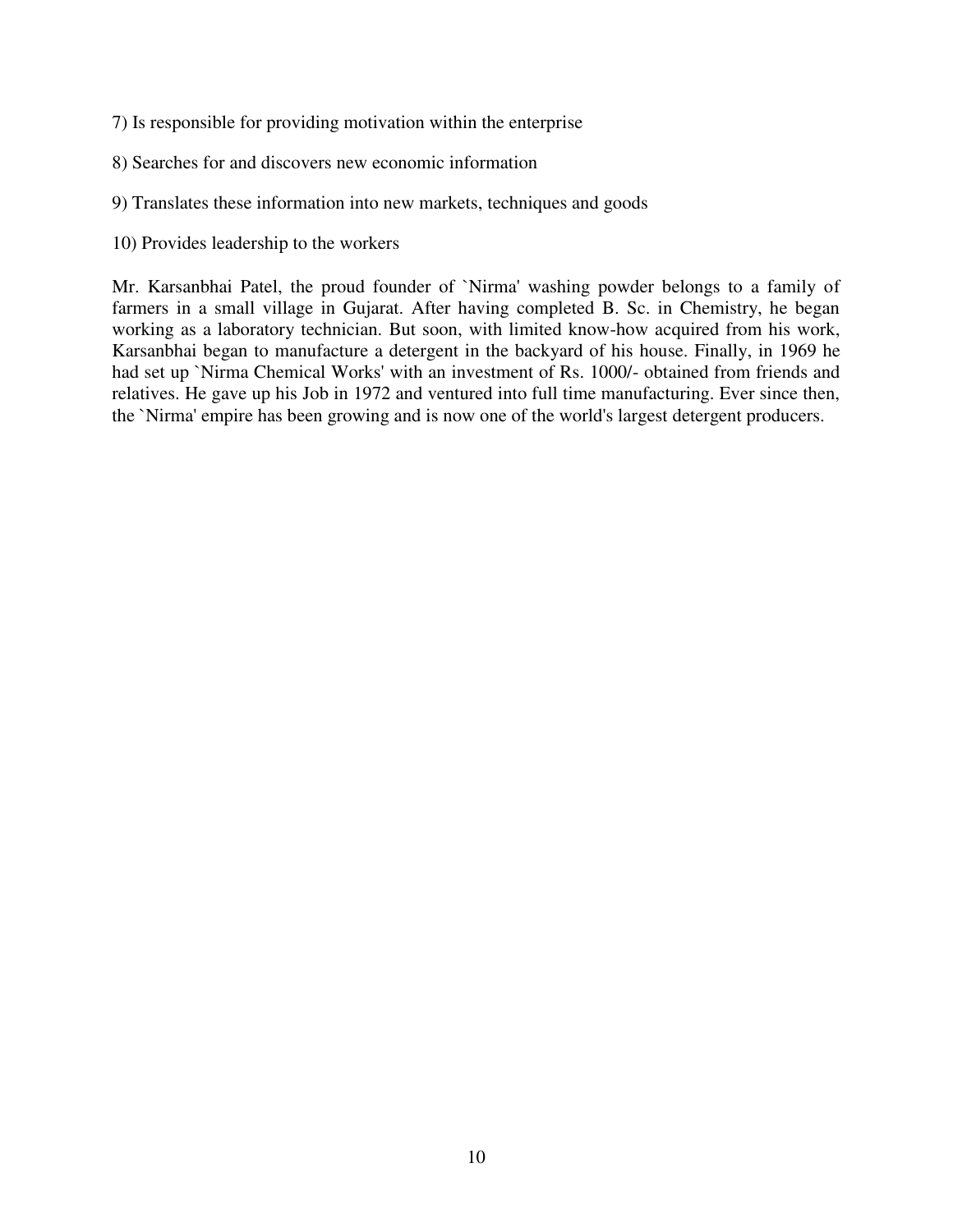# **THE MICRO, SMALL AND MEDIUM ENTERPRISES DEVELOPMENT ACT, 2006**

An act to provide for facilitating the promotion and development and enhancing the competitiveness of micro, small and medium enterprises and for matters connected therewith or incidental thereto.

WHEREAS a declaration as to expediency of control of certain industries by the Union was made under section 2 of the Industries (Development and Regulation) Act, 1951;

AND WHEREAS it is expedient to provide for facilitating the promotion and development and enhancing the competitiveness of micro, small and medium enterprises and for matters connected therewith or incidental thereto;

BE it enacted by Parliament in the Fifty-seventh Year of the Republic of India as follows:

# **PRELIMINARY**

# **This Act may be called the Micro, Small and Medium Enterprises Development Act, 2006.**

- **(1) (**Short title and commencement.)
- **(2)** It shall come into force on such date as the Central Government may, by notification, appoint; and different dates may be appointed for different provisions of this Act and any reference in any such provision to the commencement of this Act shall be construed as a reference to the coming into force of that provision. (Definitions)
- 2. In this Act, unless the context otherwise requires

(a) "Advisory Committee" means the committee constituted by the Central Government under sub-section (2) of section 7; **(b)** "appointed day" means the day following immediately after the expiry of the period of fifteen days from the day of acceptance or the day of deemed acceptance of any goods or any services by a buyer from a supplier. **©** Explanation – For the purpose of this clause,

- i) "The day of acceptance" means,
- (a) The day of the actual delivery of goods or the rendering of services; or
- (b) Where any objection is made in writing by the buyer regarding acceptance of goods or services within fifteen days from the day of the delivery of goods or the rendering of services, the day on which such objection is removed by the supplier
- (ii) "the day of deemed acceptance" means, where no objection is made in writing by the buyer regarding acceptance of goods or services within fifteen days from the day of the delivery of goods or the rendering of services, the day of the actual delivery of goods or the rendering of services;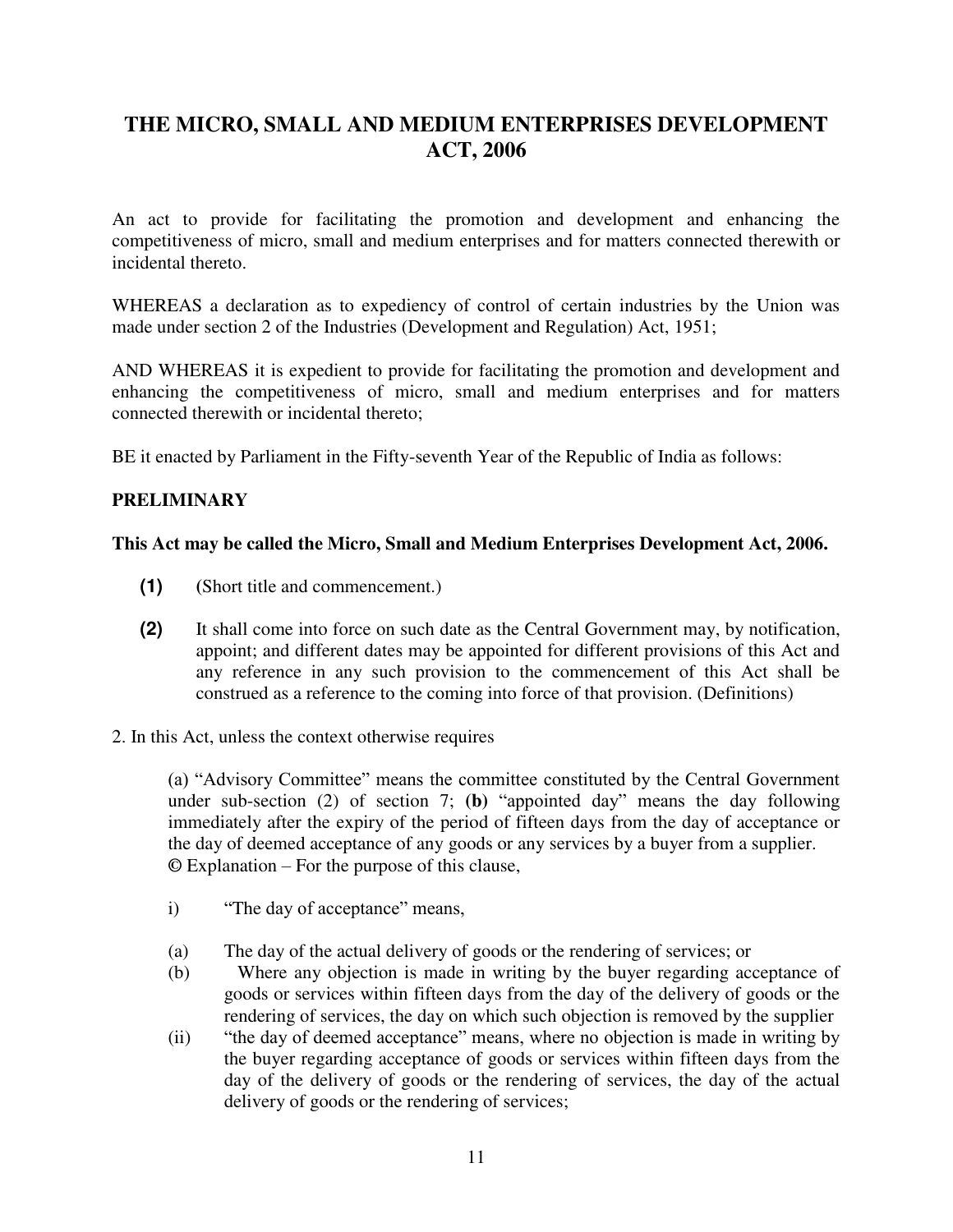# **(65 of 1951)**

"Board" means the National Board for Micro, Small and Medium Enterprises established under section 3;

# **(61 of 1981)**

- (d) "Buyer" means whoever buys any goods or receives any services from a supplier for consideration;
- (e) "enterprise" means an industrial undertaking or a business concern or any other establishment, by whatever name called, engaged in the manufacture or production of goods, in any manner, pertaining to any industry specified in the First Schedule to the Industries (Development and Regulation) Act, 1951 or engaged in providing or rendering of any service or services;
- (f) "Goods" means every kind of movable property other than actionable claims and money;
- (g) "Medium enterprise" means an enterprise classified as such under sub-clause (iii) of clause (a) or sub-clause (iii) of clause (b) of sub-section(1) of section 7;
- (h) "Micro enterprise" means an enterprise classified as such under sub-clause (i) of clause (a) or sub-clause (i) of clause (b) of sub-section (1) of section 7;

# **(2 of 1934)**

- (i) "National Bank" means the National Bank for Agriculture and Rural Development established under section 3 of the National Bank for Agriculture and Rural Development Act, 1981;
- (j) "Notification" means a notification published in the Official Gazette;
- (k) "Prescribed" means prescribed by rules made under this Act;
- (l) "Reserve Bank" means the Reserve Bank of India constituted under section 3 of the Reserve Bank of India Act, 1934;

#### **(1 of 1956)**

- (m) "Small enterprise" means an enterprise classified as such under sub-clause (ii) of clause (a) or sub-clause (ii) of clause (b) of sub-section  $(1)$  of section 7;
- (n) "Supplier" means a micro or small enterprise, which has filed a memorandum with the authority, referred to in clause (a) of sub-section (1) of section 8, and includes,

#### **(39 of 1989)**

- (i) The National Small Industries Corporation, being a company, registered under the Companies Act, 1956;
- (ii) The Small Industries Development Corporation of a State or a Union territory, by whatever name called, being a company registered under the Companies Act, 1956;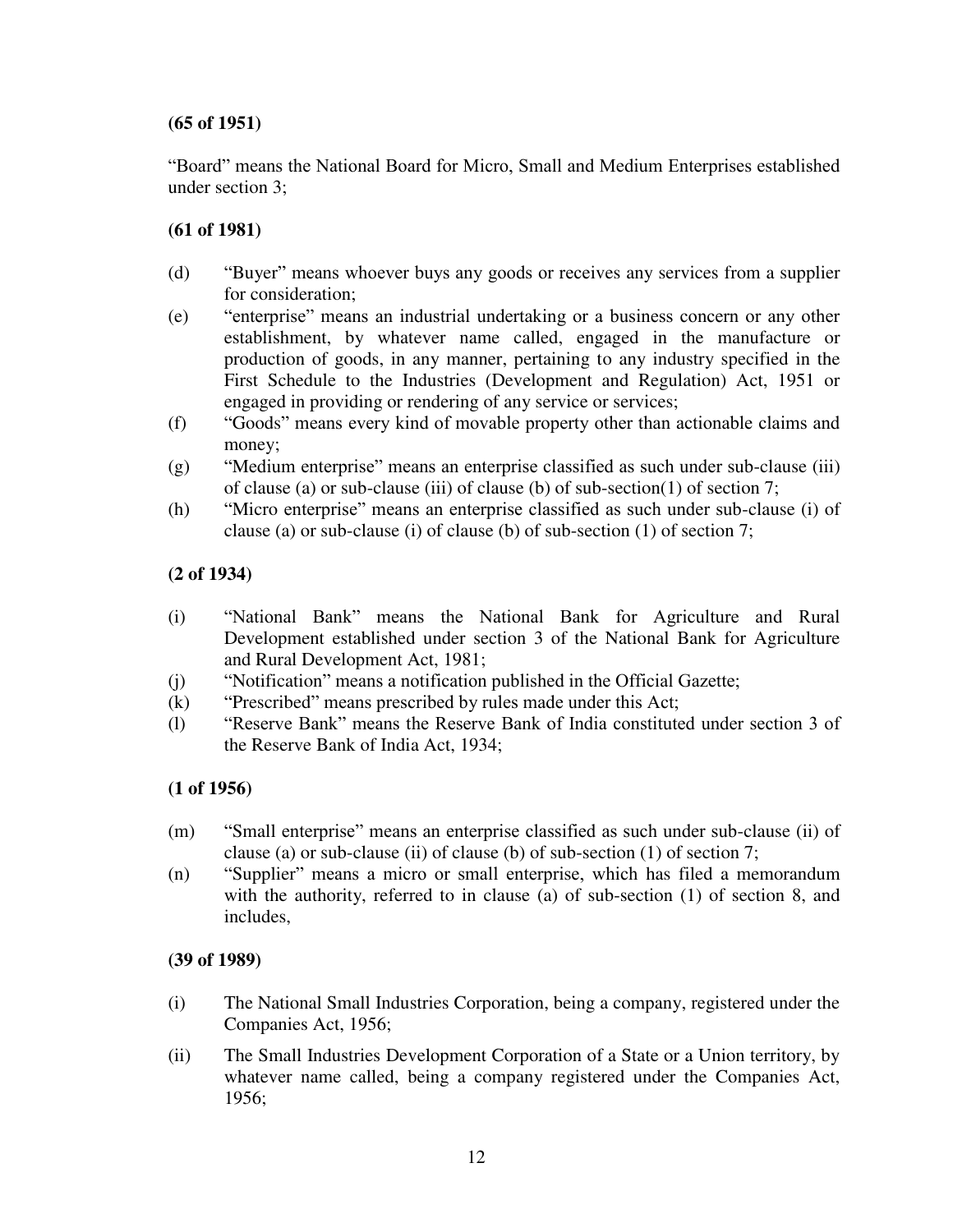- (iii) any company, cooperative society, society, trust or a body, by whatever name called, registered or constituted under any law for the time being in force and engaged in selling goods produced by micro or small enterprises and rendering services which are provided by such enterprises;
- (o) "Small Industries Bank" means the Small Industries Development Bank of India established under sub-section (1) of section 3 of the Small Industries Development Bank of India Act, 1989;
- (p) "State Government", in relation to a Union territory, means the Administrator thereof appointed under article 239 of the Constitution

# **NATIONAL BOARD FOR MICRO, SMALL AND MEDIUM ENTERPRISES**

# 3. **(Establishment of Board)**

- (1) With effect from such date as the Central Government may, by notification, appoint, there shall be established, for the purposes of this Act, a Board to be known as the National Board for Micro, Small and Medium Enterprises.
- (2) The head office of the Board shall be at Delhi
- (3) The Board shall consist of the following members, namely
- (a) The Minister in charge of the Ministry or Department of the Central Government having administrative control of the micro, small and medium enterprises who shall be the *ex officio* Chairperson of the Board;
- (b) The Minister of State or a Deputy Minister, if any, in the Ministry or Department of the Central Government having administrative control of the micro, small and medium enterprises who shall be ex officio Vice-Chairperson of the Board, and where there is no such Minister of State or Deputy Minister, such person as may be appointed by the Central Government to be the Vice-Chairperson of the Board;
- (c) Ministers of the State Governments having administrative control of the departments of small scale industries or, as the case may be, micro, small and medium enterprises, to be appointed by the Central Government to represent such regions of the country as may be notified by the Central Government in this behalf, *ex officio* ;
- (d) Three members of Parliament of whom two shall be elected by the House of the People and one by the Council of States;
- (e) The Administrator of a Union territory to be appointed by the Central Government, ex officio;
- (f) the Secretary to the Government of India in charge of the Ministry or Department of the Central Government having administrative control of the micro, small and medium enterprises, ex officio ;
- (g) Four Secretaries to the Government of India, to represent the Ministries of the Central Government dealing with commerce and industry, finance, food processing industries, labour and planning to be appointed by the Central Government, *ex officio ;*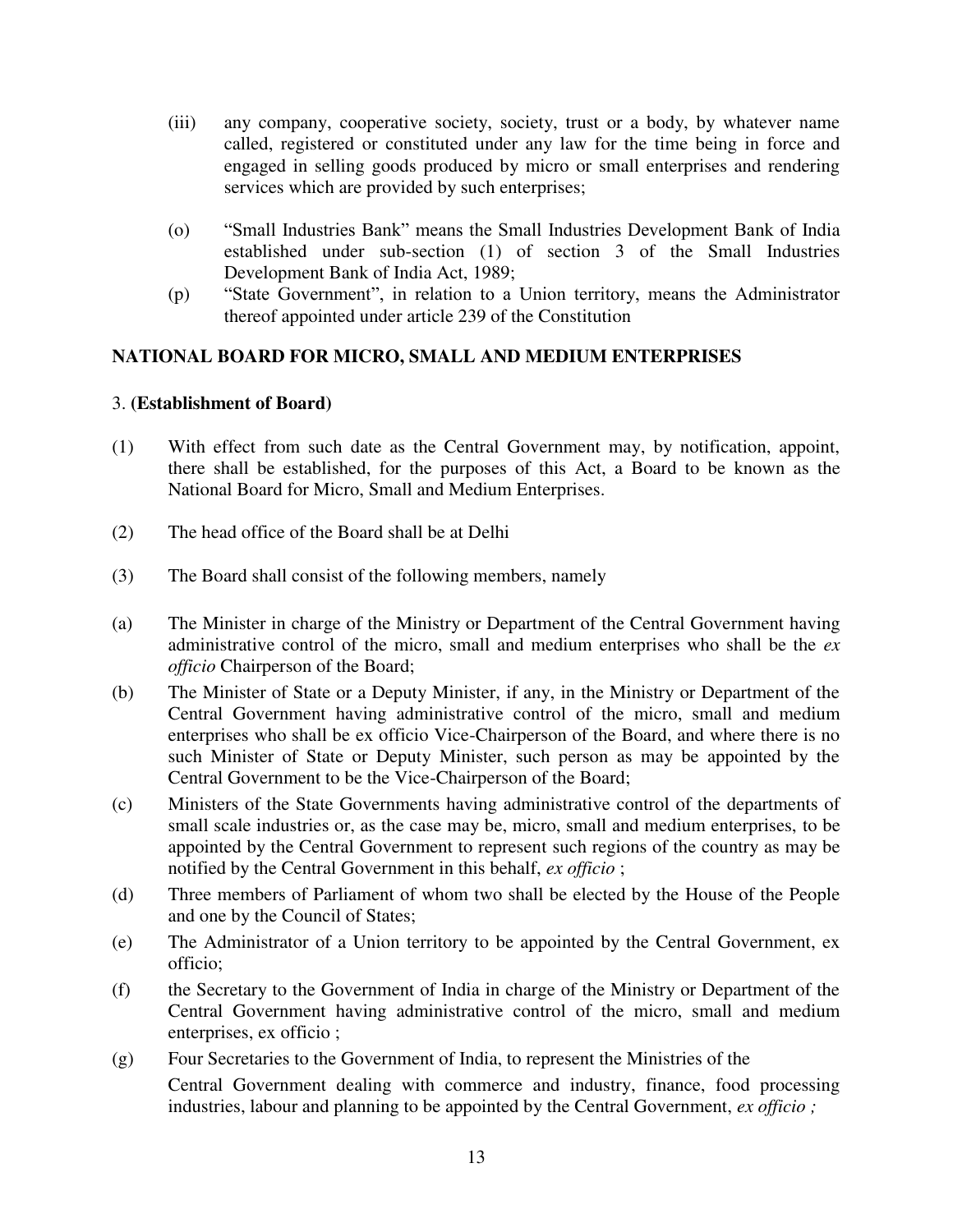- (h) The Chairman of the Board of Directors of the National Bank, *ex officio;*
- *(i) The chairman and managing director of the Board of Directors of the Small Industries Bank,* ex officio;
- (j) The chairman, Indian Banks Association, ex officio;
- (k) One officer of the Reserve Bank, not below the rank of an Executive Director, to be appointed by the Central Government to represent the Reserve Bank;
- (l) Twenty persons to represent the associations of micro, small and medium enterprises, including not less than three persons representing associations of women's enterprises and not less than three persons representing associations of micro enterprises, to be appointed by the Central Government;
- (m) Three persons of eminence, one each from the fields of economics, industry and science and technology, not less than one of whom shall be a woman, to be appointed by the Central Government;
- (n) Two representatives of Central Trade Union Organisation, to be appointed by the Central Government; and
- (o) one officer not below the rank of Joint Secretary to the Government of India in the Ministry or Department of the Central Government having administrative control of the small and medium enterprises to be appointed by the Central Government, who shall be the Member-Secretary of the Board, ex officio
- 4) The term of office of the members of the Board, other than ex officio members of the Board, the manner of filling vacancies, and the procedure to be followed in the discharge of their functions by the members of the Board, shall be such as may be prescribed; Provided that the term of office of an ex officio member of the Board, shall continue so long as he holds the office by virtue of which he is such a member. (Removal of member from Board)
- 5) No act or proceedings of the Board shall be invalid merely by reason of- (Functions of Board.)
- (a) Any vacancy in, or any defect in the constitution of, the Board; or
- (b) Any defect in the appointment of a person acting as a member of the Board; or
- (c) Any irregularity in the procedure of the Board not affecting the merits of the case.
- 6) The Board shall meet at least once in every three months in a year. (Powers and functions of Member-Secretary of Board)
- 7) The Board may associate with itself, in such manner and for such purposes as it may deem necessary, any person or persons whose assistance or advice it may desire in complying with any of the provisions of this Act and a person so associated shall have the right to take part in the discussions of the Board relevant to the purposes for which he has been associated but shall not have the right to vote.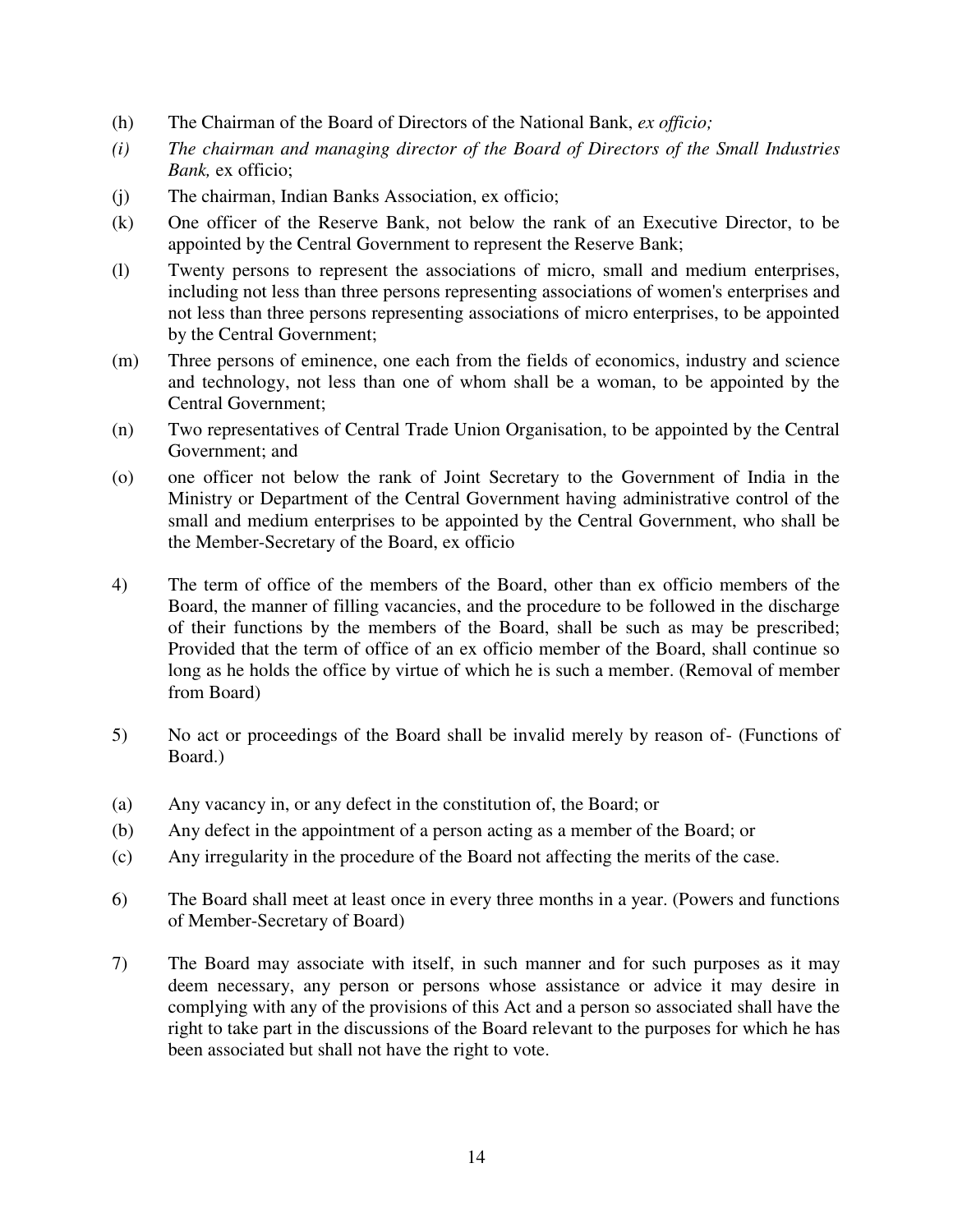- 8) Without prejudice to sub-section (7) the Chairperson of the Board shall, for not less than two of the meetings of the Board in a year, invite such Ministers of the State Governments having administrative control of the departments of small scale industries or, as the case may be, the micro, small and medium enterprises, or the Administrators of Union territories and representatives of such other associations of micro, small and medium enterprises, as he may deem necessary for carrying out the purposes of this Act.
- 9) It is hereby declared that the office of member of the Board shall not disqualify its holder for being chosen as, or for being, a member of either House of Parliament.
- 4.
- 1) The Central Government may remove a member of the Board from it, if he
	- (a) is, or at any time has been, adjudged as insolvent; or
	- (b) is, or becomes, of unsound mind and stands so declared by a competent court; or
	- (c) Refuses to act or becomes incapable of acting as a member of the Board; or
	- (d) Has been convicted of an offence which, in the opinion of the Central Government, involves moral turpitude; or
	- (e) Has so abused, in the opinion of the Central Government, his position as a member of the Board as to render his continuance in the Board detrimental to the interests of the general public
- 2) Notwithstanding anything contained in sub-section (1), no member shall be removed from his office on the grounds specified in clauses (c) to (e) of that subsection unless he has been given a reasonable opportunity of being heard in the matter.
- 5. The Board shall, subject to the general directions of the Central Government, perform all or any of the following functions, namely:-
- (a) Examine the factors affecting the promotion and development of micro, small and medium enterprises and review the policies and programmes of the Central Government in regard to facilitating the promotion and development and enhancing the competitiveness of such enterprises and the impact thereof on such enterprises;
- (b) make recommendations on matters referred to in clause (a) or on any other matter referred to it by the Central Government which, in the opinion of that Government, is necessary or expedient for facilitating the promotion and development and enhancing the competitiveness of the micro, small and medium enterprises; and
- (c) Advice the Central Government on the use of the Fund or Funds constituted under section 12.
- 6. Subject to other provisions of this Act, the Member-Secretary of the Board shall exercise such powers and perform such functions as may be prescribed.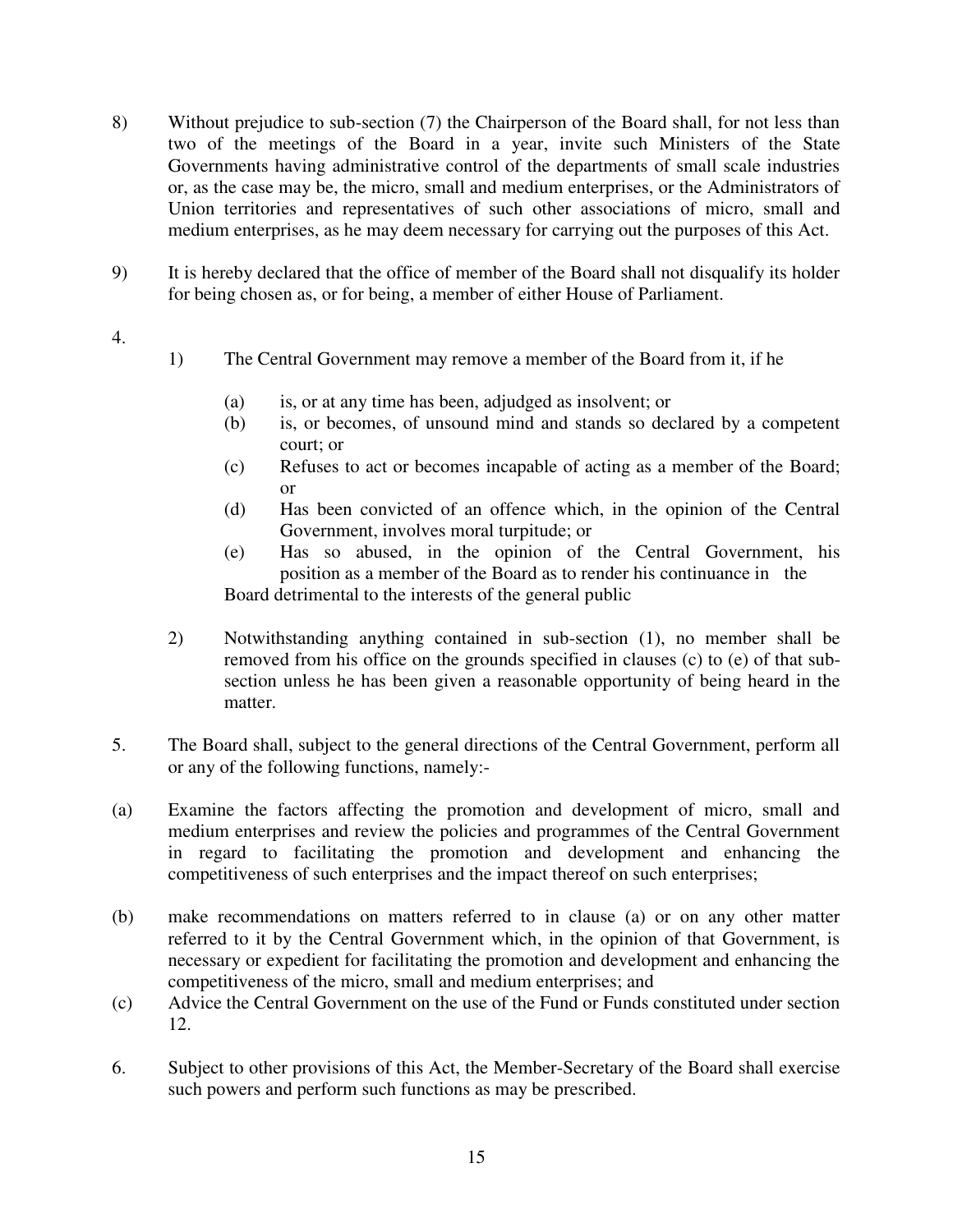# **CLASSIFICATION OF ENTERPRISES, ADVISORY COMMITEE AND EMORANDUM OF MICRO, SMALL AND MEDIUM ENTERPRISES**

#### **7. (65 of 1951)**

1) Notwithstanding anything contained in section 11B of the Industries (Development and Regulation) Act, 1951, the Central Government may, for the purposes of this Act, by notification and having regard to the provisions of sub-sections (4) and (5), classify any class or classes of enterprises, whether proprietorship, Hindu undivided family, association of persons, co-operative society, partnership firm, company or undertaking, by whatever name called

- (a) In the case of the enterprises engaged in the manufacture or production of goods pertaining to any industry specified in the first schedule to the Industries (Development and Regulation) Act, 1951, as
	- (i) A micro enterprise, where the investment in plant and machinery does not exceed twenty five lakh rupees;
	- (ii) A small enterprise, where the investment in plant and machinery is more than twenty five lakh rupees but does not exceed five crore rupees; or
	- (iii) A medium enterprise, where the investment in plant and machinery is more than five crore rupees but does not exceed ten crore rupees;
- (b) In the case of the enterprises engaged in providing or rendering of services, as
	- (i) A micro enterprise, where the investment in equipment does not exceed ten lakh rupees;
	- (ii) A small enterprise, where the investment in equipment is more than ten lakh rupees but does not exceed two crore rupees; or
	- (iii) A medium enterprise, where the investment in equipment is more than two crore rupees but does not exceed five crore rupees

**Explanation 1:** For the removal of doubt, it is hereby clarified that in calculating the investment in plant and machinery, the cost of pollution control, research and development, industrial safety devices and such other items as may be specified, by notification, shall be excluded.

**Explanation 2:** It is clarified that the provisions of section 29B of the Industries (Development and Regulation) Act, 1951, shall be applicable to the enterprises specified in sub-clauses (i) and (ii) of clause (a) of sub-section (l) of this section. (Advisory Committee)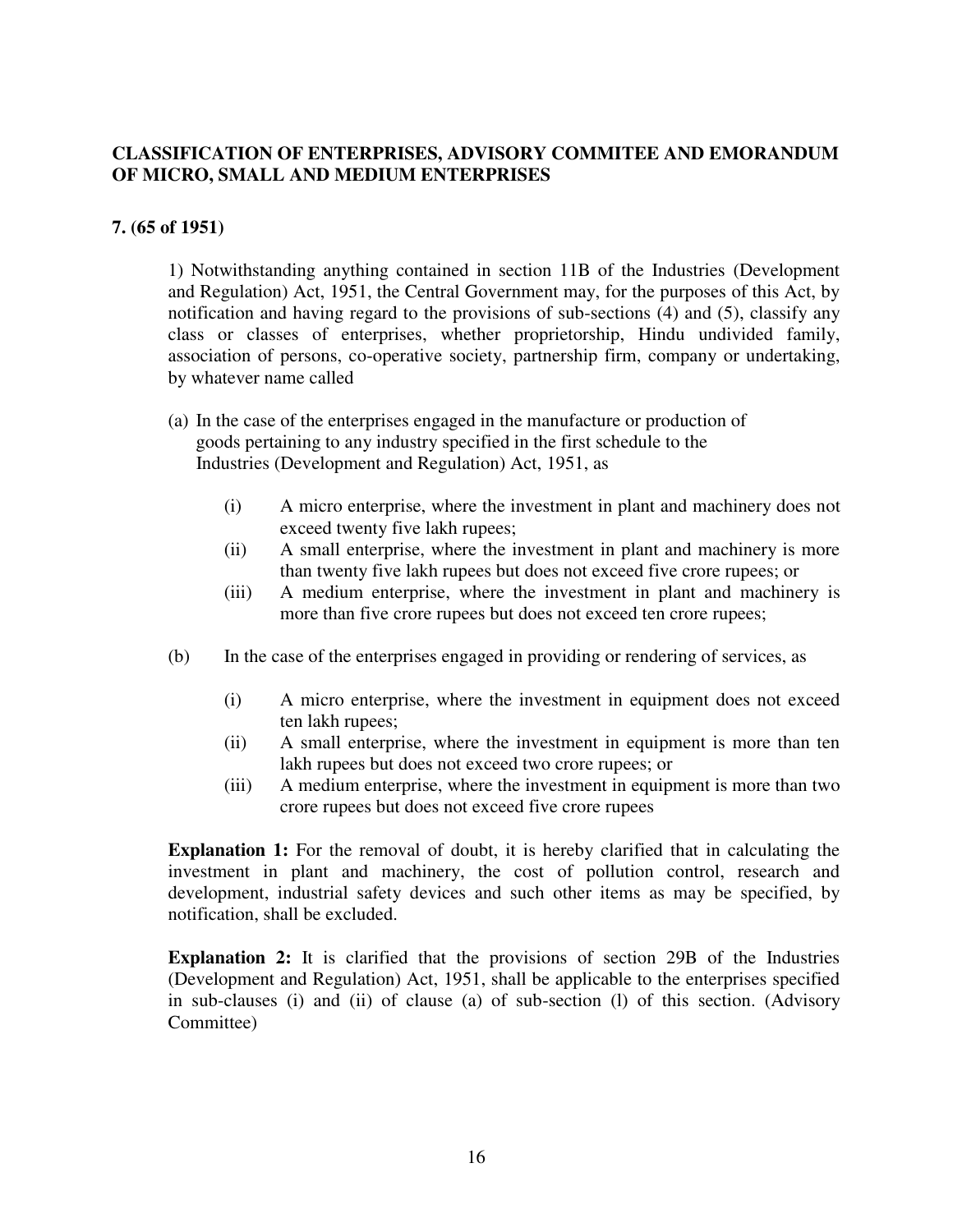- 2) The Central Government shall, by notification, constitute an Advisory Committee consisting of the following members, namely:-
- (a) The Secretary to the Government of India in the Ministry or Department of the Central Government having administrative control of the small and medium enterprises who shall be the Chairperson, ex officio ;
- (b) Not more than five officers of the Central Government possessing necessary expertise in matters relating to micro, small and medium enterprises, members, ex officio ;
- (c) Not more than three representatives of the State Governments, members, ex officio; and
- (d) One representative each of the associations of micro, small and medium enterprises, members, ex officio;
- 3) The Member- Secretary of the Board shall also be the ex officio Member-Secretary of the Advisory Committee.
- 4) The Central Government shall, prior to classifying any class or classes of enterprises under sub-section (1), obtain the recommendations of the Advisory Committee.
- 5) The Advisory Committee shall examine the matters referred to it by the Board in connection with any subject referred to in section 5 and furnish its recommendations of the Board.
- 6) The Central Government may seek the advice of the Advisory Committee on any of the matters specified in section 9, 10, 11, 12 or 14 of Chapter IV.
- 7) The State Government may seek advice of the Advisory Committee on any of the matters specified in the rules made under section 30.
- 8) The Advisory Committee shall, after considering the following matters, communicate its recommendations or advice to the Central Government or, as the case may be, State Government or the Board, namely:- (65 of 1951)
- (a) The level of employment in a class or classes of enterprises;
- (b) The level of investments in plant and machinery or equipment, in a class or classes of enterprises;
- (c) The need of higher investment in plant and machinery or equipment for technological upgradation, employment generation and enhanced competitiveness of the class or classes of enterprises;
- (d) The possibility of promoting and diffusing entrepreneurship in micro, small or medium enterprises;
- (e) The international standards for classification of small and medium enterprises.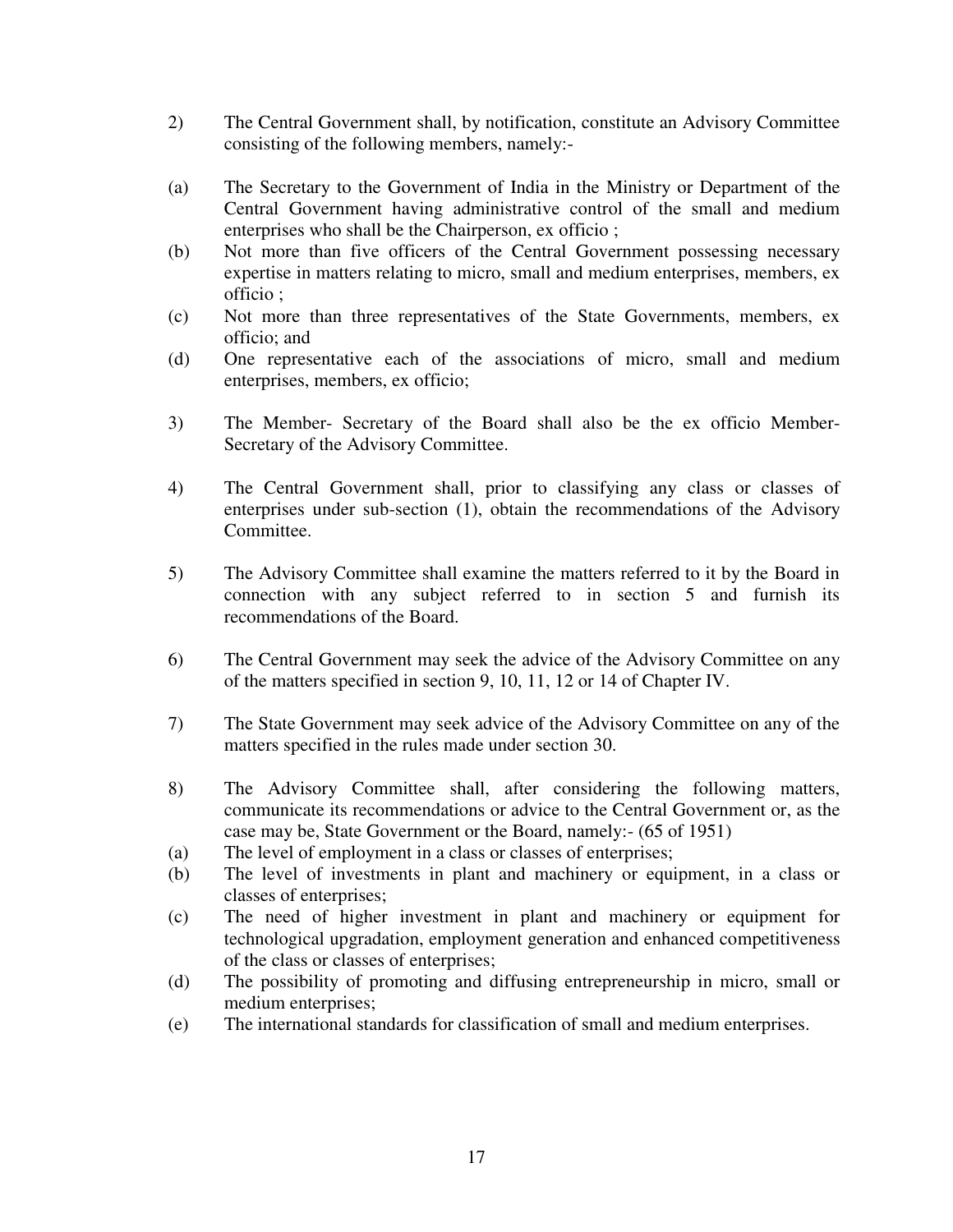9) Notwithstanding anything contained in section 11B of the Industries (Development and Regulation) Act, 1951 and clause (h) of section 2 of the Khadi and Village Industries Commission Act, 1956, the Central Government may, while classifying any class or classes of enterprises under sub-section (1), vary, from time to time, the criterion of investment and also consider criteria or standards in respect of employment or turnover of the enterprises and include in such classification the micro or tiny enterprises or the village enterprises, as part of small enterprises. (Memorandum of micro, small and medium enterprises)

# **8. (65 of 1951)**

- 1) Any person who intends to establish,
- a) a micro or small enterprise, may, at his discretion; or
- b) a medium enterprise engaged in providing or rendering of services may, at his discretion; or
- c) a medium enterprise engaged in the manufacture or production of goods pertaining to any industry specified in the First Schedule to the Industries (Development and Regulation) Act, 1951, shall file the memorandum of micro, small or, as the case may be, of medium enterprise with such authority as may be specified by the State Government under sub-section (4) or the Central Government under sub-section (3):

Provided that any person who, before the commencement of this Act, established—

- (a) A small scale industry and obtained a registration certificate, may, at his discretion; and
- (b) An industry engaged in the manufacture or production of goods pertaining to any industry specified in the First Schedule to the Industries (Development and Regulation) Act, 1951, having investment in plant and machinery or more than one crore rupees but not exceeding ten crore rupees and, in pursuance of the notification of the Government of India in the erstwhile Ministry of Industry (Department of Industrial Development) number S.O.477(E), dated the 25 TH July, 1991 file an Industrial Entrepreneurs' Memorandum, shall within one hundred and eighty days from the commencement of this Act, file the memorandum, in accordance with the provisions of this Act.
- 2) The form of the memorandum, the procedure of its filing and other matters incidental thereto shall be such as may be notified by the Central Government after obtaining the recommendations of the Advisory Committee in this behalf.
- 3) The authority with which the memorandum shall be filed by a medium enterprise shall be such as may be specified, by notification, by the Central Government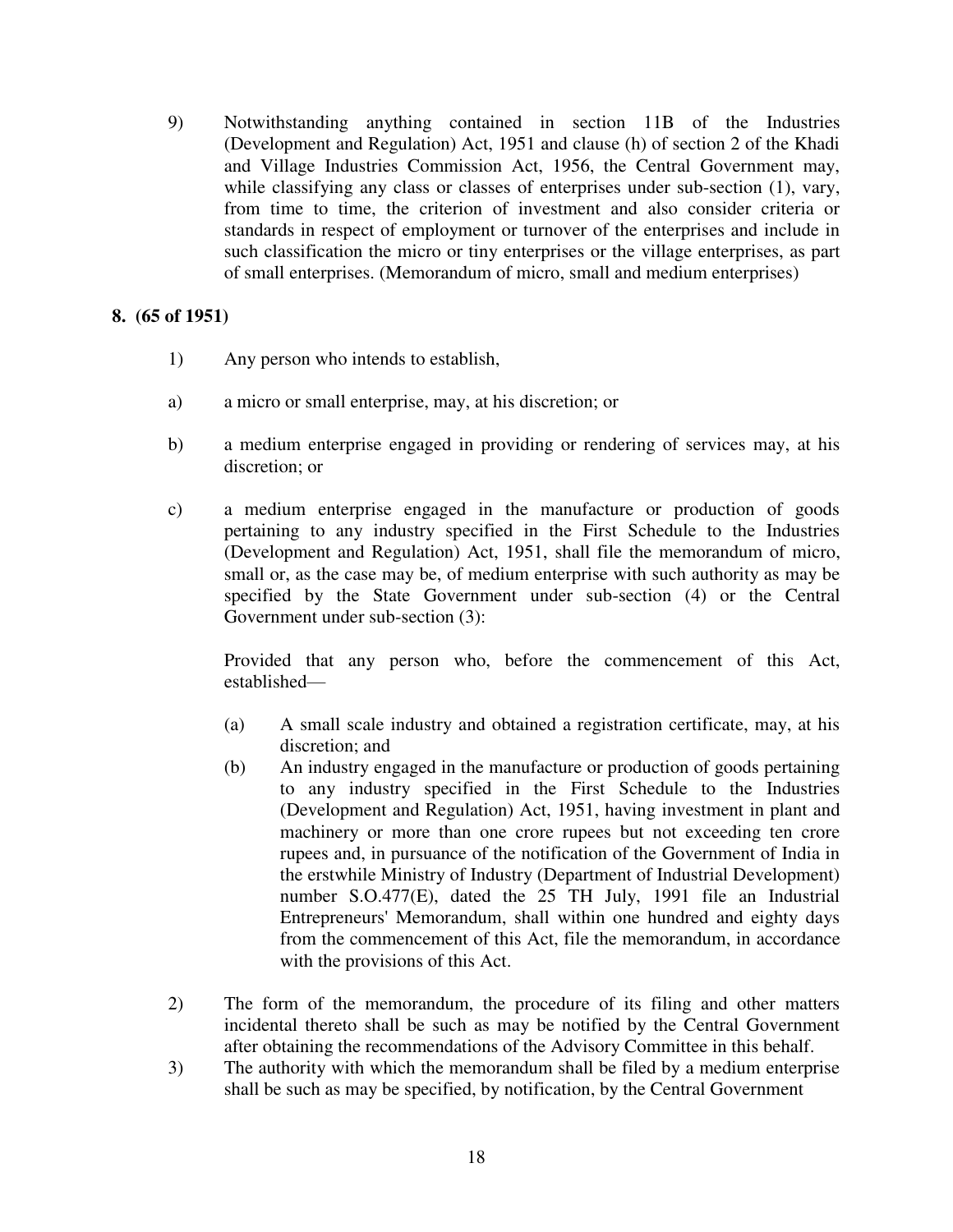- 4) The State Government shall, by notification, specify the authority with which a micro or small enterprise may file the memorandum.
- 5) The authorities specified under sub-sections (3) and (4) shall follow, for the purposes of this section, the procedure notified by the Central Government under sub-section (2).

# **MEASURES FOR PROMOTION, DEVELOPMENT AND ENHANCEMENT OF COMPETITIVENESS OF MICRO, SMALL AND MEDIUM ENTERPRISES**

- 9. The Central Government may, from time to time, for the purposes of facilitating the promotion and development and enhancing the competitiveness of micro, small and medium enterprises, particularly of the micro and small enterprises, by way of development of skill in the employees, management and entrepreneurs, provisioning for technological upgradation, providing marketing assistance or infrastructure facilities and cluster development of such enterprises with a view to strengthening backward and forward linkages, specify, by notification, such programmes, guidelines or instructions, as it may deem fit.
- 10. The policies and practices in respect of credit to the micro, small and medium enterprises shall be progressive and such as may be specified in the guidelines or instructions issued by the Reserve Bank, from time to time, to ensure timely and smooth flow of credit to such enterprises, minimise the incidence of sickness among and enhance the competitiveness of such enterprises. (Credit facilities)
- 11. For facilitating promotion and development of micro and small enterprises, the Central Government or the State Government may, by order notify from time to time, preference policies in respect of procurement of goods and services, produced and provided by micro and small enterprises, by its Ministries or departments, as the case may be, or its aided institutions and public sector enterprises. (Procurement preference policy)
- 12. There shall be constituted **,** by notification, one or more Funds to be called by such name as may be specified in the notification and there shall be credited thereto any grants made by the Central Government under section 13.(Funds)
- 13. The Central Government may, after due appropriation made by Parliament by law in this behalf, credit to the Fund or Funds by way of grants for the purposes of this Act, such sums of money as that Government may consider necessary to provide (Grants by Central Government.)

#### 14. **(Administration and utilisation of Fund or Funds.)**

- 1) The Central Government shall have the power to administer the Fund or Funds in such manner as may be prescribed.
- 2) The Fund or Funds shall be utilised exclusively for the measures specified in subsection (1) of section 9.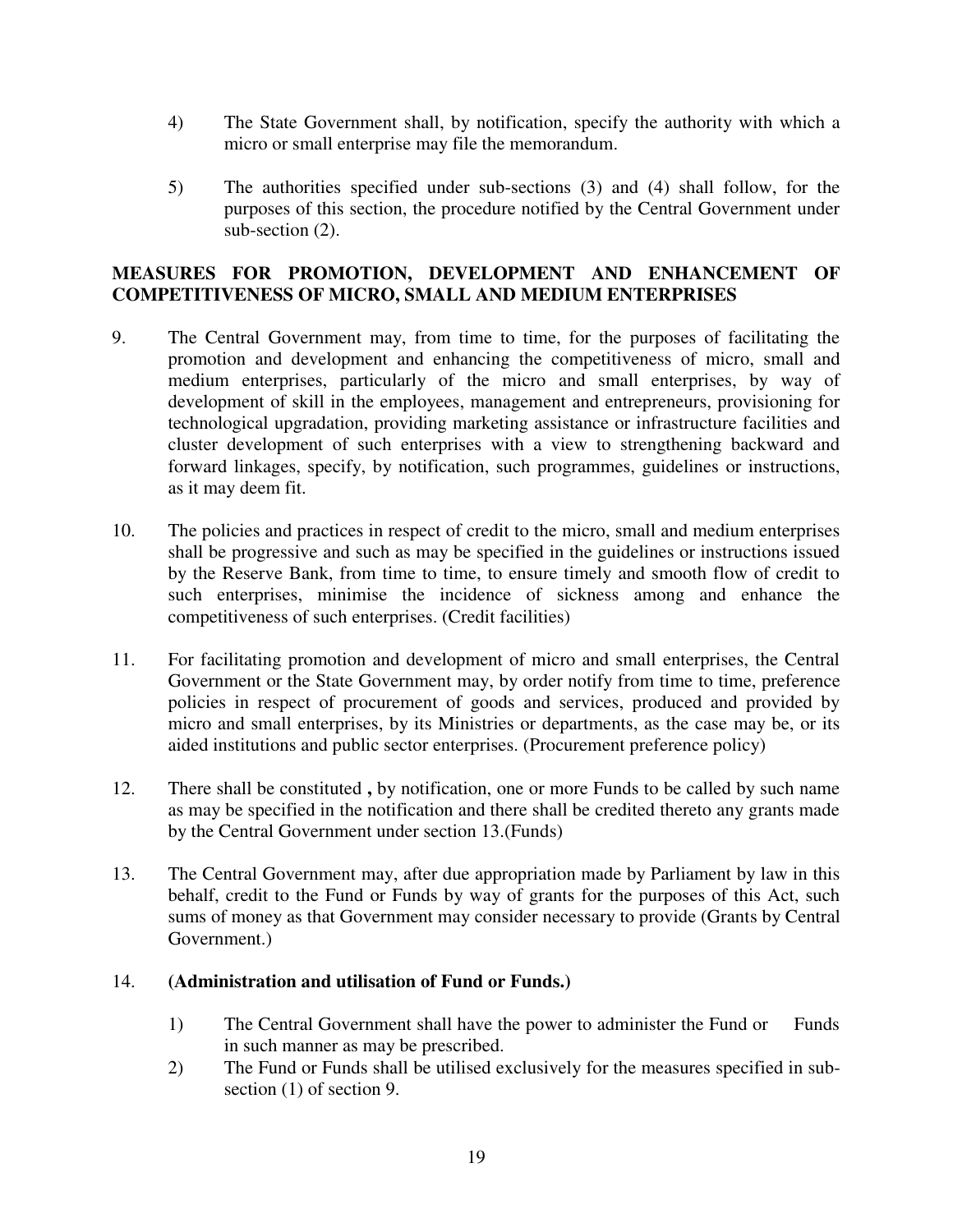3) The Central Government shall be responsible for the coordination and ensuring timely utilisation and release of sums in accordance with such criteria as may be prescribed

# **DELAYED PAYMENTS TO MICRO AND SMALL ENTERPRISES**

- 15. Where any supplier supplies any goods or renders any services to any buyer, the buyer shall make payment therefore on or before the date agreed upon between him and the supplier in writing or, where there is no agreement in this behalf, before the appointed day: Provided that in no case the period agreed upon between the supplier and the buyer in writing shall exceed forty-five days from the day of acceptance or the day of deemed acceptance. (Liability of buyer to make payment)
- 16. Where any buyer fails to make payment of the amount to the supplier, as required under section 15, the buyer shall, notwithstanding anything contained in any agreement between the buyer and the supplier or in any law for the time being in force, be liable to pay compound interest with monthly rests to the supplier on that amount from the appointed day or, as the case may be, from the date immediately following the date agreed upon, at three times of the bank rate notified by the Reserve Bank.( Date from which and rate at which interest is payable)
- 17. For any goods supplied or services rendered by the supplier, the buyer shall be liable to pay the amount with interest thereon as provided under section 16. (Recovery of amount due)
- 18. (Reference to Micro and Small Enterprises Facilitation Council.)
	- 1) Notwithstanding anything contained in any other law for the time being in force, any party to a dispute may, with regard to any amount due under section 17, make a reference to the Micro and Small Enterprises Facilitation Council. **(26 of 1996)**
	- 2) On receipt of a reference under sub-section **(1),** the Council shall either itself conduct conciliation in the matter or seek the assistance of any institution or centre providing alternate dispute resolution services by making a reference to such an institution or centre, for conducting conciliation and the provisions of sections 65 to 81 of the Arbitration and Conciliation Act, 1996 shall apply to such a dispute as if the conciliation was initiated under Part III of that Act.
	- 3) Where the conciliation initiated under sub-section **(***2***)** is not successful and stands terminated without any settlement between the parties, the Council shall either itself take up the dispute for arbitration or refer it to any institution or centre providing alternate dispute resolution services for such arbitration and the provisions of the Arbitration and Conciliation Act, 1996, shall then apply to the dispute as if the arbitration was in pursuance of an arbitration agreement referred to in sub-section  $(I)$  of section 7 of that Act.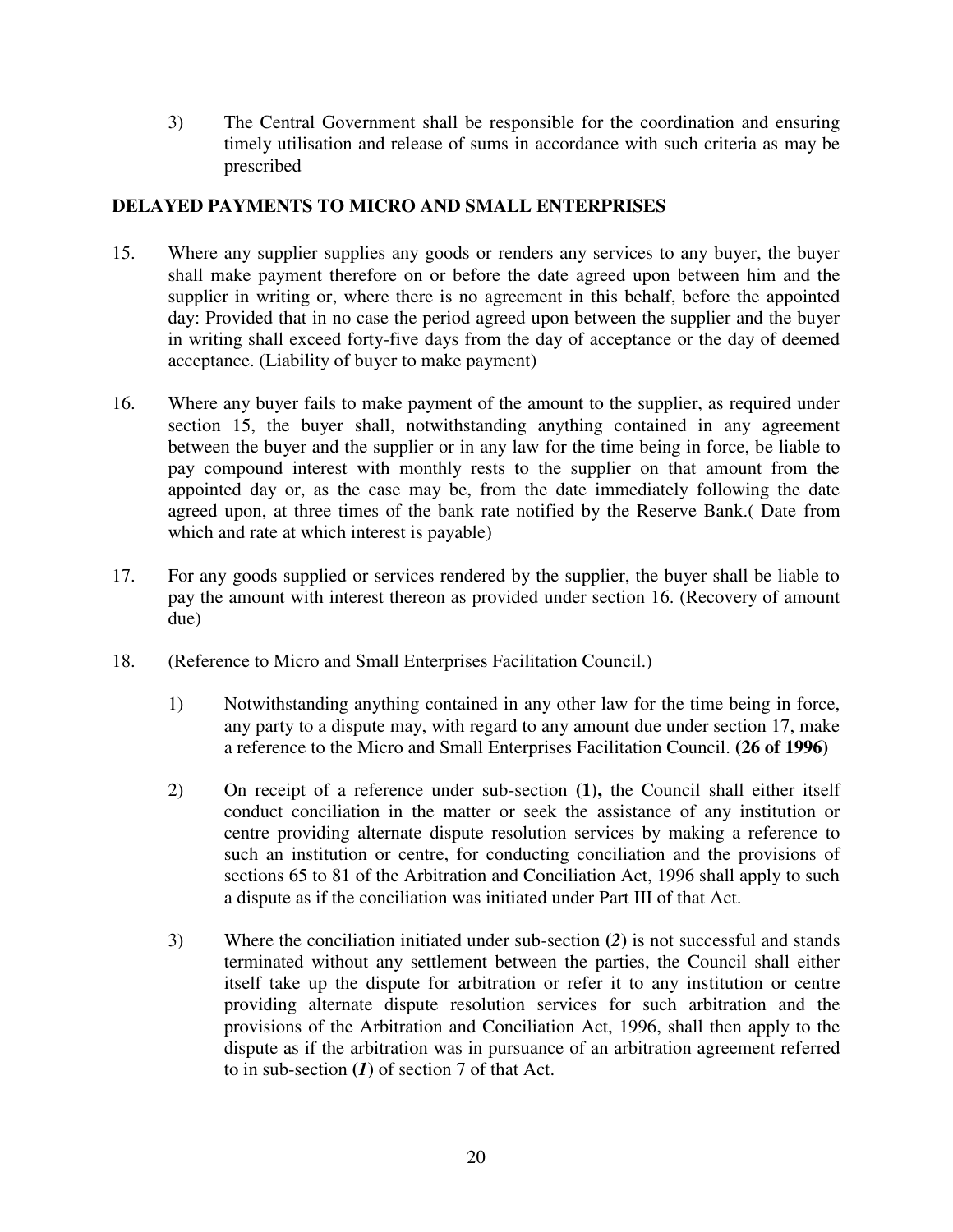- 4) Notwithstanding anything contained in any other law for the time being in force, the Micro and Small Enterprises Facilitation Council or the centre providing alternate dispute resolution services shall have jurisdiction to act as an Arbitrator or Conciliator under this section in a dispute between the supplier located within its jurisdiction and a buyer located anywhere in India.
- 5) Every reference made under this section shall be decided within a period of ninety days from the date of making such a reference.
- 19. No application for setting aside any decree, award or other order made either by the Council itself or by any institution or centre providing alternate dispute resolution services to which a reference is made by the Council, shall be entertained by any court unless the appellant (not being a supplier) has deposited with it seventy-five per cent of the amount in terms of the decree, award or, as the case may be, the other order in the manner directed by such court: Provided that pending disposal of the application to set aside the decree, award or order, the court shall order that such percentage of the amount deposited shall be paid to the supplier, as it considers reasonable under the circumstances of the case subject to such conditions as it deems necessary to impose. (Application for setting aside decree, award or order)
- 20. The State Government shall, by notification, establish one or more Micro and Small Enterprises Facilitation Councils, at such places, exercising such jurisdiction and for such areas, as may be specified in the notification. (Establishment of Micro and Small Enterprises Facilitation Council)
- 21. The Micro and Small Enterprise Facilitation Council shall consist of not less than three but not more than five members to be appointed from among the following categories, namely
	- (i) Director of Industries, by whatever name called, or any other officer not below the rank of such Director, in the Department of the State Government having administrative control of the small scale industries or, as the case may be, micro, small and medium enterprises; and
	- (ii) One or more office-bearers or representatives of associations of micro or small industry or enterprises in the State; and
	- (iii) One or more representatives of banks and financial institutions lending to micro or small enterprises; or
	- (iv) One or more persons having special knowledge in the field of industry, finance, law, trade or commerce
	- 2) The person appointed under clause (i) of sub-section (1) shall be the chairperson of the Micro and Small Enterprise Facilitation Council.
	- 3) The composition of the Micro and Small Enterprise Facilitation Council, the manner of filling vacancies of its members and the procedure to be followed in the discharge of their functions by the members shall be such as may be prescribed by the State Government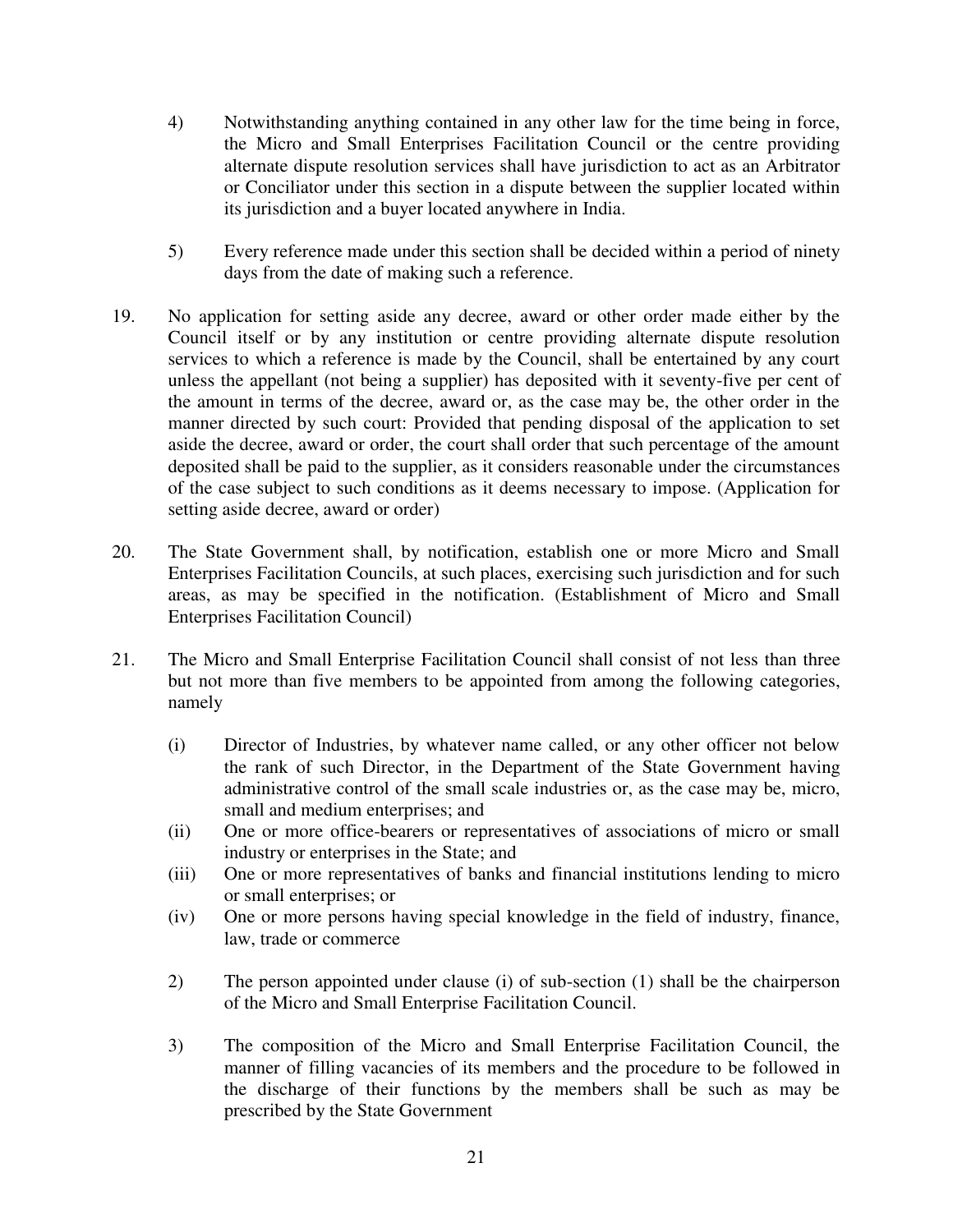- 22. Where any buyer is required to get his annual accounts audited under any law for the time being in force, such buyer shall furnish the following additional information in his annual statement of accounts, namely: (Requirement to specify unpaid amount with interest in the annual statement of accounts.)
	- (i) The principal amount and the interest due thereon (to be shown separately) remaining unpaid to any supplier as at the end of each accounting year;
	- (ii) The amount of interest paid by the buyer in terms of section 18, along with the amounts of the payment made to the supplier beyond the appointed day during each accounting year;
	- (iii) The amount of interest due and payable for the period of delay in making payment (which have been paid but beyond the appointed day during the year) but without adding the interest specified under this Act;
	- (iv) The amount of interest accrued and remaining unpaid at the end of each accounting year; and
	- (v) The amount of further interest remaining due and payable even in the succeeding years, until such date when the interest dues as above are actually paid to the small enterprise, for the purpose of disallowance as a deductible expenditure under section 23. **(43 of 1961)**
- 23. Notwithstanding anything contained in the Income-tax Act, 1961, the amount of interest payable or paid by any buyer, under or in accordance with the provisions of this Act, shall not, for the purposes of computation of income under the Income-tax Act, 1961, be allowed as deduction. (Interest not to be allowed as deduction from income)
- 24. The provisions of sections 15 to 23 shall have effect notwithstanding anything inconsistent therewith contained in any other law for the time being in force (Over-riding effect.) **(1 of 1996)**
- 25. Notwithstanding anything contained in any law for the time being in force, the Central Government may, with a view to facilitating closure of business by a micro, small or medium enterprise, not being a company registered under the Companies Act, 1956, notify a scheme within one year from the date of commencement of this Act (Scheme for closure of business of micro, small and medium enterprises).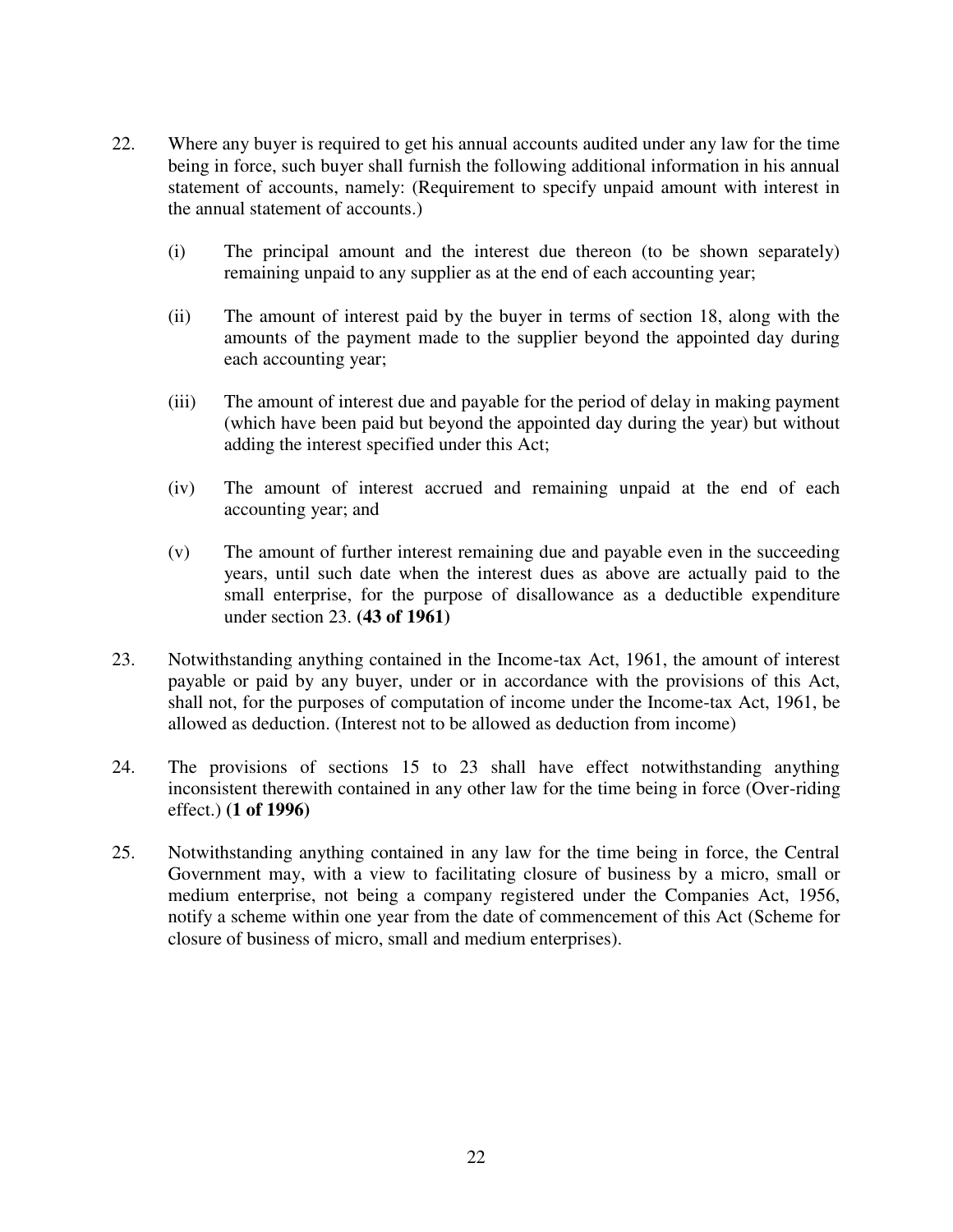# **MISCELLANEOUS**

#### 26. **(Appointment of officers and other employees)**

- 1) The Central Government or State Government may appoint such officers with such designations and such other employees as it thinks fit for the purposes of this Act and may entrust to them such of the powers and functions under this Act as it may deem fit.
- 2) The Officers appointed under sub-section (1) may, for the purposes of this Act, by order require any person to furnish such information, in such form, as may be prescribed.

#### 27. **(Penalties)**

- 1) Whoever intentionally contravenes or attempts to contravene or abets the contravention of any of the provisions contained in sub-section (1) of section 8 or sub-section (2) of section 26 shall be punishable
	- a) In the case of the first conviction, with fine which may extend to rupees one thousand; and
	- b) In the case of any second or subsequent conviction, with fine which shall not be less than rupees one thousand but may extend to rupees ten thousand
- 2) Where a buyer contravenes the provisions of section 22, he shall be punishable with a fine which shall not be less than rupees ten thousand.
- 28. No court inferior to that of a Metropolitan Magistrate or a Magistrate of the first class shall try any offence punishable under this Act. (Jurisdiction of courts)

#### 29**. (Power to make rules)**

- 1) The Central Government may, by notification, make rules to carry out the provisions of this Act.
- 2) In particular, and without prejudice to the generality of the foregoing power, such rules may provide for all or any of the following matters, namely:
	- a) The term of office of the members of the Board, the manner of filling vacancies, and the procedure to be followed in the discharge of functions by the members of the Board under sub-section (4) of section 3;
	- b) The powers and functions of the Member-Secretary under section6
	- c) The manner in which the Fund may be administered under sub-section (1) of section 14;
	- d) The criteria based on which sums may be released under sub-section (3) of section 14;
	- e) The information to be furnished and the form in which it is to be furnished under sub-section (2) of section 26; and
	- f) Any other matter which is to be or may be prescribed under this Act.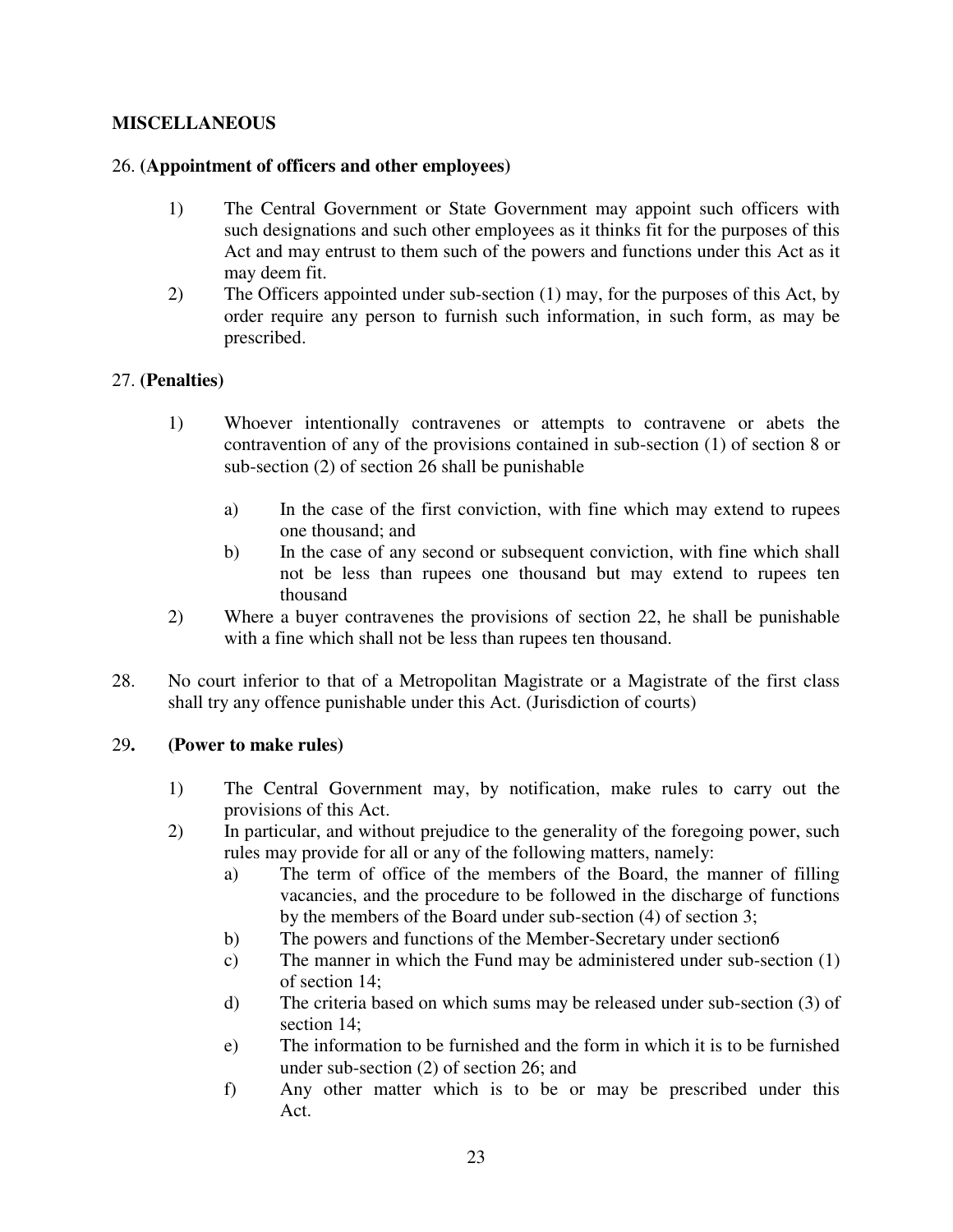- 3) Every notification issued under section 9 and every rule made by the Central Government under this section shall be laid, as soon as may be after it is made, before each House of Parliament, while it is in session, for a total period of thirty days which may be comprised in one session or in two or more successive sessions, and if, before the expiry of the session immediately following the session or the successive sessions aforesaid, both Houses agree in making any modification in the notification or rule or both Houses agree that the notification or rule should not be made, the notification or rule shall thereafter have effect only in such modified form or be of no effect, as the case may be; so, however, that any such modification or annulment shall be without prejudice to the validity of anything previously done under that notification or rule.
- 30. (Power to make rules by State Government)
	- 1) The State Government may, by notification, make rules to carry out the provisions of this Act.
	- 2) In particular, and without prejudice to the generality of the foregoing power, such rule may provide for all or any of the following matters, namely:
		- a) The composition of the Micro and Small Enterprise Facilitation Council, the manner of filling vacancies of the members and the procedure to be followed in the discharge of their functions by the members of the Micro and Small Enterprise Facilitation Council under sub-section (3) of section 21;
		- b) Any other matter which is to be or may be, prescribed under this Act.

3) The rule made under this section shall, as soon as may be after it is made, be laid before each House of the State Legislature where there are two Houses, and where there is one House of the State Legislature, before that House.

#### 31. **(Power to remove difficulties)**

1) If any difficulty arises in giving effect to the provisions of this Act, the Central Government may, by order published in the Official Gazette, make such provisions not inconsistent with the provisions of this Act as may appear to be necessary for removing the difficulty: Provided that no order shall be made under this section after the expiry of two years from the commencement of this Act.

2) Every order made under this section shall, as soon as may be after it is made, be laid before each House of Parliament.

#### 32. **(Repeal of Act 32 of 1993)**

- 1) The Interest on Delayed Payments to Small Scale and Ancillary Industrial Undertakings Act, 1993 is hereby repealed.
- 2) Notwithstanding such repeal, anything done or any action taken under the Act so repealed under sub-section (1) shall be deemed to have been done or taken under the corresponding provisions of this Act.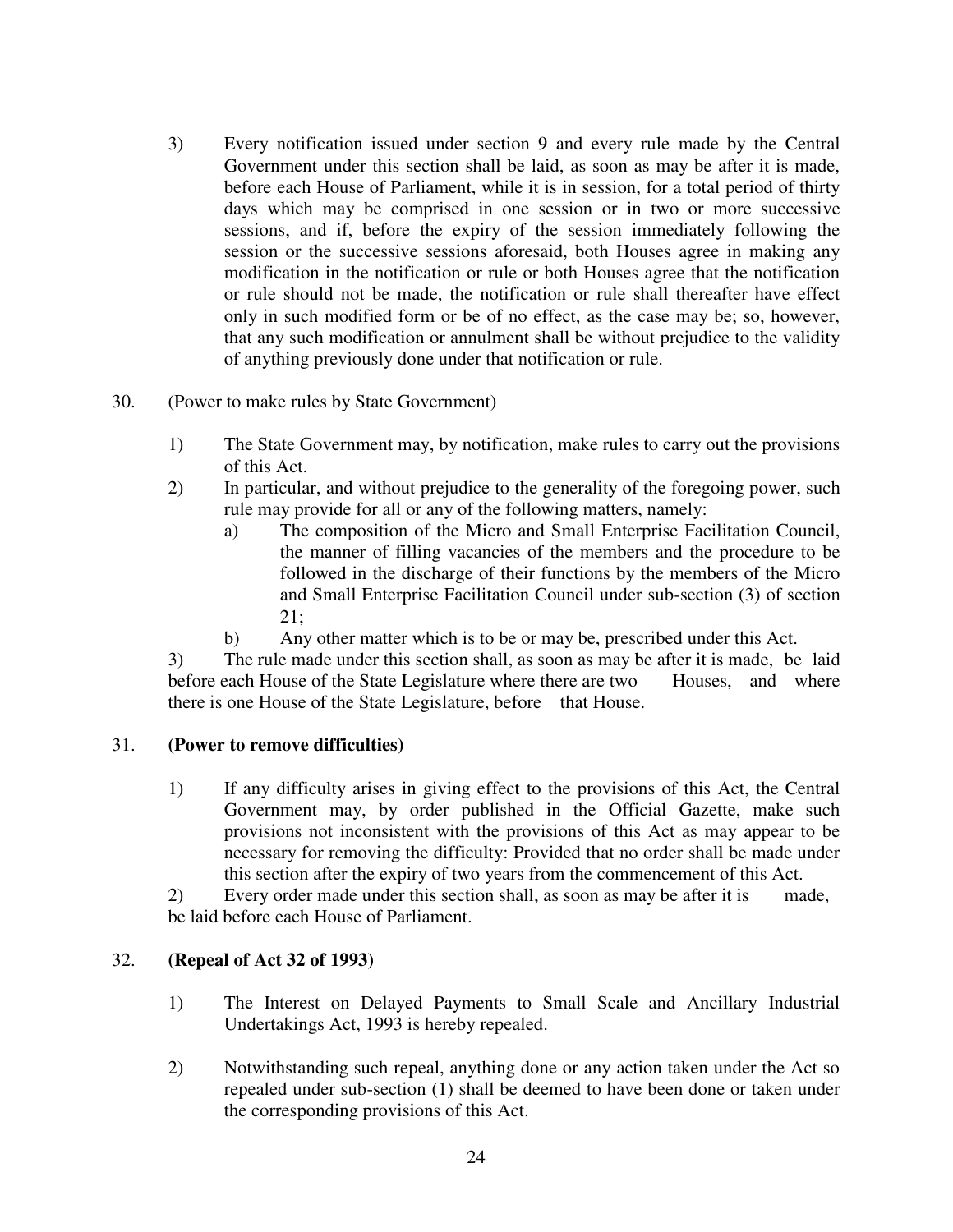#### **Micro, Small & Medium Enterprises Development (MSMED) Bill, 2006**

The Micro, Small & Medium Enterprises Development **(MSMED) Bill, 2006** was passed by the Lok Sabha on May 18, 2006 and by the Rajya Sabha on May 22, 2006. The President of India has also accorded his assent to the above legislation on June 16, 2006. Necessary Rule is under formulation and will be issued by the Ministry of SSI, Government of India shortly. Some of the salient features of the Act are as under:

**Classification of enterprises** broadly into (i) manufacture/production of goods and (ii) providing/rendering of services which are defined as:

**(i) Manufacturing enterprises** in terms of investment limit in plant and machinery (excluding land & building) which are further classified into

**Micro enterprises:** investment upto Rs. 25 lakh **Small enterprises:** investment above Rs. 25 lakh & upto Rs. 5 crore **Medium enterprises:** investment above Rs. 5 crore & upto Rs. 10 crore

**(ii) Services enterprises** in terms of investment in equipment (excluding land & building) which are further classified into

**Micro enterprise:** investment upto Rs. 10 lakh **Small enterprises:** investment above Rs. 10 lakh & upto Rs. 2 crore **Medium enterprises:** investment above Rs. 2 crore & upto Rs. 5 crore

- **Constitution of Apex Consultative body (National Board) with wide representation of stakeholders under the Chairmanship of the Union Minister for SSI.**
- **Procedure for filing of memoranda by Micro & Small Enterprises (MSES)**
- **Constitution of Advisory Committee under the Chairmanship of Secretary (SSI), Government of India**
- **Strengthening the provisions of Delayed Payment Act.**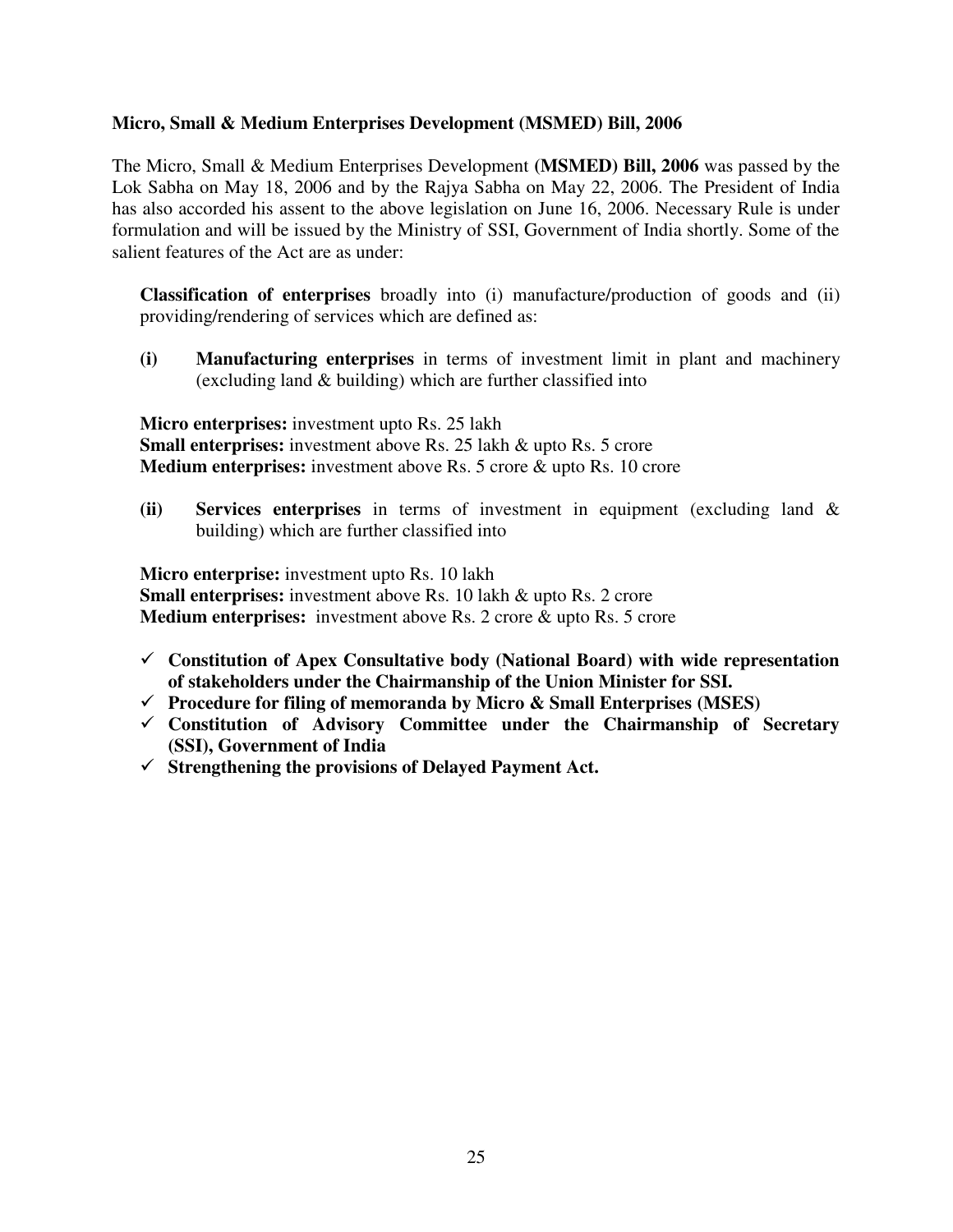# **INSTITUIONAL SUPPORT FOR MSMEs IN INDIA**

# **MINISTRY OF SMALL SCALE INDUSTRIES**

Ministry of Small Scale Industries is the nodal Ministry for formulation of policy, promotion, development and protection of small scale industries in India.

The process of liberalisation and market reforms has created wide-ranging opportunities of the development of small scale industries. At the same time, changing world scenario has thrown up new challenges to the very existence of the sector. The need of the hour is to suitably strengthen the sector so that it could adapt itself to the changed environment and face the challenges boldly and effectively. In order to focus on the issues facing the sector, the Ministry of Small Scale Industries & Agro and rural Industries was created on the  $14<sup>th</sup>$  October 1999 for overseeing the formulation and implementation of the policies and programmes for the development of the small scale industries through support agencies and specialised services.

The Government of India has always accorded priority to the Village and Small Industries (VSI) Sector in its Industrial Policy Resolutions and in the strategy for the industrialisation in the country. With the deregulation of the Indian economy, a new package of policy measures for promoting and strengthening the VSI sector was announced by the Government on  $6<sup>th</sup>$  August, 1991. These policy measures have given thrust to simplification of regulations and procedures, and procedures, and helped the SSI units improve their competitive strength.

The Ministry of Small Scale Industries designs and implements the polices through its field organisations for promotion and growth of small and tiny enterprises, including the coir industries. The Ministry also coordinates with other Ministers/Departments on behalf of the Small Scale Industries (SSI) sector.

The implementation of policies and various programmes/schemes for providing infrastructure and support services to small enterprises is undertaken through its attached office, namely the Small Industries Development Organisation (SIDO), statutory bodies/other organisations like Khadi and Village Industries Commission (KVIC) & Coir Board, a Public Sector Undertaking, National Small Industries Corporation (NSIC) and three training institutes- National Institute for Micro, Small and Medium Enterprises (ni-msme), Hyderabad, National [Institute For](http://niesbud.nic.in/)  Entrepreneurship [& Small Business Development \(NIESBUD\),](http://niesbud.nic.in/) Noida and Indian Institute for Entrepreneurship (IIE), Guwahati.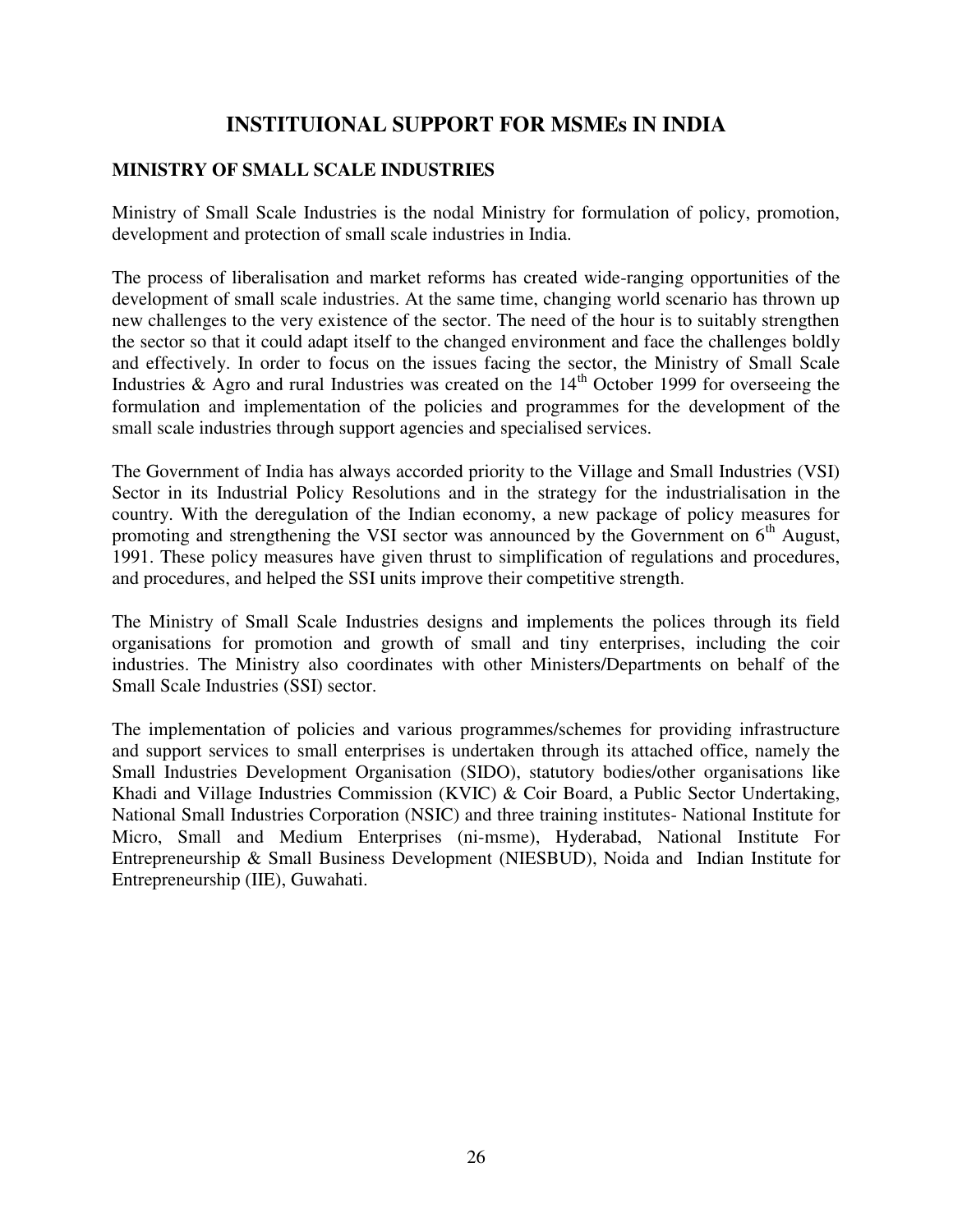# **ORGANISATIONAL CHART OF MINISTRY OF SMALL SCALE INDUSTRIES**



# **SMALL INDUSTRY DEVELOPMENT ORGANISATION (SIDO)**

#### **Aims and objectives**

"Imparting greater vitality and growth impetus to the small, tiny and village enterprises in terms of output, employment and exports and instilling a competitive culture based on heightened technology awareness."

The Small & Medium Enterprises (SME) sector is one of the fastest growing industrial sectors all over the world. Many countries of the world have established a SME Development Agency (SMEDA) as the nodal agency to coordinate and oversee all Government interventions in respect of the development of this sector. In the case of India, though a separate medium sector is not defined, the Office of Development Commissioner (Small Scale Industries) also known as Small Industries Development Organisation (SIDO) functions as the nodal Development Agency for small industries. SIDO functions under the Ministry of SSI (Ministry of Small Scale Industries).

SIDO was established in 1954 on the basis of the recommendations of the Ford Foundation. Over the years, it has seen its role evolve into an agency for advocacy, hand holding and facilitation for the small industries sector. It has over 60 offices and 21 autonomous bodies under its management. These autonomous bodies include Tool Rooms, Training Institutions and Project-cum-Process Development Centres. SIDO provides a wide spectrum of services to the small industries sector. These include facilities for testing, tool menting, training for entrepreneurship development, preparation of project and product profiles, technical and managerial consultancy, assistance for exports, pollution and energy audits etc. SIDO provides economic information services and advises Government in policy formulation for the promotion and development of SSIs. The field offices also work as effective links between the Central and the State Governments.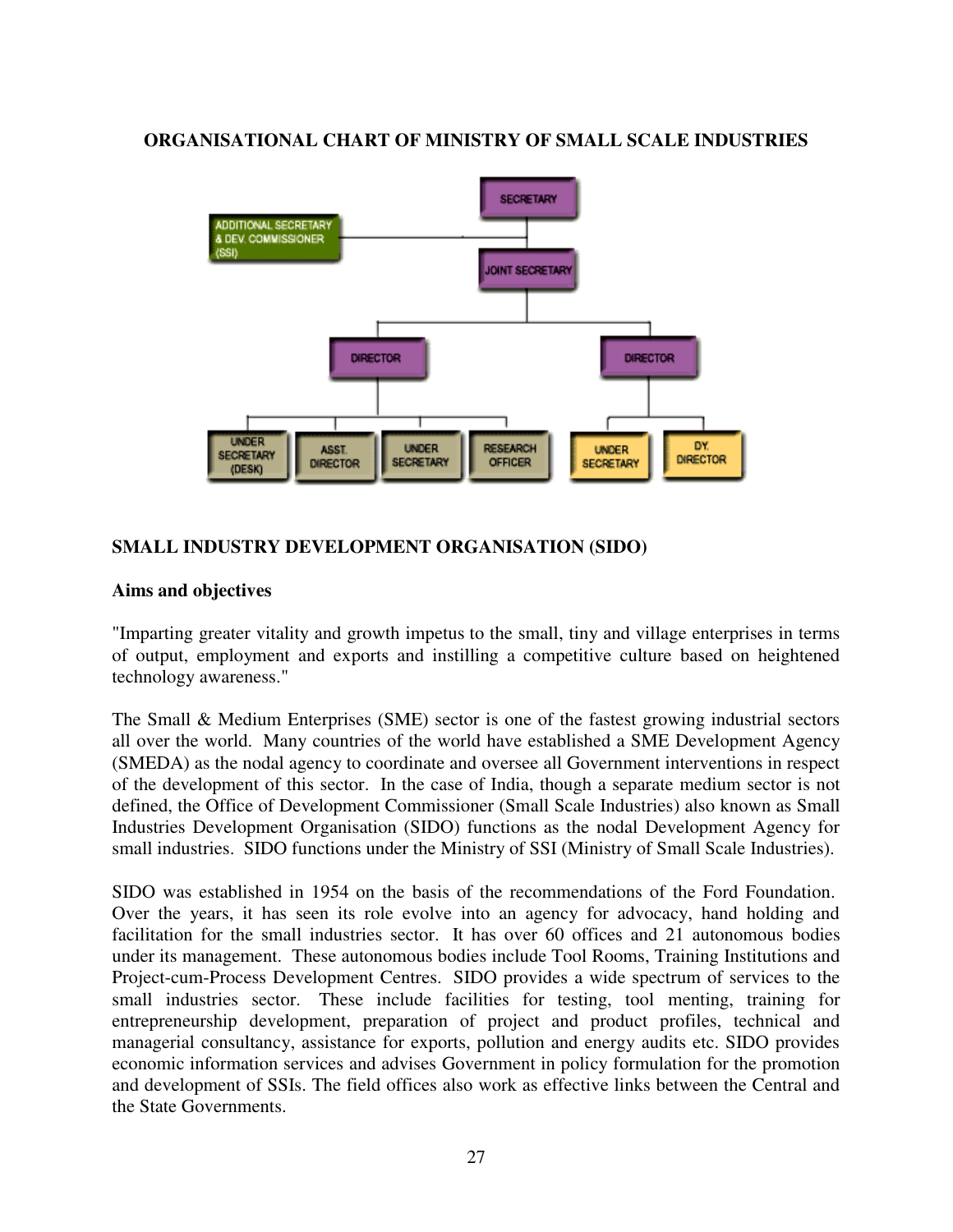Consequent to the increased globalization of the Indian economy, small industries are required to face new challenges. SIDO has recognised the changed environment and is currently focusing on providing support in the fields of credit, marketing, technology and infrastructure to SSIs. Global trends and national developments have accentuated SIDO's role as a catalyst of growth of small enterprises in the country.

# **Development Commissioner (Small Scale Industries)**

The office of the Development Commissioner (SSI) functioning within the Ministry of Small Scale Industries is located at the following address:

> Development Commissioner (Small Scale Industries) A-Wing, 7th Floor, Nirman Bhavan, New Delhi 110011

Phone: 91-11-23022220, 23022221, 23022211, 23022209, 23022202 Fax: 91-11-23018315, 23016726, 23016068

> Email[:dcssi@laghu-udyog.com](mailto:dcssi@laghu-udyog.com)  URL[:www.laghu-udyog.com](http://www.laghu-udyog.com/)

# **Services:**

The main services rendered by DC SSI office are:

- 1. Advising the Government in policy formulation for the promotion and development of small scale industries.
- 2. Providing techno-economic and managerial consultancy, common facilities and extension services to small scale units.
- 3. Providing facilities for technology upgradation, modernisation, quality improvement and infrastructure.
- 4. Developing Human Resources through training and skill upgradation.
- 5. Providing economic information services.
- 6. Maintaining a close liaison with the Central Ministries, Planning Commission, State Governments, Financial Institutions and other Organisations concerned with development of Small Scale Industries.
- **7.** Evolving and coordinating Policies and Programmes for development of Small Scale Industries as ancillaries to large and medium scale industries.
- **8.** Monitoring of PMRY Scheme.

# **SIDO Network**

A vast network of field organisations and institutes across the country operate according to the aims, objectives and guidelines laid down by SIDO.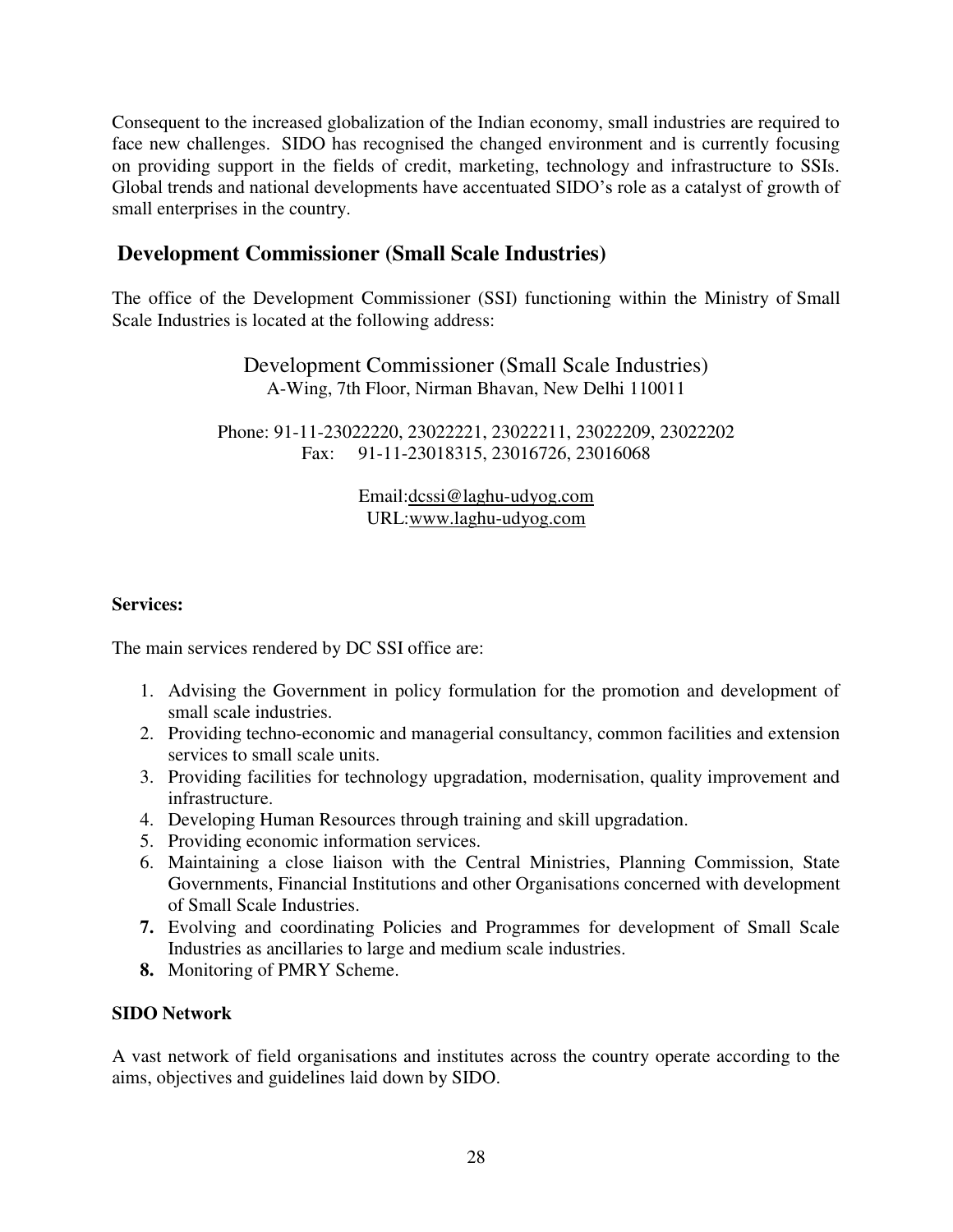# **Organisation Chart**



#### **Organisational Structure**

The Ministry of Small Scale Industries (M/o SSI) is the administrative Ministry in the Government of India for all matters relating to small scale and village industries. It designs and implements policies and programmes through its field organisations and attached offices for promotion and growth of small industries.

The Office of the Development Commissioner (Small Scale Industries) is an attached office of the Ministry of SSI, and is the apex body to advise, coordinate and formulate policies and programmes for the development and promotion of the Small Scale Sector. The office also maintains liaison with Central Ministries and other Central/State Government agencies/organisations financial institutions.

#### **Institutional Network**

The Development Commissioner (SSI) heads the Small Industry Development Organization (SIDO), which has a network of 30 Small Industries Service Institutes (SISIs), 28 Branch Small Industries Service Institutes (Br. SISIs), 4 Regional Testing Centres (RTCs), 7 Field Testing Stations (FTSs), 19 Autonomous bodies which include 10 Tool Rooms (TRs) and Tool Design Institutes (TDI), 4 Product-cum-Process Development Centres (PPDCs) 2 Central Footwear Training Institutes (CFTIs), 1 Electronics Service & Training Centre (ESTC), 1 Institute for Design of Electrical Measuring Instruments (IDEMI) 2 National Level Training Institutes, and 1 Departmental Training Institute and one Production Center.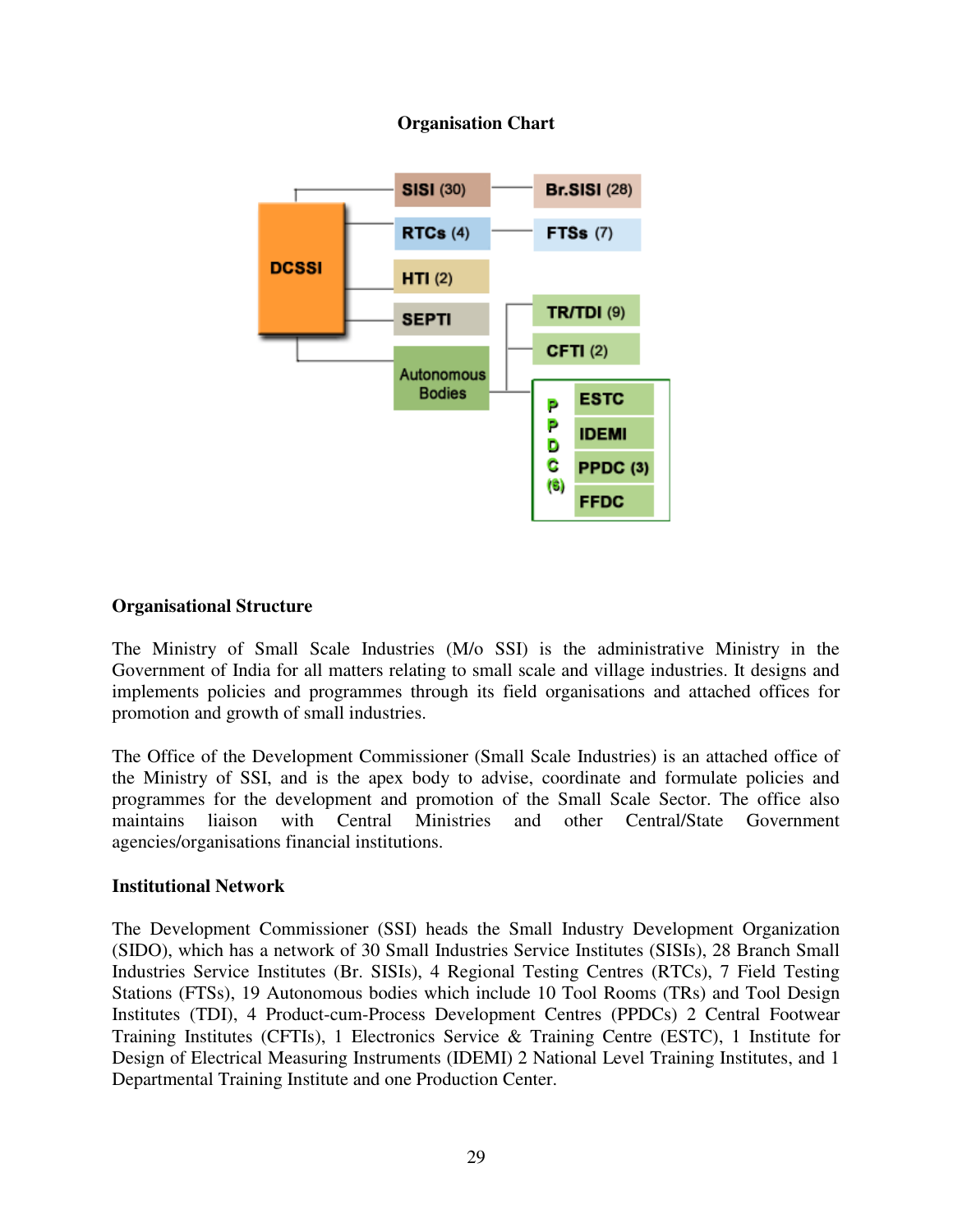# **Regional Testing Center (RTC)**

- Provide Testing facilities for quality upgradation
- Training/constancy in testing, quality control, quality management
- Process quality control systems, etc.
- Product specific testing facilities are provided by Field Testing Stations (FTSs)

# **AUTONOMOUS BODIES UNDER SIDO**

Autonomous Bodies are set up whenever it is felt that certain functions need to be discharged outside the governmental set up with some amount of independence and flexibility without dayto-day interference of the Governmental machinery. These are set up by the Ministries/Departments concerned with the subject matter and are funded through grants-in-aid, either fully or partially, depending on the extent which such institutes generate internal resources of their own. These grants are regulated by the Ministry of Finance through their instructions as well as the instructions relating to powers for creation of posts and etc. They are mostly registered as societies under the Societies Registration Act and in certain cases they have been set up as statutory institutions under the provisions contained in various Acts. The Annual Reports and Audited Statements of Accounts of Autonomous Bodies/statutory institutions are required to be laid before Parliament.

A total of 21 Autonomous Bodies fall within the purview of SIDO. A complete list may be seen below.

# **List of Autonomous Bodies under SIDO**

- Institute for Design of Electrical Measuring Instruments (IDEMI) MUMBAI-400 022.
- Process and Product Development Centre, AGRA 282 006 (U.P.)
- Process-cum-product Development Centre (Sports Goods & Leisure Time Equipments) MEERUT - 250 002. (U.P.)
- Electronics Service & Training Centre (ESTC) RAMNAGAR–244715 (Uttaranchal)
- Fragrance & Flavour Development Centre, (FFDC), P.O. Makrand Nagar, Kannauj, Farrukhabad -209726 (U.P.)
- Centre for the Development of Glass Industry (CGDI), P.O. Muiddinpur FEROZABAD - 283 003 (U.P.)
- National Institute for Micro, Small and Medium Enterprises **(ni-msme**), HYDERABAD 500045 (A.P.)
- National Institute for Entrepreneurship, NEW DELHI 110 020.
- Central Footwear Training Institute, AGRA 282 007.(U.P.)
- Central Footwear Training Institute, CHENNAI 600 032.
- Central Tool Room & Training Centre, KOLKATA 700 108 (WEST BENGAL)
- Central Tool Room, LUDHIANA 141 010 (Punjab)
- Central Institute of Tool Design, HYDERABAD 500 037 (A.P.)
- Central Institute of Hand Tools, JALANDHAR 144 008 (Punjab)
- Indo-German Tool Room, INDORE 452 003 (M.P.)
- Indo-German Tool Room, AHMEDABAD 382 445 (Gujarat)
- Indo-German Tool Room, -AURANGABAD 431 210. (Maharashtra)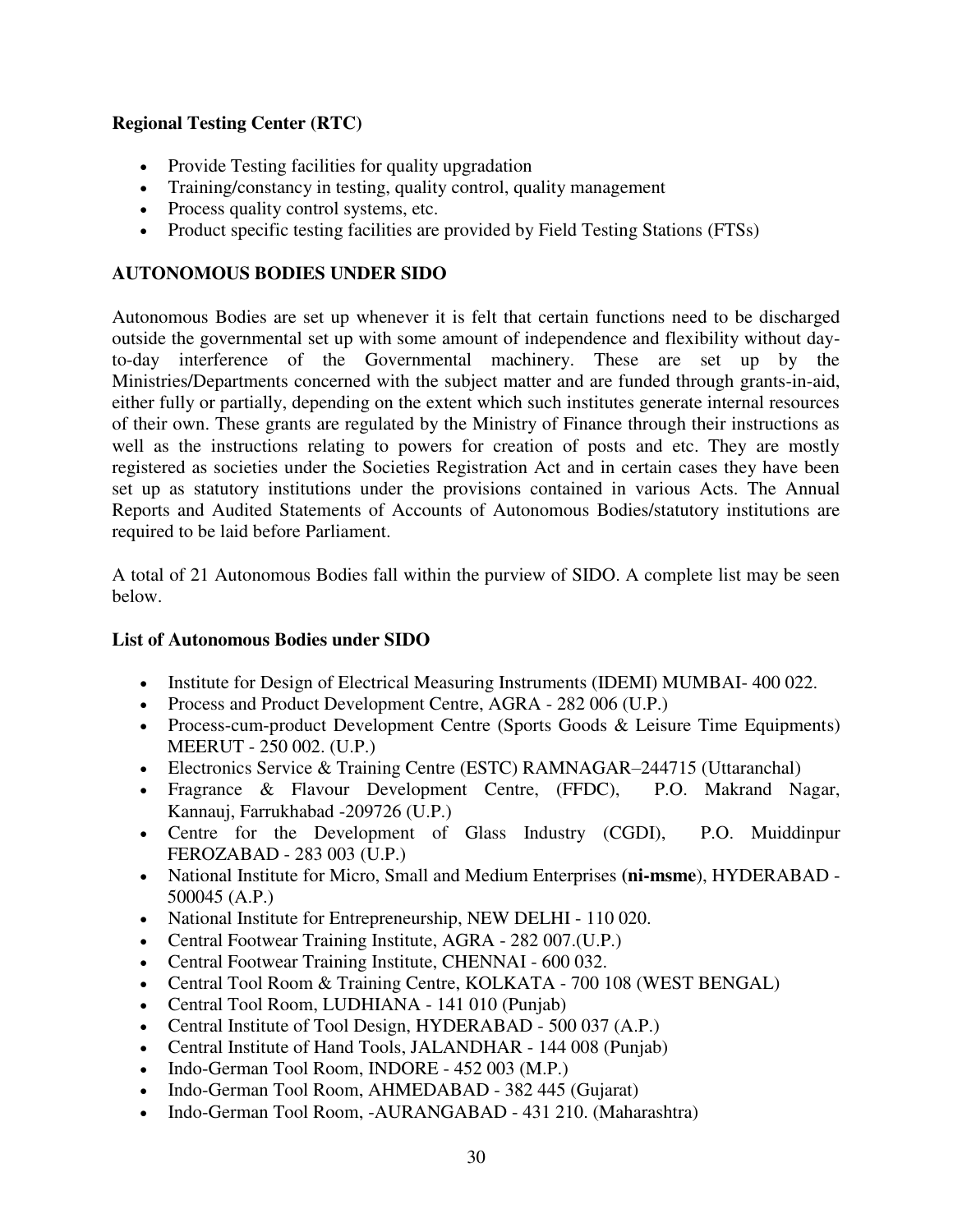- Central Tool Room & Training Centre P.O.Bhatia, BHUBANESHWAR-751 031 (Orissa)
- Indo-Danish Tool Room JAMSHEDPUR 832 108 (Jharkhand)
- Tool Room and Training Centre, GUWAHATI 781 021.
- Indian Institute of Entrepreneurship, GUWAHATI

In respect of some of the Autonomous Bodies under SIDO, independent evaluation studies have been carried out by agencies such as UNIDO and the National Productivity Council. It is also proposed that budgetary support of all Autonomous Bodies under SIDO be reduced gradually so as to make these institutions self-sufficient within a period of 3 to 5 years. Already some of the Autonomous Bodies have achieved self-sufficiency of over 80% in respect of income generated vis-a-vis expenditure incurred.

# **Tool Rooms/Tool Design Institutes (TRs/TDIs)**

- To assist SSIs in technical upgradation, provide good quality tooling by designing and producing tools, moulds, jigs & fixtures, components, etc.
- Provide Training and consultancy for tool and die markers.

# **Product-cum-Process Development Centres (PPDCs)**

These are product specific Centres to:

- look into their specific problems and render technical service
- develop and upgrade techologies
- manpower development and training

# **Central Footwear Training Institutes (CFTIs)**

- Develop footwear designing to promote exports
- Training for manpower in Footwear Industry.

# **Sub-Contract Exchanges for Ancillary Development (SCXs)**

There are 61 Sub-Contracting Exchanges (34 attached to SISIs and Branch SISIs and 27 by Industrial Associations) to provide marketing support and serve as a forum to:

- Register and create database of the spare manufacturing/service capacity of SSI
- Create database of requirements of large/medium units and match the requirements with the spare capacity available with small units
- Arrange Buyer-Seller Meets, organise vendor exhibitions, seminar, workshops for largesmall units coordination, quality up gradation, export promotion, etc and facilitate flow of data on vendor development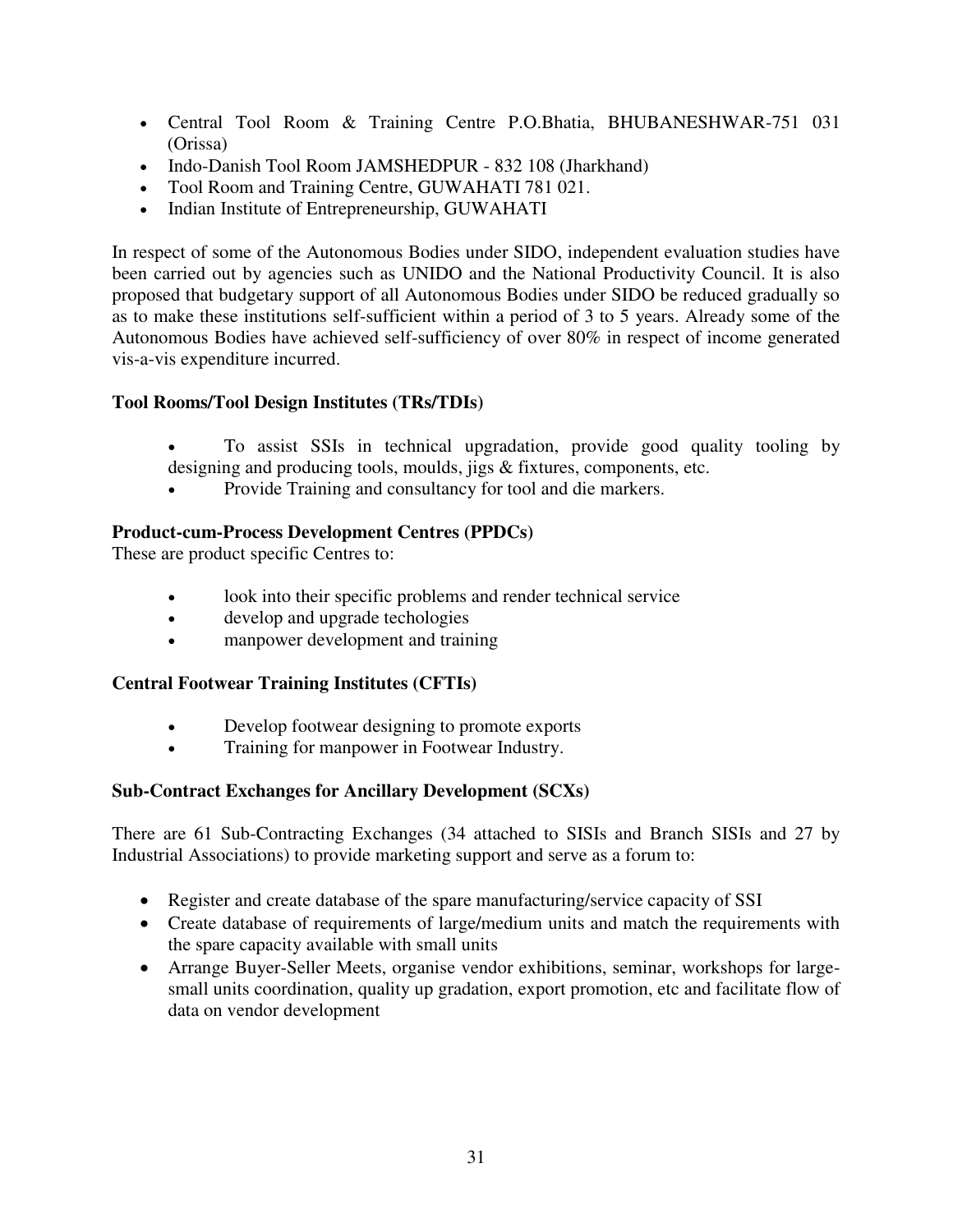# **Other Associated Agencies**

- National Small Industries Corporation (NSIC) for technology and marketing support
- Small Industries Development Bank of India (SIDBI) an apex bank set up to provide direct/indirect financial assistance under different schemes to meet credit needs of the small-scale sector and to coordinate the functions of other institutions in similar activities.
- Khadi and Village Industries Commission (KVIC) assists the development and promotion and disbursal of rural and traditional industries in rural and town areas.

# **State Level Institutional Support**

- State Government executes different promotional and developmental projects/schemes and provides a number of supporting incentives for development and promotion of small scale sector in their respective States.
- These are executed through State Directorate of Industries, who has District Industries Centres (DICs) under them to implement Central/State Level schemes.
- The State Industrial Development & Financial Institutions and State Financial Corporations also look after the needs of the small-scale sector

# **NATIONAL SMALL INDUSTRIES CORPORATION Ltd (NSIC)**

The National Small Industries Corporation Ltd. was established in 1955 by the Government of India with a view to promote, aid and foster the growth of small industries in the country. NSIC continues to remain at the forefront of industrial development throughout the country with its various programmes and projects to assist the small-scale sector in the country. Recent transitions of industrial climate and liberalisation of the total economic environment within the country and international arena has witnessed the tremendous changes in the domestic as well as international markets. These sudden changes have thrown up as many opportunities as challenges to the small-scale enterprises in the country.

The NSIC is directly operating different programmes by professionals through 8 regional offices, 5 Technical Service Centres, 2 foreign offices, 2 Software Technology Parks, 17 branch offices located in almost all the States and 3 Technical Services Extension Centres.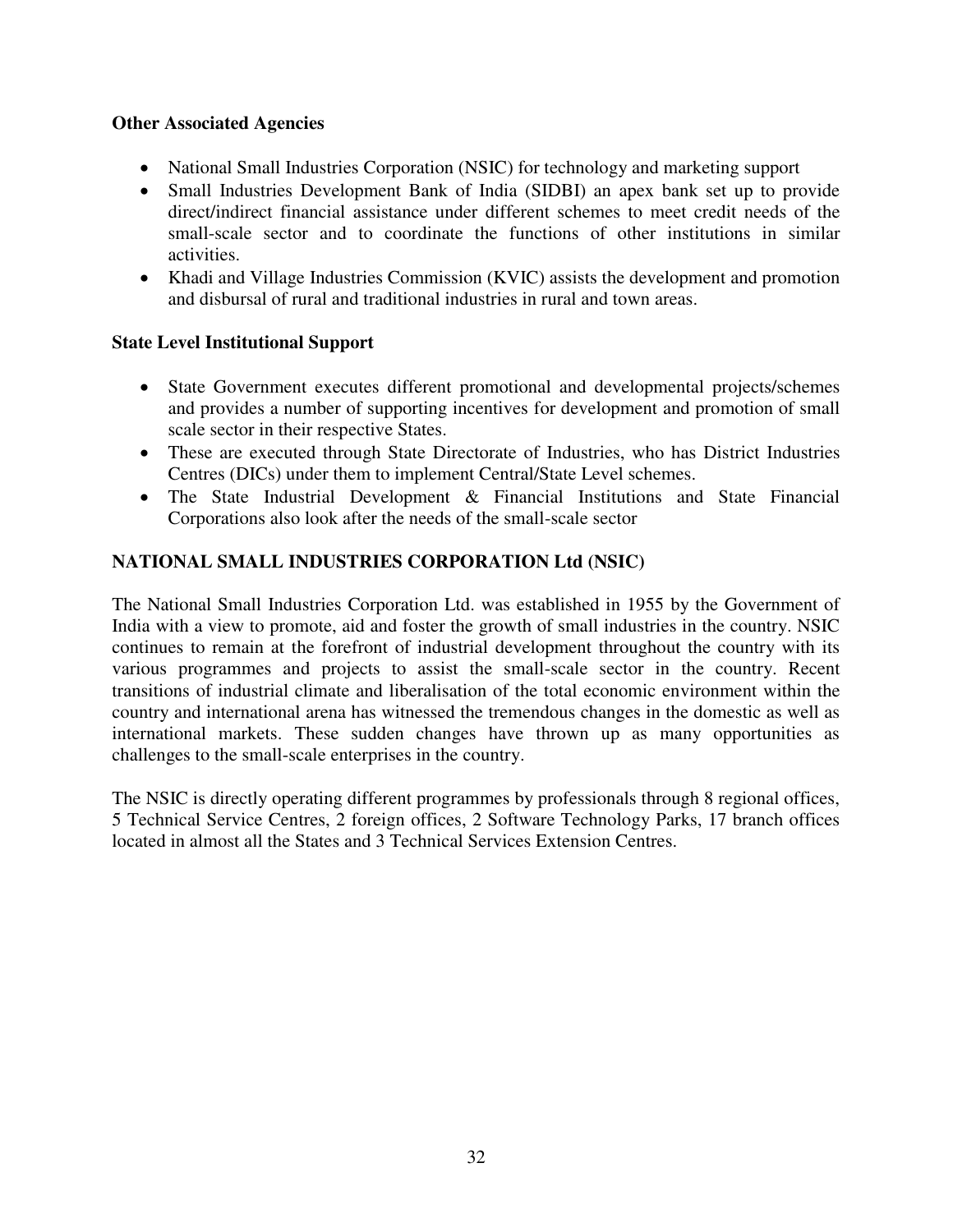# **MAJOR SCHEMES**

# **Composite Term Loan Scheme**

To promote small-scale sector, NSIC has launched a Composite Term Loan Scheme for the benefit of existing and prospective entrepreneurs to acquire land and building, machinery and equipment and working capital under one roof to the tiny units.

#### **Machinery and Equipment**

#### **Hire Purchase Scheme**

- Supply of indigenous and imported machinery and equipment on easy financial terms.
- Mainly targeted on first generation entrepreneurs.
- Special focus on women entrepreneurs, weaker sections, handicapped and ex-servicemen and SC/ST entrepreneurs.
- Creating a sound and formidable and entrepreneurship base.
- Faster growth and employment.

#### **Equipment leasing**

- Mainly to facilitate SMEs to expand their capacities or diversify and/or upgrade their technology according to the needs of the market which has become buyer's market because of openings of economies.
- $\bullet$  100% finance.
- Single window for indigenous/imported machinery.
- Tax rebate on full-year rental.
- Increases in productivity.

#### **Working Capital Finance**

This Scheme aims at augmenting working capital of viable and well managed units, on selective basis in case of emergent requirements to enable them to pay-off their purchase of consumable stores, spares and production related overheads particularly electricity bills, statutory dues.

The procedure involves:

- Submission of application forms
- Preliminary appraisal and unit inspection by NSIC
- Sanction
- Signing of Agreement
- Availing of facility by SSI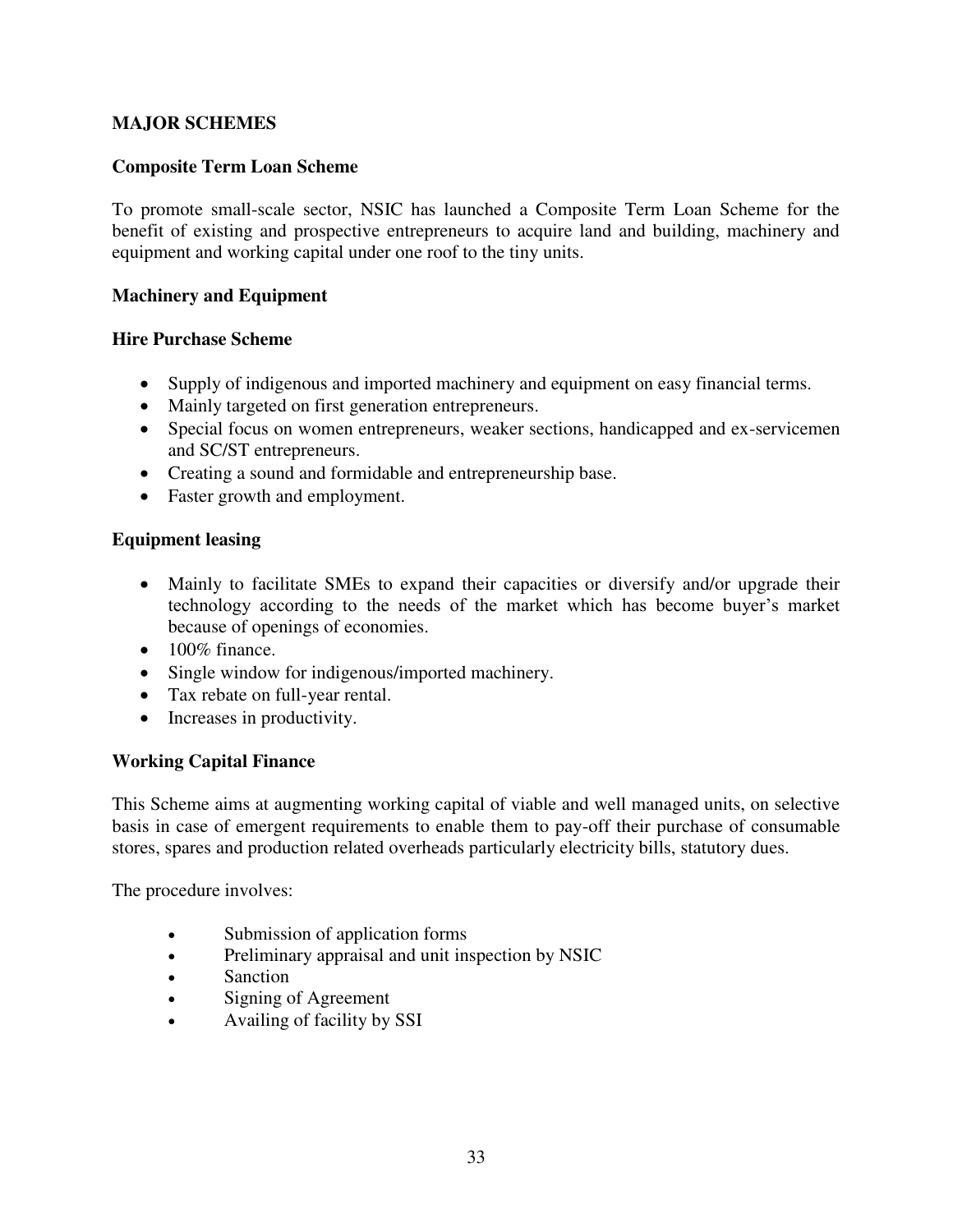# **Raw Material Assistance**

- Small units need not block the funds in storing raw materials in bulk
- Facilitates availability of raw materials on *"off the shelf basis"*
- Facilitates import of scarce materials
- MOUs with NALCO, MALCO, facilitates SSIs to get scarce materials on priority
- Raw materials Depots/Godowns in different parts of the country

# **Marketing Support Programme**

Marketing, though, is essentially an entrepreneurial function, yet in today's economic liberalisation period institutional support is needed to the SMEs in this area as they are now facing challenges in marketing their goods and services because of intense competition from the transnational and the multinational companies who have started operations and some more are likely to operate in India in the near future. NSIC, therefore, has been acting as a facilitator to promote SMEs, to bear the onslaughts of such an open economy. NSIC has, over a period, devised a number of innovative programmes for the support of SMEs in the field of marketing, both in and outside the country. In the post-independence period, Government and its agencies, have been the largest buyers of various types of products and services and NSIC has been trying to act as a nodal agency to bring SMEs closer to various Governmental purchasing agencies, with the intention of creating confidence in the purchasing agencies about SMEs, and their capabilities to supply goods and services of requisite quality, economic prices and adherence to agreed deli every schedules.

# **Tender Marketing**

Participation by NSIC in bulk local/global tender on behalf of Small Scale Industries/Enterprises

It is aimed at assisting SSIs with the ability to manufacture quality products but which lack brand equity & credibility or have limited financial capabilities.

Small Scale Industries/Enterprises should be registered with Directorate of Industries/District Industries Centre to gain eligibility. The benefits to these units are:

- SSIs provided with all requisite financial support depending upon the units individual requirements like purchase of raw material and financing of sale bills
- Enhanced business volume helps SSIs achieve maximum capacity utilisation.
- SSIs are exempted from depositing earnest money
- SSIs helped to participate in large & global tender upto its capacity and capability
- SSIs assisted technically for equality upgradation and new product development in addition to testing facility
- Ensures fair margin to SSIs for their production.
- Publicity to small industries products.
- Production of quality products from the SSI sector.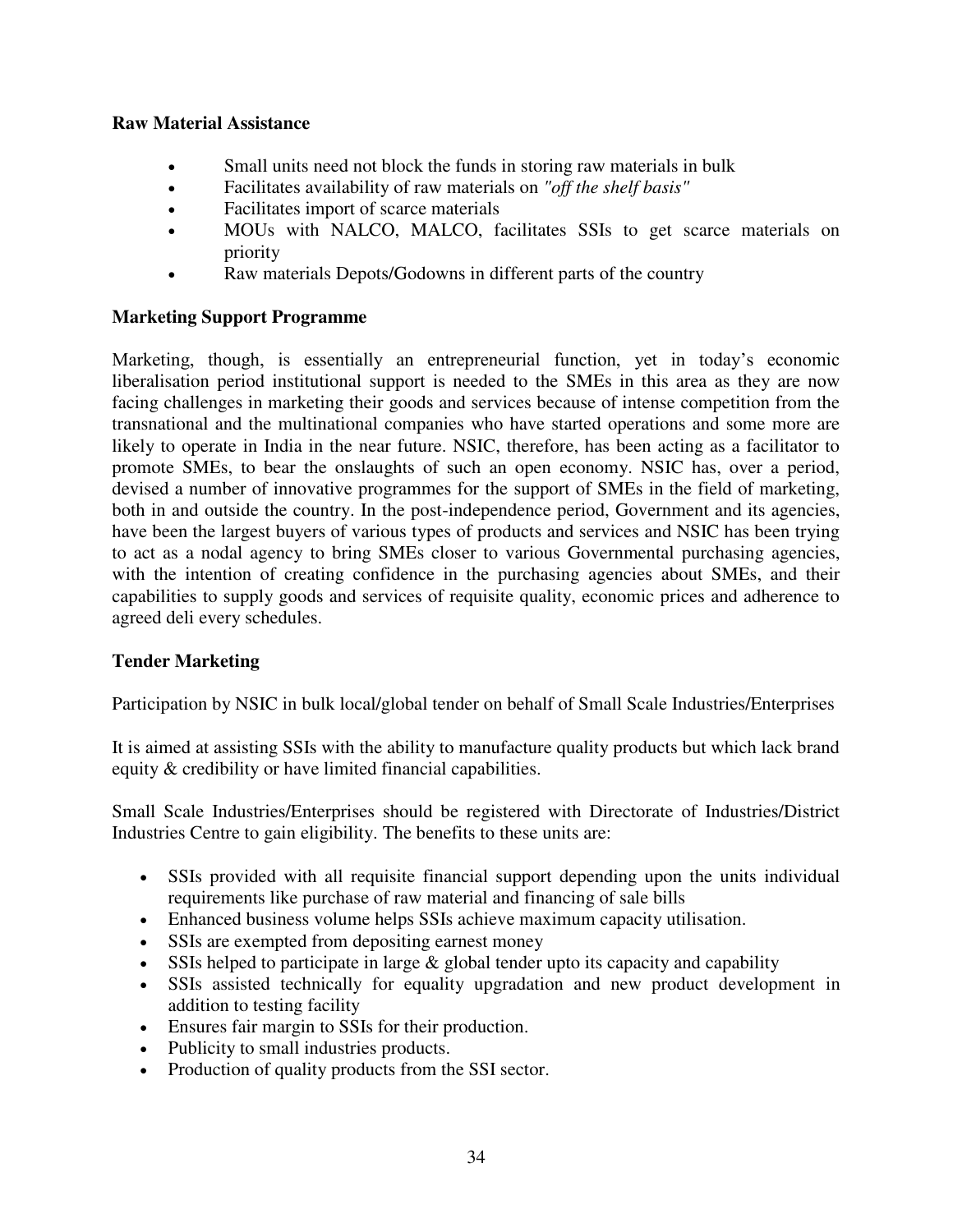# **Integrated Marketing Support**

NSIC has been operating an Integrated Marketing Support Programme in which bills pertaining to supplies made by small scale units to eligible purchasers are discounted by NSIC upto a certain specified limit. The scheme has been introduced with a view to mitigate the problem of delayed payment by buyers against supplies made by small scale units.

#### **Government Stores Purchase Programme**

This Programme was initiated in 1955-56 with a view to assist the small scale industries in obtaining a fair share of the total purchases made by the Government and its departments including the public sector undertakings and State Governments. The main objective of this programme is that SSI units will in the process be oriented to produce goods in conformity with the standards laid down by the buying agencies.

One of the important elements of the Government Stores Purchase Programme is the registration of units by NSIC as eligible to execute Government orders. The scheme has been in operation since 1956, which was modified in 1976 and came to be known as the "Single Point Registration Scheme" with a view to do away with the multiplicity of registration with individual purchase organisations. The units registered with the Corporation for participation in government purchase programme are considered at or with individual purchase organisations and derive all the benefits like free supply of tender forms, exemption from payment of earnest money, security deposits, etc.

#### **Technology Upgradation**

Excellent technical support to SSIs/SMEs through five NSIC-Technical Service Centres, a number of NSIC Technical Services Extension Centres and a number of sub-centres.

These training centres provide the following services:

- Technically trained manpower in traditional and advanced trades
- Assistance in development of commercially viable prototypes
- Testing facilities
- New technologies and modification of existing prototypes to take care of emerging trends in manufacturing technology
- New machines and equipment for leather working and agricultural appliances
- These centres have been recognised by Council of Scientific and Industrial Research for in-house R&D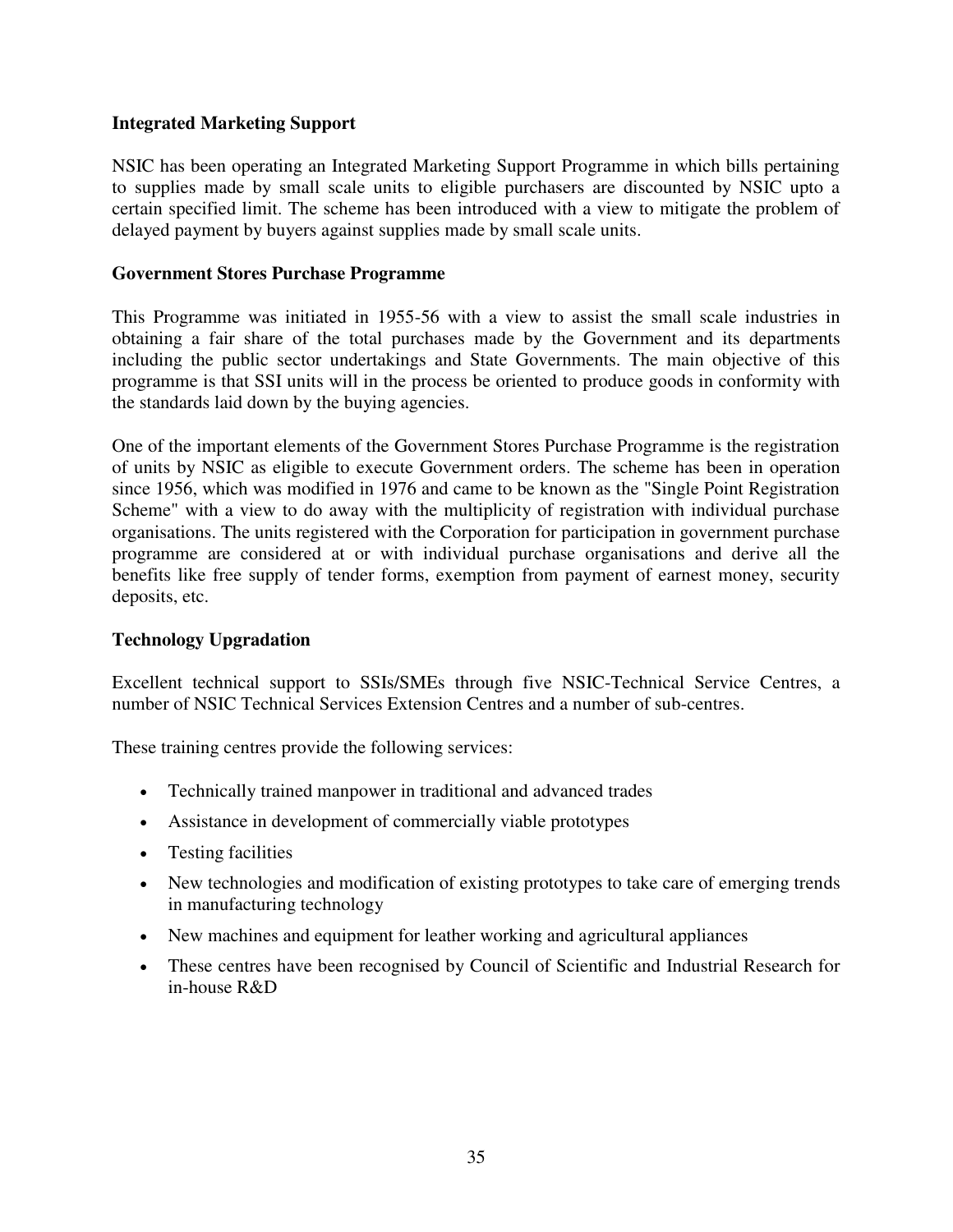# **Technology Transfer Centres**

With a view to provide a proper guidance to small scale units to access current information in connection with the technology upgradation and for dissemination amongst the other small and large-scale enterprises spread all over India and abroad, NSIC has set up a Technology Transfer Centre. The latest information is provided to on-line connections and networks of computers on matching technology seekers and technology providers are arranged through the Technology Transfer Centre.

#### **Software Technology Parks**

NSIC has set up a NSIC-STP Complex under Software Technology Parks of India (STPI). Software Technology Parks facilitates small scale units to establish their units for the 100% export of software and also act as the nodal point to activate software exports directly through NSIC.

NSIC-STP Complex at Okhla, New Delhi is one of such Parks set up by the National Small Industries Corporation under the Software Technology Parks of India to promote small entrepreneurs in software development. NSIC-STP provides high speed better communication facilities through VSNL/SATCOM networks, built-up office space, uninterrupted power supply, back-up power through DG sets, a modern business centre and other administrative support.

# **Exports**

.

NSIC is providing a complete package of export assistance, testing facilities, pre-shipment credit facility, export incentives etc. apart from exposure to the products of SSEs in trade fairs, buyer and seller meets etc. In addition to this, NSIC also helps the units in procurement of samples, development of counter samples and in negotiations for first business deals with foreign buyers.

#### **Special Export Programme-UN Supplies**

The Corporation has been endeavoring to increase share of Indian industries in purchases to United Nations Organization, it being the largest single buyer in the world. NSIC has already prepared a roster of potential suppliers of goods and services from India, which enabled it to emerge on top as supplier among the developing countries. NSIC organizes a number of seminars and workshops in association with different UN-Stores Purchasing Agencies to disseminate information to SME's on UN-Stores Purchase Procedures and Mechanism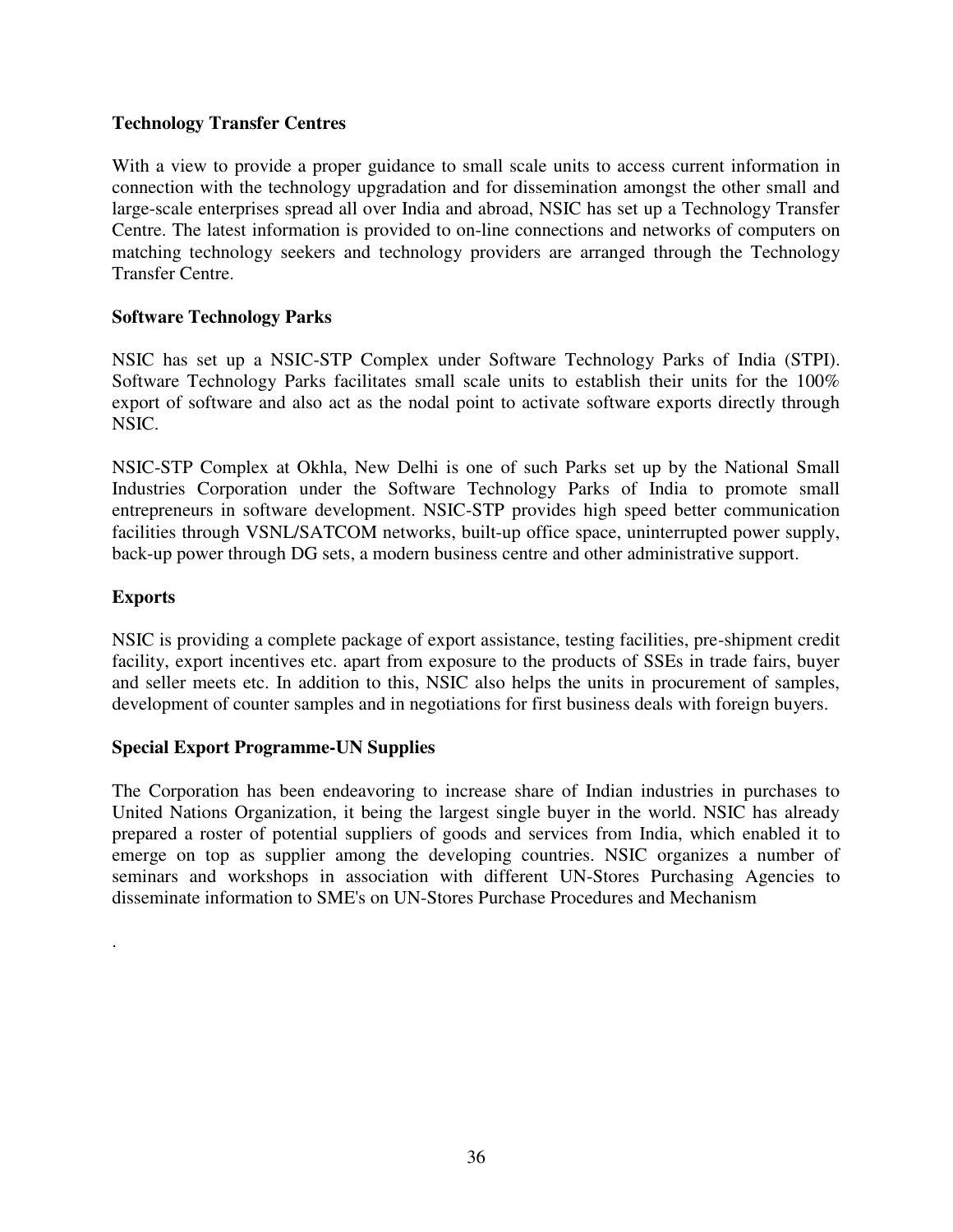## **SMALL INDUSTRIES DEVELOPMENT BANK OF INDIA (SIDBI)**

The SIDBI was established on April 02, 1990 by Government of India, as a wholly owned subsidiary of IDBI. It was delinked from IDBI w.e.f. March 27, 2000. SIDBI is headed by the Chairman & Managing Director. The SIDBI is operating different programmes and schemes through 5 Regional Offices and 33 Branch Offices.

#### **New Initiatives for SSI sector**

| Sl. No.      | Problem                                                | <b>Schemes operated by SIDBI</b>                                                                                                                                                                                                                     |  |  |
|--------------|--------------------------------------------------------|------------------------------------------------------------------------------------------------------------------------------------------------------------------------------------------------------------------------------------------------------|--|--|
| 1.           | Delayed Payment of                                     | <b>Direct Discounting of Bills (Components) Scheme</b>                                                                                                                                                                                               |  |  |
| <b>Bills</b> |                                                        | Direct Discounting of Bills (Equipment) Scheme<br>$\bullet$<br><b>Direct Factoring Services</b><br>Bills Rediscounting Scheme (Equipment)<br>Bills Rediscounting Scheme Against<br>Inand<br>Supply Bills of SSI<br><b>Invoice Discounting Scheme</b> |  |  |
| 2.           | <b>Obsolescence</b><br>of<br><b>Technology</b>         | <b>Technology Development and Modernisation Fund</b><br>(TDMF) Scheme (both direct and indirect assistance)                                                                                                                                          |  |  |
|              |                                                        | ISO 9000 Scheme (both direct and indirect assistance)                                                                                                                                                                                                |  |  |
|              |                                                        | Technology Upgradation Fund Scheme for Textile<br>Industry (both direct and indirect assistance)<br>Tannery Modernisation Fund Scheme (both direct and<br>indirect assistance)                                                                       |  |  |
|              |                                                        |                                                                                                                                                                                                                                                      |  |  |
| 3.           | <b>Working</b><br>Capital<br><b>Availability</b>       | <b>Single Window Scheme Through Primary Composite</b><br><b>Loan Scheme Lending Instts</b>                                                                                                                                                           |  |  |
|              |                                                        | Working Capital Term Loan Direct Assistance                                                                                                                                                                                                          |  |  |
|              |                                                        | <b>Short Term Loan</b>                                                                                                                                                                                                                               |  |  |
| 4.           | <b>Marketing</b><br><b>Inadequacies</b>                | <b>Activities</b><br><b>Scheme</b><br>for Financing<br><b>Relating</b><br>to<br><b>Marketing of SSI products</b>                                                                                                                                     |  |  |
| 5.           | Lack<br>of<br><b>Suitable</b><br><b>Infrastructure</b> | Scheme of Direct Assistance for Development of<br><b>Industrial Infrastructure for SSI Sector</b><br>Scheme of Integrated Infrastructural Development (IID)                                                                                          |  |  |
|              |                                                        |                                                                                                                                                                                                                                                      |  |  |

#### **Schemes for Mitigating the Problems of the SSI sector**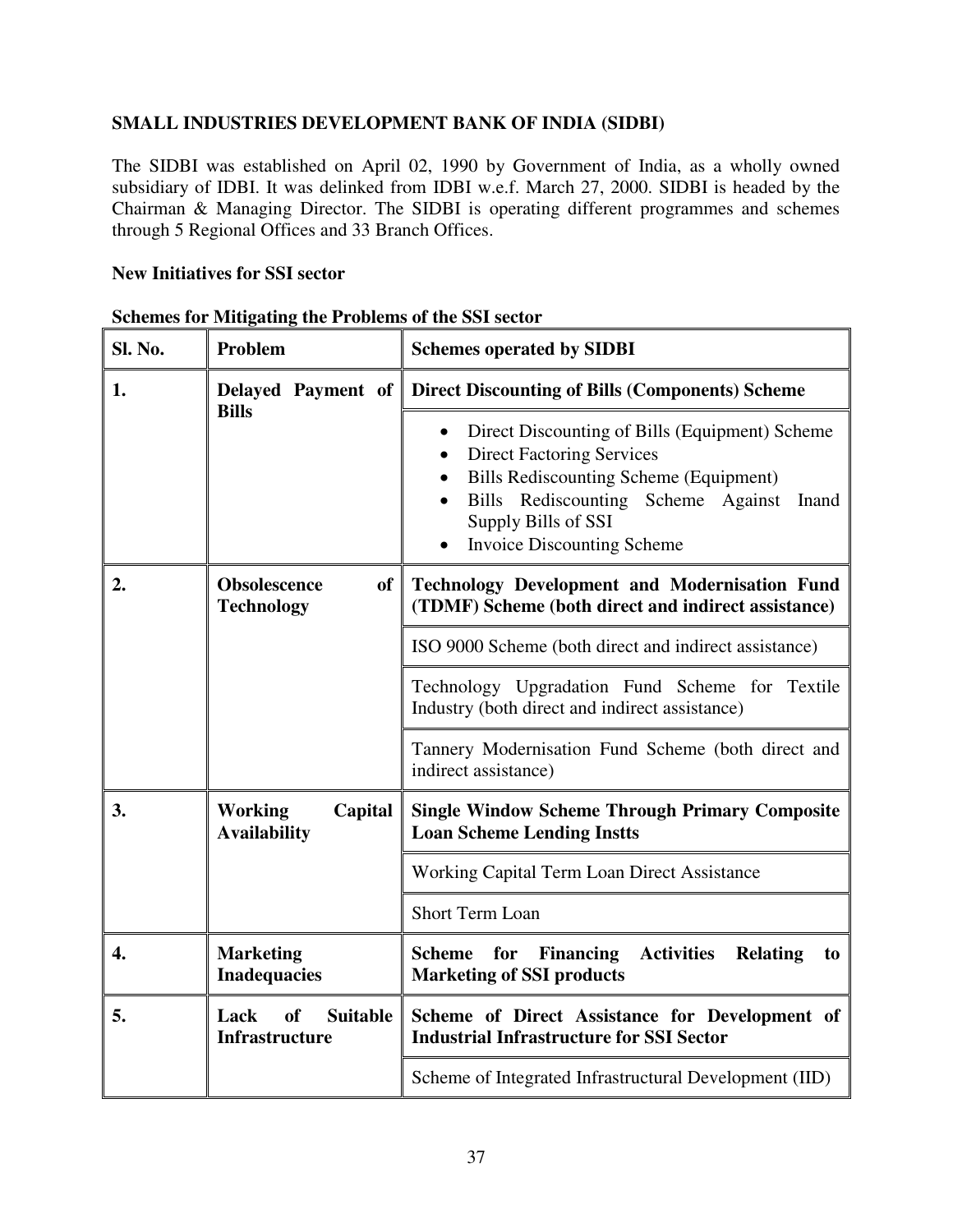| b. | <b>Insufficient</b><br><b>Export</b>                   | <b>Export Credit</b>                                                                                                                                      |  |
|----|--------------------------------------------------------|-----------------------------------------------------------------------------------------------------------------------------------------------------------|--|
|    | <b>Credit</b>                                          | Pre-Shipment Credit in Foreign Currency<br>Scheme for Export Bills Financing<br>Rupee Pre-Shipment/Post-Shipment Credit<br>Foreign Letters of Credit      |  |
|    | <b>Venture</b><br>Capital<br><b>Availability</b>       | <b>Venture Capital Scheme</b>                                                                                                                             |  |
| 8. | <b>Human</b><br><b>Resources</b><br><b>Development</b> | <b>Entrepreneurship Development Programmes</b><br><b>Small Industries Management Programme</b><br>Skill-cum-Technology Upgradation Programme<br>$\bullet$ |  |

### **New Initiatives of SIDBI**

Two Subsidiaries viz. SIDBI Venture Capital Limited and SIDBI Trustee Company Limited formed to oversee **Venture Capital.**

**Technology Bureau for Small Enterprise** formed to oversee Technology Transfer, Match making Services, Finance Syndication and facilitating Joint Ventures.

- Marketing Finance & Development Department to set up Marketing Development Assistance Fund
- International Finance Department
- International Co-operation Division
- Foundation for Micro Credit

## **FRAGRANCE & FLAVOUR DEVELOPMENT CENTRE, KANNAUJ**

### **Introduction:**

Fragrance and Flavour Development Centre (FFDC) was set up at Kannauj in 1991 by Govt. of India in collaboration with UNDP/UNIDO and Govt. of U.P. for technological upgradation of essential oils, aroma chemicals, fragrance & flavour industry in the country, especially in the small scale sector. The center is being managed by a registered Society under the Societies Registration Act, 1861. Additional Secretary & Development Commissioner (SSI) in the Ministry of SSI is the President of the Society as well as Chairman of the Governing Council. The other members of the Governing Council includes members from Central Govt., State Govt. of U.P., industry representatives from various regions of the country, industry associations, leading R&D institutions and UNDP/UNIDO.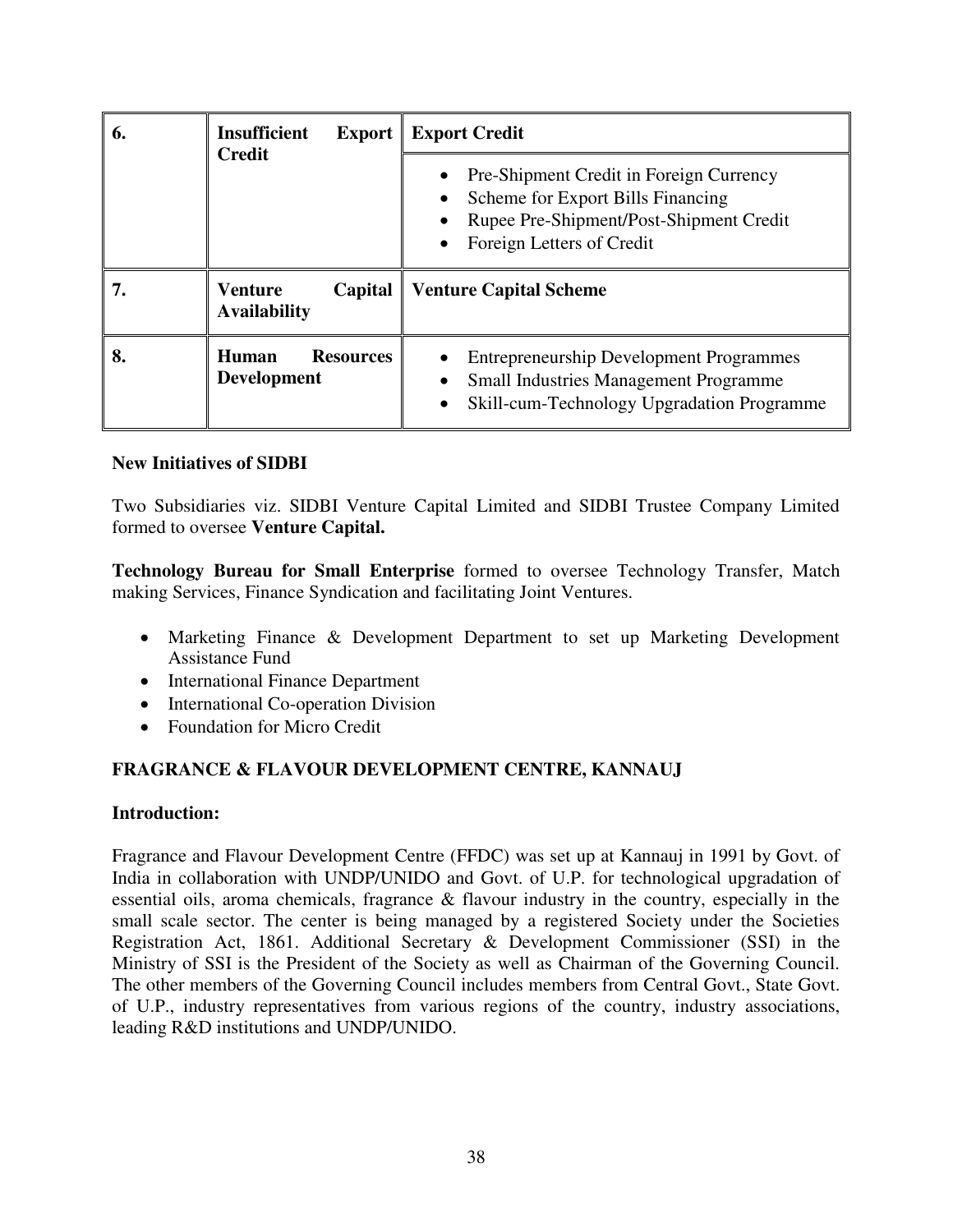### **Aims & Objectives:**

Fragrance & Flavour Development Centre aims to serve as an interface between essential oils, aroma chemicals, fragrance & flavour industry and R&D institutes both in the field of Agro and Chemical Technology. The main objectives of the center is to serve, sustain and upgrade the technological status of farmers and industry engaged in the cultivation processing aromatic plants and other naturally occurring herbs & spices. For fulfillment of the objectives, the following activity modules are in operation at the Centre.

- Agro-Technology & Extension Services
- Process Technology
- Fragrance & Flavour Development and its Applications
- Quality Assessment and Standardization
- Information, Documentation, Packaging and Marketing

### **Facilities**

- i.Testing and quality control services
- ii.Processing of essential oils for value addition
- iii.Development and standardization of processes for extraction
- iv.Value addition & manufacture of essential oils and aroma chemicals
- v.Creation of fragrance & flavours for specific applications of consumers
- vi.Extension services for cultivation, propagation of aromatic plants and training of entrepreneurs, farmers and industrial units/enterprises, particularly in small scale sector

### **Vision**

In order to broaden the activities of the center and extend the facilities & services to the other parts of the country, a cluster approach from UPTECH funds of SIDO has been taken up by the Ministry for the development of aromatic & medicinal plants and Neem based products under Mission for Millennium-2000 programme nominating FFDC as an implementing agency. The locations of these clusters are Neem products at Jhalawar (Raj.), Mint at Badaun (U.P.), Vetiver at Dhaulpur (Raj.), Kewra at Berhampur (Orissa) and Geranium at Bhowali (Uttranchal).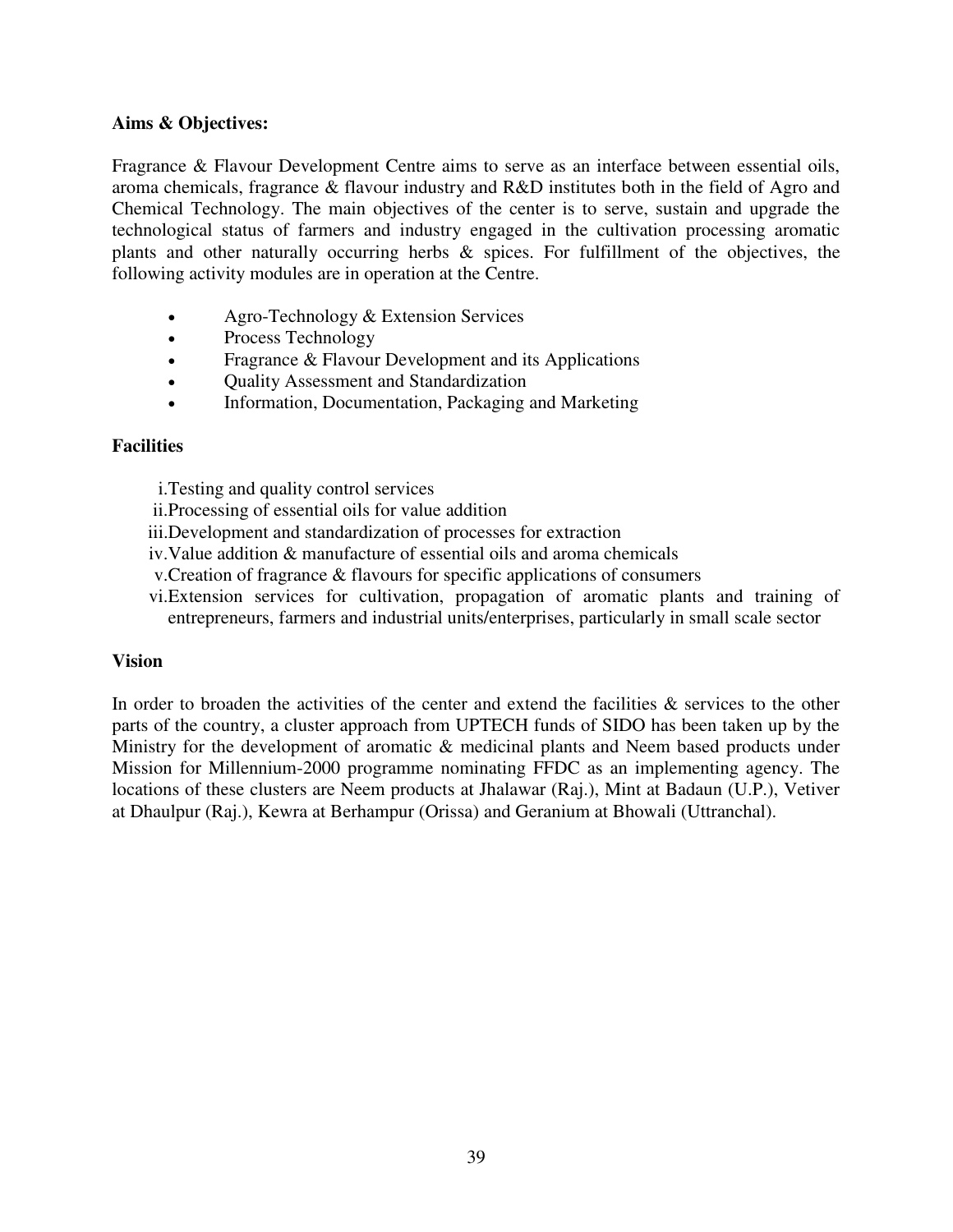### **List of Web Links on Small Scale Industry**

Web is an ever-increasing source of information search. Yet It is often difficult to search for the information on a specific subject, as one gets lost in the World Wide Web.

We have compiled the following links related to Small Scale Industry in India and few overseas, which might be useful to all looking for information on SME sector.

Watch out for the updates in this section, to the growing list of SME in India and abroad!

Incase, you know of any web link on the subject, which you would like to include here please drop us a line. (Mail to[:weblinks@laghu-udyog.com\)](mailto:weblinks@laghu-udyog.com)

### **Ministry & SIDO Network**

Ministry of SSI & ARI www.ssi.nic.in TBSE [www.techsmall.com](http://www.smallindustryindia.com/frame.htm?http://www.techsmall.com)  NISIET; Hyderabad [www.nisiet.org](http://www.nisiet.org/)  SISI, Hyderabad [www.sisi-ap.com](http://www.sisi-ap.com/)  SISI, Kolkata [www.sisikolkata.com](http://www.sisikolkata.com/)  SISI, Patna [www.sisipatna.org](http://www.sisipatna.org/)  SISI, Guwahati [www.sisiguahati.com](http://www.sisiguahati.com/)  SISI, Karnal [www.sisiharyana.com](http://www.sisiharyana.com/) 

### **Other Govt. Sites**

#### **Partners**

SIDBI [www.sidbi.com](http://www.smallindustryindia.com/frame.htm?http://www.sidbi.com)  NSIC [http://www.nsicindia.com](http://www.smallindustryindia.com/frame.htm?http://www.nsicindia.com)  C G Trust www.creditguarantee.org.in World Intellectual Property Organization [www.wipo.int/](http://www.smallindustryindia.com/frame.htm?http://www.wipo.int)www.ompi.int CIFT-Agra [www.cfti.agra.com](http://www.cfti.agra.com/)  CITD-Hyderabad [www.citdindia.com](http://www.citdindia.com/) 

KVIC http://www.kvic.org.in RTC Chennai [http://busines.vsnl.com/rtcchennai](http://www.smallindustryindia.com/frame.htm?http://busines.vsnl.com/rtcchennai)  SISI, Bangalore [www.sisikarnataka.org](http://www.smallindustryindia.com/frame.htm?http://www.sisikarnataka.org)  SISI, Chennai [www.sisi-chennai.com](http://www.sisi-chennai.com/)  SISI, Jaipur www.sisijaipur.gov.in SISI, Gangtok [www.sikkim.nic.in/sisi](http://www.sikkim.nic.in/sisi)  SISI, Mumbai [www.sisimumbai.com](http://www.sisimumbai.com/)  SISI, New Delhi [www.sisinewdelhi.com](http://www.sisinewdelhi.com/) 

DGFT http://dgft.delhi.nic.in DGS&D [http://dgsnd.nic.in](http://www.smallindustryindia.com/frame.htm?http://dgsnd.nic.in)  NIC http://www.nic.in

www.cttcbbsr.com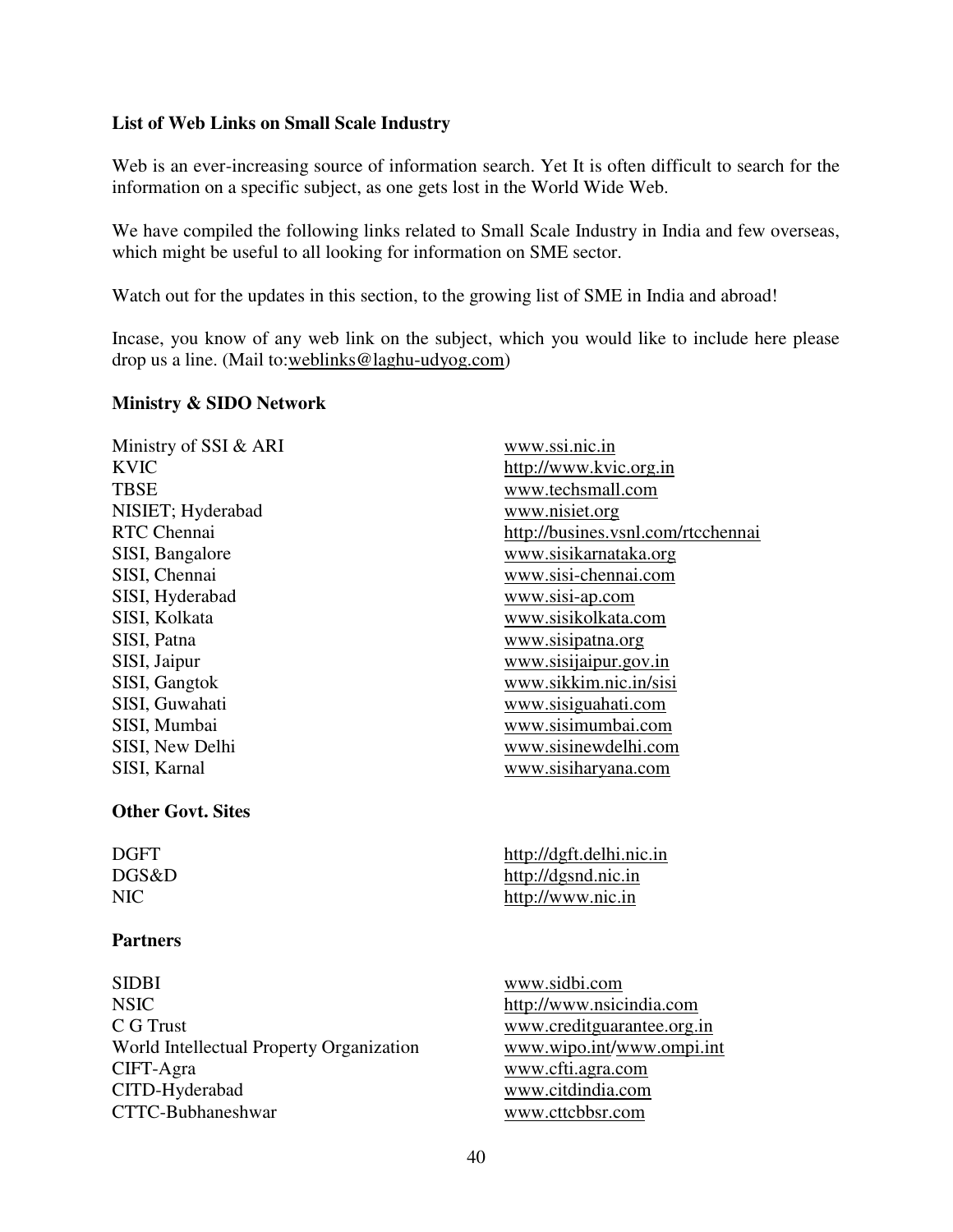IDEMI<br>ESTC-Ramnagar www.idemi.org<br>www.estcindia.co

CTTC-Kolkata www.indodanish.com<br>
IDTR-Jamshedpur www.indodanish.com IDTR-Jamshedpur [www.indodanish.com](http://www.indodanish.com/)  www.indodanish.com IDTR-Kolkatta [www.indodanish.com](http://www.indodanish.com/)  www.estcindia.com

### **Vertical Information Providers**

| Anti Dumping         | www.antidumpingindia.com |
|----------------------|--------------------------|
| <b>SME</b> Finance   | www.tanstiafnf.com       |
| <b>SME Marketing</b> | www.smelink.com          |

## **Research Institutes**

| National Information System                                     |                          |  |  |  |
|-----------------------------------------------------------------|--------------------------|--|--|--|
| for Science &Technology (NISSAT)                                | www.nissat.org           |  |  |  |
| The Council of Scientific &                                     |                          |  |  |  |
| <b>Industrial Research (CSIR)</b>                               | www.csir.res.in          |  |  |  |
| <b>Central Building Research Institute</b>                      |                          |  |  |  |
| (CBRI)                                                          | www.cbri.org             |  |  |  |
| Central Drug Research Institute (CDRI)                          | www.cdriindia.org        |  |  |  |
| <b>Central Electro Chemical</b>                                 |                          |  |  |  |
| Research Institute (CECRI)                                      | www.cecri-india.com      |  |  |  |
| <b>Central Electronics Engineering</b>                          |                          |  |  |  |
| Research Institute (CEERI)                                      | www.ceeri.ernet.in       |  |  |  |
| Central food Technological                                      |                          |  |  |  |
| Research Institute (CFTRI)                                      | www.cftri.org            |  |  |  |
| Central food Research Institute (CFRI)                          | www.cfriindia.com        |  |  |  |
| Central Institute of Medicinal &                                |                          |  |  |  |
| Aromatic Plants (CIMAP)                                         | www.cimap.org            |  |  |  |
| <b>Central Mechanical Engineering</b>                           |                          |  |  |  |
| Research Institute (CMERI)                                      | www.cmeri.com            |  |  |  |
| Centre for Biochemical Technology (CBT)                         | www.cbt.res.in           |  |  |  |
| Centre for Cellular & Molecular Biology (CCMB)www.ccmbindia.org |                          |  |  |  |
| <b>CSIR Centre for Mathematical Modelling</b>                   |                          |  |  |  |
| and Computer Simulation (CMMACS)                                | www.cmmacs.ernet.in      |  |  |  |
| Indian Institute of Chemical Biology (IICB)                     | www.csir/iicb.html       |  |  |  |
| Indian Institute of Petroleum (IIP)                             | www.iip.res.in           |  |  |  |
| Indian Institute of Packaging                                   | www.iip-in.com           |  |  |  |
| Indian Toxicology Research Centre (ITRC)                        | www.itrcindia.org        |  |  |  |
| Institute of Himalayan Bio                                      |                          |  |  |  |
| Resource Technology (IHBT)                                      | www.csir.res.in/ihbt/    |  |  |  |
| Institute of Microbial Technology (IMTECH)www.imtech.crnet.in   |                          |  |  |  |
| National Chemical Laboratory (NCL)                              | www.ncl-india.org        |  |  |  |
| National Aerospace Laboratories (NAL)                           | www.cmmacs.ernet.in/nal/ |  |  |  |
| National Botanical Research Institute (NBRI)www.nbri.org        |                          |  |  |  |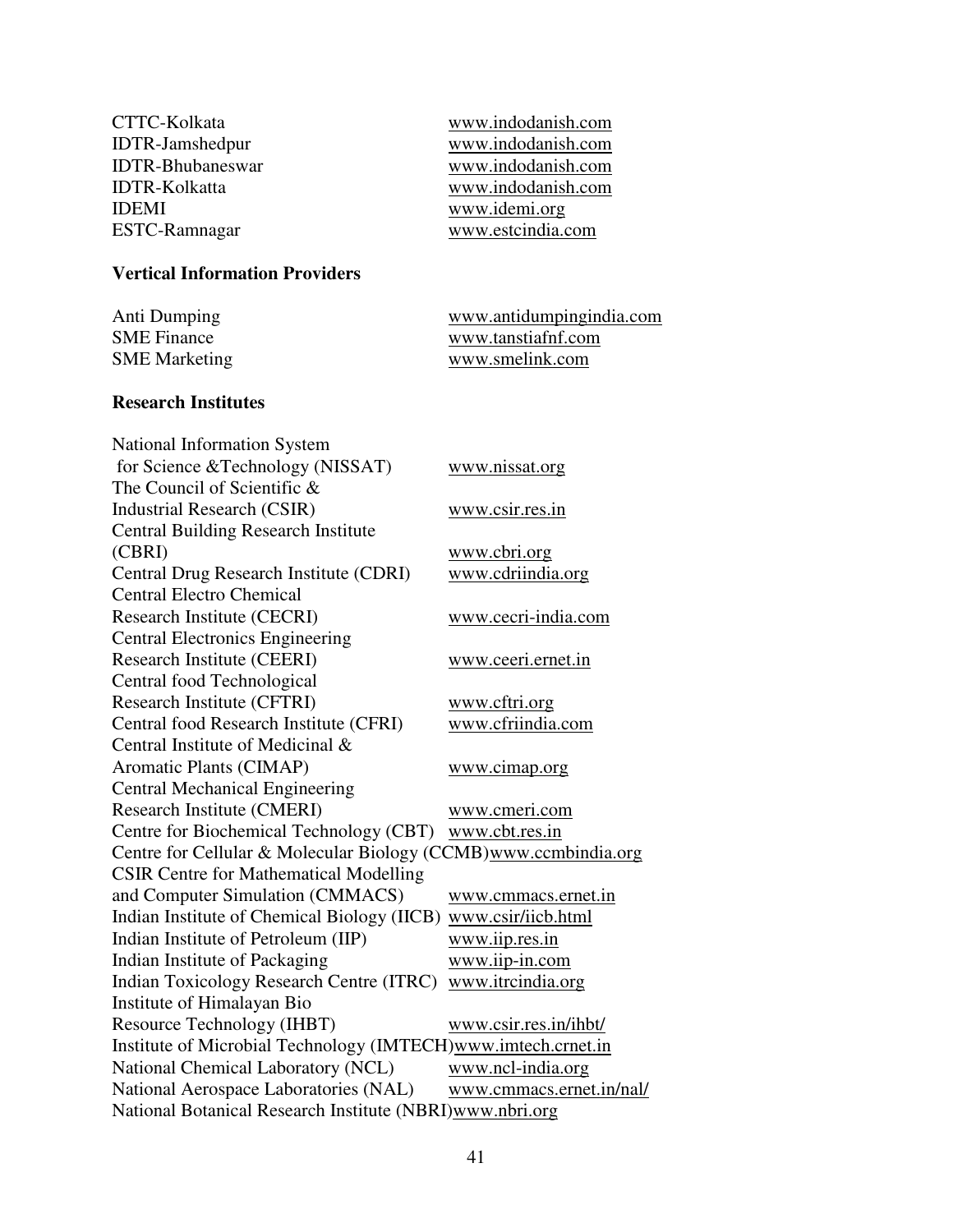National Environmental Engineering Research Institute (NEERI) http://w3neeri.csir.res.in National Geophysical Research Institute (NGRI[\)www.ngri.org](http://www.smallindustryindia.com/frame.htm?http://www.ngri.org)  National Institute of Oceanography (NIO) [www.nio.org](http://www.smallindustryindia.com/frame.htm?http://www.nio.org)  National Institute of Science Communication (NISCOM) [www.niscom.nic.in](http://www.smallindustryindia.com/frame.htm?http://niscom.nic.in)  Indian Institute of Chemical Technology (IICT[\)www.iictindia.org](http://www.smallindustryindia.com/frame.htm?http://www.iictindia.org)  Development Commissioner (Handicrafts) [www.indianhandicrafts.org.in](http://www.smallindustryindia.com/frame.htm?http://www.indianhandicrafts.org.in)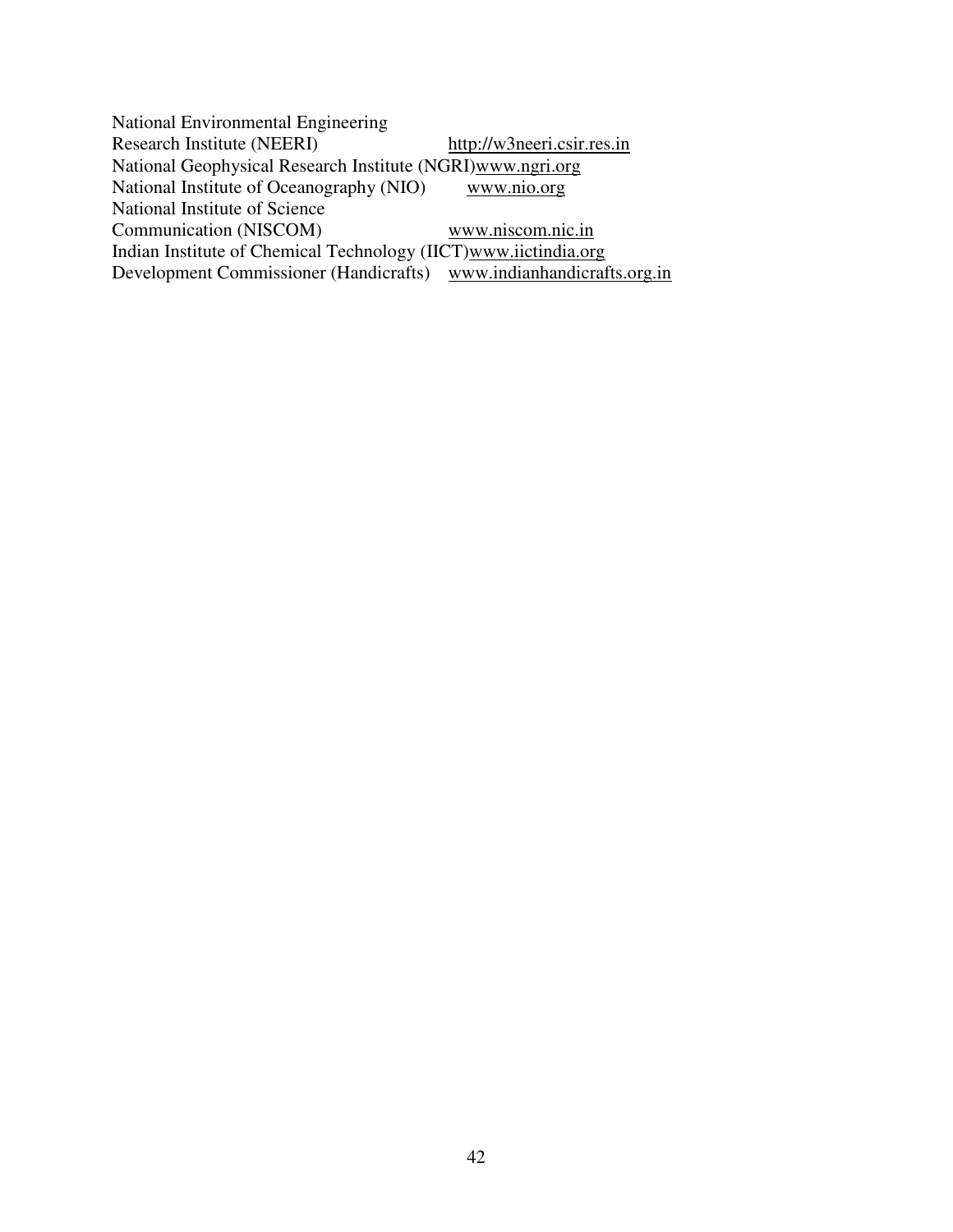## **ENTREPRENEUR MOTIVATION TRAINING**

- **Micro lab**
- **Thematic Apperception Test (TAT)**
- **Ring-Toss**
- **Achievement Planning**
- **Tower-Building**

## **MICRO LAB**

A micro lab is a process-oriented package of experience, which is used to prepare the participants to learn psychologically. It helps them to motivate, get involved in the programme, make them aware of the importance of learning through experience and open their vision for the programme in totality. Laboratory training has been found to be useful as it provides a preamble to such programmes in terms of mechanics of the participant's involvement and the philosophy of experiential learning as compared to learning through other training methods.

### **Objectives**

- (a) To help participants familiarize themselves with each other;
- (b) To build up and break the participant's expectations for the programme; and
- (c) To highlight an integrated process-oriented training with different modules of the programme.

### **Group Size:** Unlimited

### **Time Required**

It depends on the objectives of the micro lab. However, one hour to one-and-a-half hours may serve the purpose for an entrepreneur's training programme.

### **Physical Setting**

It requires enough unstructured space for the participants to move around freely.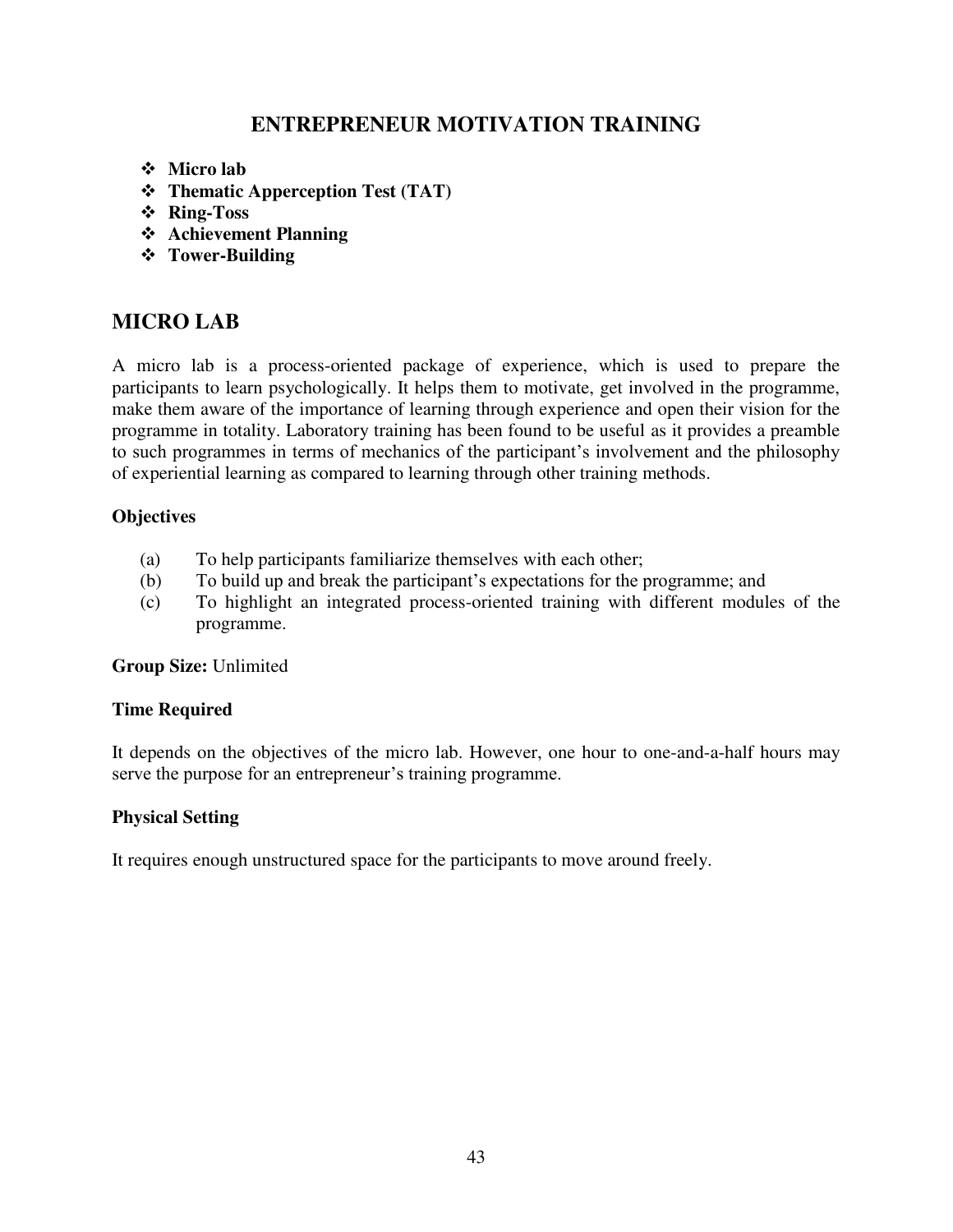## **A Sample Micro lab for Potential Entrepreneurs**

- 1. Walk around
- 2. Form into pairs with a person whom you have not met till now. Tell each other something about yourself (2)
- 3. Walk around
- 4. Form into new pairs with someone you have not met. Share with each other something about yourself, which makes you, think that you can be an entrepreneur.
- 5. Walk around
- 6. Form into new pairs, share with each other two reasons why; you are here.
- 7. Walk around
- 8. Form into new pairs. Talk to each other about your hobbies. (2)
- 9. Walk around
- 10. Form into triads, Share with each other two things you like the most and two things you dislike the most. (2)
- 11. Walk as fast as you can
- 12. Form into new pairs. Share with each other three things you consider to be your strengths and two things you consider to be your weaknesses.
- 13. Move around
- 14. Form into Triads. Share with each other one significant experience you can recollect from your childhood (4)
- 15. Walk slowly; when you walk, great each other non-verbally.
- 16. Form into triads. Think of an entrepreneur you came across whom you consider as very effective. Share with each other his qualities and what impressed you about him. (5)
- 17. Think of an entrepreneur whom you do not consider to be successful. Share with each other what has made him unsuccessful. (5)
- 18. Walk around
- 19. Form into pairs. Tell your partner two things, which you like in him, and two things in which you think he can improve. (2)
- 20. Walk around
- 21. Form into triads. Share with each other something you consider to be significant in your family. (3)
- 22. Walk around
- 23. Form into new pairs; share with each other two of your dreams or two of your goals in life.  $(3)$
- 24. Walk around
- 25. Form into new triads. Think of an experience where you did something wonderful or an experience when you felt 'greater'. Share with others the details of this experience. (5)
- 26. Walk around
- 27. Form into new triads. Tell a story what you learnt from your parents or in the school, which had impressed you. Share with others the story and why it had impressed you. (5)
- 28. Form into groups of four. Discuss the general problems of entrepreneurs and make a list of the problems. One of you may present it to the total group. (5)
- 29. Presentation by groups on problems. (5)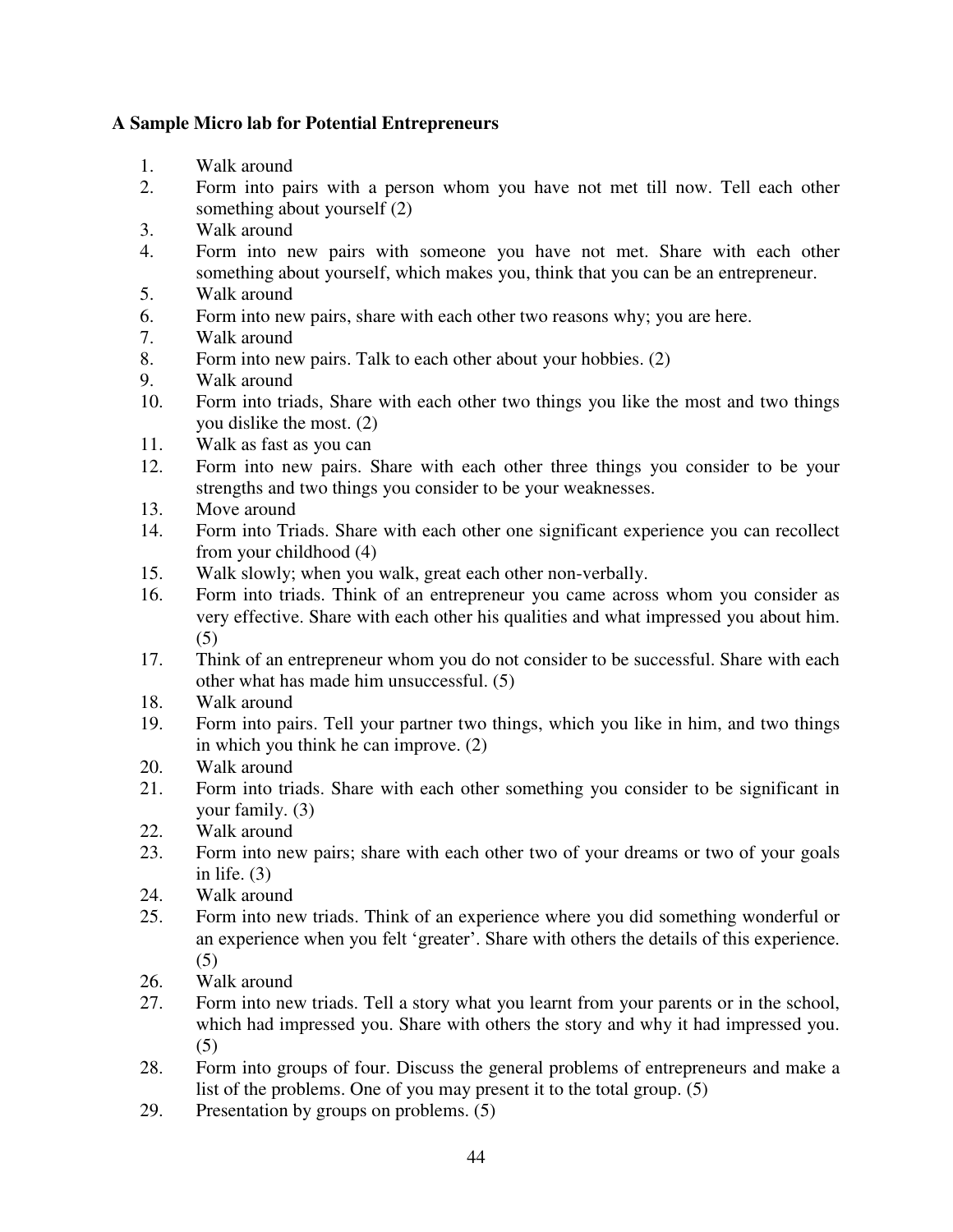- 30. Walk around. Close your eyes while you walk. (1)
- 31. Stop and open your eyes. Pair with the person closest to you. Share with each other your experience of any one occasion when you faced a problem and could solve it successfully. (3)
- 32. Re-arrange into groups of four. Discuss the characteristics of entrepreneurs. One of you may present them after five minutes to the total group. (4)
- 33. Presentation by groups on characteristics. (4)
- 34. Walk around
- 35. Form into pairs. Tell your partner the qualities you would like to develop in your self to become an entrepreneur. Share with each other how you feel being here and participating in this exercise. (3)
- 36. Form into groups of four. Each of you will give a new project idea to the group. When you are doing this, the others will ask you one question each on the idea. (1)

(Figures in brackets indicate the duration, in minutes, for the activity).

### **Some lead questions for processing Micro lab**

After the activities are completed, the facilitator may help the participants to find some meaning in them. For this, he needs to generate data and put it in such a way that the participants develop a link between what has happened and how useful it is for further learning. The following questions may help the facilitator to process the data generated during the micro lab:

- (a) How do you feel now?
- (b) How deeply were you involved in activities?
- (c) Why did you do it?
- (d) Do you consider these activities meaningful to you?
- (e) What did you get out of it?
- (f) Do you think that this session is useful for the programme?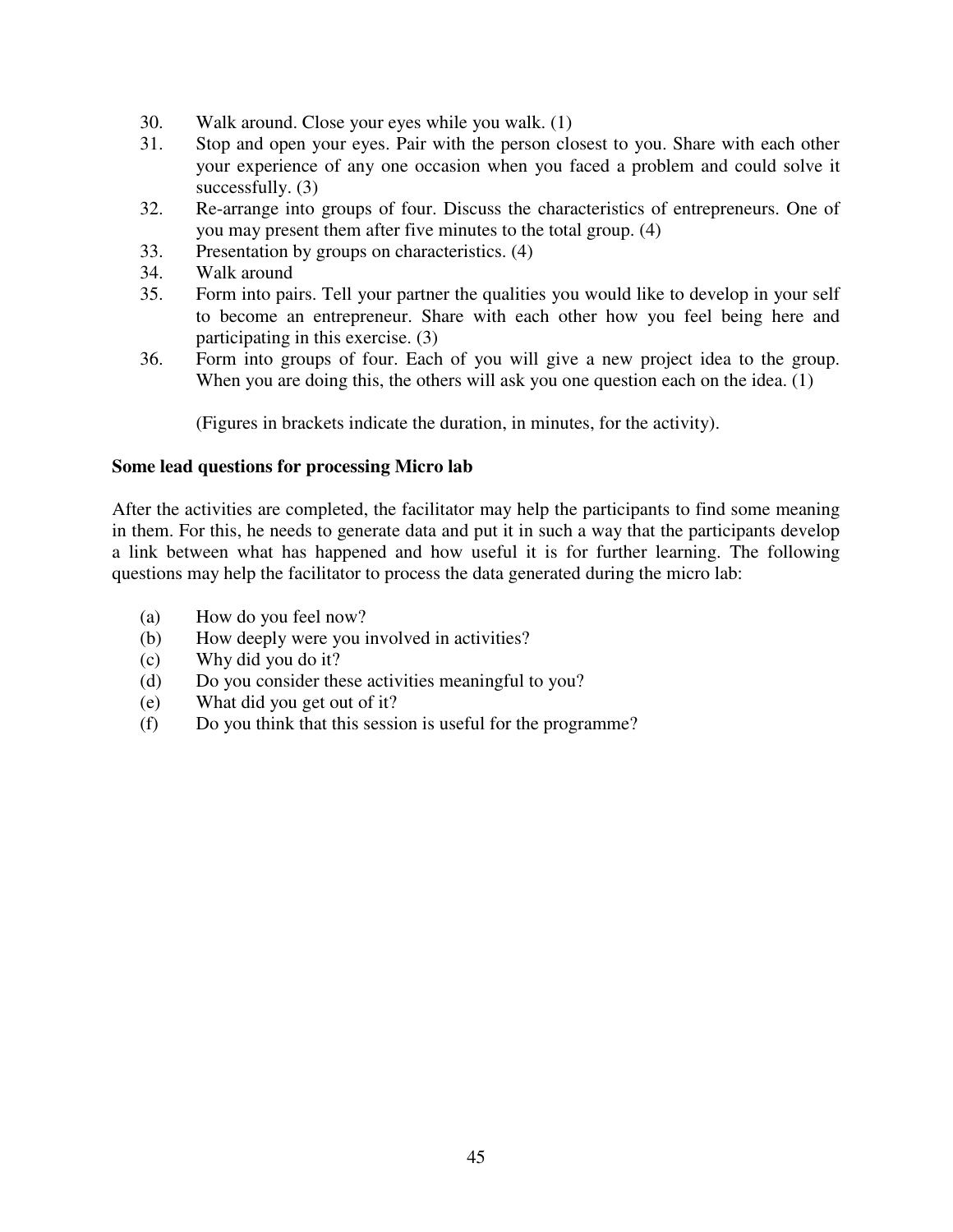## **THEMATIC APPERCEPTION TEST (TAT)**

This is the test for ascertaining the level and intensity of achievement motivation through the imaginative writing produced by the participants against a set of pictures.

## **Objective**

- i) To determine the existence and level of achievement motivation among participants;
- ii) To help them to internalize the associative network or elements of achievement motivation;
- iii) To emphasis the formation and use of achievement language in day-to-day thinking and action.

**Time Required:** Both post-testing require thirty minutes each. The total number of sessions required for analysis and discussion depends upon the movement of the group in terms of stated objectives. Sessions may be taken in continuation or distributed over two to three days.

**Material Required:** Slides, transparencies, pictures, instruction sheets or TAT coring sheets.

**Setting:** This would require a seating arrangement with a table or desk to enable writing.

### **Process**

- i) The facilitator emphasizes the importance of the task by encouraging the participants to be as imaginative as possible and look forward through the third eye that is beyond what they are going to see.
- ii) An instruction sheet is distributed to the participants and the facilitator asks them to go through the instructions with undivided attention. The facilitator may even read out from the instruction sheet and provide sufficient time to the participants to check and re-check certain points, which they would like to be clarified. The facilitator at this point may not add anything beyond what is given in the instruction sheet.

## **Instructions**

1. Before starting the exercise, the facilitator instructs the participants as follows:

"For twenty seconds, you will see a picture on the screen. Then you will be given five minutes to write a story about what you have seen. While writing, you may consider the following questions to build up the story:

- $\checkmark$  What is happening? Who are the people?
- $\checkmark$  What has happened in the past that led up to this situation?
- $\checkmark$  What is being thought? What is wanted? By whom?
- $\checkmark$  What will happen? What will be done?

"You should try to make the stories interesting and dramatic and relate them to a human situation instead merely describing the picture".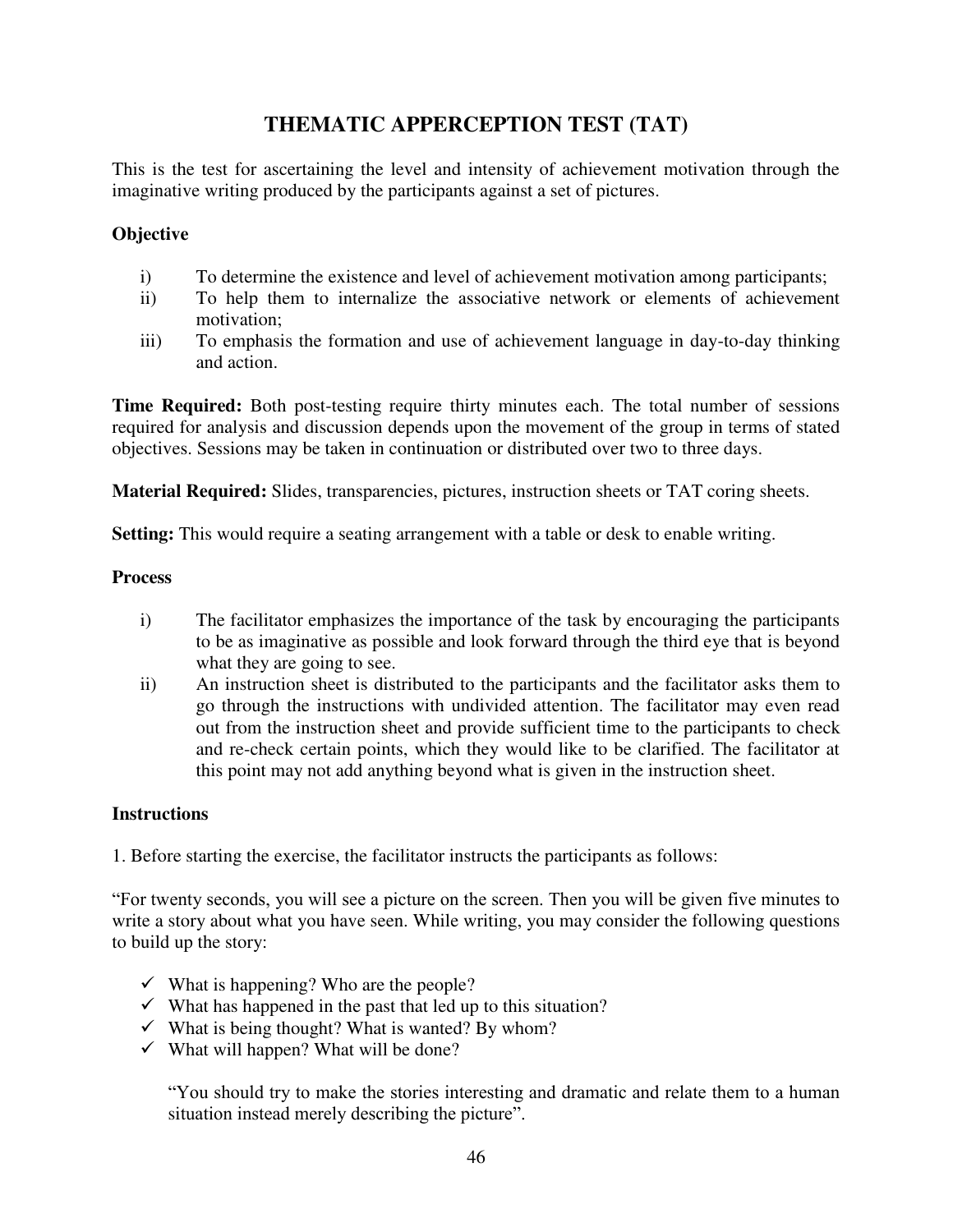"Do you have any Questions?"

(Detailed Instruction sheet given in Apppendix-1)

- 2. After the story writing by the participants is over, the facilitator may create an atmosphere where the 'hold-up' thinking and feeling may surface in the group. This can be done by putting some lead questions like:
	- $\checkmark$  What do you feel now?
	- $\checkmark$  How much involved were you?
	- $\checkmark$  What do you find in this exercise?
	- $\checkmark$  Would you like to work on it?

This creates further interest amongst the participants, to involve themselves in the scoring and analysis of data.

3. The facilitator then reveals the purpose of the exercise that is to know the achievement thinking or achievement motivation present in the participants. Also, the significance of using pictures to assess the need for achievement is highlighted.

4. How can we tell whether one has the need for achievement in his thinking?

5. We have standardized the scoring process based on which it has to be found out whether our stories fulfill any of the following criteria:

- i) Desire for success in competition with others.
- ii) Desire for success in competition with a self-imposed standard of excellence.
- iii) Unique accomplishment.
- iv) Long-term involvement (details given in Appendix-11)

If the stories fulfill any of the stated criteria, it would be scored as A1 (achievement imagery) and indicates, therefore, the presence of achievement motivation. Whenever there is any doubt whether or not one of the criteria for achievement imagery has been met, and yet the story is not totally unrelated to achievement, it is classified as TI (task imagery). Stories in which there is no reference to any achievement goal are scored as UI (unrelated imagery).

The concept of scoring AI, UI and TI is given with examples and the participants' doubts are clarified before they go in for the subsequent steps.

6. The participants are given a set of sample stories (see Appendix) and are asked to score for AI, UI and TI.

7. A discussion is generated about the scored stories and the facilitator clarifies the doubts of the participants. An impression is also given to the participants that they are progressing well within the time frame.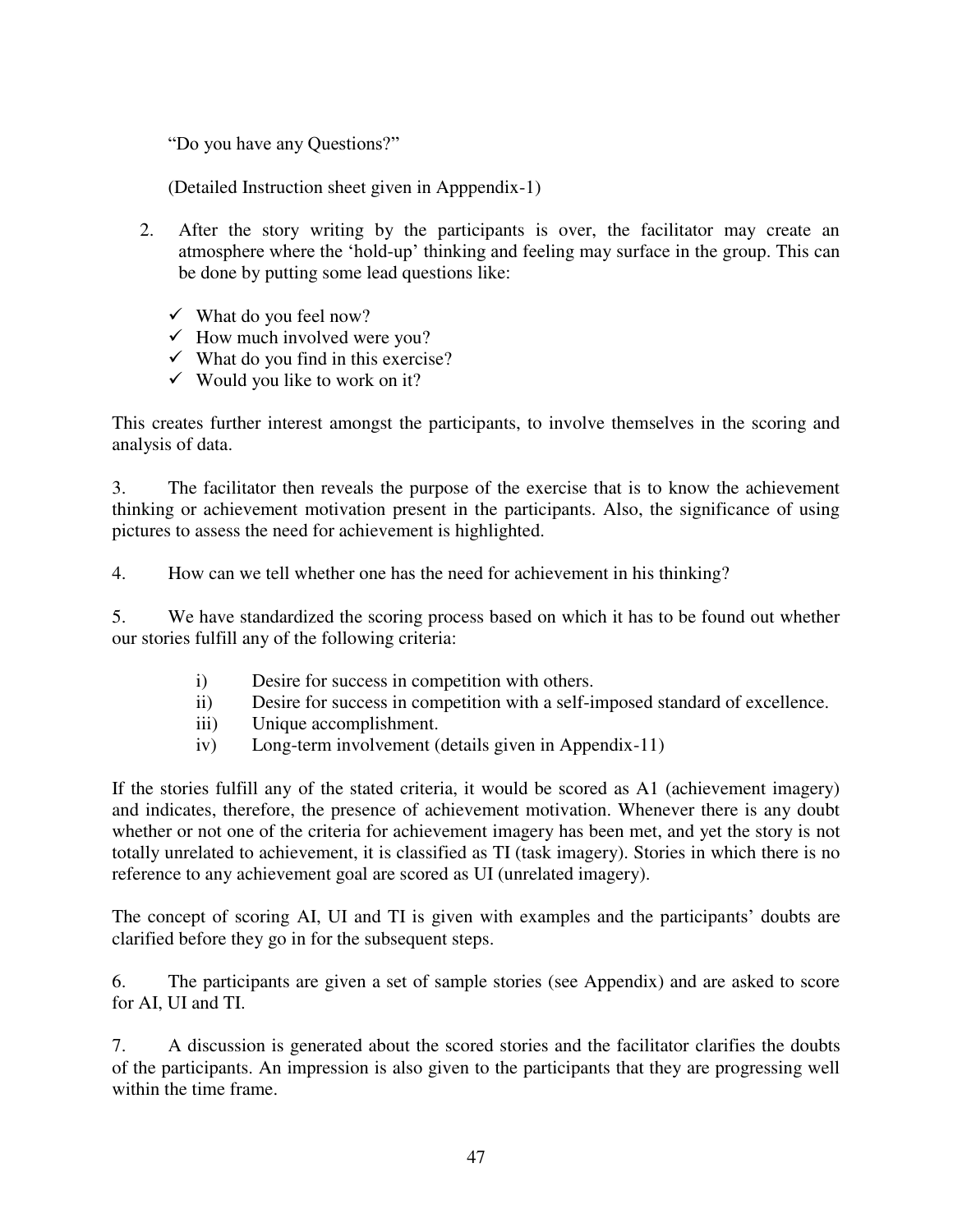8. Another set of practice stories may be given to the participants and they may be asked to score for AI, UI and TI quickly.

9. The facilitator may disclose the expert scoring of the second set of practice stories and ask them to find out the points of difference, if any. By now it is expected that the participants will feel secure and confident to a great extent in scoring AI, UI and TI.

10. They may be asked to score their own stories in terms of AI, UI and TI.

11. The facilitator may ask them to form a group of three or four and interchange their scored stories and discuss the difference to view points, if any. The facilitator has to act as an expert to sort out the differences.

12. At this stage, the facilitator brings forward the concept of the level or intensity of each, motivation present in any story, which has scored an AI. The concept may be high lighted with the help of the following questions:

- i) Some of us/all of us/few of us have found AI in our stories. What does it mean?
- ii) Does it mean that all those securing AI have the same level of achievement motivation?
- iii) How can we know the level of achievement motivation?

13. The facilitator explains the level of motivation in terms of an associate network.

14. They are reminded of the practice stories scored as AI and are asked to score for the presence of elements in these stories.

15. A discussion with participants on the elements scored by them and clarifying their doubts.

16. The participants are asked to score elements in their own stories.

17. A discussion around total scores obtained by the participants.

18. The facilitator may focus on the frequently occurring elements and the absence of a few elements.

19. At this point, a suggestion is made to write a hypothetical story incorporating all the elements.

## 20. A discussion on:

- $\checkmark$  Why the presence of all elements is desirable?
- $\checkmark$  What the 'elements' mean to us?
- $\checkmark$  Consciously manipulating all the elements in a story is also not easy.
- $\checkmark$  It requires a deliberate attempt to internalize the elements and reflect them in our thinking and action.
- $\checkmark$  It is possible to acquire a high need to achieve.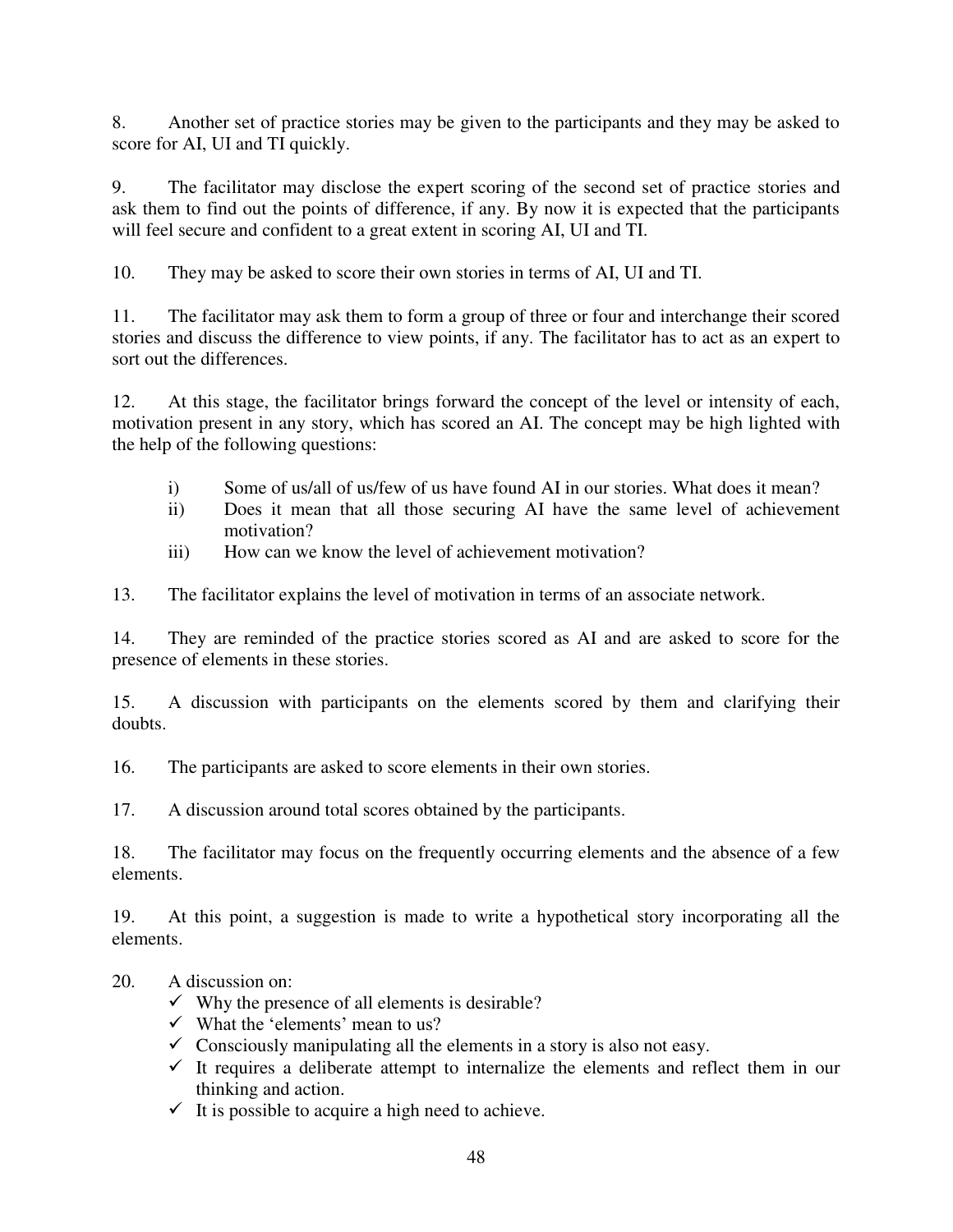## **Trainer's Guide**

All the steps stated earlier are present in the following four major aspects concerned in the exercise:

- excitement:
- action;
- experimentation; and
- facilitation

## **Activities performed under four different aspects:**

**(i) Excitement:** Presenting a challenge before the participants to be an imaginative as possible and write interesting stories instead of merely describing the picture.

**(ii) Action:** Asking participants to write stories, making them serious in following instructions, and sticking to the time allotted to write the stories.

**(iii) Experimentation: K**now what have you done, developing concept and skill of scoring AI, TI and UI along with the elements of achievement motivation, helping them to find out the missing elements, re-writing an imaginary story incorporating all the elements.

**(iv) Facilitation:** What did we do? Why did we do? What do I, as an entrepreneur, find on introspection? Yes. I can, and will be an achievement-oriented person.

## **Scoring Manual for Achievement Motivation (TAT)**

A standard procedure developed by McClelland (1958) is followed in scoring achievement motivation. To determine the presence of achievement motivation in an individual the person is invited to write a story relating to a series of pictures shown to him. The contents of the stories are analyzed not only to ascertain the presence but also the level of achievement motivation.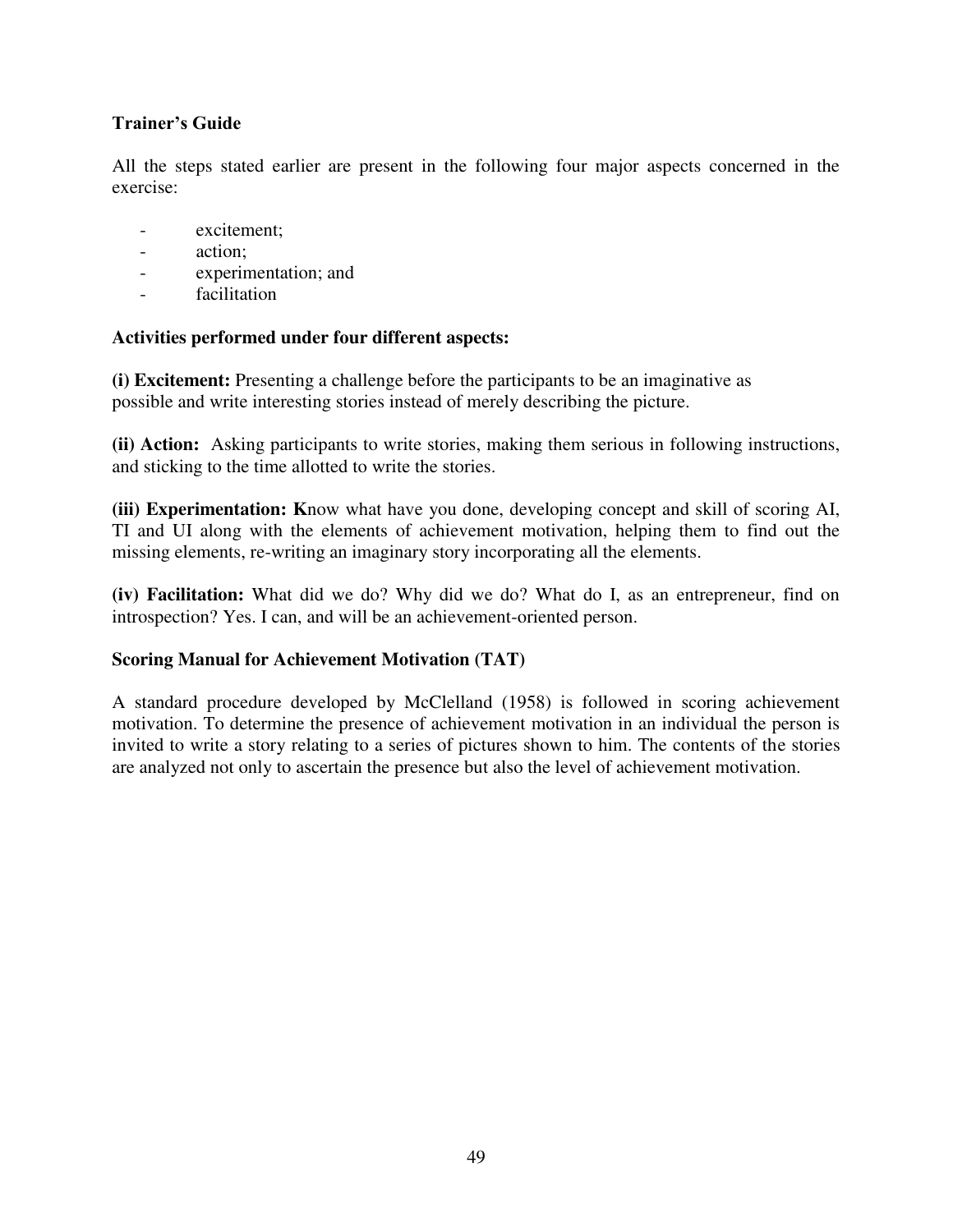### **ACHIEVEMENT IMAGERY: THE MAIN CRITERION FOR SCORING**

If the writer involves an achievement goal, either in explicit terms or in an implied fashion, then a story has achievement imagery. Achievement goal can be defined as:

(1) Success in competition with some standard of excellence, regardless of whether the individual may achieve the goal or not, or

(2) Success in competition with a standard of excellence where the individual is in clear competition with others and he is determined to win or to do better. This being his primary concern

### **1. Scoring Achievement Imagery**

The AI in a story may take number of forms, but all of these are instances of a "desire to compete with a standard of excellence".

(A) Desire for success in competition with others

Here, it is stated in explicit terms that a character affirms a desire to compete with others; example: "He wanted to win the contest" or, it may be implied using expressions of sentiments or feelings, example: "He is happy because he won the contest".

(B) Desire for success in competition with self

In this case a standard is set which is primarily self-imposed. It could be explicit' "He wants to complete the job by the best possible technique", or, it could be implied, by referring to sentiment or feelings" example. "He is pleased that he found the best possible techniques to complete the job".

(C) Unique accomplishment

When a character in a story is working on something that is out of his line of usual work, then he is achieving a unique accomplishment. This could be: creative work, scientific discovery, invention, etc. here, a 'unique accomplishment' need not necessarily be explicit or implied; the very fact that a person is involved in achieving something unique, is a personal accomplishment, and hence, it is evident that the character clearly expresses a desire to meet a high standard of excellence, without mentioning it.

(D) Long-term involvement

If a character in the story states that he is referring to an achievement goal, which constitutes a lengthy time period, then it is obvious that the involvement, which could be in terms of a career or any primary goal, is in itself a standard of excellence. Examples: Career involvement: "He wants to become a manager","He has worked hard all these years to become an entrepreneur"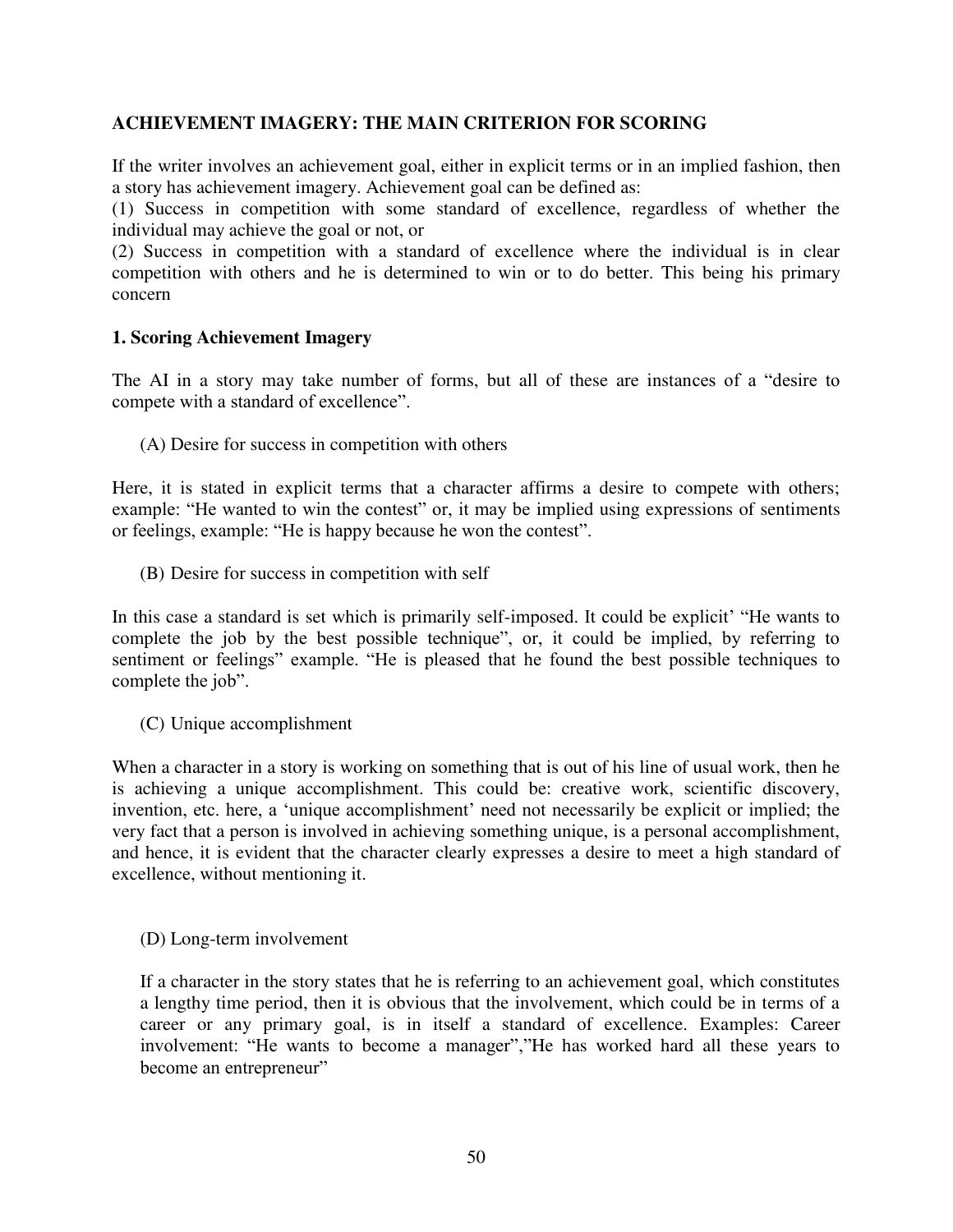#### II. Doubtful Achievement Imagery

If there is a story, which is unrelated, either explicitly or implicitly to any competitive standard, but bears some reference to achievement, then it is classified as TI. The 'T' stands for a common 'task' in a routine problem.

III. Unrelated Imagery

If a story fails to bear any reference, whatsoever, to any achievement or criteria mentioned above, and then it is generally classified as Unrelated Imagery (UI).

1. Scoring Sub-categories Achievement Imagery

If a story has AI, then it can be scored for achievement related sub-categories.

These are:

1. Stated need for achievement (N)

- (i) Desire to reach achievement goal.
- (ii) Strong indications of presence of motive/need.
- (iii) Specific accomplishment.
- (iv) Reference to personal status.
- (v) General desire
- (vi) Altruistic desire.

'Need' is scored only once in a story, is stated explicitly, and is a motivational statement.

2. Activity design to lead to an achievement goal (Act)

Mention of actual statement of activity independent of original statement of situation and final outcome of story; should be mentioned in the beginning, in-between or at the end; mention of past activity indicating effort.

**Act +:** Successful activities leading to achievement goal.

**Act - :** Activities leading towards un-successful outcome.

**Act? :** Outcome of activity is doubtful.

3. Anticipation of success or failure in relation to the goal **(Ga)** 

**Ga +:** Positive anticipation of goal achievement.

**Ga - :** Negative anticipation of goal achievement.

Both these activities may be present in one story, but each can be scored only once. 4. Obstacles of blocks (Bp/Bw)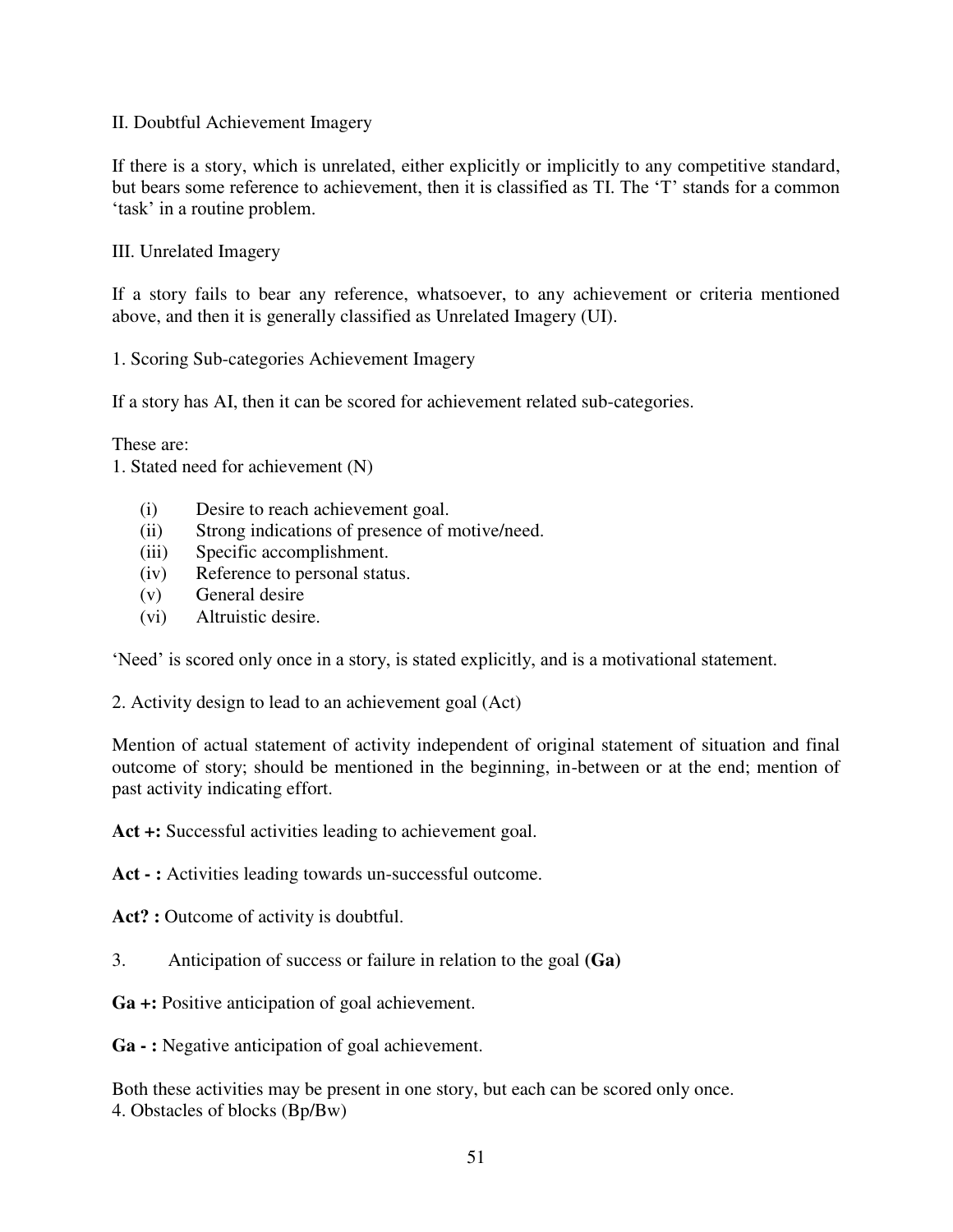**Bp:** Internal or external obstacles located within the person, or personal block.

**Bw:** Obstacles formed as part of the environment, world, or located in a situation that the character is dealing with; also scored when difficulty lies either in the person or in a situation. Both these activities can occur simultaneously in any story, but each can be scored only once.

5. Help from another person (H)

H: Help, aid, sympathy or assistance which encourages the person to strive for achievement; to be considered from the point of view of the character in the story.

6. Feelings/emotions connected with attaining/failing to attain the goal (Fe)

Feelings or emotions associated with goal attainment, positive imagery or frustration of achievement directed activity.

**Fe+:** Positive feelings, imagery; direct objective, definite accomplishment; beneficiary to others.

**Fe- :** Negative feelings associated with failure, objective results of complete failure and deprivation.

Either of the above may appear simultaneously in the same story, but they can be scored only once.

### 7. Achievement theme **(Th)**

When **AI** is elaborated/enlarged to become the central theme; may or may not be an elaboration of experiences related to striving (successful or not) for an achievement goal.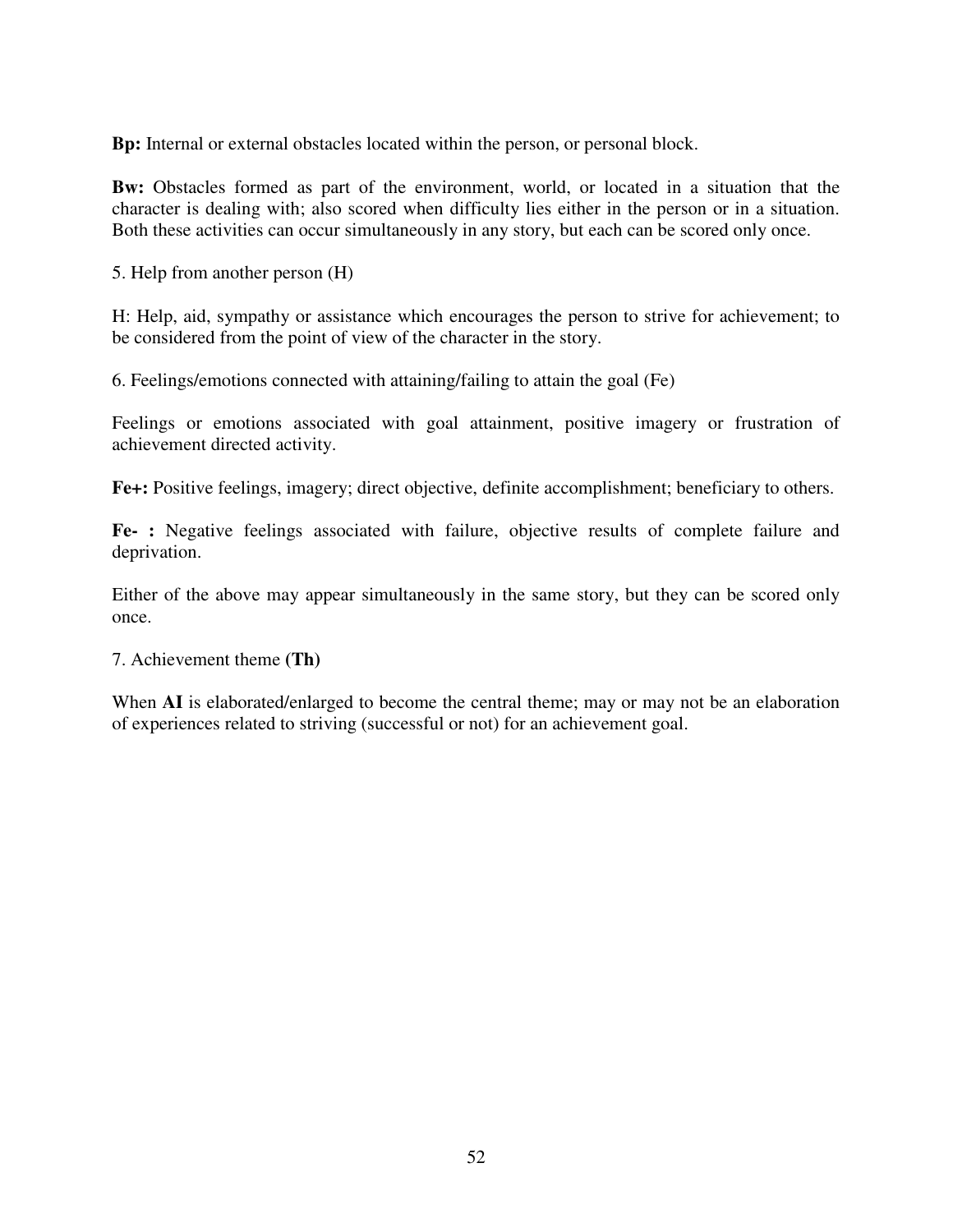|    | <b>Sub-categories</b>          | <b>Symbol</b> | <b>Score</b> |
|----|--------------------------------|---------------|--------------|
| 1. | Need                           | $\mathbf N$   | $+1$         |
| 2. | Activity                       | $Act +$       |              |
|    |                                | <b>or</b>     |              |
|    |                                | $Act -$       | $+1$         |
|    |                                | <b>or</b>     |              |
| 3. | Goal anticipation              | Act?          |              |
|    | (a) Positive goal anticipation | $Ga +$        | $+1$         |
|    | (b) Negative goal anticipation | Ga-           | $+1$         |
| 4. | Obstacle or blocks             |               |              |
|    | (a) Personal blocks            | <b>Bp</b>     | $+1$         |
|    | (b) Worldly blocks             | <b>Bw</b>     | $+1$         |
| 5. | Help                           | H             | $+1$         |
| 6. | Feeling                        |               |              |
|    | (a) Positive feeling           | $Fe +$        | $+1$         |
|    | (b) Negative feeling           | Fe-           | $+1$         |
| 7. | Achievement theme              | Th            | $+1$         |
|    | Scores with AI                 |               | $+1$         |

# **Scoring of Sub-categories**

Maximum obtainable score in one story will be + 11

## **APPENDIX 1 TAT Instruction sheet Test of Imagination**

Name ----------------------------------------------------------------------------------------------

Age ------------------------------ Sex -----------------------

Date-----------------------------------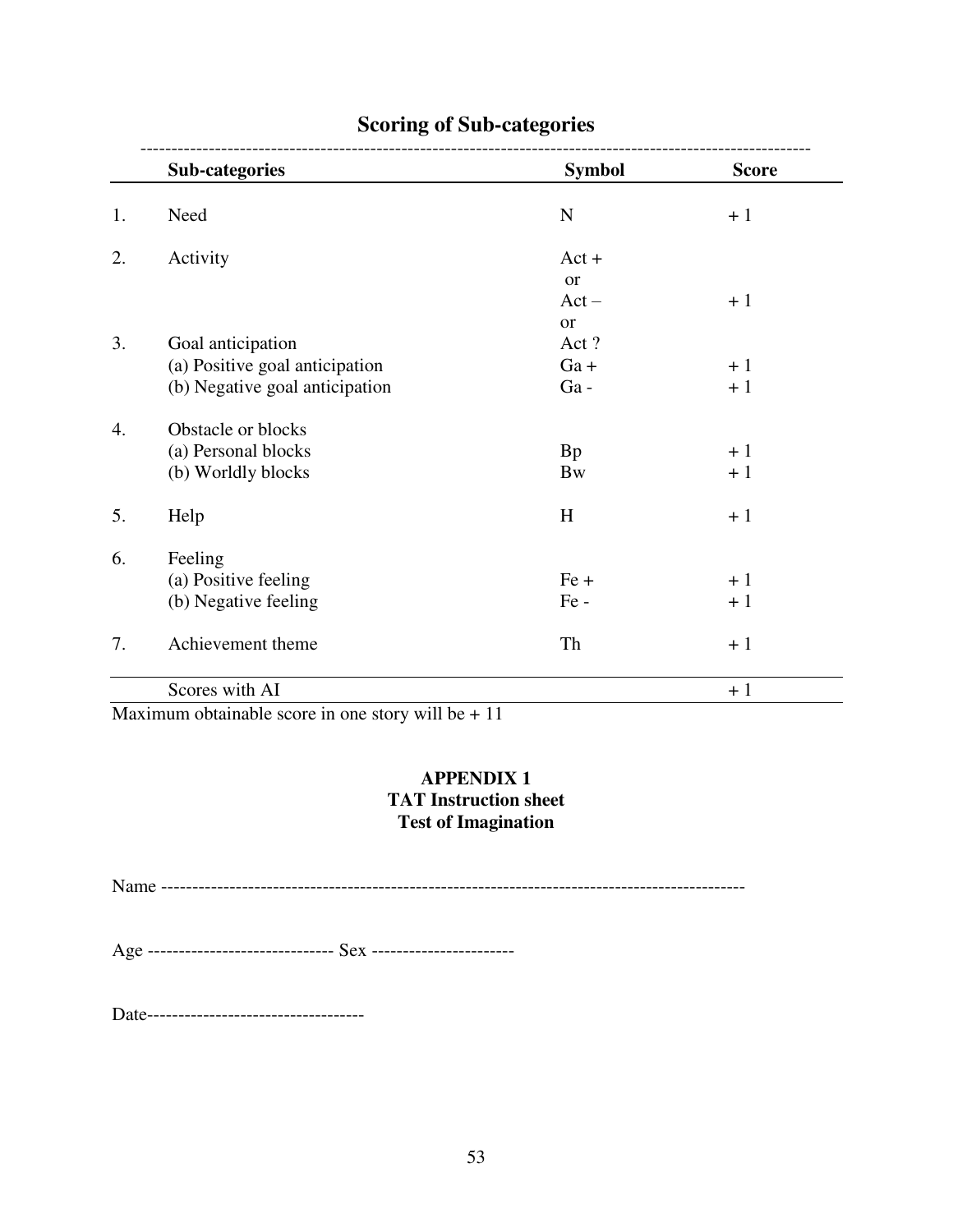## **RING-TOSS EXERCISE**

This exercise is a game of setting challenging goals. McClelland first used it in a study for finding out the risk-taking behaviour amongst children. In 1964, it was used in training for developing achievement motivation in adults. Since then it is being widely used in entrepreneurial motivation training. It is a simple and well-structured exercise, which generates here and now data in the classroom on various aspects of risk-taking behaviour.

### **Objectives**

- (a) To enable the participant to examine his own risk-taking behaviour
- (b) To help the participant to examine the tendency to receive and use feedback
- (c) To help the participant examine his tendency to take personal responsibility in accomplishing the task
- (d) To examine one's attitude towards success or failure
- (e) To enable the participant to examine the dynamics of achievement motivation (or affiliation or power motives) as they operate through his goal-setting behaviour

### **Material Required**

- i. A 'peg' mounted on a stable base. The height of the peg is about 18 inches.
- ii. Four light-weight rings with a diameter of about 8 inches
- iii. Distance markers (from 1 to 10) to facilitate free choice of positioning for throwing the rings.
- iv. Scoring and recording forms.

**Setting:** The game is to be played in an open space. It should be separated from the classroom. There should be no tables, chairs, etc., which can obstruct movement. The peg should be kept at one end from where the distance should be marked at intervals of one foot.

**Time Required:** The time taken for this game largely depends on the number of participants. However, a group of 15-20 participants take about 3 hours.

### **Size of the Group**

A group of 15-20 participants is desirable for this exercise. The facilitator is required to pay individual attention in order to process the data and watch carefully the movement of an individual in the group. This is possible only when the group is relatively smaller maintaining an optimum number as stated earlier. In case the group is large, a second trainer and another set of the used for the exercise. In such situations, the exercise may be done at two different places but the processing or analysis of data can be done for the whole group at a time.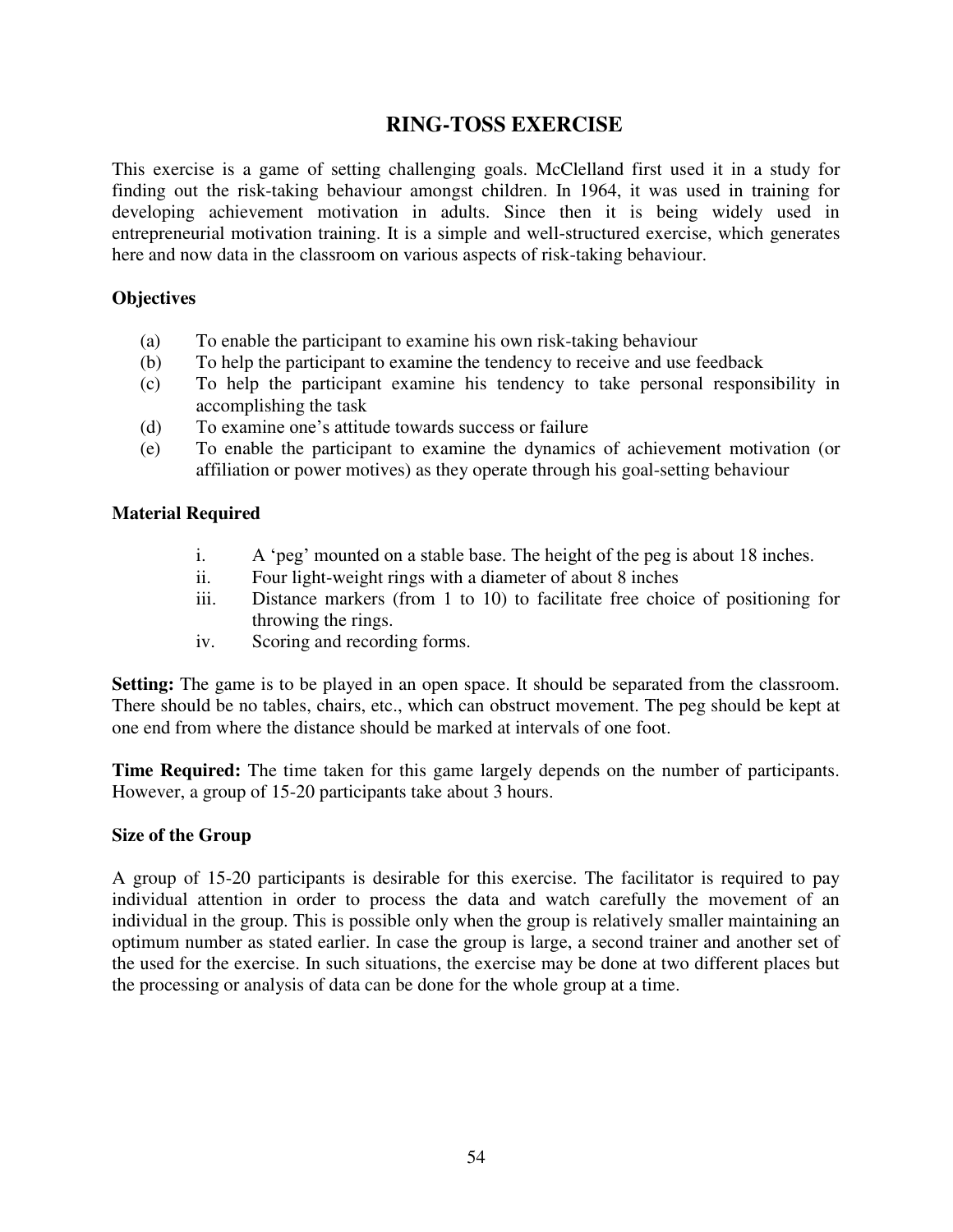## **Procedure**

The exercise is generally conducted in three rounds and each round has its modified set of rules, which are designed to bring to the surface specific behaviours. However, it is up to the trainer to decide the number of rounds depending upon the specific objectives he has decided.

The first round of the game is played by every participant individually. The second and third rounds are played in the presence of all participants.

The facilitator may initiate the exercise while saying, "Let us do something interesting". Or, "Let us break the monotony". The following instructions could be used: "Now we are going to participate in a 'Ring-toss' game. In this game you are required to go out one by one, play the game and return to your seat. Detailed instructions will be given where you would play the game. Please do not talk or communicate on what you did".

## **First Round**

The participants are called one by one to the next room/outside and the following instructions are given to them.

"The peg you can see there and these are four rings with you. The distance has been marked for you. All you have to do is to choose any one of the marked distances where you would like to stand and throw the rings on to the 'peg'. Once you choose the distance you cannot change".

"All the four rings have to be thrown from the same distance. No trial is allowed. Before throwing the rings please tell me the distance from where you would like to throw". Before actually throwing the ring, the participant fills the proforma (see appendix-1). He then throws the rings. The distance chosen by the participant on the given proforma records him and each successful throw. After he completes the first round, the participant is asked to go back to the classroom and fill the remaining columns of the proforma. He may be requested not to discuss any thing with others. The trainer records the distance and number of successful throws.

## **Second Round**

For the second round, all the participants are called. They are asked to stand on the other side of the marking as observers. Some space should be left for free movement of the player. Instructions are the same as in the first round, except that in the second round, they are free to change the distance. The trainer records the distance and number of successful throws.

## **Third Round**

Before starting the third round, the participant may be asked, "How did you like this game? Would you like to play once again? Fine. If you agree, lets start the game. This time you have to pay an entry fee of Re.1/- (amount can vary). Those who do not wish to participate, are free not to. This time the success of pay off will be given if two rings go around the peg. The trainer here can decide the payoff for various distances. He selects the cashier from among the participants. He collects the money and gives it to those who get the pay off. The trainer records again the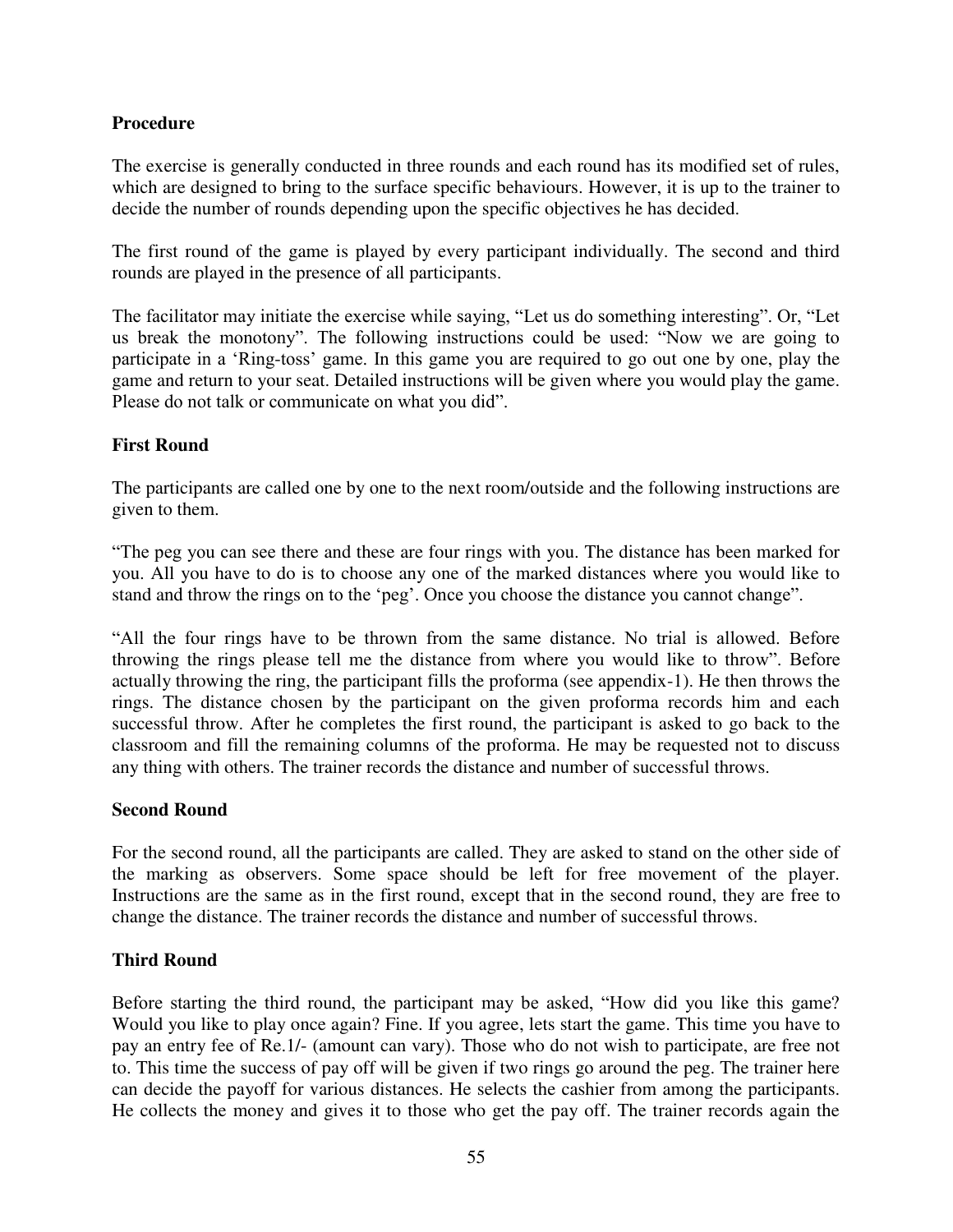distance and number of successful throws. The trainer then transfers the data of all the three rounds of every participant on the flipchart/blackboard.

## **Processing**

Discussing the data is the most important part of this exercise. Till the time the discussion takes place, the participant may not be aware of the significance of the data they generated for themselves. The processing can be done by initiating questions like: "How did you feel", "What did you feel while doing the exercise". The response would vary. The participant might say "nothing", "enjoyed", "funny", etc. The trainer could further ask the respondents to clarify the responses. (The trainers might ask, "What did you feel as I made the simple task difficult". The answer could be "To have more fun". Or, "Making it more challenging.

The trainer may remember that the data generated by the game and the behaviour shown by the participants are to be treated as suggestions rather than conclusions. (The trainer should not force any of his conclusions on the participant but should help them raise questions about themselves). When a participant expresses that the task was challenging, the trainer might ask him to elaborate further or ask what "challenge" means to him and so on. The trainers can pick up some typical as well as exceptional cases from the data from the blackboard.

They can be asked to narrate their whole experience about the game they played. The following questions may generate meaningful discussions:

- 1. Which round did you enjoy the most? Why?
- 2. How did you feel when others were watching you?
- 3. Why did you choose the particular distance to throw the rings in the second round?
- 4. What did you play for? What was your goal? Distance or throwing the rings on the peg?
- 5. How did you set your goal?
- 6. Why did you throw all the rings together?
- 7. When the first three were lost, why did you not throw the other one?
- 8. What did you think after the first throw?
- 9. What did you think after all the four throws?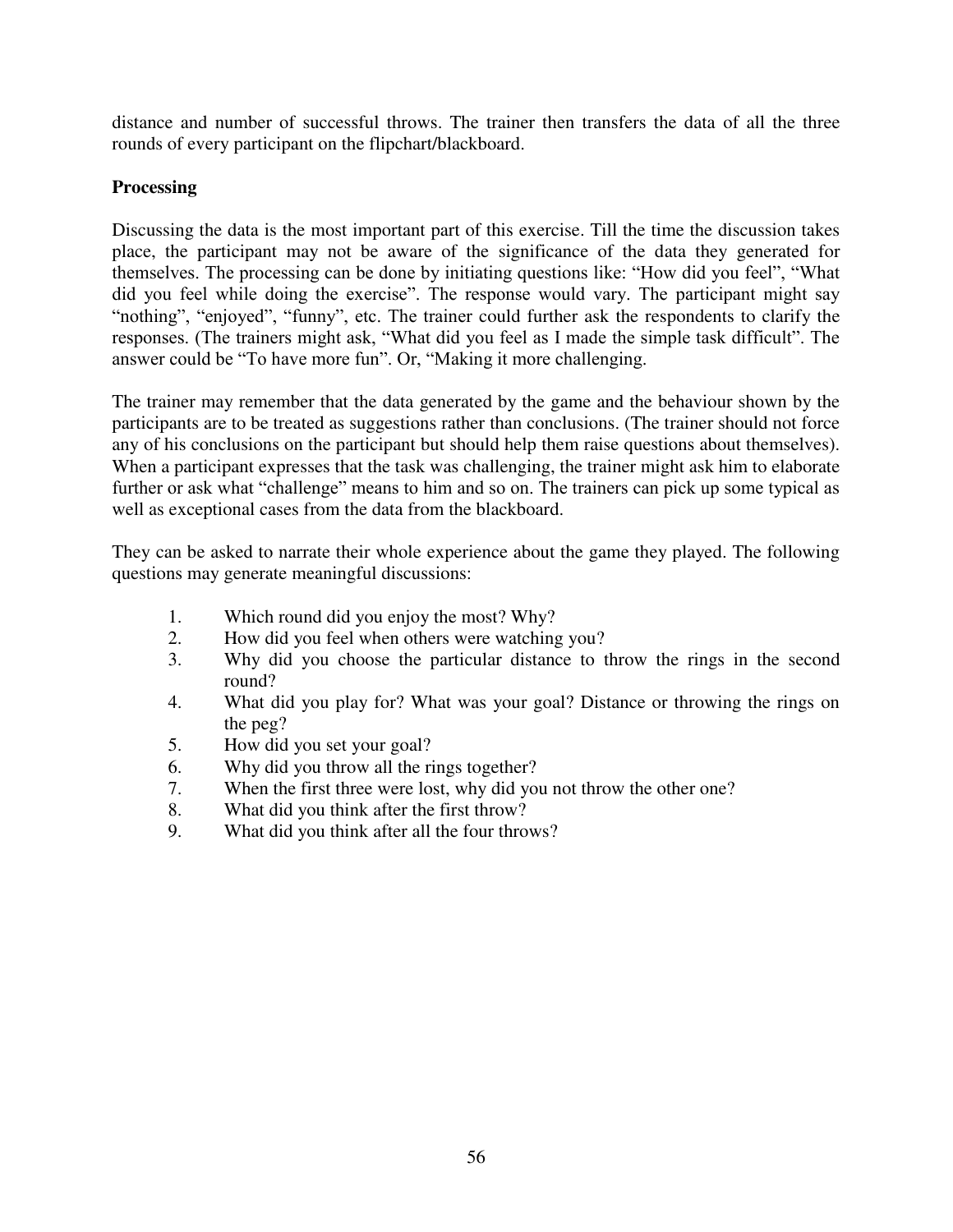## **Ring – Toss Game (Data Sheet)**

This game involves throwing rings over a peg. You will see a peg on the floor and various distance marked away from it. You will be required to throw the rings three times.

After each attempt makes your notes: TRIALS

## **TABLE 1**

- 1) Where did you stand?
- 2) How many rings you think you will be able to put
- 3) How much confident you were (in term of percentage)



### **TABLE II**

| Trial        | What you consider is responsible<br>for your success/failure | How do you feel about your performance |
|--------------|--------------------------------------------------------------|----------------------------------------|
|              |                                                              |                                        |
|              |                                                              |                                        |
|              |                                                              |                                        |
|              |                                                              |                                        |
| $\mathbf{I}$ |                                                              |                                        |
|              |                                                              |                                        |
|              |                                                              |                                        |
|              |                                                              |                                        |
| Ш            |                                                              |                                        |
|              |                                                              |                                        |
|              |                                                              |                                        |
|              |                                                              |                                        |

## **TABLE III Pay off Matrix**

| Distance as indicated on       | Monitory gains in the case |
|--------------------------------|----------------------------|
| The other of two or more rings |                            |
|                                |                            |

| 2  | 0.25  |
|----|-------|
| 3  | 0.50  |
| 4  | 1.00  |
|    | 2.00  |
| O  | 3.00  |
|    | 5.00  |
| 8  | 7.00  |
| Q  | 10.00 |
| 10 | 20.00 |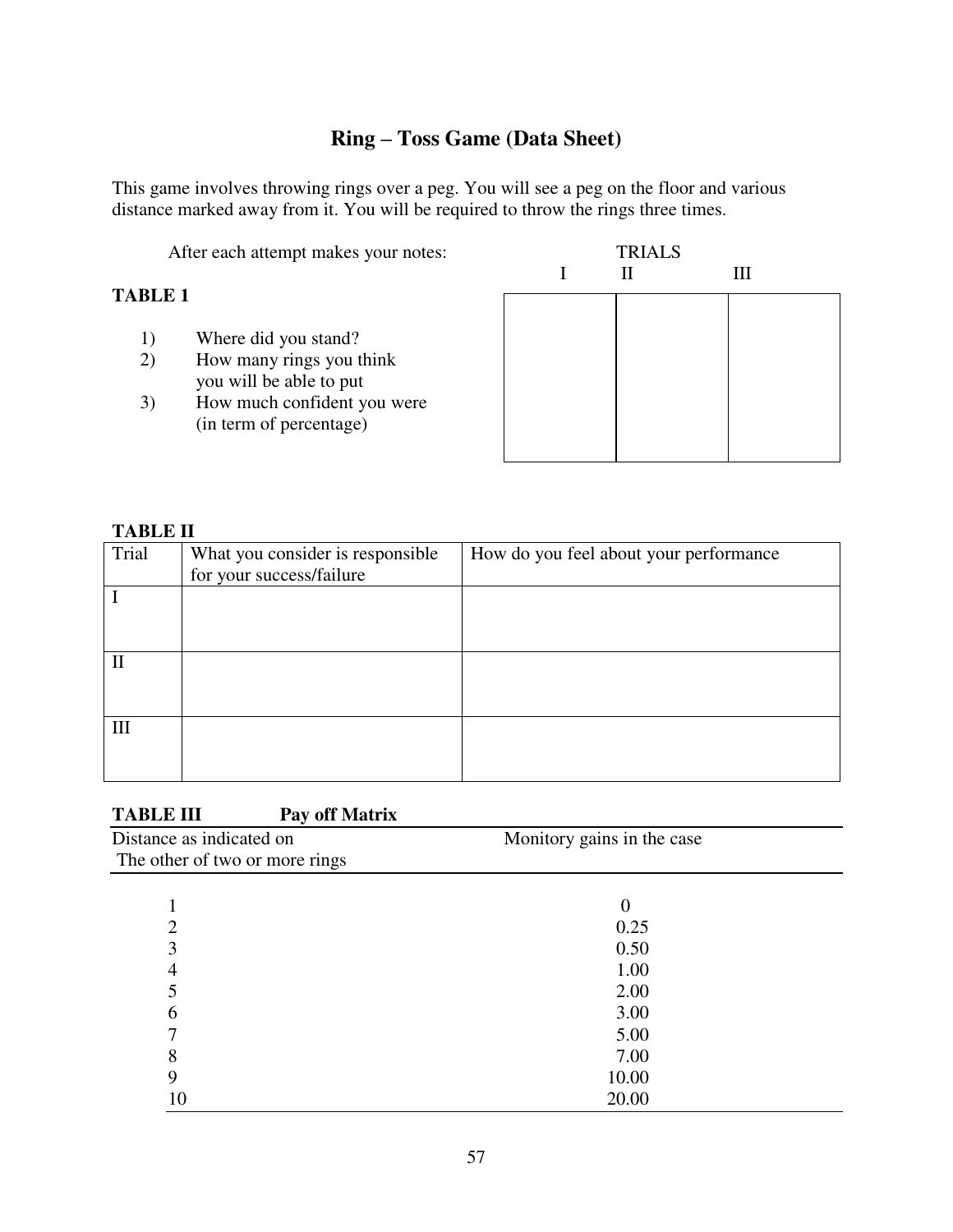## **ACHIEVEMENT PLANNING**

## **APO Exercise Record Sheet**

|   | A. |             | First Estimate:                                                                         |  |
|---|----|-------------|-----------------------------------------------------------------------------------------|--|
|   |    |             | 1. How many units can you make in five minutes?                                         |  |
|   |    |             | 2. How confident are you about this (express your<br>Confidence in terms of percentage) |  |
|   |    |             | 3. Why do you think so:                                                                 |  |
|   |    |             |                                                                                         |  |
|   |    |             |                                                                                         |  |
| B |    | Time trial: | Time taken by you to manufacture one unit                                               |  |
|   |    |             | C. Revised estimate:                                                                    |  |
|   |    |             | 1. How many units can you make in five minutes?                                         |  |
|   |    |             | 2. What is your investment?                                                             |  |
|   |    |             | 3. How confident are you about this capacity?                                           |  |
|   |    | 4.          | Why do you think so?                                                                    |  |
|   |    |             |                                                                                         |  |
|   |    |             |                                                                                         |  |
|   |    |             |                                                                                         |  |
|   |    | D. Penalty: |                                                                                         |  |
|   |    | 1.          | What was the difference (in units) between<br>"First" and "Revised" estimates?          |  |
|   |    | 2.          | What is the penalty? (the difference in "First" and the                                 |  |

"Revised" estimate x 500)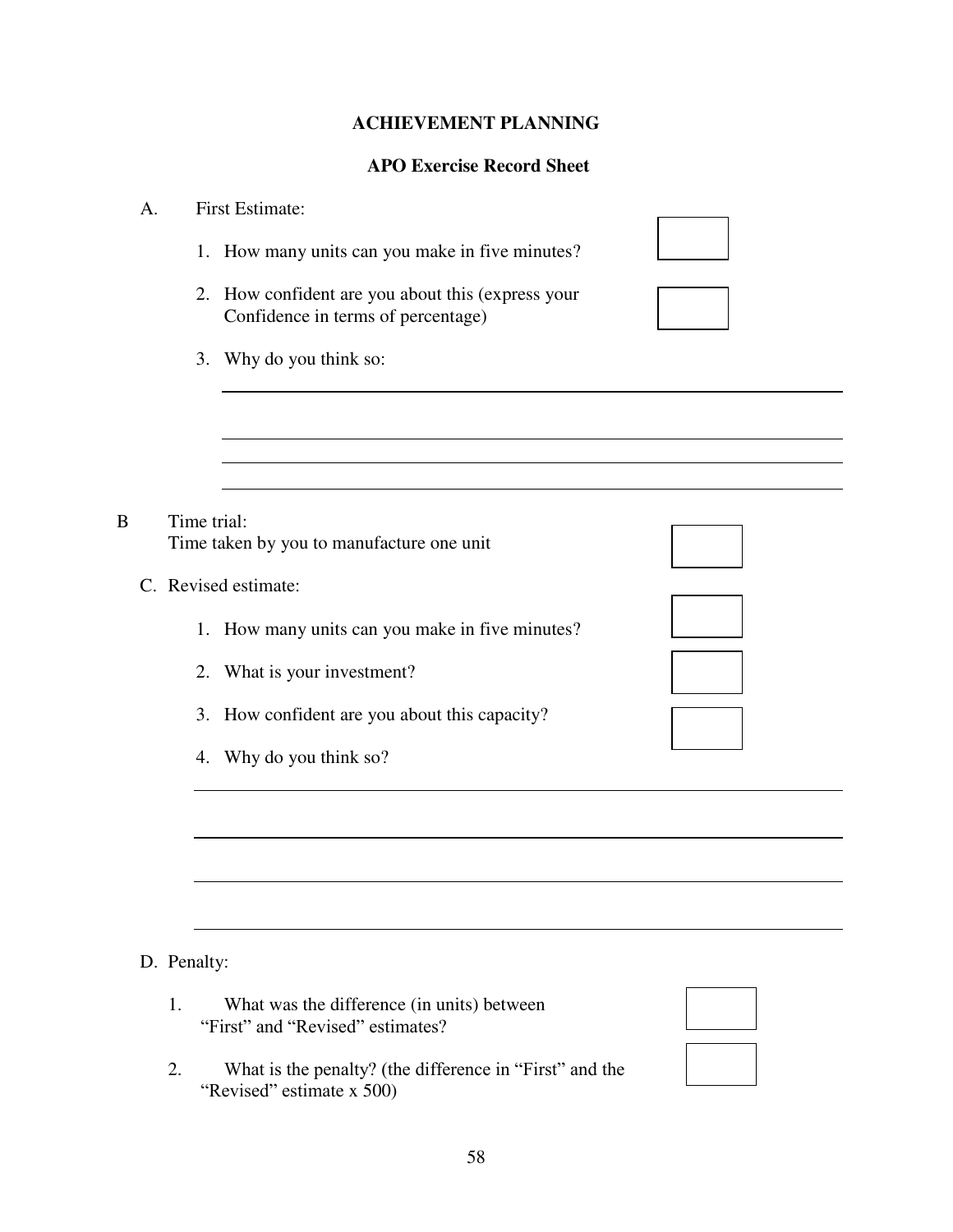- E. Performance on production run:
	- 1. How many units did you make?
	- 2. How many units did you sell?
	- 3. What was your income? (unit sold x 15,000)
	- 4. What is your profit/loss, difference Profit Loss Between C  $(2)$  and E  $(3)$
	- 5. What is your profit/loss after penalty?
- F. What factors contributed to the profit or loss?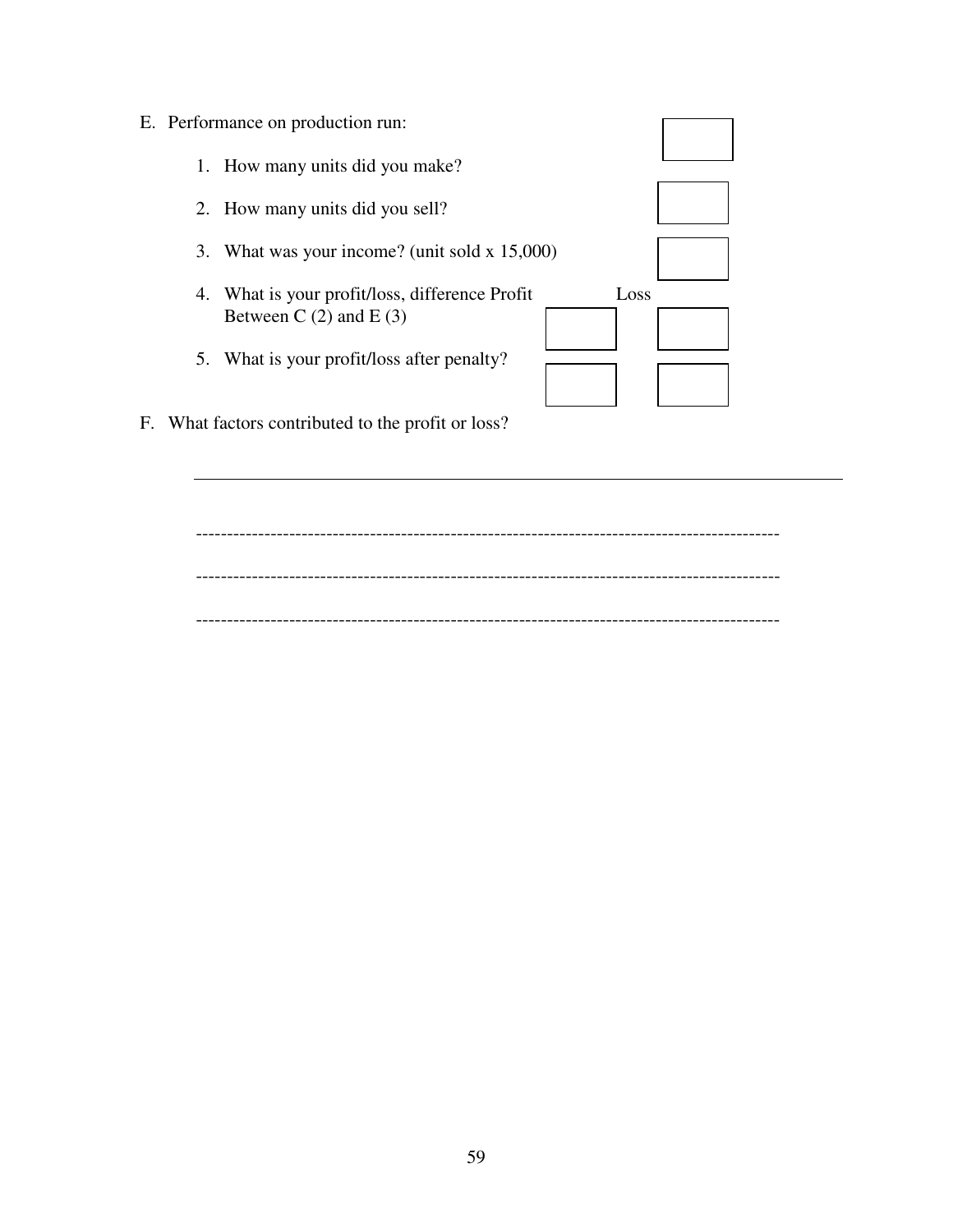## **PENALTY CHART**

Penalty for the difference between "First" estimate and "Revised" estimate

| Difference in estimate | Penalty @ |
|------------------------|-----------|
| By 1 more or 1 less    | 500       |
| By 2 more or 2 less    | 1000      |
| By 3 more or 3 less    | 1500      |
| By 4 more or 4 less    | 2000      |
| By 5 more or 5 less    | 2500      |
| By 6 more or 6 less    | 3000      |
| By 7 more or 7 less    | 3500      |
| By 8 more or 8 less    | 4000      |
| By 9 more or 9 less    | 4500      |
| By 10 more or 10 less  | 5000      |

## **Investment/Profit/Loss Chart**

| Prices of raw<br>material |           | Cost of raw<br>material | Selling<br>Price | Profit |
|---------------------------|-----------|-------------------------|------------------|--------|
|                           |           |                         |                  |        |
| First slab                | 1 sheet   | 10,000                  | 15,000           | 5,000  |
| @ Rs.10,000/-             | 2 sheets  | 20,000                  | 30,000           | 10,000 |
| per sheet                 | 3 sheets  | 30,00                   | 45,000           | 15,000 |
|                           |           |                         |                  |        |
| Second slab               | 4 sheets  | 38,000                  | 60,000           | 22,000 |
| @ Rs.9,500/-              | 5 sheets  | 47,000                  | 75,000           | 27,000 |
| per sheet                 | 6 sheets  | 57,000                  | 90,000           | 33,000 |
|                           | 7 sheets  | 66,500                  | 1,05,000         | 38,000 |
|                           |           |                         |                  |        |
| Third slab                | 8 sheets  | 72,000                  | 1,20,000         | 48,000 |
| @ Rs.9,000/-              | 9 sheets  | 81,000                  | 1,35,000         | 54,000 |
| per sheet                 | 10 sheets | 90,000                  | 1,50,000         | 60,000 |
|                           |           |                         |                  |        |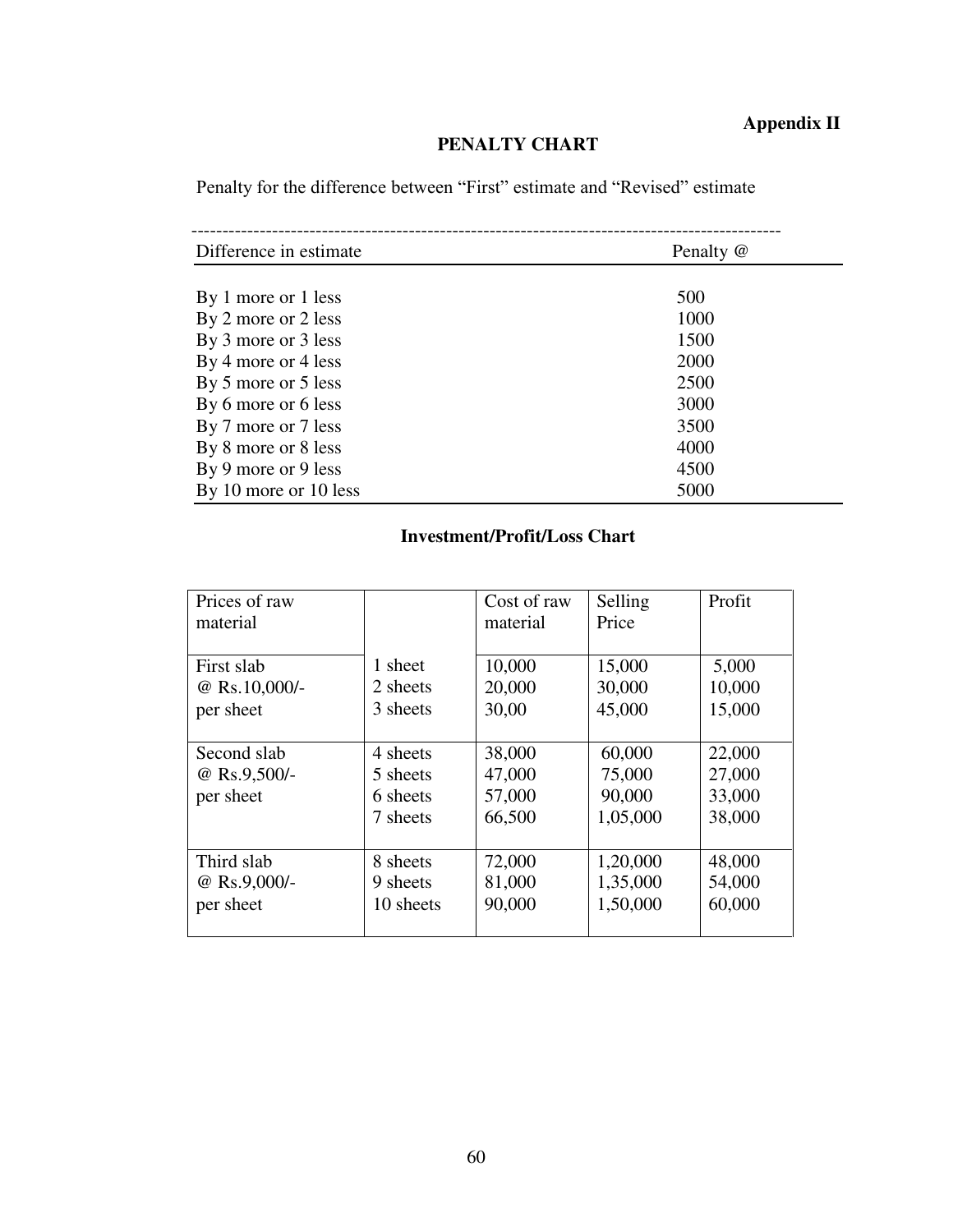# **PROJECT FORMULATION AND PREPARATION OF FEASIBILITY REPORT**

## **Purpose**

Project formulation is a process, whereby the entrepreneur makes an objective and independent assessment of the various aspects of an investment proposition of project idea for determining its total impact and viability. It forms a basis for an entrepreneur to decide on the commercial viability of her venture and also provides necessary data for financial institutions to lend money to prospective entrepreneurs.

### **It helps the prospective entrepreneur to:**

- Estimate the financial requirements of her project
- Understand the demand of the client system and identify the markets for her product
- Assess the infrastructure requirements as well those of raw materials, skilled and unskilled manpower.
- Draw up a time frame which will indicate when the business would reach optimal activity level to generate a financial surplus.

The formulation of a project results in a PROJECT REPORT, which should have details about:

- product/service
- location
- ownership
- market
- project cost
- funding pattern including the term loan and working capital requirements
- assistance for technical collaboration.

### **Contents of a Project Report**

The project report can be prepared by the entrepreneurs, with the assistance of other reliable agency or she can engage a consultant if she can afford to pay for the consultant.

The entrepreneur has to collect, collate and present information as follows:

### **1. Introduction**

- Status reports on the industry in the state/country and inputs, if any.
- Rationale for selecting the project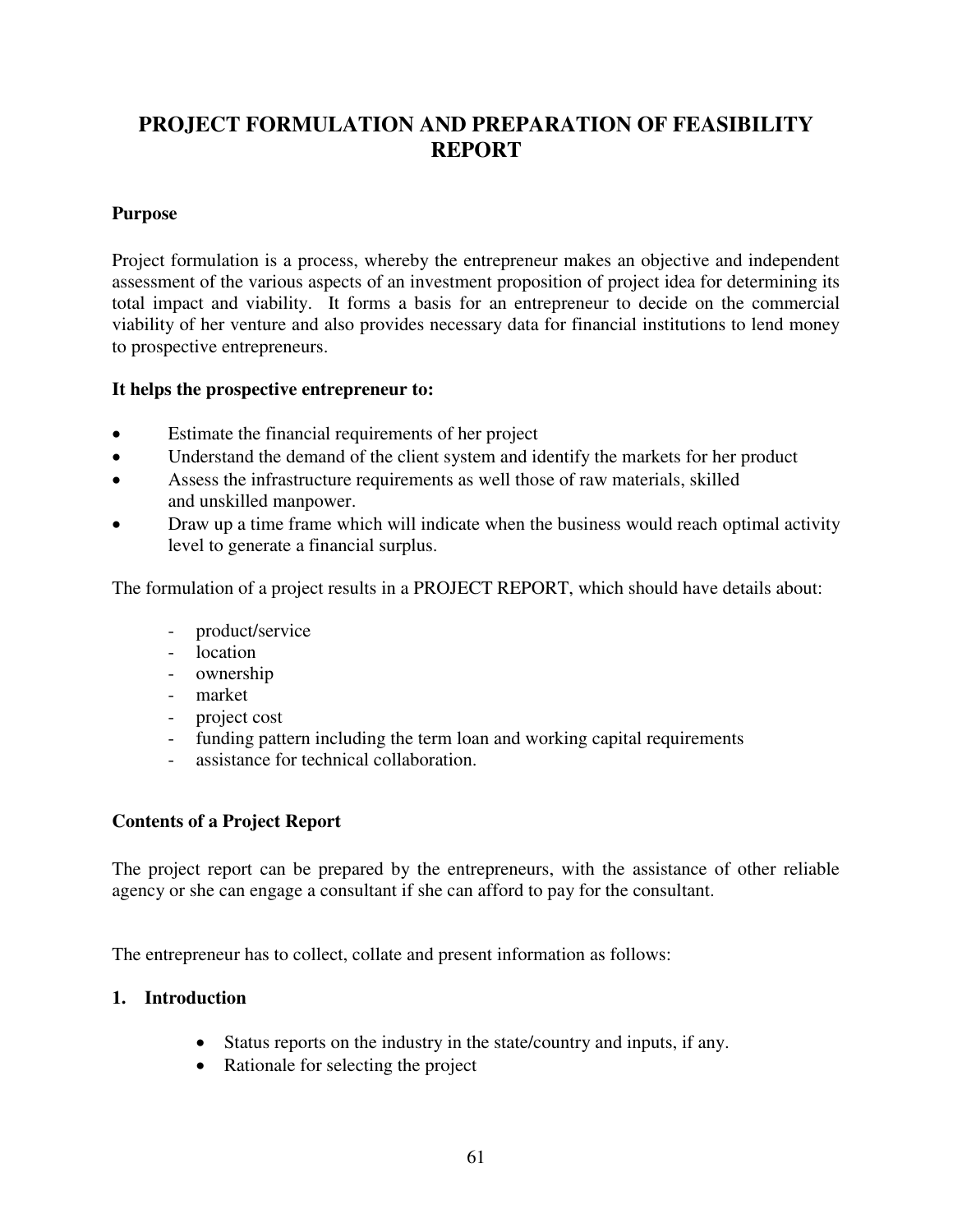## **2. Promoter**

- Educational background, work experience, project related experience
- Similar information for any other key persons associated in promoting the project.
- If the state is one of the promoters and if the project has international
- Ramification with respect to marketing, technology etc., the formation
- Regarding similar projects promoted by the state is to be provided

## **3. Project Description**

- Description of product and its use
- Installed capacity
- Operating capacity
- Special features of the project
- Any legal requirements/stipulations regarding the product at national/international level.
- Nature of clearances from government and other regulatory agencies for setting up the project.

## **4. Location**

- Exact location
- Various alternatives
- The deciding factors and availability of:
- raw materials
- market
- Infrastructure-power, water, developed areas/sheds
- skilled labour
- easy accessibility
- Subsidy
- Locational advantages

## **5. Land and Building**

Decision on rent or build: If built,

- area of land required
- built-up area
- type of construction
- $\bullet$  cost

## **6. Plant and Machinery**

- Capacity of machinery-depending upon quantity to be produced
- Equipment balancing
- Instrumentation equipment-matching capacities of different equipment
- Spares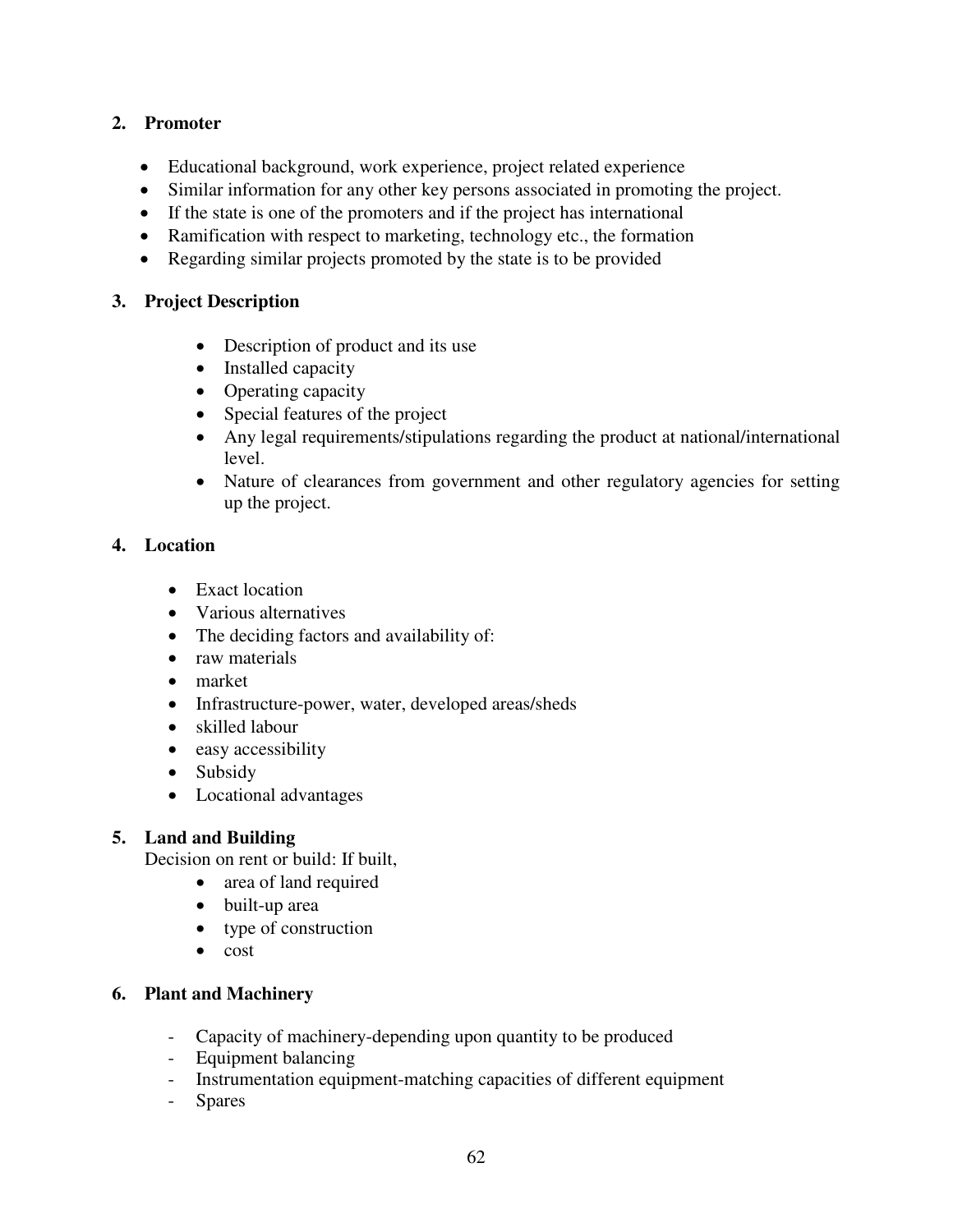- Various alternatives
- Cost
- Suppliers
- Criteria for selection
- Type-dependent on nature of operations and their sequencing
- Operational parameters like temperature and pressure control

### **7. Miscellaneous Assets**

Wherever necessary:

- Air conditioning system
- Office automation equipment
- Cost and sourcing

### **8. Production Process**

- Indigenous/Imported
	- If indigenous
	- newly developed
	- existing
- Process for acquiring the technology if not readily available
- Obsolescence
- Description of the process
- Process flow chart.

### **9. Production Programme**

- Time required to make one unit of the product
- How much/how many in one week, one month, first year, second year and so on up to ten years.
- Any national or international standards set for product quality.
- Maintenance with respect to production programme and production process.

### **10. Raw Materials**

- List of raw materials needed
- Quantity required for one unit of output
- Quantity needed in the first year, second year and so on up to ten years
- Quality specifications for the raw materials
- Sources of procurement; if the raw materials are to be procured from the international market, are there any restrictions on supply?
- Cost of raw materials for the first year, second year and so on up to ten years
- Supply position, i.e., position regarding availability of the raw materials.
- Any tie-up arrangement for procurement of raw materials
- Alternative raw materials other than what is proposed to be used.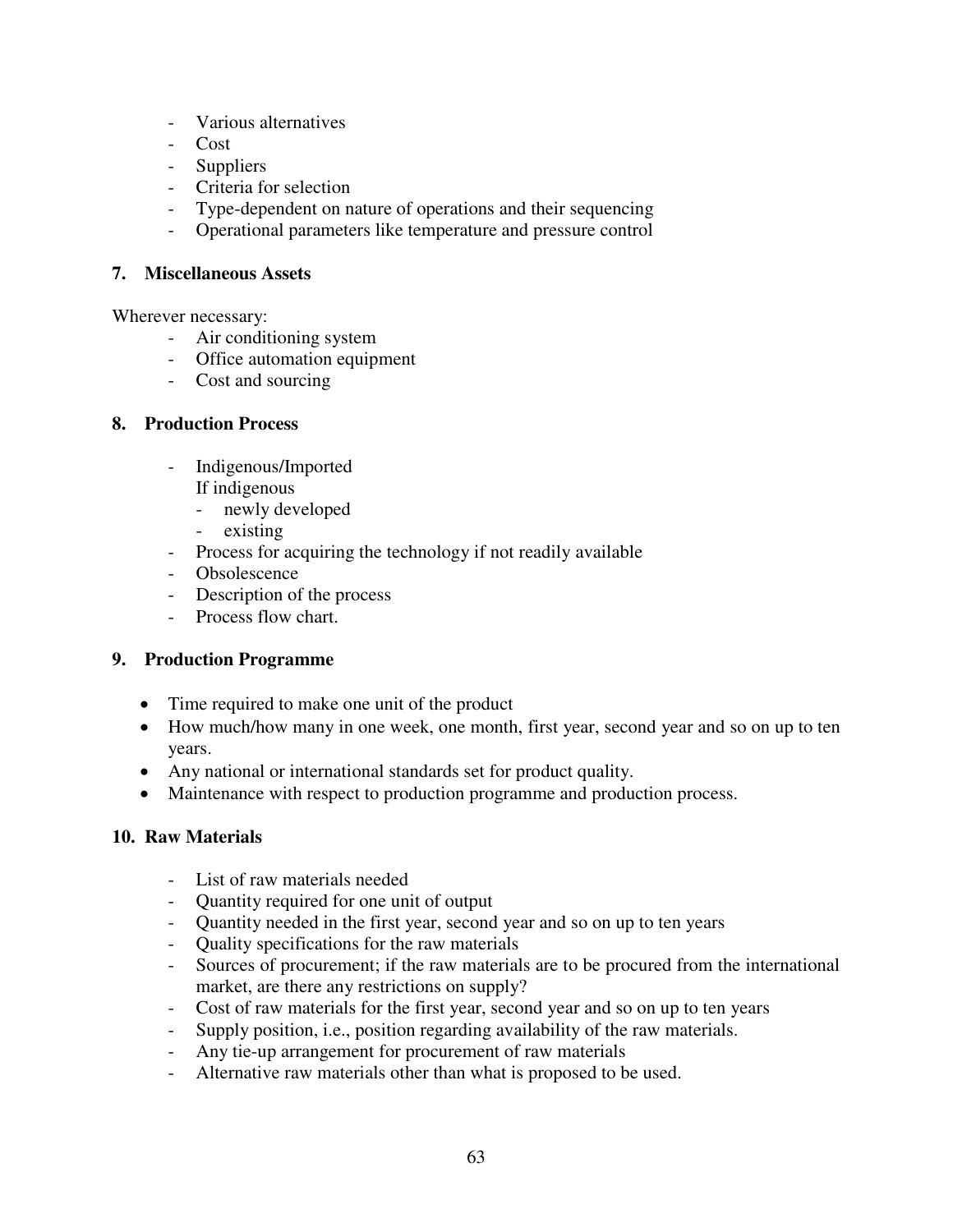## **11. Utilities**

- Requirement of power, water, steam, compressed air and other consumables
- Quantity and value for the first year, second year and so on up to ten years
- Sources of said materials
- Position regarding availability of said materials
- Any specific arrangements for electric power

### **12. Manpower**

- Requirement of skilled, semi-skilled personnel for production operations
- Requirement of administrative/managerial staff and marketing personnel
- Cost of manpower during first year, second year and so on for ten years.
- Position regarding availability of skilled manpower.

### **13. Market**

### **A: Current Market Status:**

- Major end-uses of the product
- Any substitute products available in the market
- Proposed product a substitute for an already existing product in the market
- The major buyers
- Who influences purchase decision
- The major criteria that a buyer looks for while purchasing the product
- Similar products available in the market, if so the major attributes of such products.
- Status regarding competitors at the regional/national level if the project is expected to market the products in the international scene
- Major strengths and weaknesses of the competitors
- Difference between the product proposed to be manufactured and the products already available in the market
- Strengths on which the project propose to make an entry into the market and capture a reasonable market share
- The trade practices being adopted by the competitors or those producing the product currently in the market place.
- The trade channels normally adopted by the competitors.

### **B: Proposed Approach towards Marketing:**

- The geographical area that would constitute the limit for marketing the product regional, national, international (Name/s)
- Distribution channels to be adopted
- Trade practice
- The strategy for entering the market and promoting sales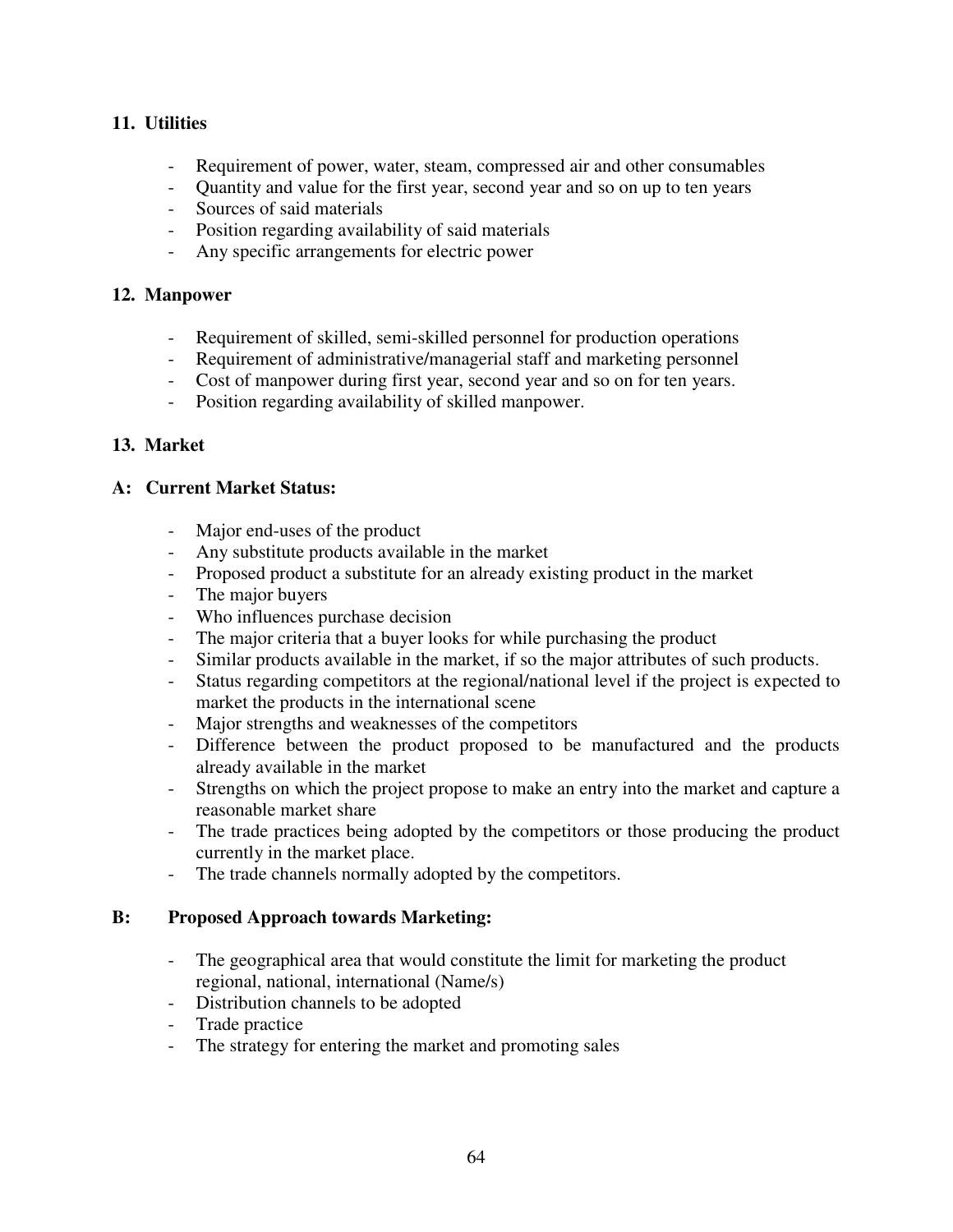### **14. Working Capital Requirements**

- The stock levels of raw materials, work-in-process and finished goods to be maintained justification-the amount involved in the stock of raw materials, work-in-progress and finished goods.
- Extent of credit facilities to be offered to be buyers. It has to be reflected in terms of the cost of that quantum of goods against which payment would be outstanding at any given point of time considering the length of credit facility offered.
- Based on the above, the total working capital requirement is to be calculated and the source to meet the same has to be indicated.
- If foreign current loan is being sought for import of raw materials on a regular basis from outside the country, details of the requirements have to be provided.
- The nature and extent of credit facilities available from the suppliers of raw materials. The same have to be accounted for while arriving at the working capital requirement.
- The arrangements for financing working capital are to be indicated.

## **15. Requirement of Funds**

- Cost of the project giving a break-up of the cost of land, buildings, machinery, miscellaneous assets, technical know-how fees if any, preliminary and pre-operative expenses, contingencies and margin money for working capital.
- The proposed funding pattern to meet the cost of setting up the project requirements of funds from national/international financial institutions towards capital expenditure and contribution from the promoters of the project. Also include any other sources of funds including subsidies available from the state.
- **16. Cost of production and profitability projections for ten years**
- **17. Cash Flow Statements**
- **18. Break Even Analysis**
- **19. Implementation Schedule**

## **Suggested Activity**

Distribute the proforma for preparation of Feasibility Report in the first week of the training. Discuss with the participants their project idea and help them in preparation of the report. This activity can be taken up after the participants return from their market survey. Ask the participants to present their report at the end of the programme. At the time of participants presentation, officials from Banks, Government Departments and Financial Institutions may be invited for interaction and providing their valuable suggestions to the participants.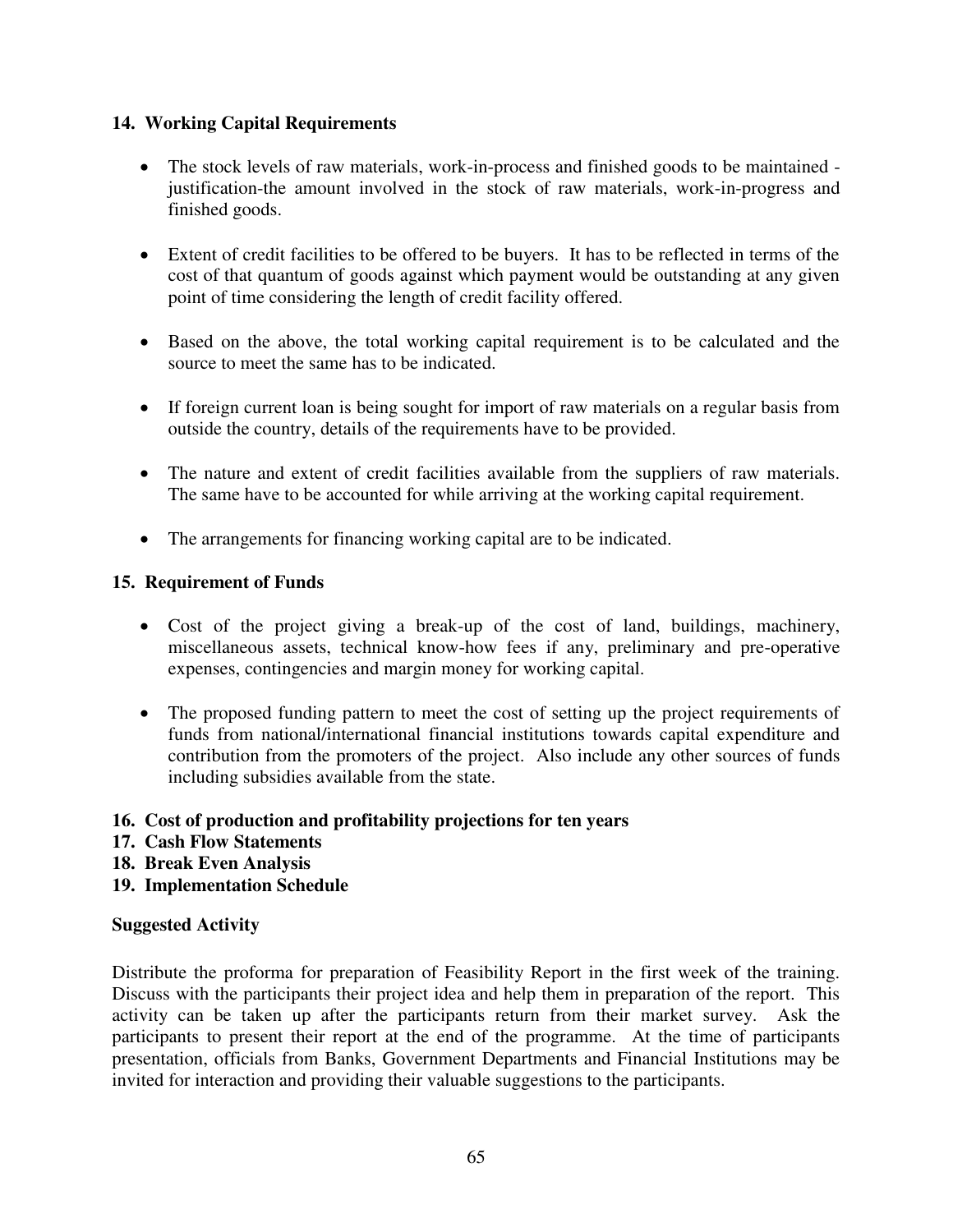# **PROFORMA FOR PROJECT REPORT**

- 1.0 Introduction
- 2.0 Scope of the project
- 2.1 Background
- 2.2 Promoter
- 2.3 Use of the product
- 2.4 Market for the product
- 2.5 Availability of raw materials
- 2.6 Technical know-how
- 2.7 Technical feasibility
- 2.8 Project particulars
- 2.9 Location
- 3.0 Manufacturing process
- 3.1 Land and building
- 3.2 List of machinery, equipment and furniture worth of `
- 3.3 Essential services
- 3.4 Power
- 3.5 Water
- 3.6 Others
- 3.7 Manpower required

| А. | <b>General staff</b> | $\bf{N0.}$ | Salary per month Rs. |
|----|----------------------|------------|----------------------|
|    |                      |            |                      |

Total Rs.

 **----------------------**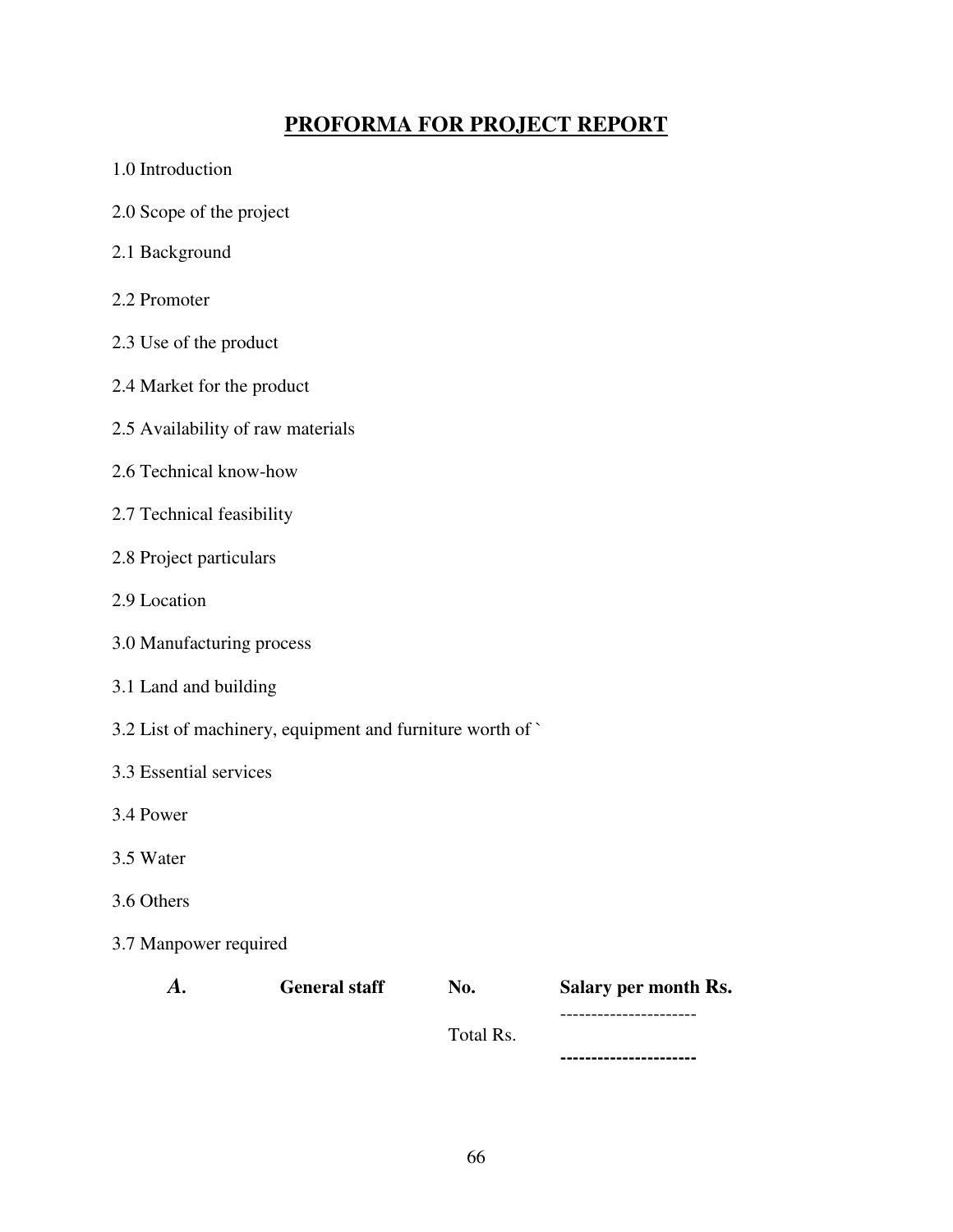| <b>B.</b> | Skilled workers            | Nos.    | Salary per month<br>Rs. |  |
|-----------|----------------------------|---------|-------------------------|--|
| $1_{-}$   | Skilled workers @ Rs.      | Each    |                         |  |
| 2.        | Semi-skilled workers @ Rs. |         |                         |  |
| 3.        | Unskilled workers @ Rs.    |         |                         |  |
|           | $A + B =$ ESI, Bonus, etc. |         |                         |  |
|           |                            | Say Rs. |                         |  |

3.7 Schedule of implementation

It will take about (Mention the no. of months) it will take to implement the whole project after the sanction is obtained.

---------------------

- 3.8 Project cost
	- 1. Land and building area of \_\_\_\_\_\_\_\_Sq. ft. Rented
	- 2. Machinery and equipment
	- 3. Preliminary and pre-operative expense
	- 4. Working capital for 3 months

3.9 Mode of finance Mode of finance

It is proposed to finance the project as follows:

#### A. Promoters contribution

- 1. 10% cost of machinery and equipment
- 2. 10% cost of miscellaneous assets
- **3.** 50% cost of preliminary and pre-operative expenses

----------------------

4. Margin money for working capital ----------------------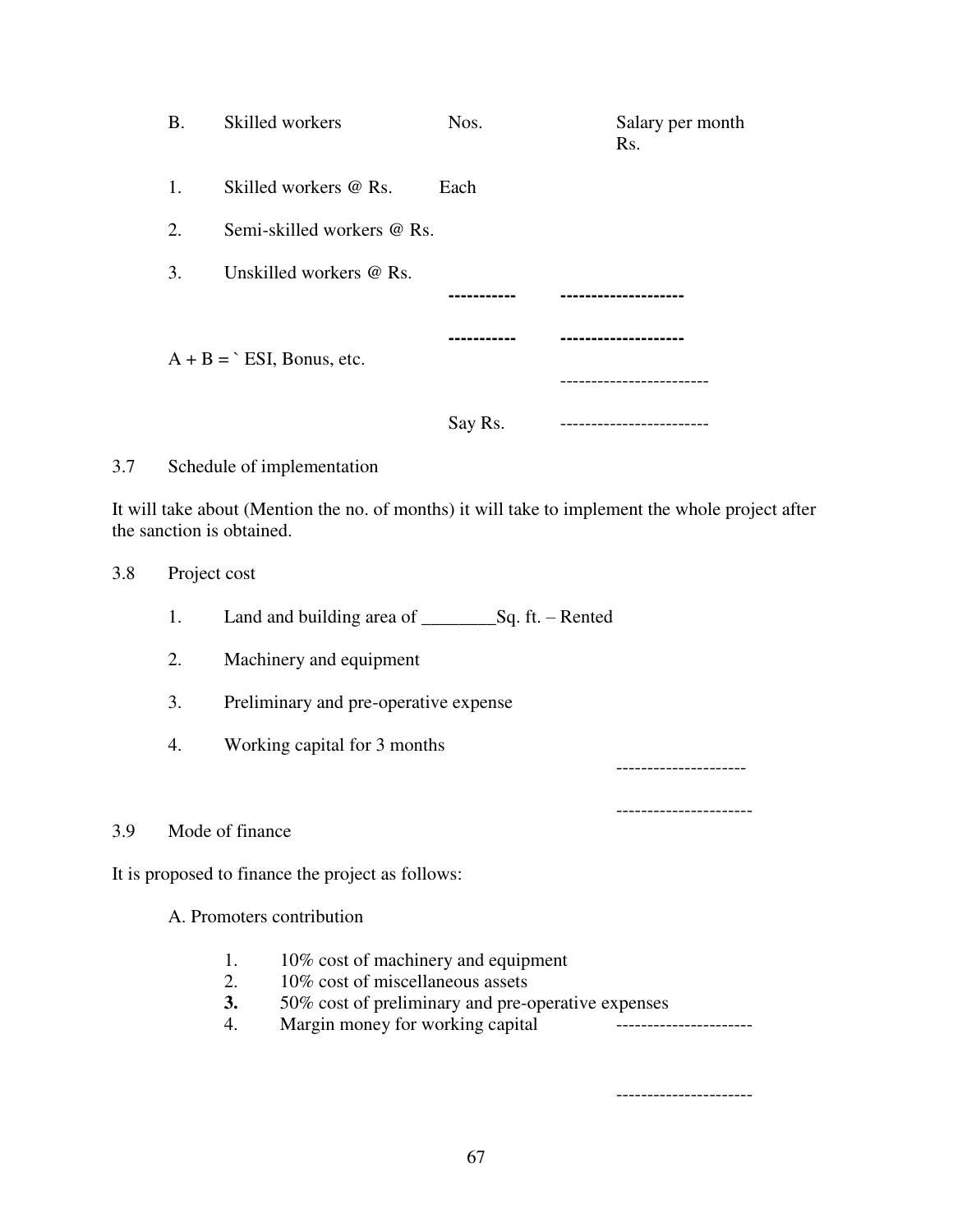- B. Term loans from financial institutions
	- 1. 90% cost of machinery and equipment
	- 2. 90% cost of miscellaneous assets
	- 3. 50% cost of preliminary and pre-operative expenses
	- 4. Advance loan for working capital
- 4.0 Economic feasibility Economic feasibility
- 4.1 Cost of production and financial viability, see Annexure
- 4.2 Cost/Benefits (profitability ratios)
- 4.3 Cash Flow: The total cash accruals, for the first year production when full capacity is established will be ` \_\_\_\_\_\_\_\_\_\_\_\_\_\_\_\_\_\_\_\_\_\_\_\_\_\_

----------------------

5.0 Conclusion and recommendations

Manufacture of the product seems to be technically, financially and economically feasible.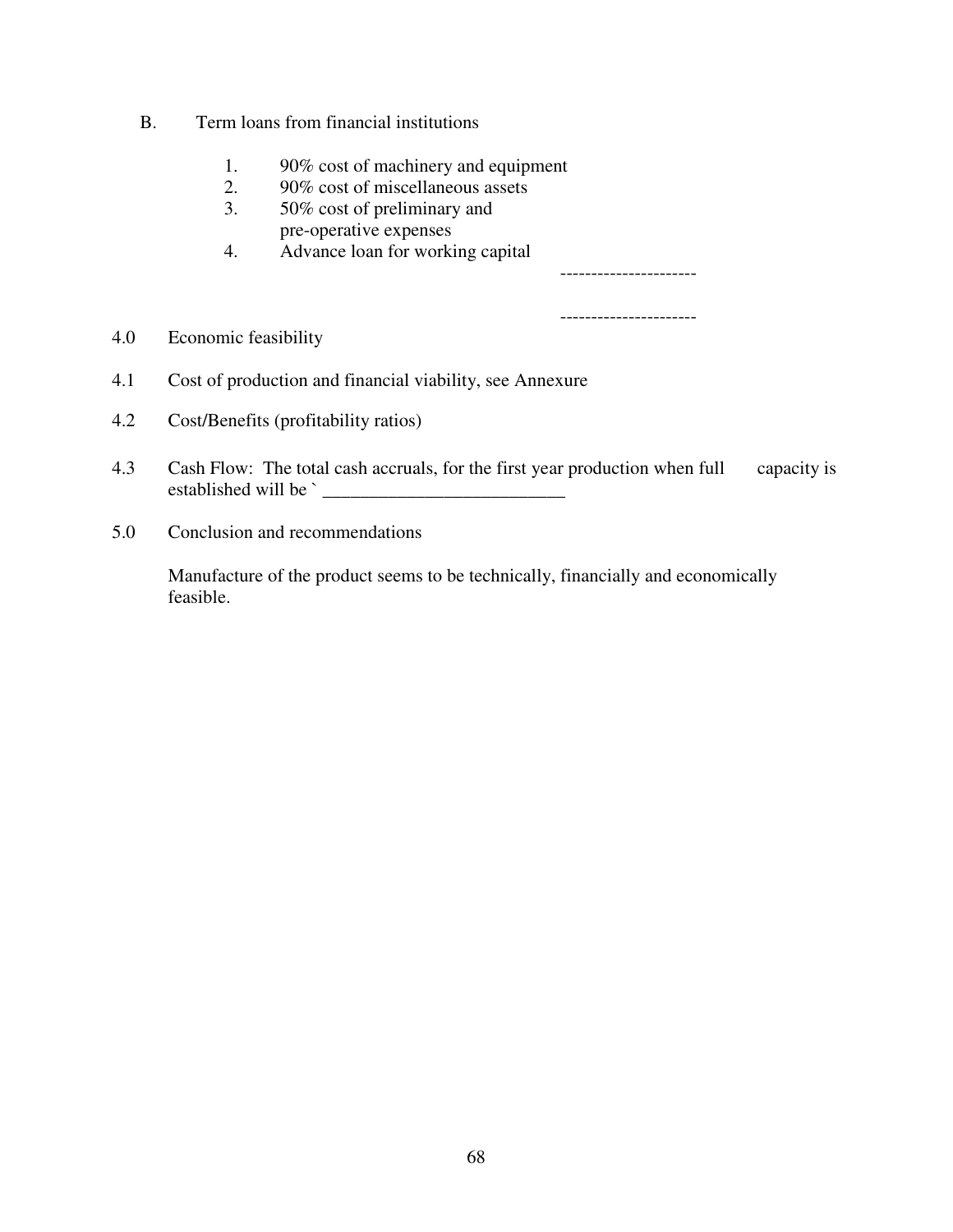## **PROJECT APPRAISAL**

### **Need for Project Appraisal**

Financial institutions and development banks are looked upon as engines of economic development. They endeavour to accelerate the pace of economic growth in conformity with national objectives, plans and priorities.

Scarce resources – Demand for funds for all types of projects – Need for judicious and rational allocation of resources – Implies selectivity in financing projects – Appraisal helps in achieving this end.

### **What is Project**

The word project has wider meaning. It refers to investment in several areas of economic development including agriculture, education, transport and industry. For the purposes of our discussion, we would consider industrial projects.

An entrepreneur (or a group of entrepreneurs) conceives the idea of setting up an industrial project after an assessment which indicates that there is demand for the project to be manufactured and the profit margin would be attractive. After identifying the project he has to do certain preparatory work. This would include obtaining letter of intent/industrial license, arranging foreign collaboration and preparation of project report by engaging a consultant, if necessary. The stage is now ripe for his to approach financial institutions for assistance.

## **What is Project Appraisal**

Appraisal can be defined as a second look at the project report by a person who is in no way involved in its preparation. It helps in taking an entirely independent view of the project. Appraisal is comprehensive and systematic review of all aspects of a project.

It would not be possible to have a out and dry formula with the help of which a project could be judged straight away as acceptable or unacceptable. No doubt broadly the same set of factors is taken into consideration in scrutiny of individual application but weightage given to several factors varies from case to case.

Appraisal highlights weak areas in the project with the ultimate objective of strengthening them adequately so as to ensure final success of the project.

The main object of appraisal is to improve and revamp the project with the cooperation of the promoters.

No doubt appraisal of a project is done by a team of officers and they take the prime responsibility in regard to the conclusions emanating from the appraisal. However, for the outside world, it is an appraisal by the financial institution and it is natural to except that such an appraisal should be of a very high order. The appraisal team should, therefore, ensure that the prestige of the institution is not impaired by a faulty or slipshod appraisal done in a hurry.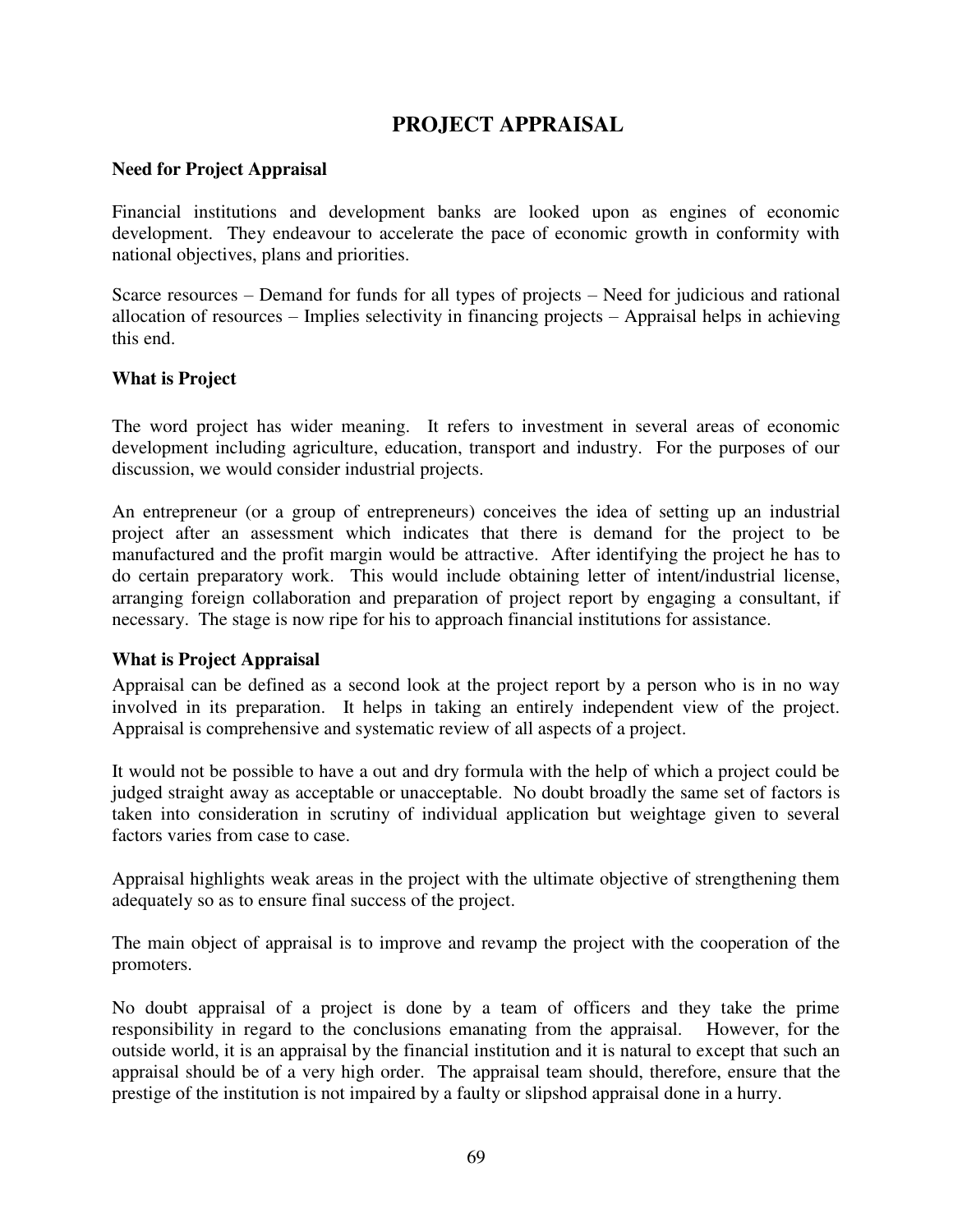Since project appraisal is an exercise in future based on certain assumptions, it is necessary to understand the environment in which the project has to sustain itself.

Appraisal is a joint exercise by promoters and institutions. Expediting the appraisal depends very much on the speed with which the information if forthcoming from the entrepreneurs.

The project should be appraised within a time bound programme – any under delay in implementation is bound to distort profitability projections and make success of the project a difficult task.

In case of technocrats and new entrepreneurs, a particularly tolerant and understanding attitude is necessary in view of their lack of industrial experience.

It may be mentioned that the approach of a development banker is somewhat different than that adopted by a commercial bank. As assistance granted by financial institutions is spread over a fairly long period ranging 10 years or even more and the relationship between the lender and the borrower is of a durable nature, the investigation and scrutiny of an application has to be more detailed and comprehensive with a view to ensure that the project is capable of coming to fruition according to the professed intention of its promoter and will later thrive and grow so as to yield adequate returns for the smooth servicing of the commitment undertaken by it.

No doubt a financial institution insists on its loan to be adequately secured by a proper charge on the assets. However, the concept of a forced sale of the assets to recover the loans is repugnant to the thinking and responsibilities of a financial institution. The real security is represented by the surplus, which the project is estimated to yield and the appraisal has to ensure doubly that such surplus shall be available not only to meet the loan commitments on time but also to service the risk capital to a reasonable extent.

Appraisal does not set down a categorical statement of the long-range prospects of an enterprise unit but only provides broad guidance to the financial institution to form its judgment regarding the future profitability and prospects of a particular project and to work out terms and conditions for its assistance.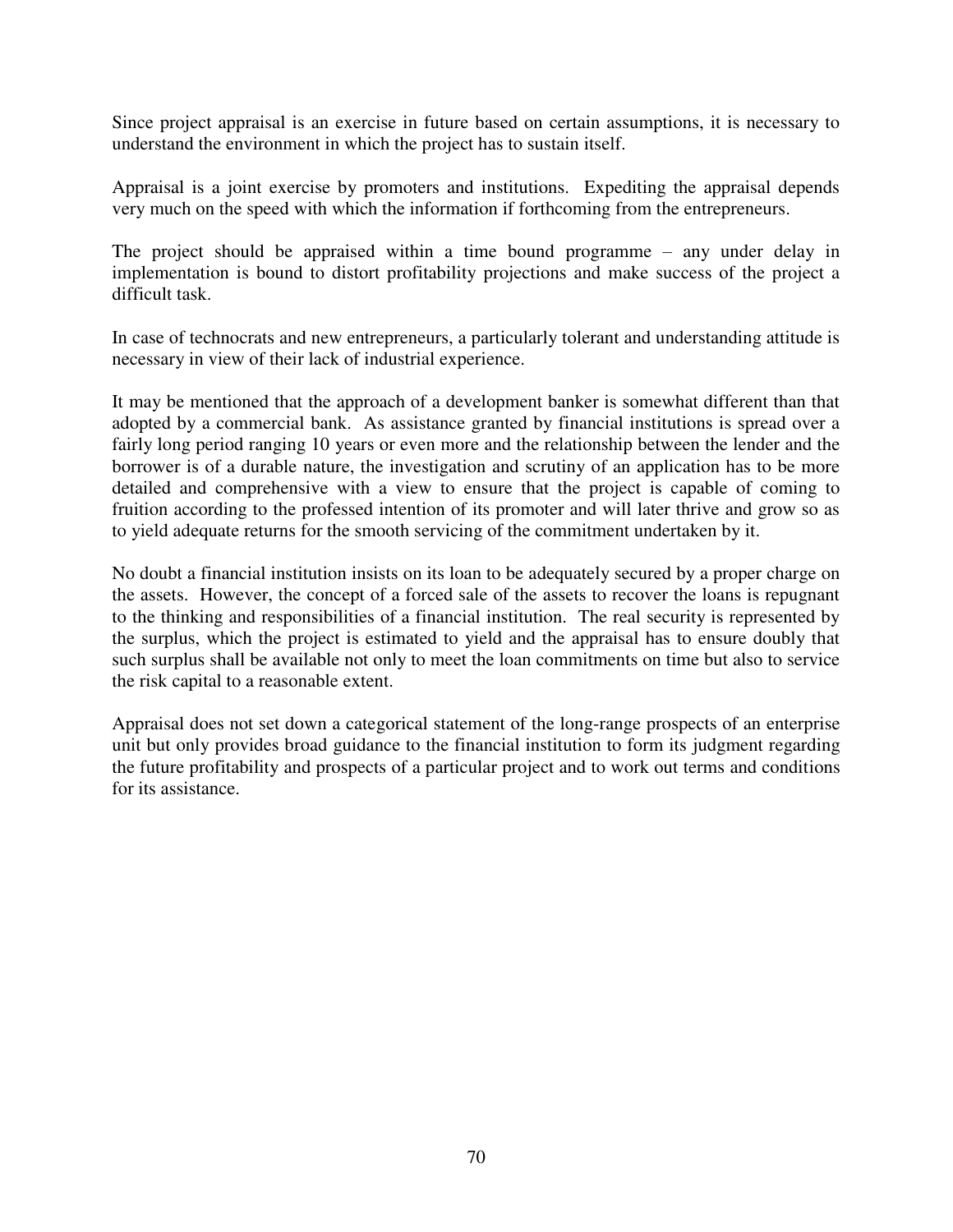## **METHODOLOGY**

### **Application Form**

The financial institutions require that an entrepreneur seeking financial assistance should furnish detailed information about the project in a prescribed form. The form is sufficiently comprehensive and covers all important aspects of a project. It is so designed that an analysis of the information therein should enable the financial institution to judge the viability of the project. It is essential that proper guidance is provided to the promoters for completing the application forms.

The appraisal of a project is done by a team comprising an economist, an engineer and a financial analyst.

### **Scrutiny of Standard Application Form**

First step in detailed appraisal is in-depth study of information submitted by the entrepreneur to see:

- Adequate data has been furnished against every item.
- Prima facie information furnished is correct.
- Information furnished under several items could be cross checked.
- Both in scrutiny of the preliminary information and the processing of the application, personal discussion between the officials of the financial institution and the representatives of the borrowing concerns are both necessary and desirable. They help to reduce avoidable correspondence and thus facilitate an expeditious disposal of the application.
- Clarifications/additional information called for wherever necessary.

A project is likely to receive favourable consideration and detailed appraisal is taken if:-

- it has priority according to Govt. guidelines;
- the promoters inspire confidence;
- the technology to be adopted is well proven;
- the product to be manufactured have market potential;
- the project cost is not unreasonably high;
- the promoter's contribution is not unduly low; and
- profitability estimates are conservative and indicate repayment of proposed institutional loans within, say, about 10 years.

A proposal is rejected without detailed appraisal if it has some of the following features: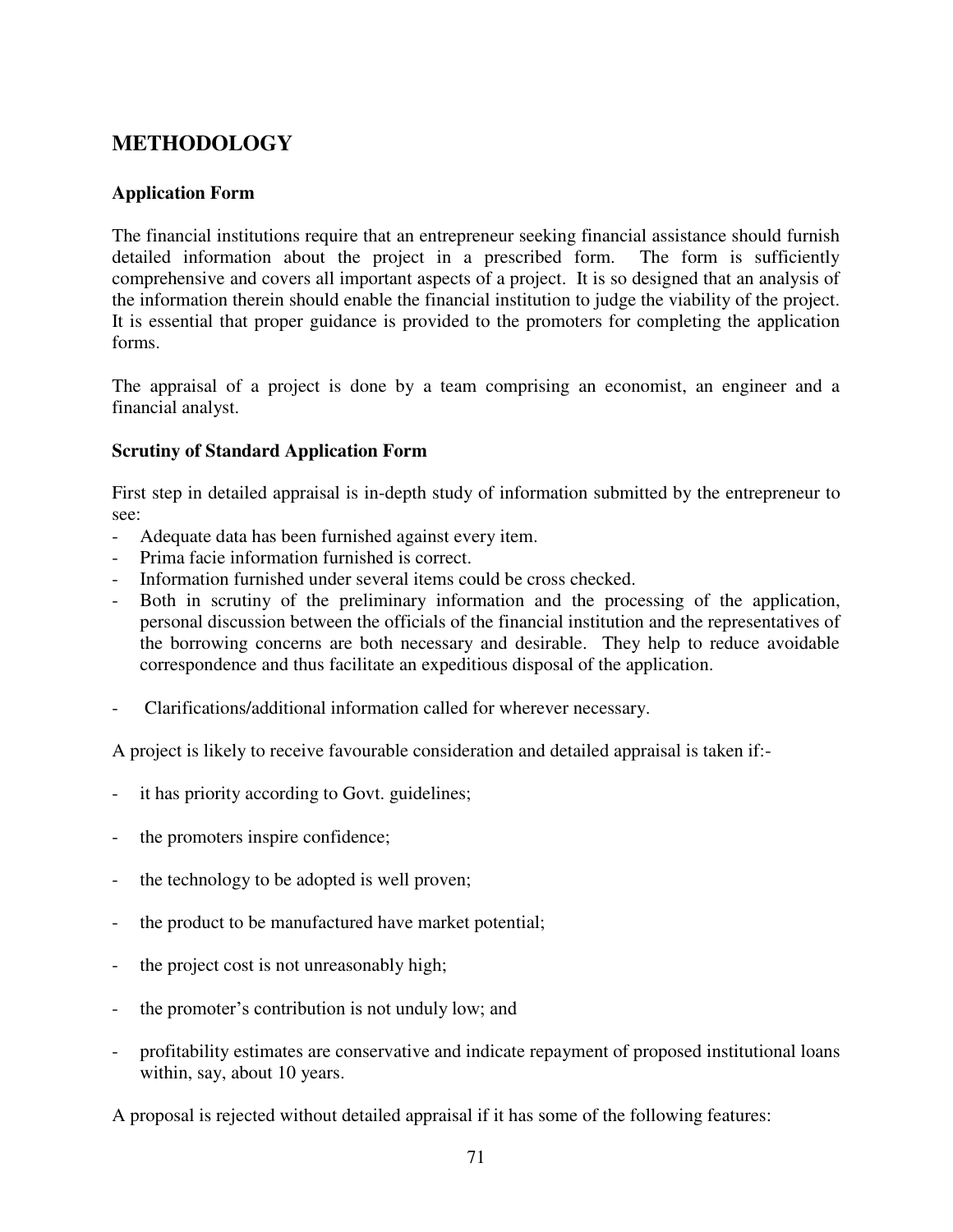- Banker's report on the promoters is not satisfactory.
- Promoters are reported to have indulged in illegal and anti-social activities e.g. smuggling, foreign exchange violation, income-tax evasion.
- Promoters hail from a group which is not taking adequate steps to rehabilitate one of its existing sick units assisted by the institutions.
- Financial position of the promoter company is not satisfactory.
- Industry to which the particular unit belongs has low priority or is included in the negative list in Govt. guidelines.
- Cost of the project is unduly high.
- Promoters' contribution is unusually low and the promoters decline to increase it.
- Debt-equity ratio is abnormally adverse.
- Location of the proposed unit has apparent disadvantages e.g. for removed from sources of raw materials, markets for and products without any countervailing advantage/concession.
- Collaborators have inadequate experience and/or the units with which they have been associated earlier have not been functioning satisfactorily.
- Equipment supplied by the proposed machinery suppliers to some other units has not been performing satisfactorily.
- Second-hand equipment to be acquired is too old and will not have trouble free residual life.
- Process know-how/technology to be adopted has not been proved successful on a commercial scale.
- Process know- how/technology has become obsolete.
- Availability of raw material in adequate quantity and on a steady basis is doubtful.
- There is no certainty that utilities like power, water will be available by the time the project needs them.
- Products to be manufactured do not have sufficient market potential.
- Preference is given to proposals/projects which
- Would utilise any industrial waste or agricultural surplus as raw material;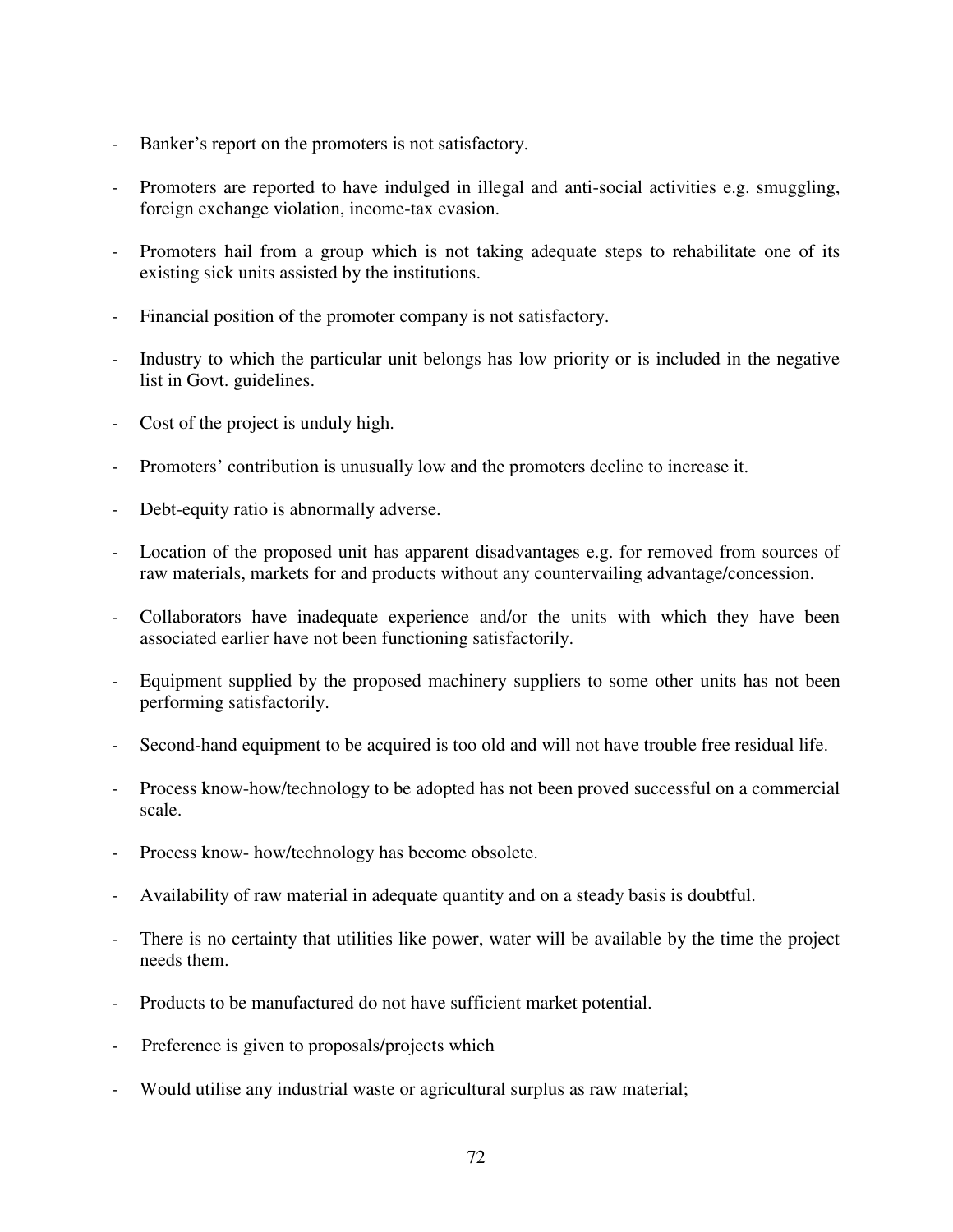- Are export oriented or import substitute;
- Are employment-oriented;
- Are located in specified backward or less backward area;
- Would help in setting up of ancillary small scale units.

# **Site Inspection**

Second step in project appraisal is site inspection by appraisal team consisting of technical and financial officers. Sufficient notice of site inspection should be given to promoters for site inspection. Inspection team should pay particular attention to assessing suitability of site by ascertaining its distance from Railway Station, National/State highway, sources of raw materials and market forced-products, timely availability of utilities, particularly, power should be assessed and, if necessary, discussion be held with State officials. Effluent disposal arrangements should be carefully scanned to ensure that these would be up to Govt. specifications. Sources of skilled and unskilled labour and availability of social infrastructureresidential accommodations, school, college, hospital near the site may be looked into. During site inspection, the inspection team should discreetly collect market reports on the promoters, their financial strength, credibility and capacity. Care should, however, be taken that such enquiries do not result in any embarrassments for the promoters.

In the case of new projects, physical inspection may not be strictly essential. However, even in such cases, a visit to the site of the project would give the officers of the financing institutions, visual picture of the location of the site and will enable a better appreciation of the other relevant question such as expenditure on development of land, arrangements for water supply, power etc.

# **Detailed Study**

The next step in appraisal is detailed study of the following aspects of the project:

- a) Market
- b) Management
- c) Technical
- d) Financial
- e) Economic

It has to be borne in mind that the project is one whole and it has to be appraised as such. A few deficiencies in one area may be more than made up by the strong points under another head. The appraising team should, therefore, judge the project as a whole and without laying undue stress on a few weak point or being misled, by a couple of areas of strength. Projects brought up by new entrepreneurs who are inexperienced are bound to have some draw-backs/deficiencies. The objective of a good appraisal is to improve and revamp the project with the cooperation of the promoters till it satisfies the test referred earlier.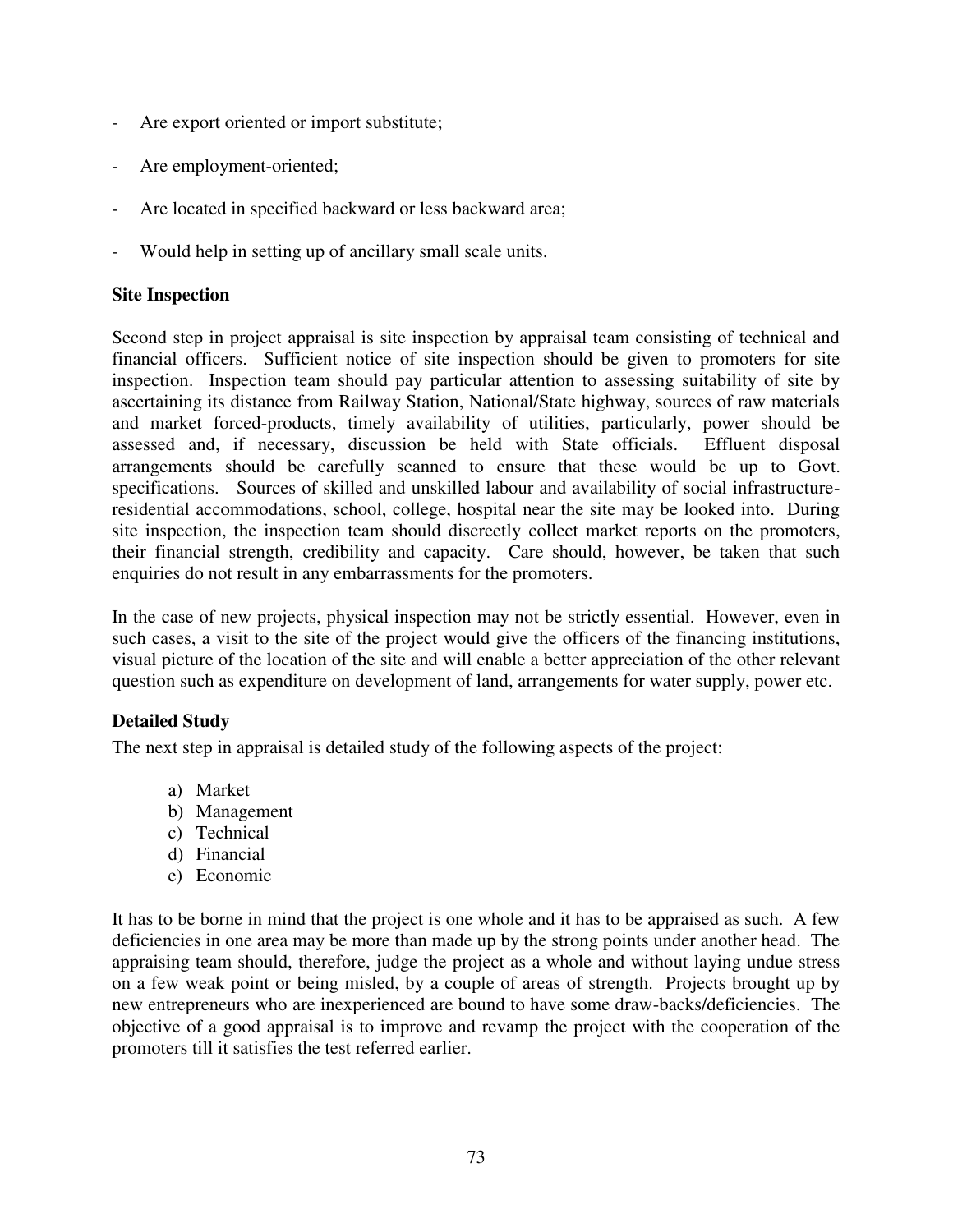## **a) Market**

In most developing countries the decision to invest in the manufacture of a product is often taken prior to any assessment of the market for the product. This lack of appreciation for market analysis in project appraisal can seriously affect the success of a project.

Market is a very important aspect of the project and it must be appraised very carefully. In order to make proper market appraisal, the borrowers are required to furnish:

- Brief notes on the product, its major uses, scope of the market, possible competition for substitute products etc.
- Special features (regarding quality, price etc.,) of the product which would result in consumer preference for the product in relation to competitive products.
- Estimates of existing and future demand and supply of the products proposed to be manufactured.
- An assessment of likely competition in future and special feature of the project which may enable it to meet the competition.
- Export possibilities and comparative data on manufacturing cost and prices (domestic as well as exports) export, incentives available, if any.
- CIF and FOB prices and landed cost of the proposed product.
- List of principal customers and particulars of any firm arrangements entered into with them.
- Particulars of Government controls, restrictions, if any, on the sale price, distribution, import, export, etc., in respect of the products proposed to be manufactured.
- Selling arrangements whether directly or through distributor/dealers.
- Note on selling organisation, copy of agreement with selling agents appointment of relatives as selling agents to be avoided.
- Trend in prices during the last 5 years.

The above data supplied by promoters is analysed and cross-checked from other sources such as government agencies, market surveys. The exact methodology that needs to be adopted for a particular product depends on the type of the product.

The first step in market appraisal is to consider the current situation, taking into account output of the product to be manufactured and the existing demand for it with a view to establishing whether there is unsatisfied demand. Market study should go beyond immediate prospects. Possible future changes in the volume and pattern of supply and demand will have to be estimated in order to assess the long term prospects of the unit. Ascertaining demand alone is not sufficient. Knowledge of proper pricing, distribution and advertising policy are also essential to assess the market.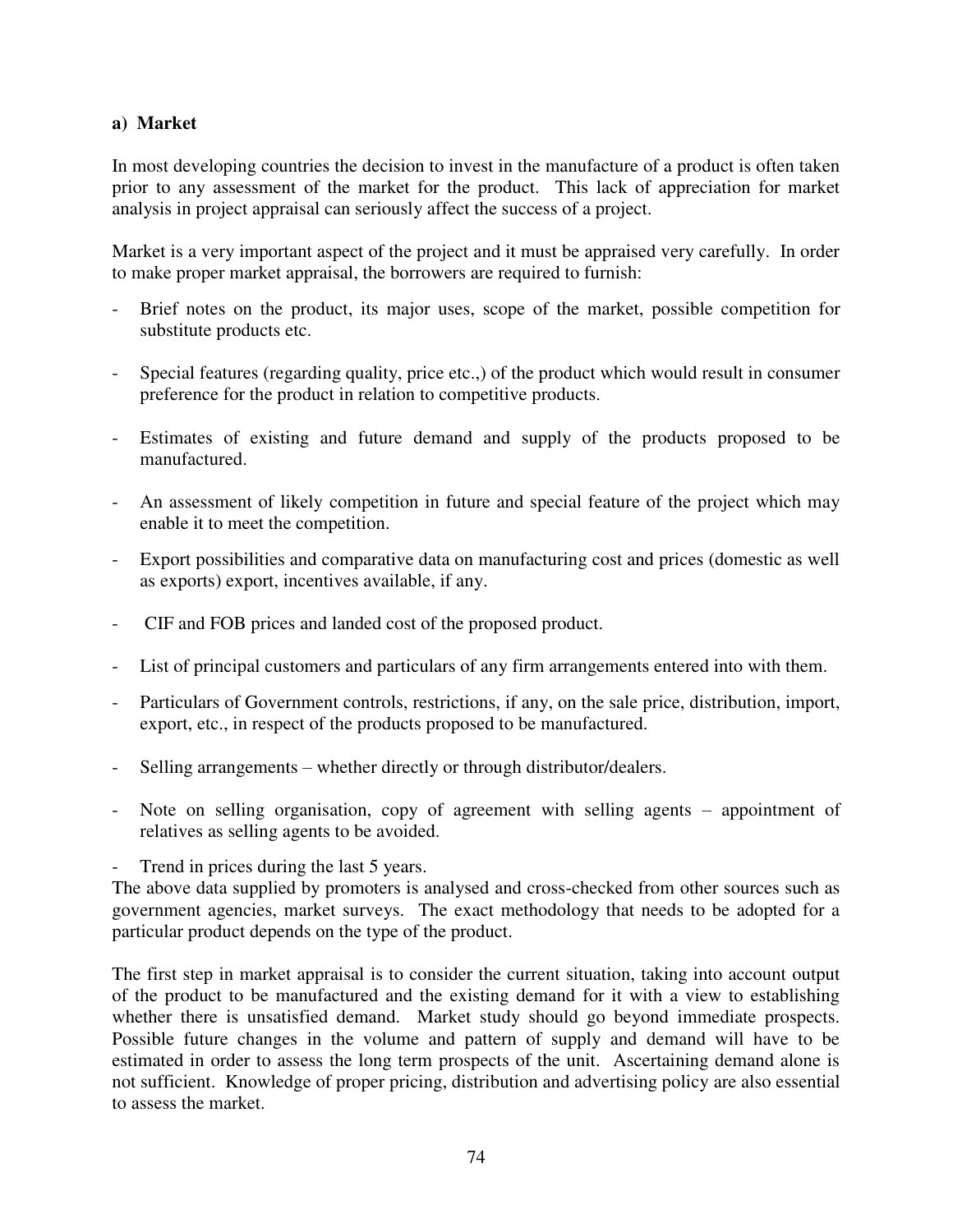## **Analysis of demand requires:**

- i) The determination of the total demand for a product or service, and
- ii) Determination of the share of the total market that can be secured by the firm through appropriate marketing strategies.

The financial institutions are primarily concerned with above because the size of the overall market depends on a host of factors outside the promoter's control and hence a thorough assessment of these factors is essential before assistance can be committed to a project.

## **Forecasting Demand**

Broadly three types of techniques are most frequently used by financial institutions in preparing demand forecasts:

- i) Trend Method
- ii) Regression Method
- iii) End-Use Method

The first two methods are quite alike. Both tend to forecast demand statistically basing them on past, trends in certain variables. In case of (i) the variable is consumption set against time. In case of (ii) it may be incomes, prices etc.

The basic steps involved in the End Use approach are as follows:

- i) Identify the end-user enterprises.
- ii) Make an intensive study of the past and present situation and a thorough assessment of the future prospects of the various end-user enterprises.
- iii) Determine the expected levels of production for the various end-use enterprises.
- iv) Determine the consumption norms for each end-user industry in respect of the product for which the forecasts are needed.
- v) Estimate the requirements of the end-user industries for the forecast item as a product of the consumption norms and the expected future production the enduser industry.
- vi) The estimated needs for the forecast product from all the end-user industries.

Clearly, once the requisite data is available the exercise is comparatively simple. Hence the key to effective market analysis depends on available data. For most products the data is available in one form or another and, in fact, in any cases, market forecasts are also available. In these cases, we use these forecasts as a starting point and cross check the data and the assumptions used in the exercise to derive the results

For products manufactured by the large scale organised sector in India, the Directorate General of Technical Development (DGTD) and the Planning Commission estimate demand. In addition, respective manufacturing associations and other private institutes and consultative bodies also estimate demand. Where demand estimates are not available, basic data becomes available from these institutions, and is utilised to prepare estimates in the manner described above. For products in the small-scale sector, the Development Commissioner for Small Enterprises performs similar functions. In addition, other institutions such as National Small Industries Corporation, Small Industries Services Institute etc. provide valuable information.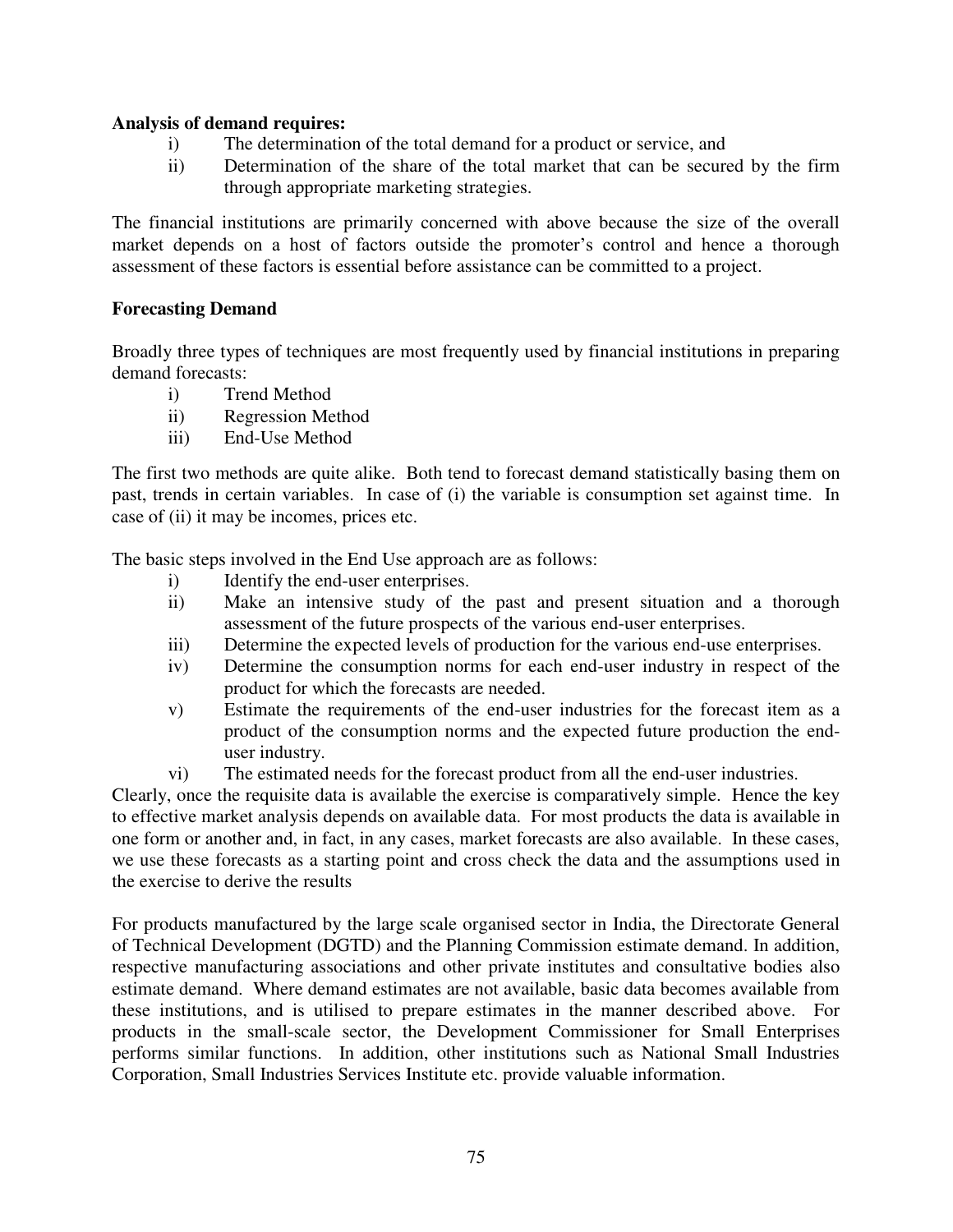The use of end-use technique is relatively simple when the number of end-use enterprises is small. In some cases (for example CLS lamps) where the number of end-users is phenomenally large, we have to resort to the trend method of projection, supplemented by discussions with knowledgeable persons in Government, industry and trade to estimate future demand. Finally, in cases where the number of end-users is very large and the product is new (so that past consumption data does not exist) we must generate basic data. This requires a limited field survey on a statistically valid sample which is then blown up to provide regional demand estimates depending upon the product and requirements. Normally services of outside consultants or research institutes are used for such surveys.

## **b) Management**

Management is the most vital input for the success of a business enterprise. It is the backbone of a project from appraisal stage to successful implementation and future growth. It is the quality of management that makes all the difference between success and failure of a project. Though management is the most important factor yet it is most difficult to assess and evaluate because it is abstract, intangible and non-quantifiable. Assessment of management is more an art than a science. In management appraisal we are concerned with integrity, caliber, resourcefulness and quality of management. The aim is to identify management gaps and inadequacies and supplement them wherever necessary having regard to the background, experience and managerial capability of the entrepreneurs. There are no set rules or procedures as to how the background of a promoter is to be investigated. Besides making reference to his banker, the officers of financial institutions call on promoter's banker and other persons connected with industry and trade to get first-hand information on the antecedents of a promoter. But by and large a view on the promoter's ability is formed during detailed discussions with the promoters in the course of appraisal.

The task of management evaluation is somewhat simpler when the project is one merely involving expansion and/or diversification of the existing activities. A fairly good idea can be formed from a study of the working results of the existing concern and other concerns with which the promoters are associated and banker's report.

Management appraisal involves the assessment of the following:

- the entrepreneur
- the board of directors
- the chief executive
- the departmental heads

## **The Entrepreneur**

While evaluating management, a clear distinction is to be drawn between an entrepreneur and a manager. The former is builder of an enterprise and an opportunity exploiter while the latter is an organisation developer and problem solver. The characteristics of an entrepreneur are a highneed for achievement, risk taking behaviour, desire to change, ability to identify an opportunity etc.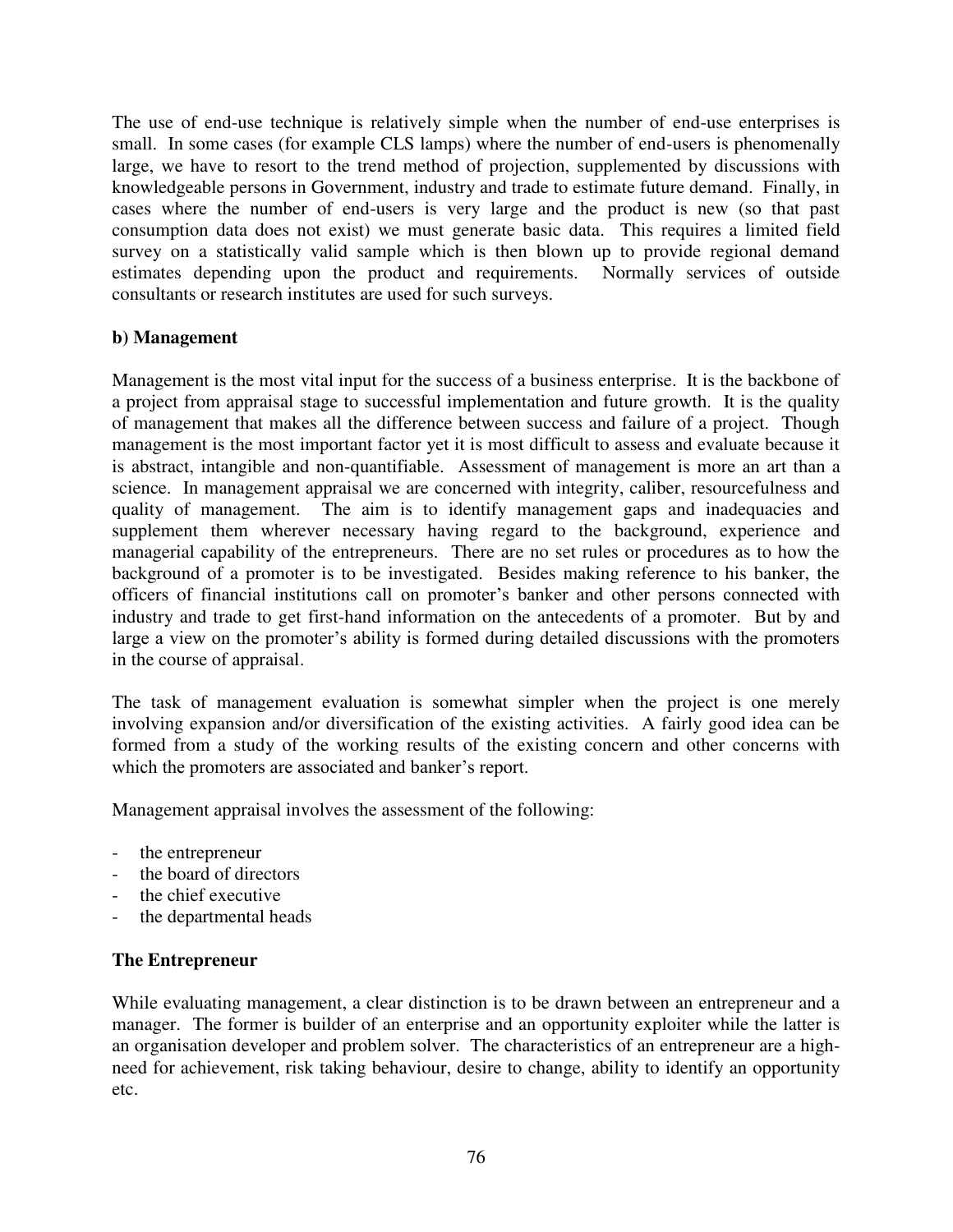## **Chief Executive**

He is the nerve centre of the unit and he ultimately determines the success or failure of the unit. The caliber of chief executive is very important. Besides background, experience and qualifications of chief executives, his style of management and whether he needs to professional advice and delegates authority or whether he has a tendency to concentrate everything to himself are looked into.

## **Departmental Heads**

The organisational chart should be examined to see that the unit develops proper organisational structure to meet the requirement of the unit during implementation and production stages and there is proper delegation of authority.

## **c) Technical Aspects**

The technical feasibility of a project is examined by the engineers in the Bank. The feasibility reports furnished by the borrowers are critically examined. In technical appraisal, following aspects are generally looked into:

## **Location**

To be decided keeping in view the relative importance of the various factors of production i.e. land, raw material, utilities, effluent disposal, transportation, labour, infrastructure etc. It is not always possible to have all the above facilities at one place. Relative importance of each factor would have to be studied to decide suitability of location.

## **Land**

Requirement of land can be assessed from plant layout and buildings to be constructed. Land should be sufficient not only for the proposed project but also for future expansion. If the proposed plant and machinery is very heavy, the load bearing capacity of the land would have to be ascertained. A copy of agreement for purchase of land is obtained.

## **Buildings**

The details of civil construction for factory and administrative buildings indicating, inter- alia, type of construction, area and rate per square metro of construction are obtained from the applicant company. Copy of plant layout, design, map of building and copies of agreements with the building contractors are obtained.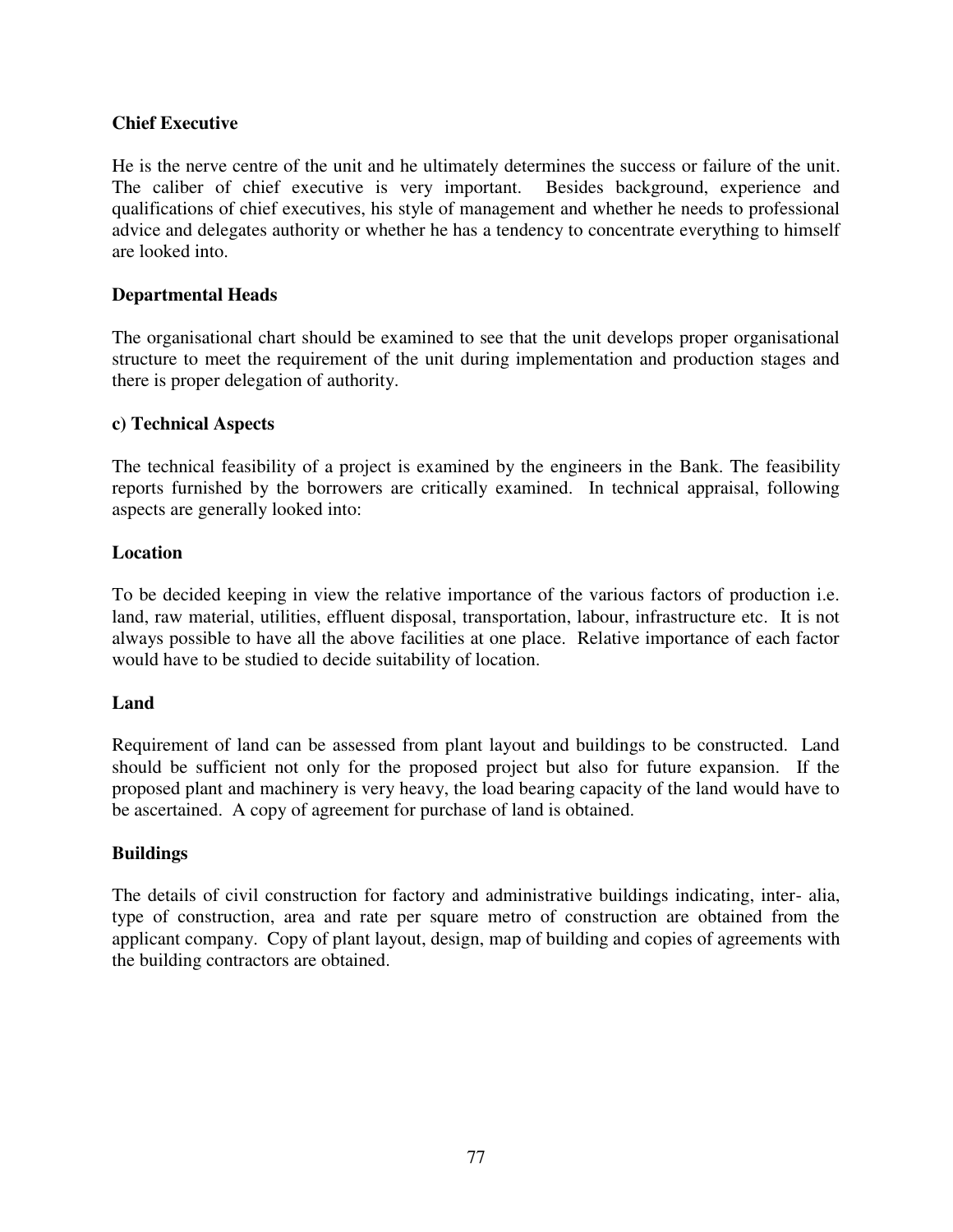## **Technology and Manufacturing Process**

It is to be ensured that the manufacturing process to be adopted is modern and at the same time appropriate to the level of economic development of the country. Where sophisticated or new process is to be adopted, the advice of a committee of technical experts is also sought before the project is cleared. A study is made of the suitability of the technology being adopted to ensure that benefit of advances and developments in technology are available to the unit.

If a product can be manufactured by using alternative raw materials with alternate process, a comparative study would be necessary to choose the more suitable process. There should be natural preference to adopt a tried and conventional process. However, if a new process is more economical, it should be preferred but its work ability at least on a pilot plant basis should be established before accepting it for commercial exploitation. It is also desirable that in the case of a new process, the process suppliers join in equity participation to have their more involved association with the project.

A process from a foreign country should not be adopted without due consideration to local conditions. Instead of going in for a highly sophisticated process, a developing country may prefer to opt for a manufacturing process, which is labour intensive because labour is not only abundant but also comparatively cheap.

# **Collaboration**

The manufacturing process and section-wise capacities proposed are examined in detail with a view to inter alia determining the balancing of different sections of the plans and fuller utilisation of the in-built capacity.

If the promoters have entered into an agreement with the foreign collaborators, copy of agreement should be obtained. The terms and conditions of the agreement should be studied carefully. The agreement should clearly define the nature of support to be provided by the collaborators in planning and designing the project, selection and procurement of equipment, installation and operation of the plant, training of personnel etc. The agreement should also define the royalty payable to the collaborators, production parameters and guarantees.

Reports on the performance of the plants set up by the collaborators elsewhere should be obtained where necessary through embassies in foreign countries.

## **Size of the plant**

Generally a large size unit is more economical but if setting up of a large size unit needs large capital investment or the demand for the end product is limited or adequate raw material is not available, a small size unit should be preferred. The concept of economical size of the plant changes with the change in technology, price structure, availability of raw material, demand for the end product etc. Provision should be made to increase the capacity in phased manner.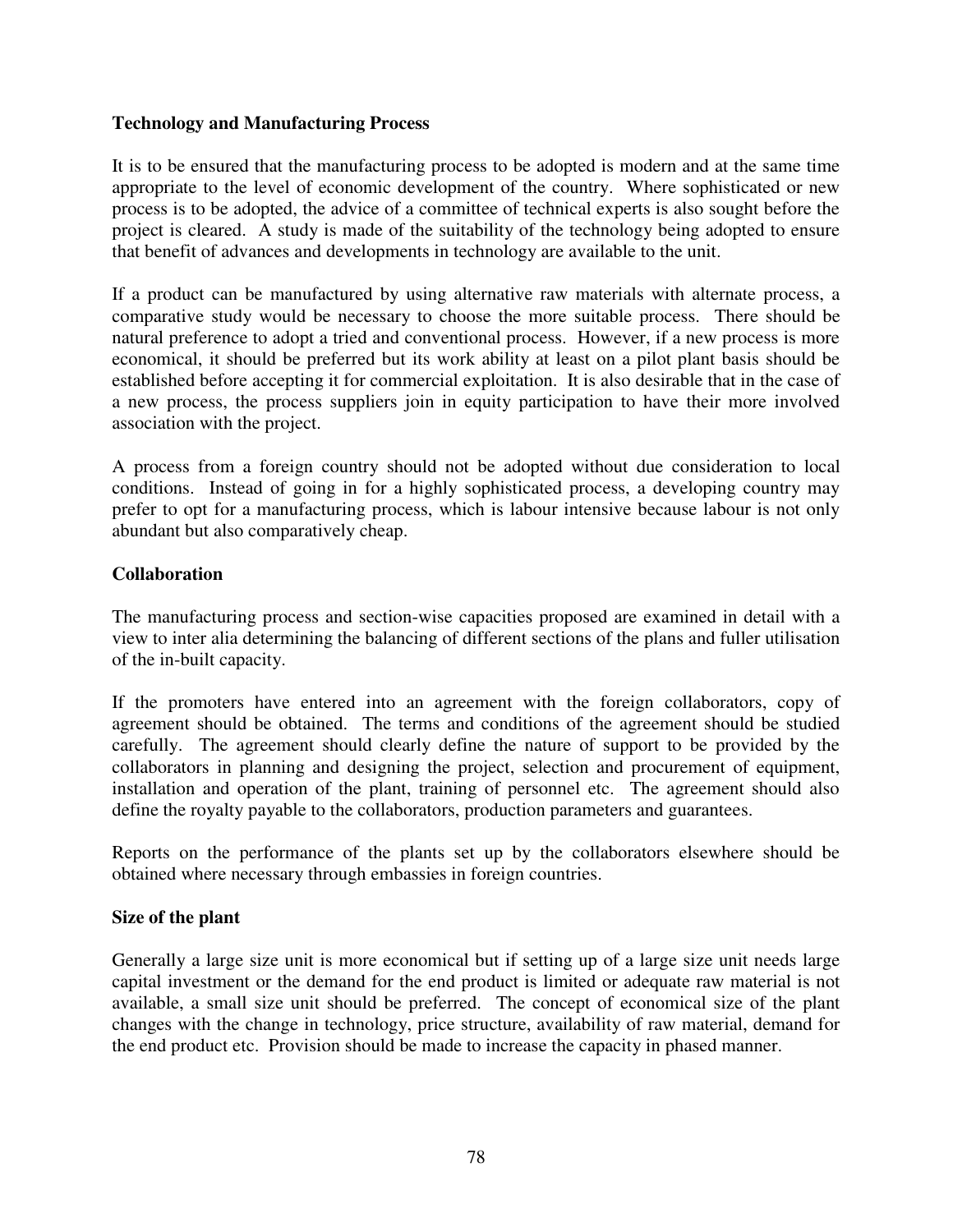## **Plant and Machinery**

In the case of an existing undertaking, it is necessary to have details of the plant and equipment already installed at the project. In respect of plant and machinery to be acquired for the project, it is necessary to ascertain the details of the equipment to be obtained from indigenous sources and the machinery that is proposed to be imported.

The points looked into are – suitability and adequacy of plant and machinery for the manufacturing process proposed to be adopted, basis of selection, reasonableness of cost, reputation and ability of the machinery suppliers to effect deliveries in time, arrangements/agreements with machinery suppliers with special reference to guarantee for workmanship and performance and provision for supply of spare parts.

Special care is taken in projects involving the acquisition of reconditioned machinery. The justification for going in for reconditioned machinery, viz., lower initial capital outlay and suitability of the technology to the stage of development in the country is carefully weighed against the possibility of the cost of machinery being highly inflated and the operational efficiency of the plant. Generally, the acquisition of reconditioned machinery is discouraged.

# **Raw Materials**

The availability of raw materials and components required for a project is an essential factor to ensure its soundness. The appraising officers should satisfy themselves that the essential raw materials required for the project would be readily available on a sustained basis. In this connection it is necessary to acquaint oneself about the existing Govt. policies in regard to the regulation of supplies and prices of both indigenous and imported raw materials, whether any firm arrangements have been made or are proposed to be made by the borrowing concerns for steady procurement of raw materials and whether any difficulties are envisaged in the matter of procurement of the requisite materials. In the case of industries like cement, refractors, glass, which have to depend on mines or quarries for supply of raw materials, it is ensured that the company has made satisfactory arrangements by way of lease of mines/quarries or otherwise, for regular supply of the required ores/minerals, and that estimates are based on proved reserves of minerals. If necessary, discussions are held with concerned authorities.

# **Power Supply**

In the case of an existing undertaking, it should be ascertained as to what the present requirements of power supply for the project are and whether the arrangements already made are satisfactory. It should be further examined what the requirements of the expansion or new project are likely to be and how these are proposed to be met. In the case of certain projects, such as, aluminum and heavy chemicals, steady and economical supply of electric power is an essential pre requisite of the industry and, as such, this aspect requires proper investigation. Where the process of manufacture is of a continuous type as in the case of a glass industry, it is necessary to ensure that adequate standby arrangements for this purpose are made at the project site so that production is not interrupted on account of any sudden or unforeseen breakdown in the normal source of power supply.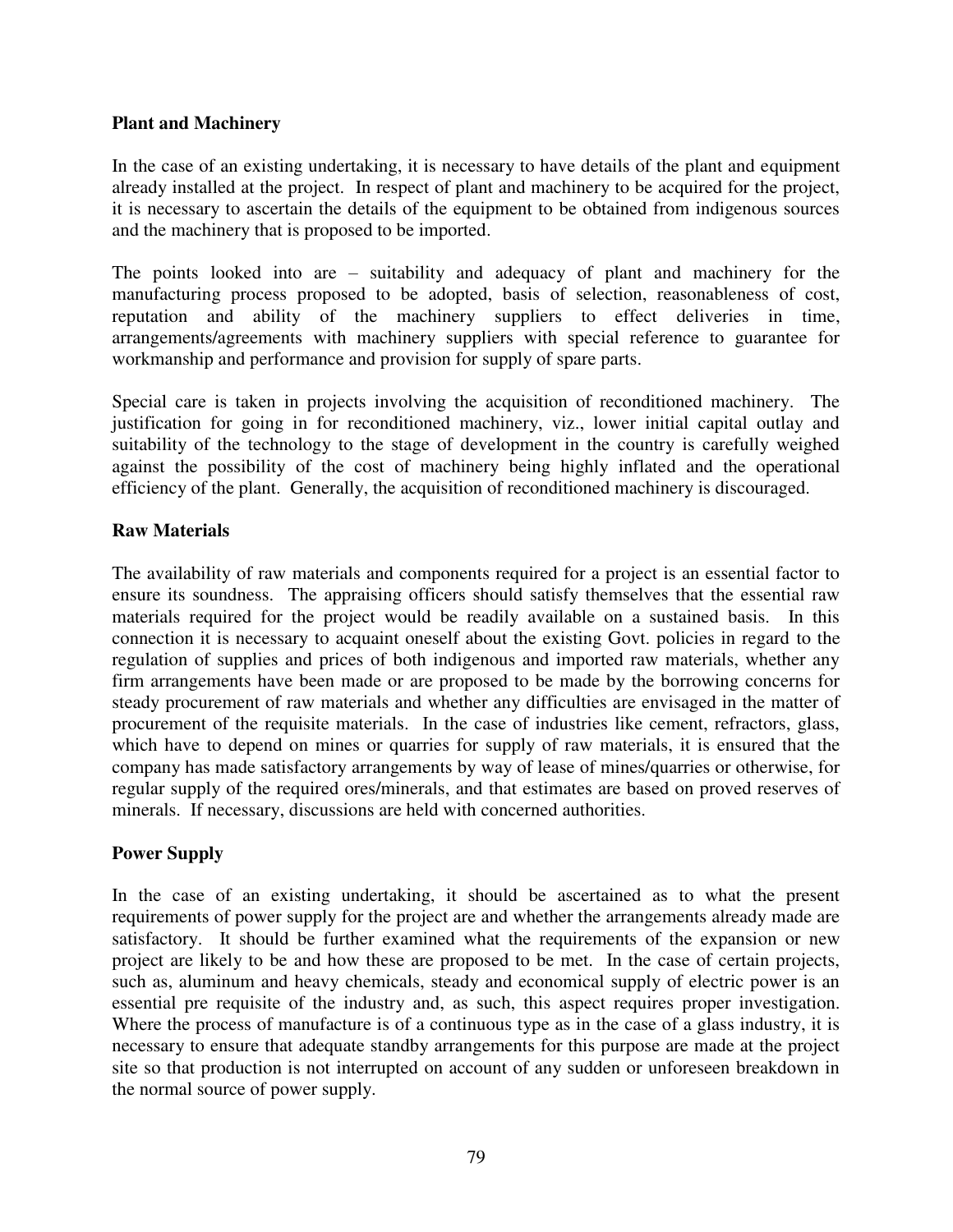## **Water Supply**

There are certain industries like paper mills which require large quantities of water for the manufacturing process. Others also have to make adequate arrangements for water supply both for factory and non-factory purposes, including the requirements of the staff colony and labour quarters. The technical appraisal of the project should, therefore, include examination of the arrangements made or proposed to be made for meeting requirements of water supply. In case water is proposed to be obtained by boring, tubewells, a report on the adequacy of such supplies is desirable. In the case of certain processes the quality of water is also relevant and if it is found unsuitable, provision has to be made for the installation of a filtration or water treatment plant.

## **Labour Supply**

An appraisal of a project must also include a study of the availability of skilled, semi-skilled and unskilled labour required for a project. Where the requirements of skilled personnel is of a specialised type, an enquiry into the arrangements for training including the phasing of such programme vis-à-vis the programme of construction and production is desirable.

## **Effluent Disposal**

It is necessary that arrangements for effluent disposal should be in conformity with the State Regulations. It may be verified whether adequate arrangements have been made in this regard and permission of local authorities obtained for disposal thereof.

## **Implementation Schedule**

Taking into account the time taken for completing major items of work like acquisition of land and site preparation, commencement and completion of civil construction, placing of orders and delivery of imported/indigenous machinery, erection of machinery, trial runs and commercial production, a schedule of implementation is drawn up as shown below. Big projects make use of PERT and CPM techniques to keep a watch on implementation of project.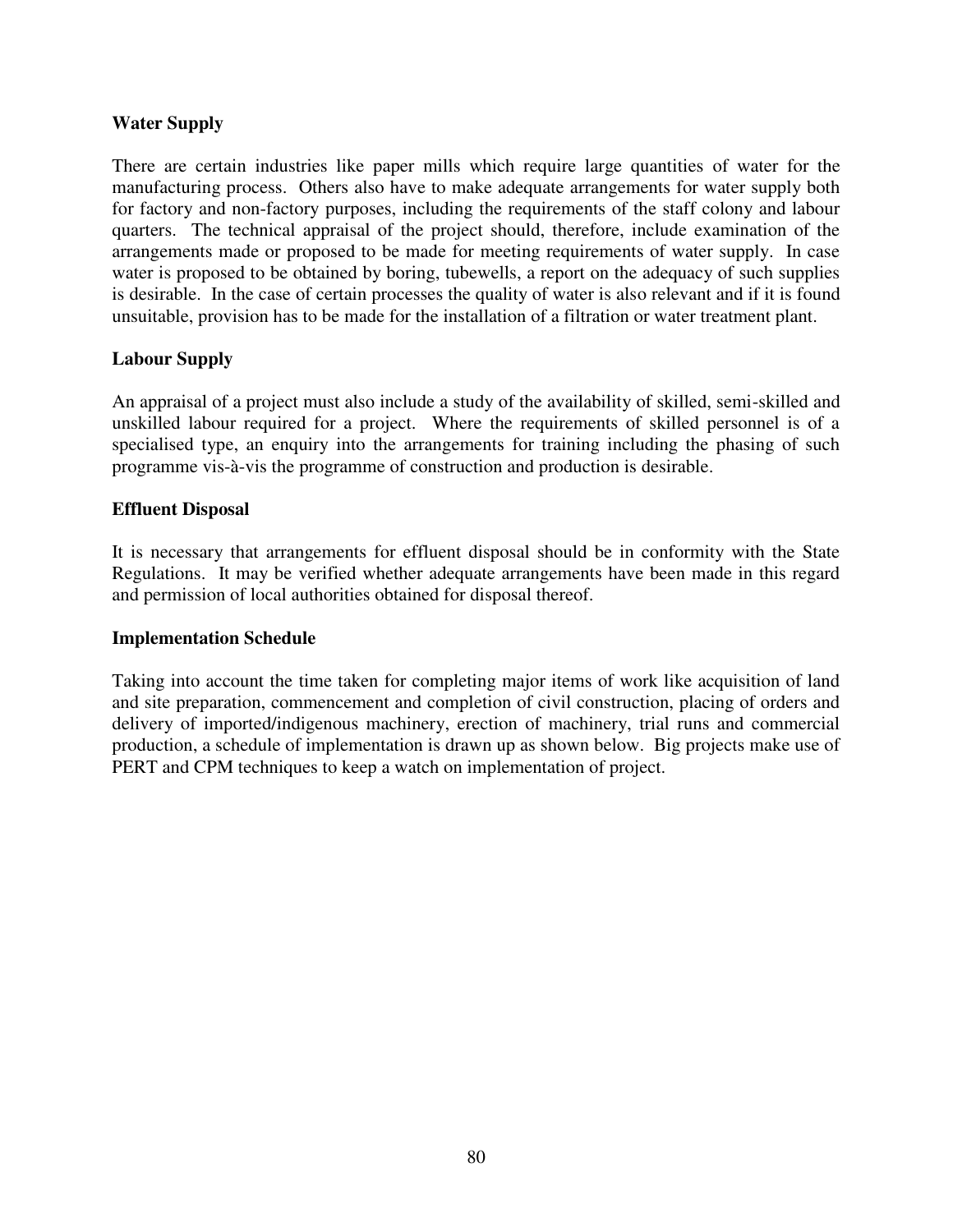## **SCHEDULE OF IMPLEMENTATION**

 **Commencement Completion (Month and year) (Month & Year)** 

- i) Acquisition of land
- **ii)** Development of land
- iii) Civil works
	- Factory building
	- Machinery Foundation
	- Auxiliary building
	- Administrative building
	- Miscellaneous buildings
- iv) Plant and machinery:
	- Imported Placement of order
		- delivery at site

Indigenous - Placement of order - delivery at site

- v) Arrangements for power
- vi) Arrangements for water
- vii) Erection of equipment
- viii) Commissioning
- ix) Procurement of raw material and chemicals
- x) Training for personnel
- xi) Trial runs
- xii) Commercial production

## **d) Financial**

The following aspects are examined to assess the financial soundness of a proposal:

- Analysis of past working results in case of existing concerns
- Cost of the project
- Means of financing
- Financial projections

## **Analysis of past working results**

In the case of a going concern, it is also desirable to make an assessment of its latest financial position. For this purpose, it would be necessary to call for its latest audited balance sheet and profit and loss statements as also the balance sheet for the last 3/5 years. In case an audited balance sheet as on a fairly recent date is not available, it would be useful to ask the concern to furnish a proforma balance sheet and profit and loss statement certified by the management.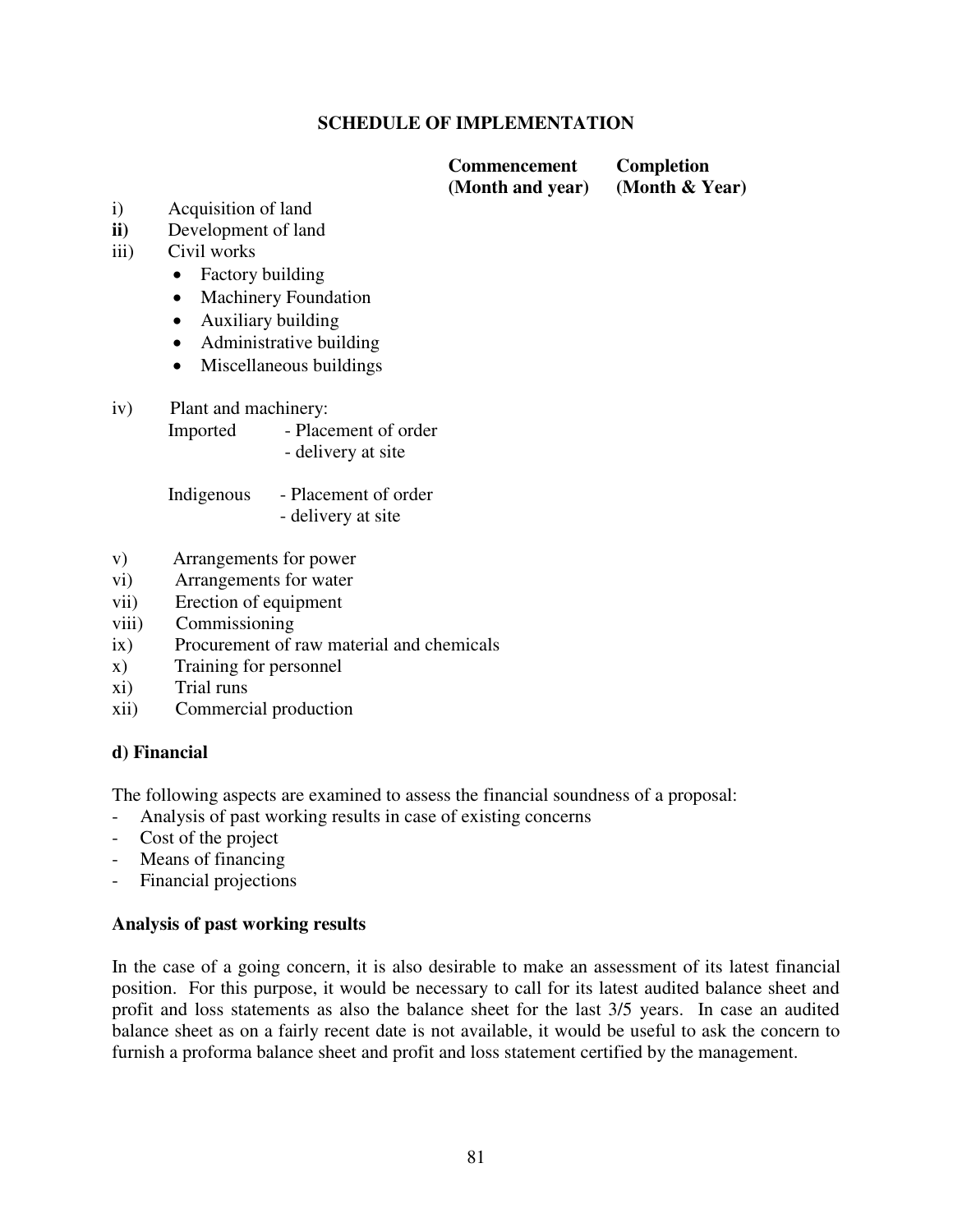The latest balance sheet and profit and loss account may be analysed with a view to ascertaining, inter alia , whether the concern is under/over-capitalised, whether the borrowings raised are not out of proportion to its paid-up capital and reserves, how the current liabilities stand in relation to the current assets, whether the block has been properly depreciated and has not been shown at an inflated value, whether there is any inter-locking of funds with associate concerns and whether the concern has been ploughing back profits into the business and building up reserves. An analysis of the profit and loss accounts statements would also be useful, as it would indicate inter alia how far the projected profits for the future are realistic.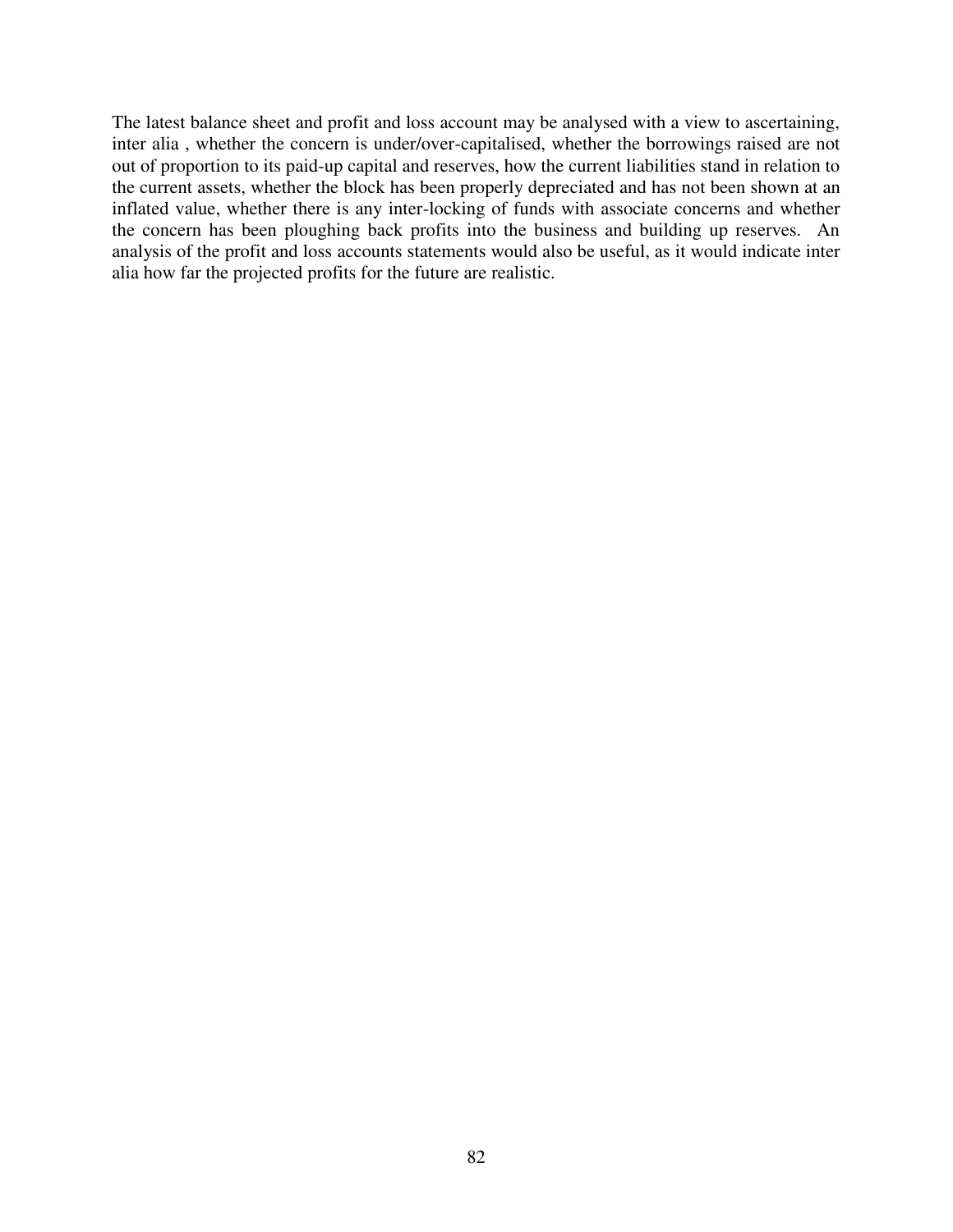# **Capital Cost of the Project**

# **The capital cost of the project is shown as under**

## **(In thousands of rupees)**

Rupee Rupee equivalent Total cost of foreign cost exchange cost

- 1. Land and site development
- 2. Buildings
- 3. Plant and machinery
	- Imported
	- Indigenous
- 4. Technical know-how fees
- 5. Expenses on foreign technicians and training of Indian technicians abroad
- 6. Miscellaneous fixed assets
- 7. Preliminary and preoperative expenses
- 8. Provision for contingencies
- 9. Margin money for working capital

 Total -------------------------------------

It has to be seen that all items have been included in the cost and the expenditure under each head is reasonable i.e. neither underestimated nor excessive. The main issues examined while determining the reasonableness of the project cost are discussed below: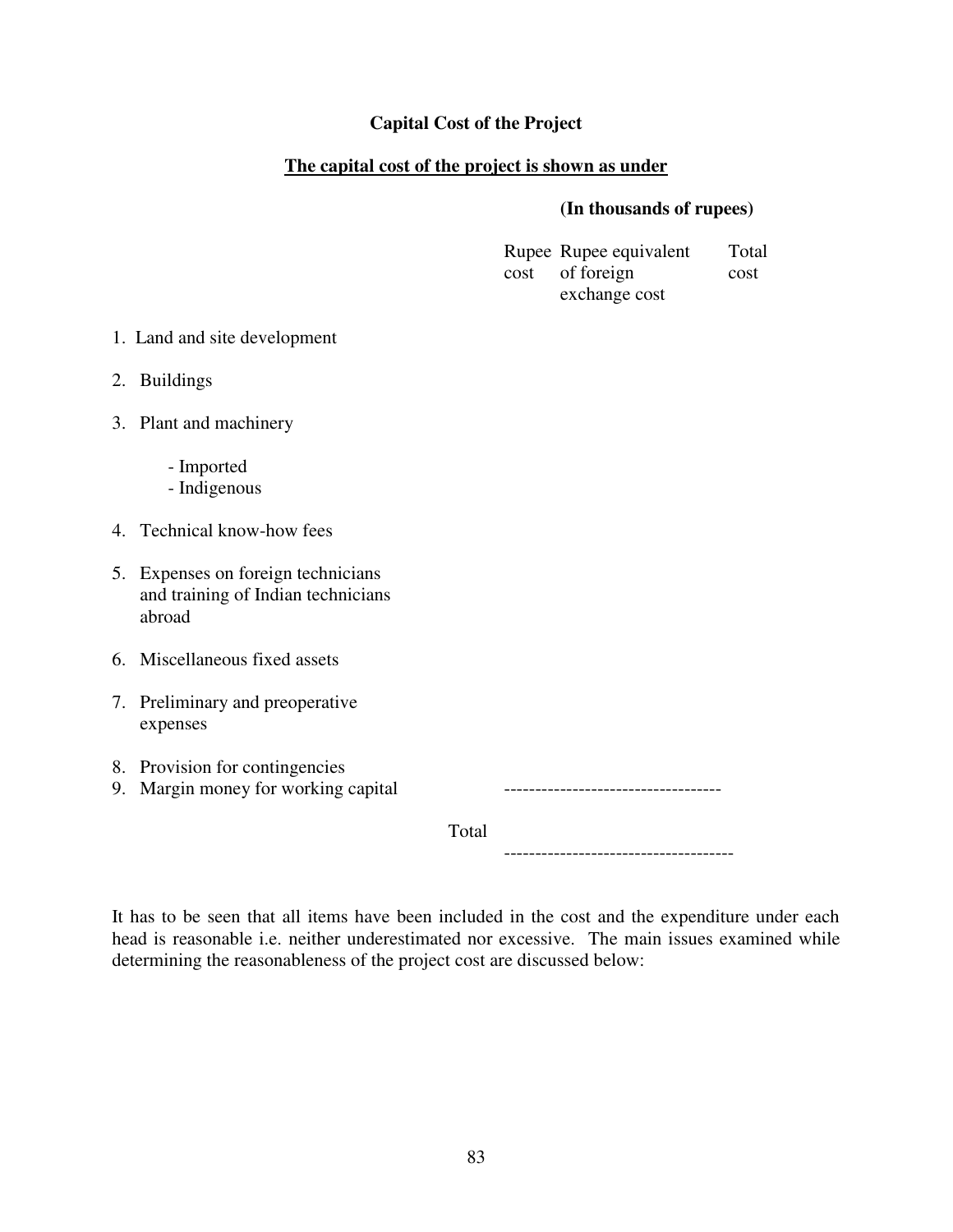## **Land and site development**

The cost of land including conveyance charges is generally based on actual price paid by the company and/or ruling in the particular area. In cases where land is acquired from the promoters, a detailed investigation is carried out to see that the promoters do not derive any undue benefit from the transaction. Site development expenses include provision of leveling of land, laying roads etc.

## **Building**

The company is required to furnish details of civil construction for factory and administrative buildings, indicating, inter alia, type of construction area and rate per square meter of construction. Due provision should be made for godowns, railways sidings etc. These estimates are checked by the financial institutions on the basis of their experience of other cases. The agreement, if any entered with the building contractors should be scrutinised.

## **Plant and Machinery**

It is to be verified whether the company has obtained competitive quotations for the plant. The estimates are scrutinised to ensure that intangible expenses such as erection charges, expenses on foreign technicians, import duty insurance and freight charges for transport of equipment to the plant site have been included. The cost of indigenous and imported machinery is verified as far as possible from actual quotations. Contracts entered with the machinery suppliers should be examined.

## **Technical know-how and engineering fees**

Provision made for technical know-how and engineering fees, expenses on foreign technicians and training of local technicians abroad, payment of consultancy fees etc. should be examined to see whether the same are reasonable or not. Agreements entered into with suppliers of knowhow and consultants should be scrutinised in this regard.

#### **Miscellaneous fixed assets**

It includes furniture, office equipment, tools, vehicles, equipment for distribution of power, steam, water, laboratory equipment, fire fighting equipment, plant for effluent disposal etc. It is to be seen whether adequate provision has been made for the same.

#### **Preliminary and pre-operative expenses**

It is ascertained whether the company has made adequate provision for expenses for raising of share capital and term loans, including charges for creation of legal mortgage from loans. The pre-operative expenses are determined on the basis of schedule of construction besides the dayto-day expenses, adequate provision is made for interest on the loans payable and deferred payment installment falling due during the period of construction.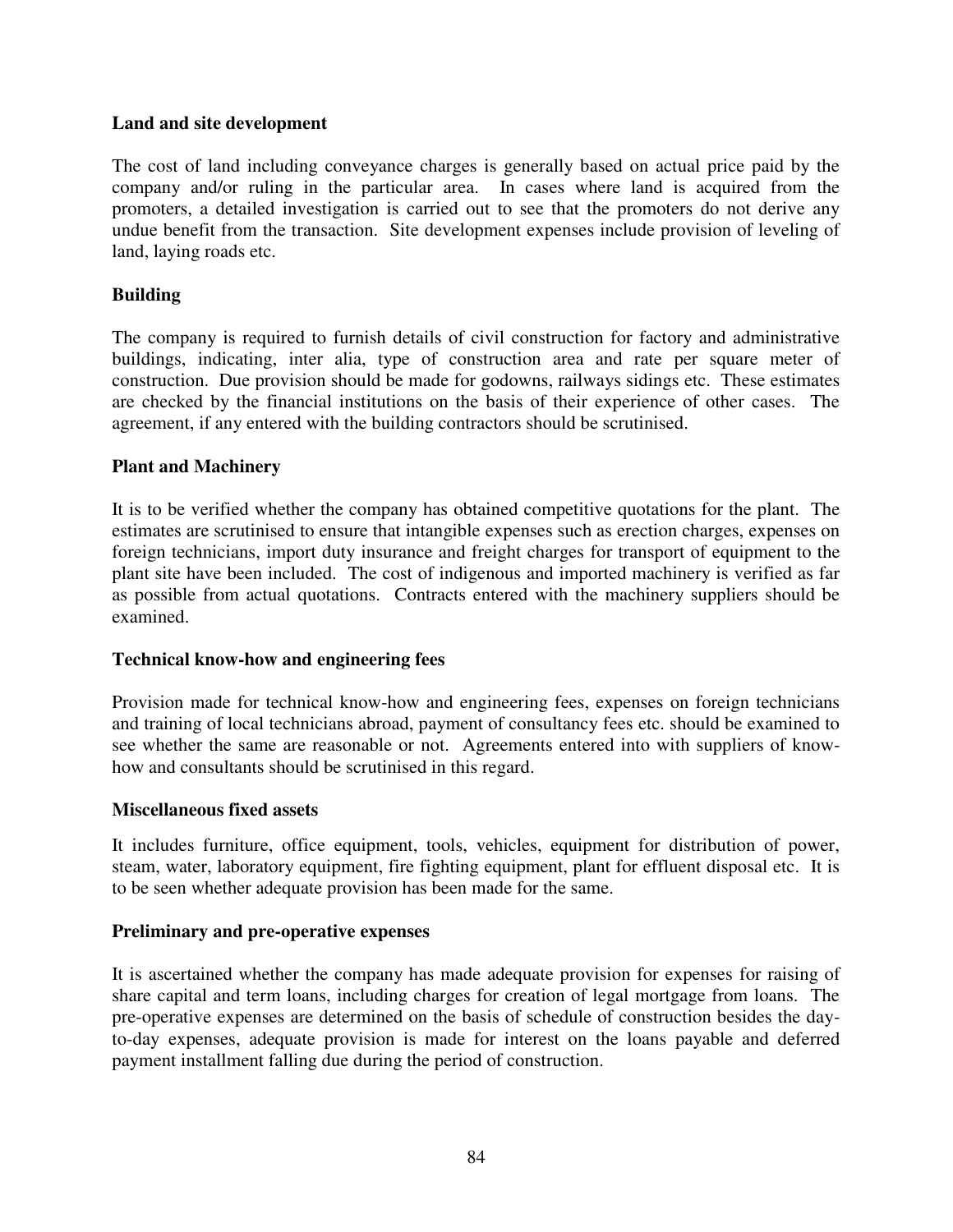## **Contingencies**

Contingency provision is designed to the care of unexpected expenses over and above those estimated in the cost of the project. Though it is difficult to lay down any hard or fast rule regarding the extent of contingencies, a 10% contingency margin is generally provided on the non-firm cost of the project.

## **Margin for working capital**

Working capital requirements of the project should be carefully worked out as any paucity of working capital fund in the initial stages when the unit will have no internal accruals might throttle the project. It is usual to provide for 2-3 months stock of indigenous materials and upto 6 months stock of imported materials. Wages, salaries, cost of power, steam, fuel, packing and sales expenses are taken at one month. The provision for goods-in-process is generally taken at around 15 days but this would obviously vary depending on the nature of the industry. Provision is also made for receivables at the rate of about 2 months' sales. It is usual to deduct from the working capital so arrived at the amount of purchases available on credit for one/two months. Short-term credit by way of bank borrowings available to the company is taken at about 70% of the stock of raw materials, consumables stores and finished goods and 50% of receivables. It would be advisable to consult the unit's bankers in this regard. The difference between the actual working capital requirements and bank credit available is added to the project cost as margin required for working capital. The working capital requirements of the project are worked out on the basis of its requirement during the first year. It is presumed that increase in working capital requirement in subsequent years would be met out of internal accruals.

## **Inter-company and Inter-project comparison**

As a part of the process of an appraisal of the capital cost of the project, it is also desirable for a lending institution to compare it with the cost of similar projects which have been financed by it or with the information about cost that may be gathered in respect of other units in the industry with comparable installed capacity and other common features.

## **Means of Financing**

The usual sources of finance for a project are as follows:

- Capital
- Term loans
- Deferred payment
- Unsecured loans from promoters
- Internal accruals
- Govt. subsidy

A careful balance has to be struck between debt and equity. A debt-equity ratio of 1:1 is considered ideal but it is relaxed upto 2:1 in suitable cases. Further relaxation in debt-equity is made in case of high cost project. All long-term loans and deferred credit are treated as debt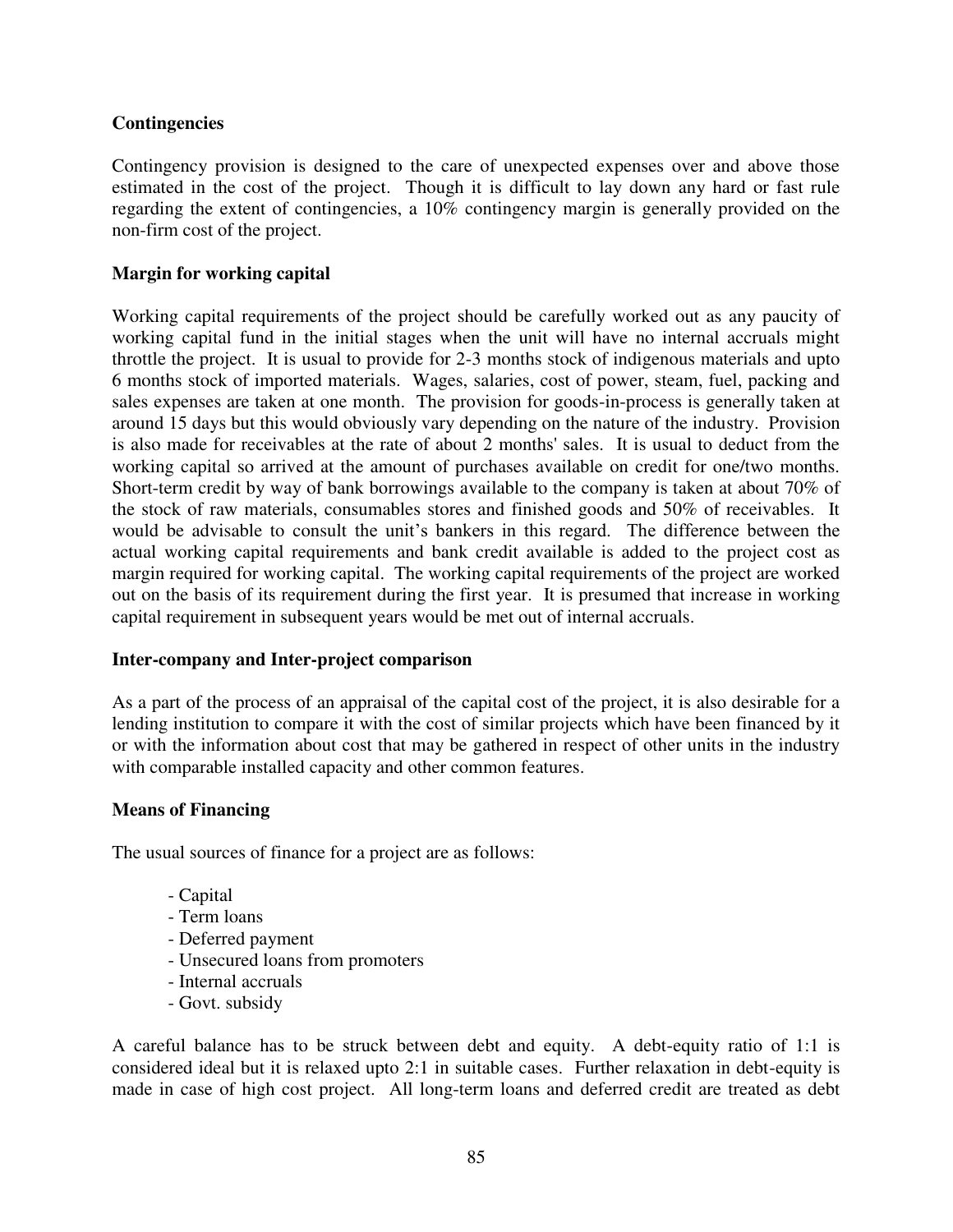while equity include free reserves and in case of existing companies with losses, it is arrived at after deducting carry forward losses.

Another important aspect is to ensure reasonable promoter's contribution in the project. The current norm is 20% of project cost with somewhat lower promoter contribution in case of projects promoted by technician entrepreneur. Suitable undertakings are obtained from the main promoters for non-disposal of their shareholdings. Normally the promoter's contribution should be brought in by way of equity capital. However, a portion of it may be raised by means of unsecured loans deposits from relatives and friends in case of need.

If unsecured loans from promoters/directors form an integral part of the means of finance, it is desirable to stipulate a condition that the same shall not be withdrawn during the currency of the loan and shall not carry interest higher than that payable on institutional loans.

It is important that no gap is left in financing pattern. Otherwise, it will result in delay in implementation of the project. It is also important that funds should be available to the project during the implementation as and when needed. A condition is stipulated that the promoters shall arrange for funds to meet any over-run in the cost of the project.

## **Security and margin**

The approach of financial institutions is not security-oriented. The emphasis is on the viability of the project rather than the security cover available for the financial assistance. However, the financial agencies generally stipulate, by way of security, a first legal charge on the fixed assets of the company ranking pari passu with the charge, if any, in favour of other term financing institutions. While the margin available in each case is worked out, no special significance is attached to the margin concept. Personal guarantees of promoters/directors as security for loan/deferred payments are not stipulated except in case of closely held companies or partnership or proprietorship.

# **Financial projections**

For the purpose of determining the profitability of the project and the ability of the company to service its loan and give a reasonable return on the equity capital; estimates of cost of production, profitability, cash-flow and projected balance sheets are obtained from the borrower for a period of ten years. These are inter-related and are prepared on the basis of the estimated cost of the project, sources of finance envisaged and various assumptions regarding capacity utilisation, availability of inputs and their price trend, selling price of the end product, etc. The important assumptions looked into are capacity build-up, raw material costs, estimates of wages and salaries, cost of utilities, estimates of administrative expenses, selling prices assumed and provision made for depreciation and statutory taxes. Verification of profitability is the core or proper appraisal of a project. The entrepreneur may be naturally tempted to present a bright picture. It is the task of the appraising officer to verify the figures furnished by the entrepreneur. More checking of arithmetical calculations though not unimportant is not sufficient. The basis of the various figures should be ascertained and verified to ensure that the profits projected are realistic.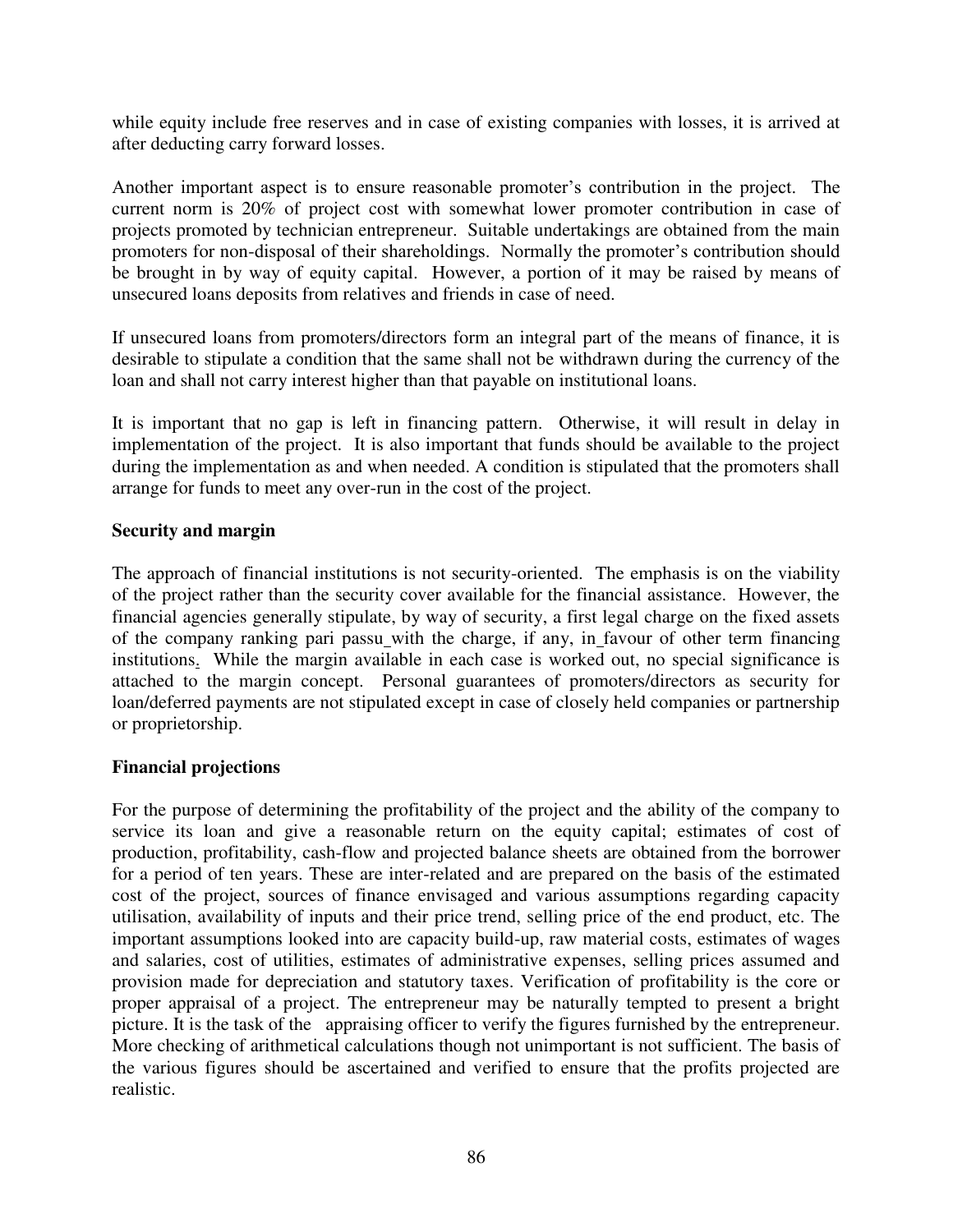In the case of new unit, any sharp build up of capacity within a year or two will be unwarranted more or so if the product is new.

The quantum of raw material and utilities to be put into order to obtain particular quality/quantum of end product is the key to cost of manufacture and this aspect should be carefully checked with reference to the performance guarantees furnished by the collaborators/machinery suppliers. The product-mix is decided based on contribution of each product and plant capacity as well as market.

Wages and salaries should be raised by not less than 5% annually.

Repairs and maintenance will have to be provided keeping in view the type of industry and the number of shifts to be worked. Repairs and maintenance may be lower in the first one/two years it should be gradually stepped up in the later years.

There may be tendency on the part of entrepreneurs to provide somewhat higher amounts for administrative expenses but entrepreneurs should be advised to keep such expenses to the bare minimum during initial years.

Depreciation on various fixed assets should be provided as per income-tax rules.

Financial expenses such as interest on term loans and bank borrowings are provided at contracted rates.

The sale price should be fixed keeping in view the present domestic price of the product envisaged and where possible also export/international price.

The profitability projections are closely linked to the schedule of implementation. The appraising team should carefully assess the implementation schedule and be well certain about it.

Whether feasible, the profit projections are compared with the actual performance of comparable units in the industry. In some cases sensitivity studies are conducted to see that the unit would be able to service its debts and give a reasonable return even under less optimistic conditions.

On the basis of profitability projections cash flow and projected balance-sheets are prepared for a period of ten years. Cash flow statements help in studying availability and use of funds both during implementation and operation. The amortisation programme of term loan is scuttled on the basis of the cash flow. It may be emphasised that while fixing a repayment schedule, the intention should not be to mop up all surplus available with the unit rather adequate amount should be left over with the unit to enable it to pay reasonable dividend and have some cash to take care of contingencies. During the earlier years when the profits are likely to be low, the loan instalments may be for smaller amounts which should be increased in later years when profits increase. An acceptable repayment schedule should give an average DSCR of 2:1 over the entire repayment period irrespective of the minimum and maximum during particular years. It is ensured that the cash position of the company as indicated by the cash flow would be fairly comfortable.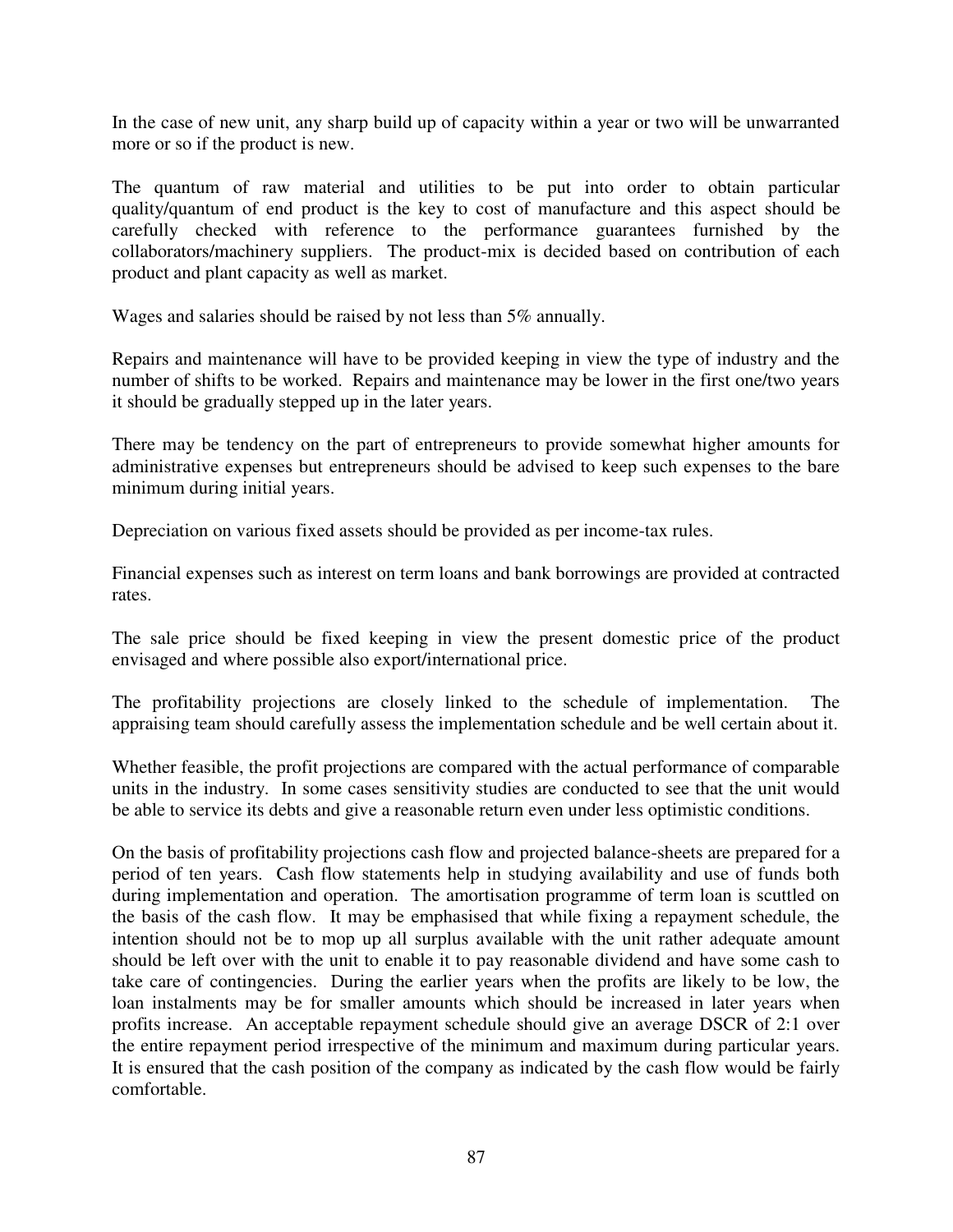On the basis of above study, the following performance indicators are worked out:

| $\mathbf{i}$      | Capital employed/value<br>of output ratio                                                                                                |              | Indicates the requirement of capital for<br>production.                                                                                                                                                                                                                                                                                                                                                                                                                                                                                              |
|-------------------|------------------------------------------------------------------------------------------------------------------------------------------|--------------|------------------------------------------------------------------------------------------------------------------------------------------------------------------------------------------------------------------------------------------------------------------------------------------------------------------------------------------------------------------------------------------------------------------------------------------------------------------------------------------------------------------------------------------------------|
| $\rm ii)$         | Capital employed/net value                                                                                                               | $\therefore$ | Indicates the requirement of capital added ratio<br>for increasing the national income.                                                                                                                                                                                                                                                                                                                                                                                                                                                              |
| iii)<br>iv)<br>V) | Percentage of raw-material<br>to output<br>Percentage of salaries and<br>wages to output<br>Percentage of interest to<br>value of output |              | These ratios dictate the comparative<br>importance of raw-material, salaries and<br>wages and interest to the value of output                                                                                                                                                                                                                                                                                                                                                                                                                        |
| vi)               | Percentage of operating<br>profit to sales                                                                                               |              | Indicates profitability of sales                                                                                                                                                                                                                                                                                                                                                                                                                                                                                                                     |
| vii)              | Percentage of profit after<br>tax to equity                                                                                              |              | Indicates the earnings on equity capital                                                                                                                                                                                                                                                                                                                                                                                                                                                                                                             |
| viii)             | Investment per worker                                                                                                                    |              | Indicates the capital intensity of the project                                                                                                                                                                                                                                                                                                                                                                                                                                                                                                       |
| ix)               | Productivity per worker                                                                                                                  |              | Indicates the productivity of the project                                                                                                                                                                                                                                                                                                                                                                                                                                                                                                            |
| X)                | Break-even point                                                                                                                         |              | 100<br>Fixed & semi-variable cost<br>$\mathbf X$<br>(sales - variable cost)                                                                                                                                                                                                                                                                                                                                                                                                                                                                          |
|                   |                                                                                                                                          |              | The main object of the break-even analysis is to<br>determine the lowest production and price level at<br>which the project will cover all its costs.                                                                                                                                                                                                                                                                                                                                                                                                |
| xi)               | Unit cost of production                                                                                                                  |              | The unit cost of production is helpful in-<br>inter-project comparisons.                                                                                                                                                                                                                                                                                                                                                                                                                                                                             |
| xii)              | Internal rates of return                                                                                                                 |              | Internal rate of return is the rate of discount<br>which equates the present value of capital<br>expenditure on the project to the present<br>value of net cash flow (i.e. different between<br>gross cash receipts and cash outgo) over the<br>life of the project, normally taken at 15<br>years. Assuming an annual growth rate of<br>7% to 8% for industrialisation, projects<br>yielding an IRR of 15% are regarded as<br>support worthy but in the case of priority<br>industries like sugar and textile, a somewhat<br>lower IRR is accepted. |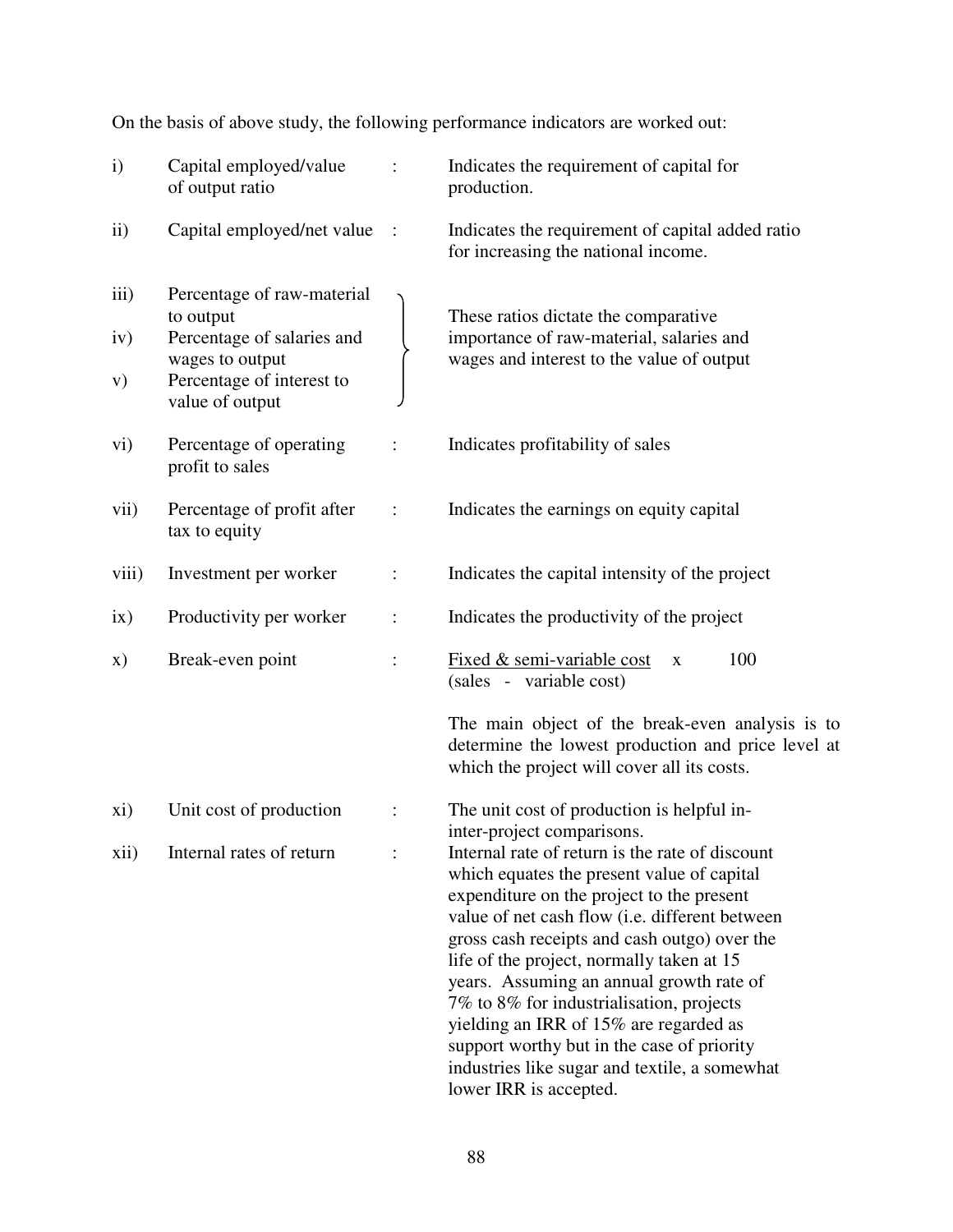xiii) Debt-service : This ratio indicates the cash generating capacity of a project to meet its term commitments (both towards principal as well as interest thereon). The ideal ratio is 2:1 but a lower ratio can be accepted on merits.

## **Sensitivity Analysis**

The profitability projections are generally based on single value analysis i.e. only one value is taken into account in respect of selling prices, cost of production, volume of sales, etc. The value taken into consideration is 'most likely'. In sensitivity analysis 'critical' or sensitive elements are identified and their effects analysed by (I) reducing the sale price/sales volume, (ii) increasing the cost of inputs, etc. This tests the viability of the project under worst circumstances. The critical factors could be then scrutinised carefully and an attempt can be made to improve or strengthen the project in respect of the critical factors. Thus if raw material cost or selling price is critical, efforts could be made to enter into a long term firm contract for purchase of raw material or sale of products.

#### **e) Economic Appraisal/Analysis**

The profitability parameters and financial projections represent benefit that are likely to accrue to private promoters/various agencies involved in promoting the project including financial institutions, Government etc., which, however, may not be the true benefit to the society/economy. Social cost benefit analysis is a measure of the costs and benefits of a project to the society. The exercise of project appraisal is not accomplished till the proposed project is also viewed from the economy view point involving three basic questions viz. Whether the project is coming up in a priority sector and its implementation is likely to contribute significantly to the development of the sector and economy as a whole; whether the project is likely to contribute to the development of the region and the most importantly whether the outlay on the project in terms of quantities of various scarce resources such as capital, labour, raw materials, managerial ability etc. justifies the social benefits emanating therefrom in terms of output, employment, import substitution, export potential etc.

The priority for financing private sector projects as also public sector undertakings is indicated in the statement of the Govt. of India on industrial policy and as laid down in developmental plans. The Government has been attaching high priority to generating adequate employment opportunities, particularly through the promotion of cottage and small industries. The financial institutions are also supposed to keep in view the employment potential of the project. The scope for offloading of existing low technology processes from large units to small ancillary units is also kept in view. In order to reduce domestic cost and prices, institutions compare domestic cost of production in the proposed projects with international prices of similar products. In making these comparisons, custom duties and subsidies are excluded so that proper appreciation can be made of domestic and international costs/prices. Import substitution and export potential of the projects are also kept in view to conserve valuable foreign resources.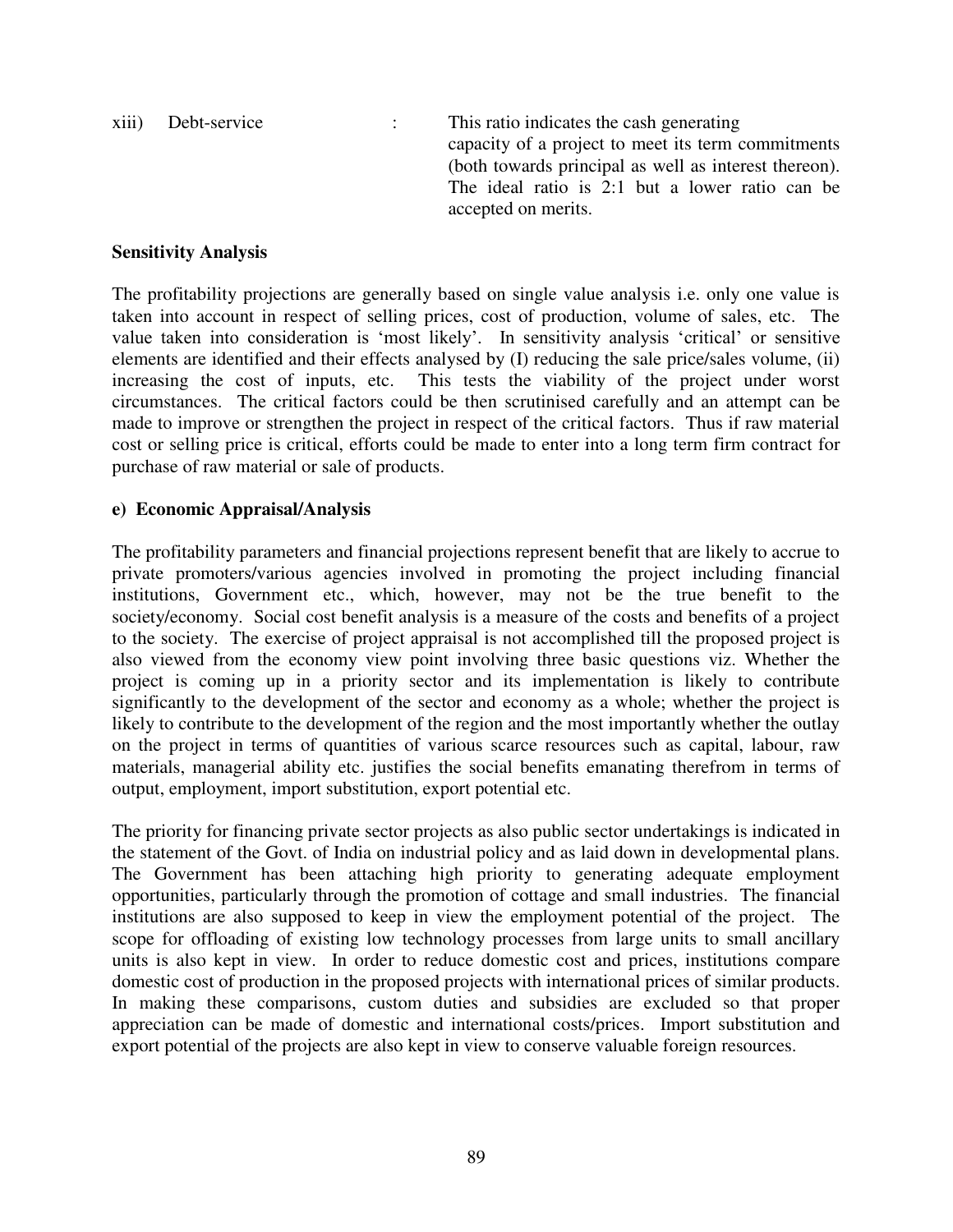## **Overall view of the project**

A final view on the proposal is taken based on combination of all factors. Weakness or deficiency in a project does not prepare a ground for its rejection but care is taken to initiate suitable action to minimise its impact on the project. In order to overcome/minimise the impact of deficiencies in a project, promoters are advised to revamp the project or taken necessary precautions. Suitable special conditions are stipulated to ensure that these suggestions are implemented. A detailed RISK analysis is done in case of very large or new technology projects.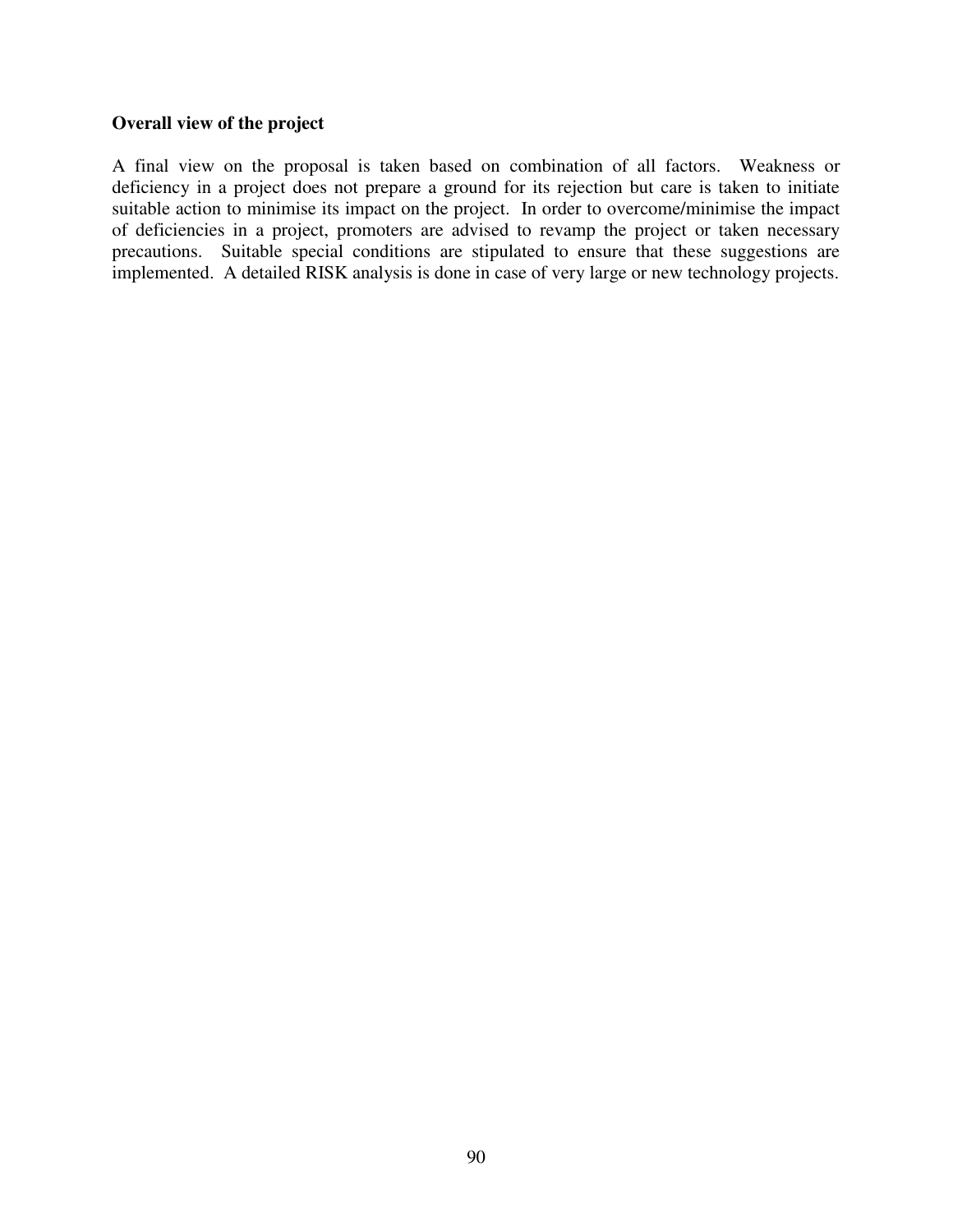# **SWARNJAYANTI GRAM SWAROZGAR YOJANA PROGRAMME (SGSY)**

## **Self Employment through SGSY**

## **Introduction**

Anti-poverty Programmes have been a dominant feature of government initiatives in the rural areas. The Programmes have been reviewed and strengthened in the successive years in order to sharpen their focus on reduction of Rural Poverty. The results achieved, in the meanwhile, are worth noting. In percentage terms, rural poverty has reduced from 56.44% of the country's population in 1973-74 to 37.27% in 1993-94. Some States have been more successful in reducing their poverty (rural) during this period. These States are Andhra Pradesh (48.41% to 15.92%), Goa (46.85 % to 5.34%), Gujarat (46.35% to 22.18%), Karnataka (55.14% to 29.88%), Kerala (59.19% to 25.76%), Rajasthan (44.76% to 26.46%), Tamil Nadu (57.43% to 32.48%), and West Bengal (73.16% to 40.80%). However, the cause of concern is that the estimated number of the rural poor is still about 244 million which has led to further review and restructuring of the antipoverty Programmes. The Swarnjayanti Gram Swarozgar Yojana (SGSY) is the result of such latest review and restructuring of the Programmes. The Swarnjayanti Gram Swarozgar Yojana (SGSY) has been launched with effect from 1.4.1999 as a new Self-employment Programme. With the coming into effect of the SGSY, the earlier Programmes of Integrated Rural Development Programme (IRDP), Training of Rural Youth for Self-Employment (TRYSEM), Development of Women and Children in Rural Areas (DWCRA), the Ganga Kalyan Yojana (GKY) as well as the Million Wells Scheme (MWS) are no longer in operation. The brief details of the Programme are indicated in the following paragraphs

# **Objective**

The objective of the SGSY is to bring the assisted poor families (Swarozgaris) above the Poverty Line by providing them income-generating assets through a mix of Bank Credit and Governmental Subsidy.

## **Strategy**

The SGSY is different from earlier Programmes, in terms of the strategy envisaged for its implementation, and has been conceived as a holistic Programme of self-employment covering all aspects of self-employment, viz., organization of the rural poor in to Self-Help Groups and their capacity building, training, planning of activity clusters, infrastructure build-up and technology and marketing support.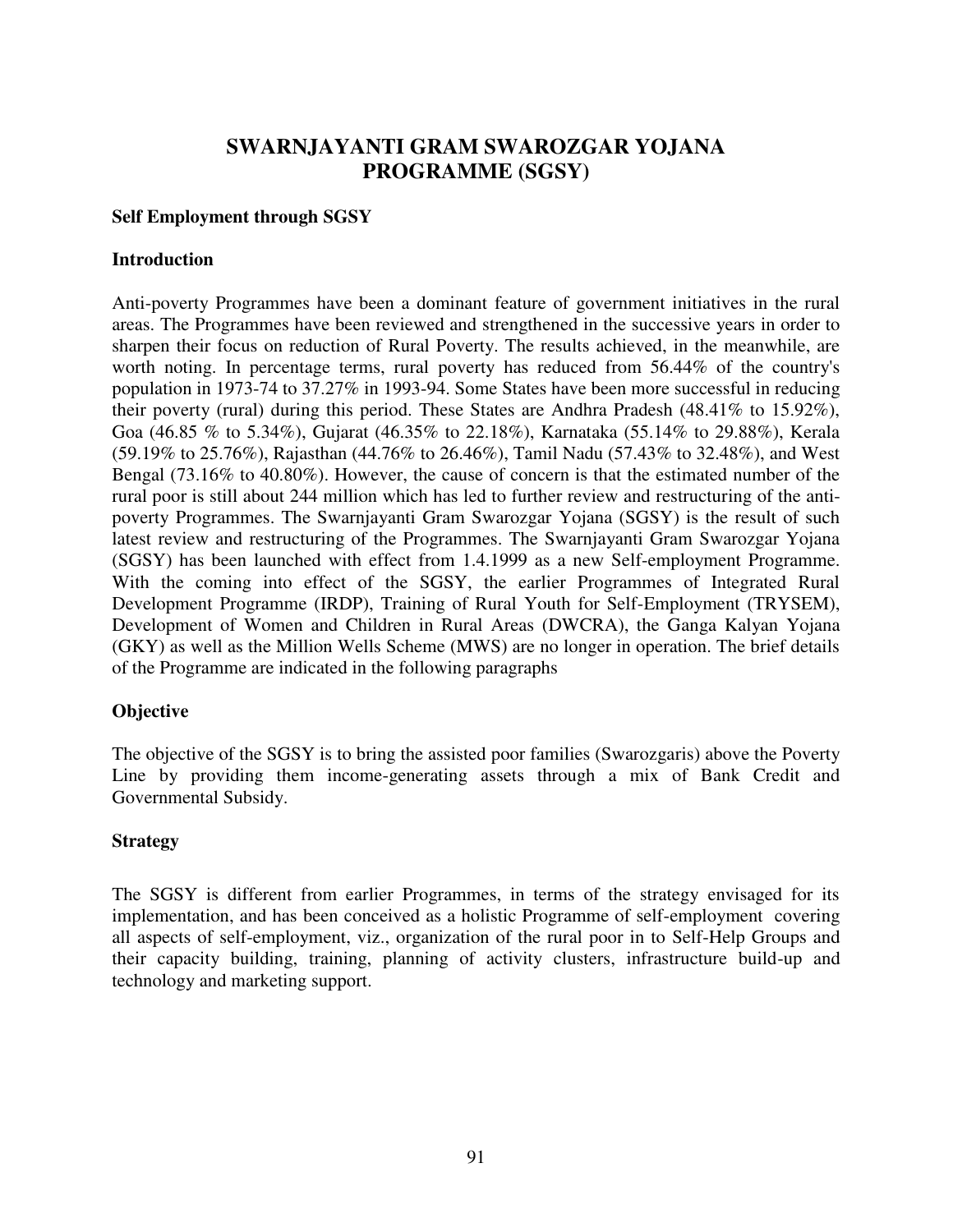## **Activity Clusters - Planning and Selection**

There are two key aspects of the SGSY, namely, Activity Clusters and the Group Approach. Each Block has to concentrate on 4-5 Key Activities based on local resources, occupational skills of the people and availability of markets so that the Swarozgaris can draw sustainable incomes from their investments. Selection of these activities has to be done with the approval of the Panchayat Samitis at the Block level and District Rural Development Agency/Zilla Parishad at the District level. These Key Activities should preferably be taken up in clusters so that the backward and forward linkages can be effectively established. The SGSY also focuses on organisation of the poor at grassroots level through a process of social mobilisation for poverty eradication.

Social mobilisation enables the poor build their own organisations {Self-Help-Groups (SHGs)} in which, they participate fully and directly and take decisions on all issues that will help them in coming above the Poverty Line. A SHG may consist of 10-20 persons belonging to families below the Poverty Line and a person should not be a member of more than one group. In the case of minor irrigation schemes and in the case of disabled persons, this number may be a minimum of five  $(5)$ .

# **Target Group**

Below the Poverty Line families in rural areas constitute the target group of the SGSY. Within the target group, special safeguards have been provided to vulnerable sections, by way of reserving 50% benefits for SCs/STs, 40% for women and 3% for disabled persons.

## **Financial Assistance**

Assistance under the SGSY to individual Swarozgaris or Self-Help-Groups, is given in the form of subsidy by the Government and credit by the Banks. Subsidy under the SGSY to individuals is uniform at 30% of the Project Cost subject to a maximum of Rs. 7500. In respect of SCs/STs, the subsidy is 50% of the Project Cost, subject to a maximum of Rs. 10,000. For groups of Swarozgaris, the subsidy is 50% of the cost of the Scheme, subject to a ceiling of Rs. 1.25 lakh. There is no monetary limit on subsidy for irrigation Project; subsidy is back ended.

## **Funding Pattern**

The Swarnjayanti Gram Swarozgar Yojana (SGSY) is financed on 75:25 cost sharing basis between the Centre and the States.

## **Implementing Agencies**

The SGSY is being implemented by the District Rural Development Agencies (DRDAs), with the active involvement of Panchayati Raj Institutions (PRIs), the Banks, the Line Departments and the Non- Government Organisations (NGOs).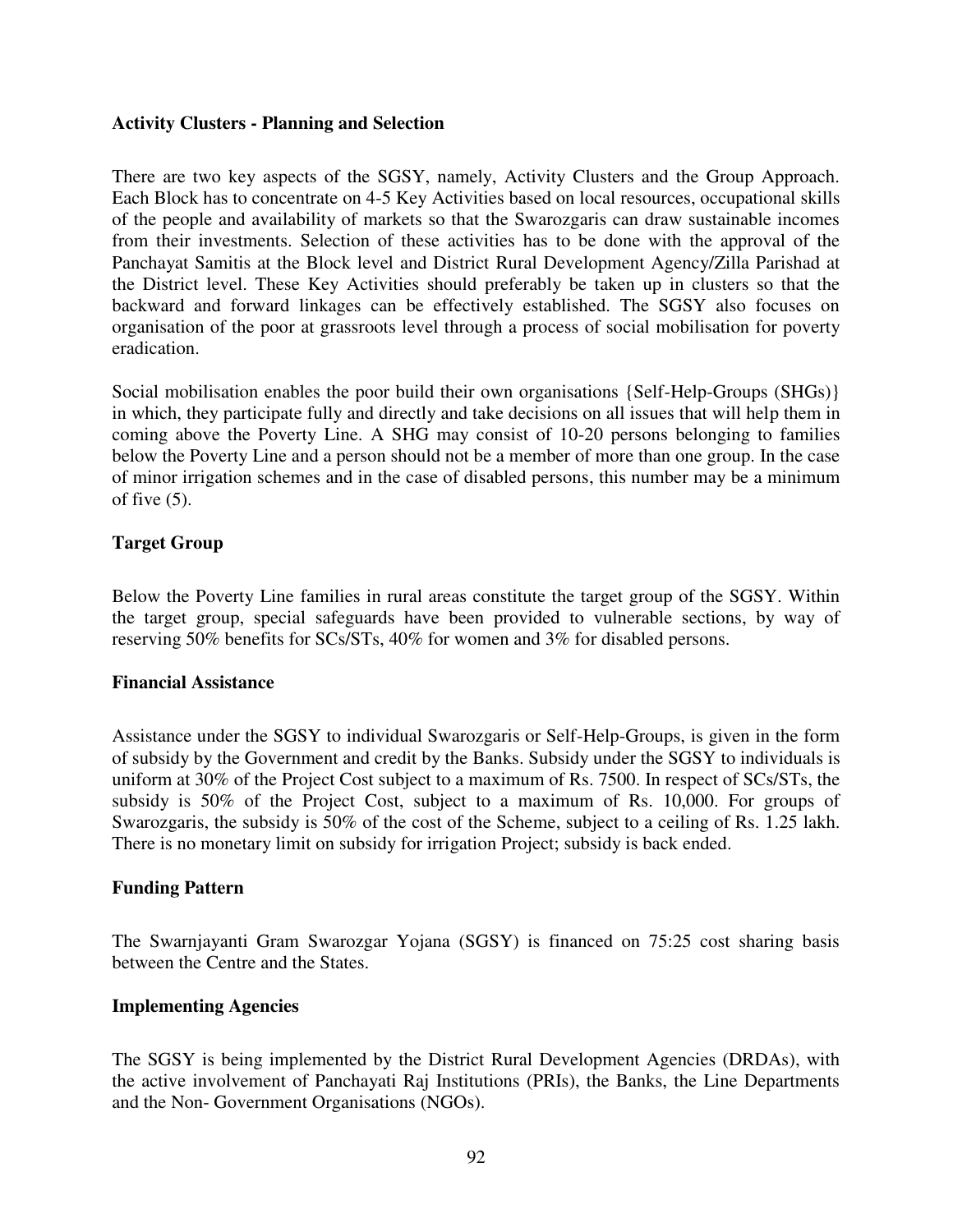## **Monitoring**

A comprehensive system of monitoring has been adopted under the SGSY. The programme is monitored from the Central level down to the grass-roots level. At the Central level, the Central Level Co-ordination Committee (CLCC) monitors and reviews the implementation of the Programme and lays down Policy Guidelines for all aspects related to credit linkages for the SGSY. The Performance Review Committee of the Department of Rural Development also reviews the implementation of the SGSY. At the State level, a State Level Coordination Committee (SLCC) monitors the Programme. In addition, the progress under the SGSY is monitored periodically through Reports and Returns submitted by DRDAs/States. Detailed monitoring formats for reporting progress of the Programme have been circulated to all the DRDAs. Implementation of the Programme is monitored and reviewed through the Project Directors` Workshops and periodic Meetings with the State Secretaries. At the Block/DRDA level, monitoring is done through field visits and physical verification of assets. Efforts are underway to bring all the DRDAs of the country within online networks for smooth flow of information from the Districts to the Centre and the States/UTs.

## **Salient Features**

The salient features of the Swarnjayanti Gram Swarozgar Yojana (SGSY) are given below:

- The Swarnjayanti Gram Swarozgar Yojana aims at establishing a large number of micro enterprises in the rural areas, building upon the potential of the rural poor.
- The SGSY emphasis on the cluster approach for establishing the microenterprises. For this, 4-5 Key Activities have to be identified in each Block. The major share of the SGSY assistance has to be in activity clusters.
- The SGSY adopts a Project approach for each Key Activity. Project Reports are to be prepared in respect of each of the identified Key Activities. The Banks and other financial institutions have to be closely associated and involved in preparing these Project Reports, so as to avoid delays in sanctioning of loans and to ensure adequacy of financing.
- The existing infrastructure for the cluster of activities should be reviewed and gaps identified. Critical gaps in investments have to be made up under the SGSY, subject to a ceiling of 20% (25% in the case of North Eastern States) of the total allocation made under the SGSY for each District. This amount is maintained by the DRDAs as 'SGSY - Infrastructure Fund'.
- In the planning of the Key Activities, care has to be taken to ensure that the maximum numbers of Panchayats are covered without jeopardising the quality of the Programme.
- The assisted families may be individuals or groups (Self-Help Groups). The SGSY, however, favours the group approach.
- The Gram Sabha authenticates the list of Below the Poverty Line families identified in the BPL Census. Identification of individual families suitable for each activity is to be made through a participatory process.
- The group approach involves organization of the poor into Self-Help Groups (SHGs) and their capacity building. Efforts have to be made to involve women members in each SHG. Besides, exclusive women groups are also to be formed.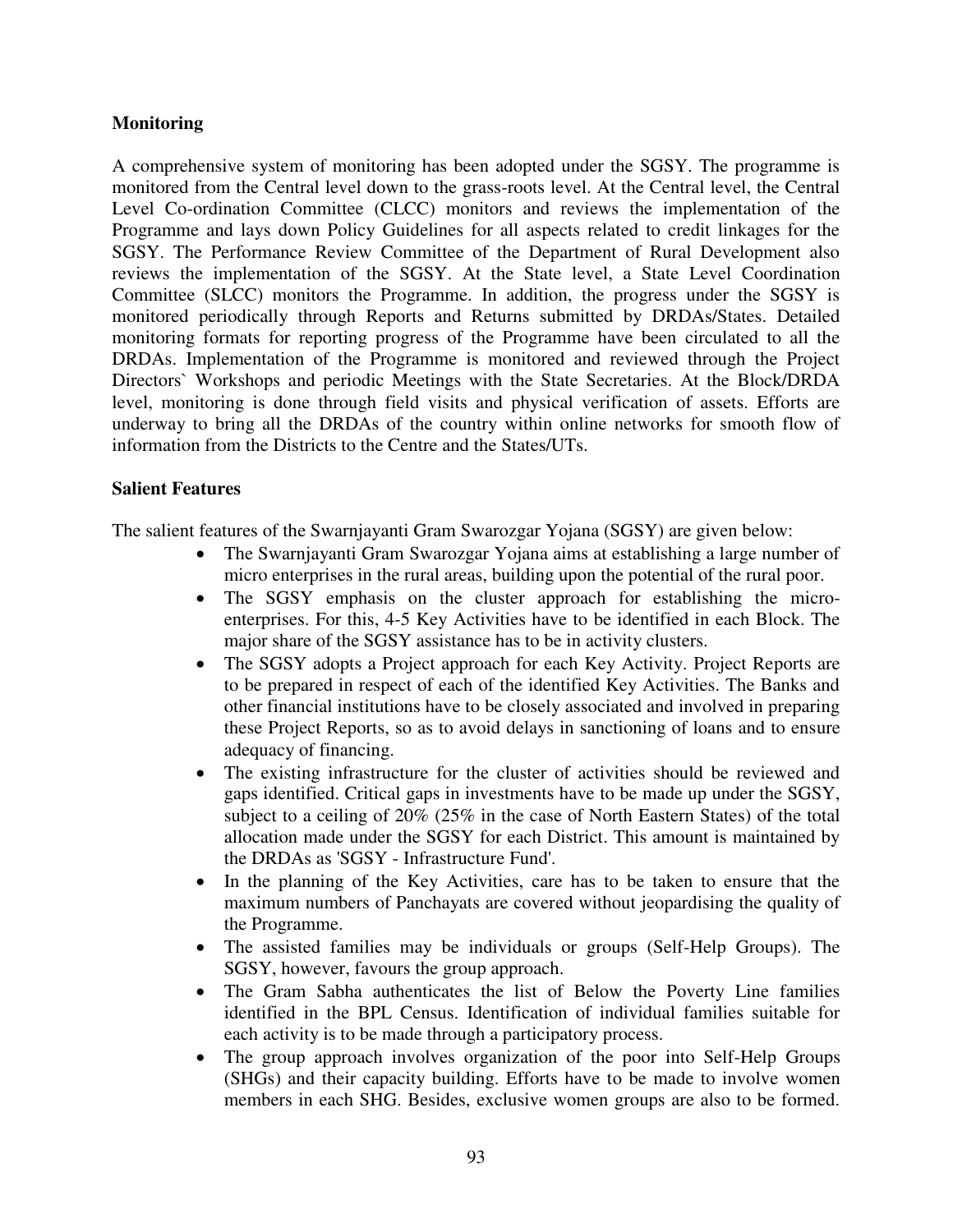At the level of the Block, at least half of the groups should be exclusively women groups. Group activities are given preference and progressively, majority of the funding should be for Self-Help Groups.

- The SGSY is a credit-cum-subsidy Programme. However, Credit is the critical component of the SGSY, subsidy being a minor and enabling element. Accordingly, the SGSY envisages greater involvement of the Banks. They are to be involved closely in the Planning and preparation of Project Reports, identification of activity clusters, infrastructure planning as well as capacity building and choice of activity of the SHGs, selection of individual Swarozgaris, pre-credit activities and postcredit monitoring including loan recovery.
- The SGSY seeks to promote multiple credit rather than a one-time credit 'injection'. The credit requirements of the Swarozgaris need to be carefully assessed; the Swarozgaris are allowed and, in fact, encouraged to increase credit intake, over the years.
- The SGSY seeks to lay emphasis on skill development through well-designed training courses. Those, who have been sanctioned loans, are to be assessed and given necessary training. The design, duration of training and the training curriculum is tailored to meet the needs of the identified Key Activities. DRDAs are allowed to set apart upto 10% of the SGSY allocation on training. This may be maintained as 'SGSY- Training Fund'.
- The SGSY attempts to ensure upgradation of technology in the identified activity clusters. The technology intervention seeks to add value to the local resources, including processing of the locally available material from natural and other resources for local and nonlocal market.
- The SGSY provides for promotion of marketing of the goods produced by the SGSY Swarozgaris, which involves provision of market intelligence, development of markets and consultancy services, as well as institutional arrangements for marketing of the goods including exports.
- The SGSY is implemented by the DRDAs through the Panchayat Samitis. The process of planning, implementation and monitoring integrate the Banks and other financial institutions, the Panchayati Raj Institutions (PRIs), Non-Government Organisations (NGOs), as well as Technical Institutions in the District.
- 15% of the funds under the SGSY are set apart at the national level to try new initiatives for self-employment of the rural poor through "Special Projects", in conjunction with other Departments or Semi-Government/ International Organisations, which includes initiatives to be taken in individual Districts or across the Districts.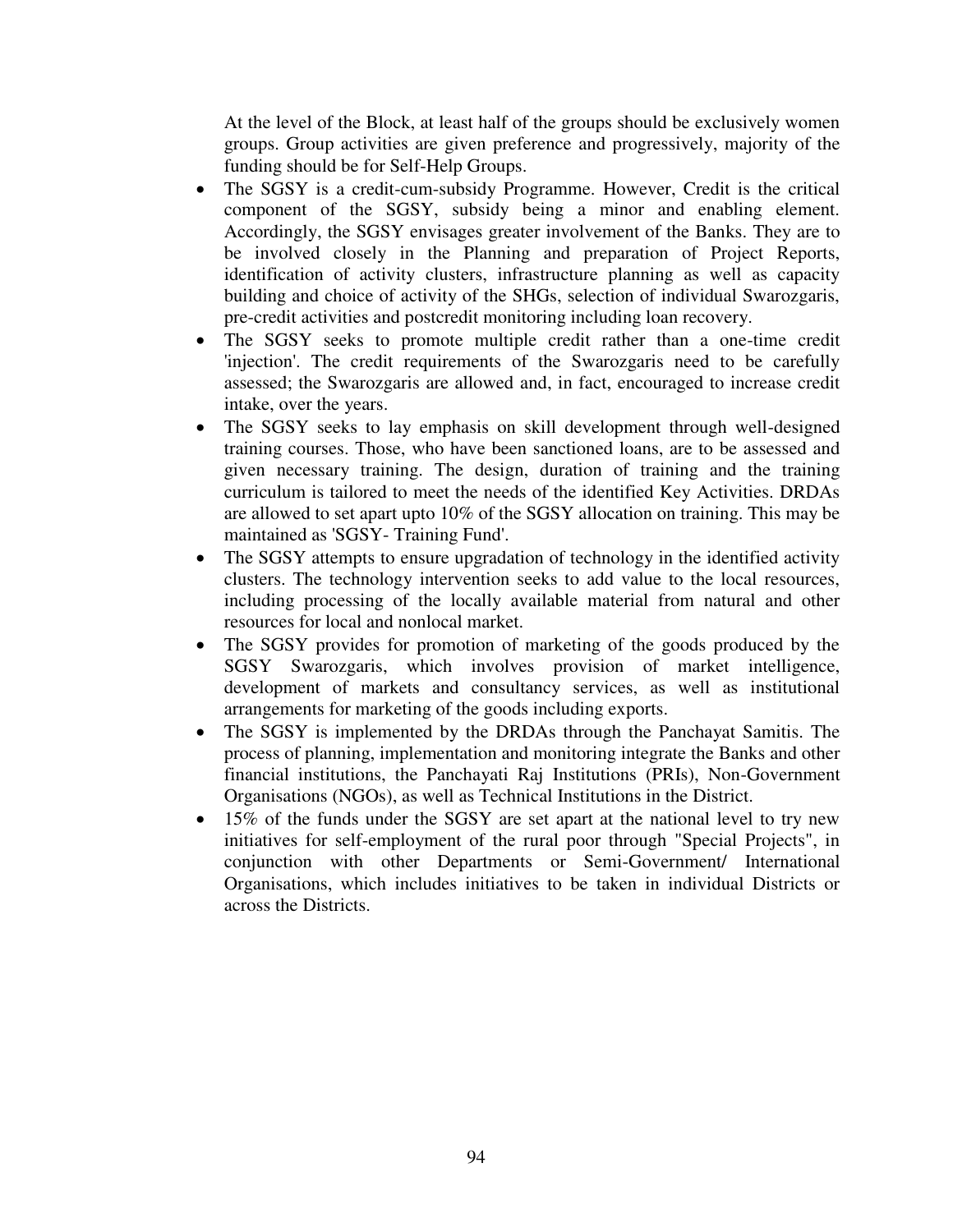## **MSME PROMOTION- CLUSTER APPROACH**

The Cluster approach for rural industrialisation involves decentralised concentration of activities in certain locations that intends to utilise the resources and skills available in the hinterland. The approach leads to the development growth centres in any region. While the growth centre approach has certain problems for economic development, it is always useful to plan industrial cluster in rural areas.

The plan for rural industrial development is basically a sectoral plan and is determined by inter sectoral and inter regional linkages. The linkages arise in 3 ways:

- 1) Forward linkages arising out of output demand
- 2) Backward linkages arising out of input demand and
- 3) Residual linkages arising out of consumption requirements of its labour forces.

Thus, a meaningful rural industries plan is to be integrated with other sectoral plans by taking into account of the development of other sectors and regions. Apart from sectoral linkages, there are also spatial linkages.

While the setting up of various types of industrial activities, away from the urban centres is a goal to be aspired, experiences gained from implementing different programmes have revealed certain facts and realities, which cannot be ignored:

- 1) There are certain rural areas that are just not suited for promotion of rural industries. A particular area must be at a certain level of development or have some special advantages that can be utilised for industrial development purpose.
- 2) A rural industry promotion programme cannot be undertaken in isolation. The other sectors of economy particularly the agricultural sector must be subject of development efforts.
- 3) The selectivity process must be practised to determine the appropriateness of the type of industries to be promoted as well as type of technology to be utilised. This assessment has lead to the selection of the type of activity that can best prosper under local conditions and is likely to achieve the desired results.
- 4) The target group for rural industries promotion efforts should be the local entrepreneurs themselves. There are now proven techniques available to stimulate local entrepreneurship and to encourage people to identify and take advantages of business opportunities. In the establishment of industrial estates/areas, the provision of land appears to be not a very attractive incentive to the local entrepreneurs. They prefer accessible project sites, which they can effort to buy or rent. Further, the trouble and expenses in commuting from their residences to the industrial area become disincentives to prospective entrepreneurs. Many examples can be cited to this aspect. As a result of which many of the industrial estates in North East Region still laying mostly un-occupied. Therefore other advantages in the industrial estates should be able to offset the above factors.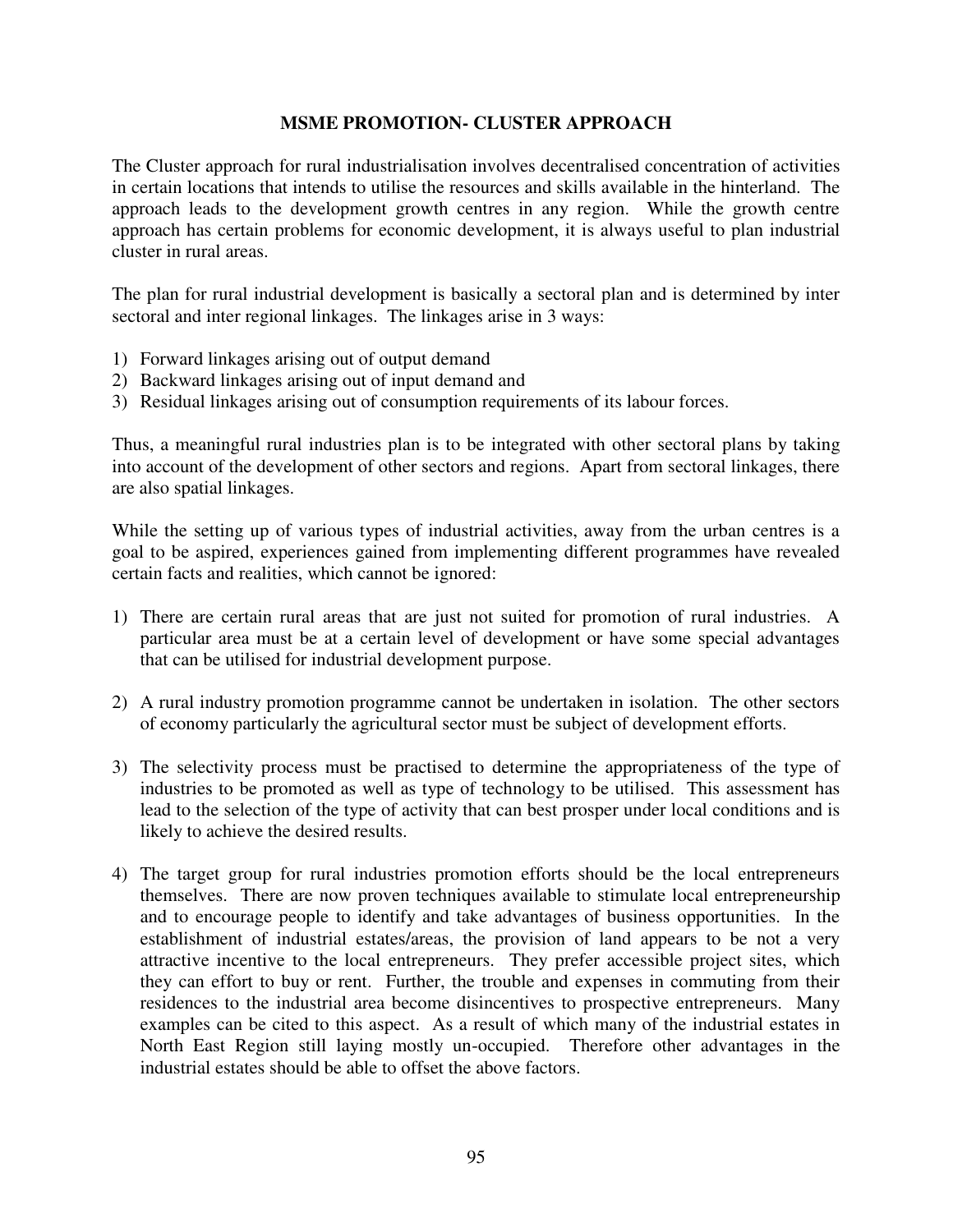5) The system of sub-contracting to enterprises in the rural areas is a practical way of starting rural enterprises. This serves as a nursery for entrepreneurial training and enables local entrepreneurs to learn the disciplines of business behaviour.

In light of the above, following approaches can be identified:

- a) Industrial plans have to be integrated with other sector plans taking their resources into consideration;
- b) The plans are to be spatially integrated by selecting suitable locations for different types of products;
- c) Rural industries are to be based on strong backward, forward and residual linkages;
- d) Rural industries based on the dominant resources should be planned to form an industrial complex to exploit the local resources fully so that it has a maximum impact on the region.

Keeping all the above in mind, Government of India has launched IID scheme in 1994 and are in various stages of implementation in 32 centres in the country. The industrial development of the rural areas must be based on the utilisation of available resources and the creation of inter industry and industry agriculture linkages. As the first linkage is relatively limited, there is a tremendous scope for industry agriculture linkages for the development of industrial clusters. A general activity linked model is described here in under.

## **Application of the Model**

Let us take for example that paddy is one of the important agricultural resources of the State. Let us analyse the various types of potential paddy based small and medium size industries, which may be established in certain accessible locations. Based on the existing harvesting techniques, stubble of about 2 feet is left in the ground and about 2-4 tonnes of paddy straw can be obtained per acre per harvesting. The amount will be doubled for multiple cropping. Therefore, there is a scope for establishment of Straw Board manufacturing unit.

Husk constitutes about 20% of the weight of paddy grain and it contains about 40% cellulose, 30% lignin and 20% ash. Large heap of rice husk near the rice mill is a common sight. Generally, a small amount of husk is used as fuel by the poorer sections of the people and major portion of the husk is destroyed. Rice husk can be utilised in a number of ways: It may be used in the manufacturing of Furfural. Furfural has many applications in various chemical industries. Similarly, rice husk ash contains nearly 90% of Silica and Silica is essential element for reenforcing rubber compound and also it has

a strong re-enforcing quality for producing hydraulic cement. Again, rice husk also can be used for manufacturing of hard board and as well as soft board. While phenol, formal - dehyde is used as binding agent for hard board, natural rubber latex is used as a binding agent for soft board. Similarly, rice husk can also be used for manufacturing of fuel briquette.

Another important by-product of paddy is rice bran, which may be converted into various products. The rice bran may be processed for manufacturing of salad oil, frying oil, medicated oil and oil for the manufacturing of soap. The deoiled bran can be used as animal feed and fertiliser. Many examples of this kind can be cited. The above approach may popularly be termed as "Root to leaf" approach for development of industrial complexes in rural areas.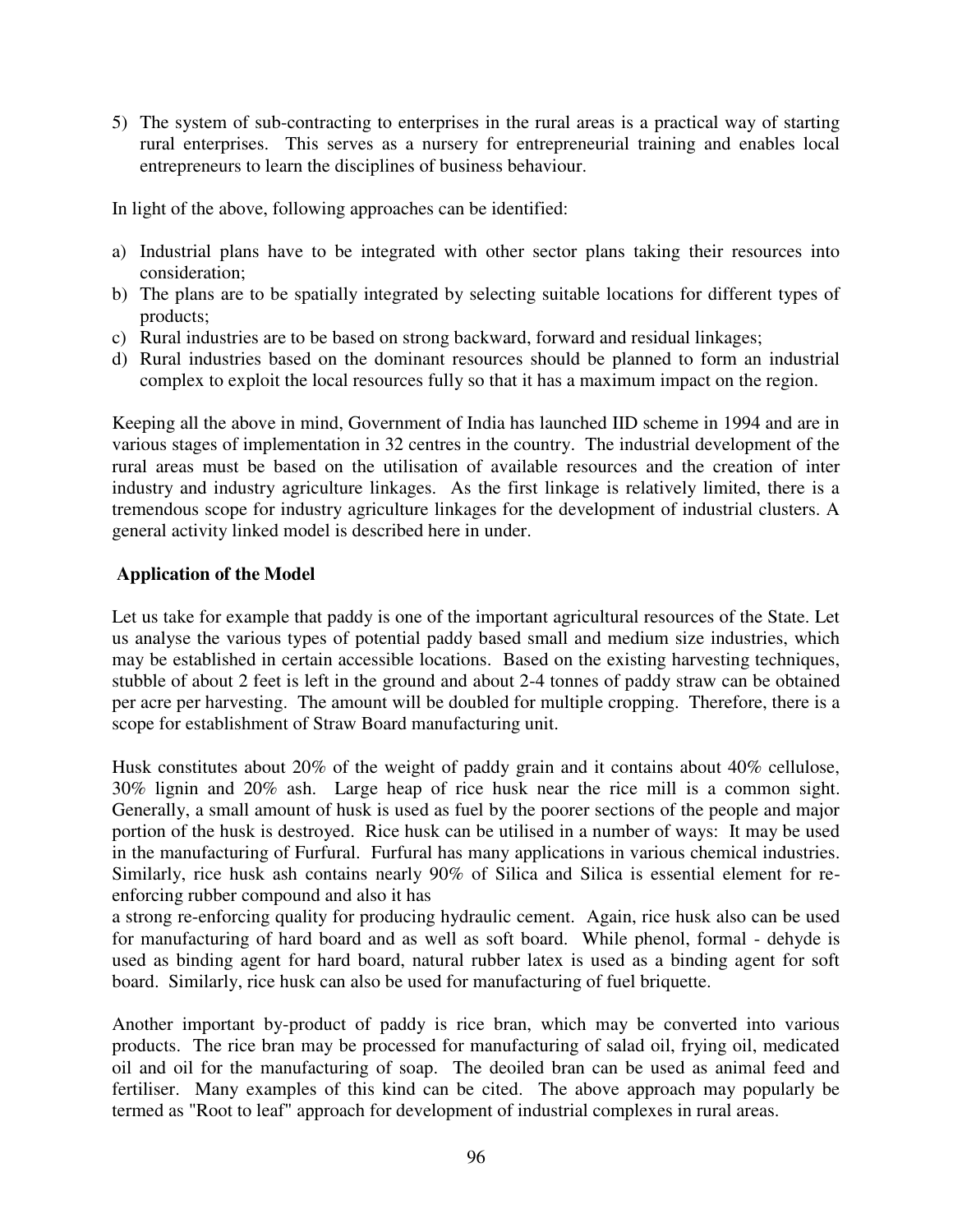The conclusion to be drawn from the above analysis is that there exists potential for the development of small to medium scale agro-based industries, and the promotion of inter industry linkages in a rural/agricultural region. For example, the production of soft board from rice husk requires natural rubber latex, thereby creating a useful linkage between the paddy and the rubber sectors. The soft board industry is in turn linked to the housing and construction sectors. Rice husk when converted to rice husk ash can is utilised in many related industries. The setting up of these chains of industries completes the vital link between agriculture and industry. Furthermore, these industries are small relative to medium-sized industries, requiring a relatively smaller amount of capital investment compared to the high-technology industries found in the more industrialised urban areas. The establishment of these industries will enable the country to save foreign exchange by reducing the dependence on the import of commodities, which can be produced locally; they will also generate more employment opportunities in the rural areas and thereby improve the income level of the rural population.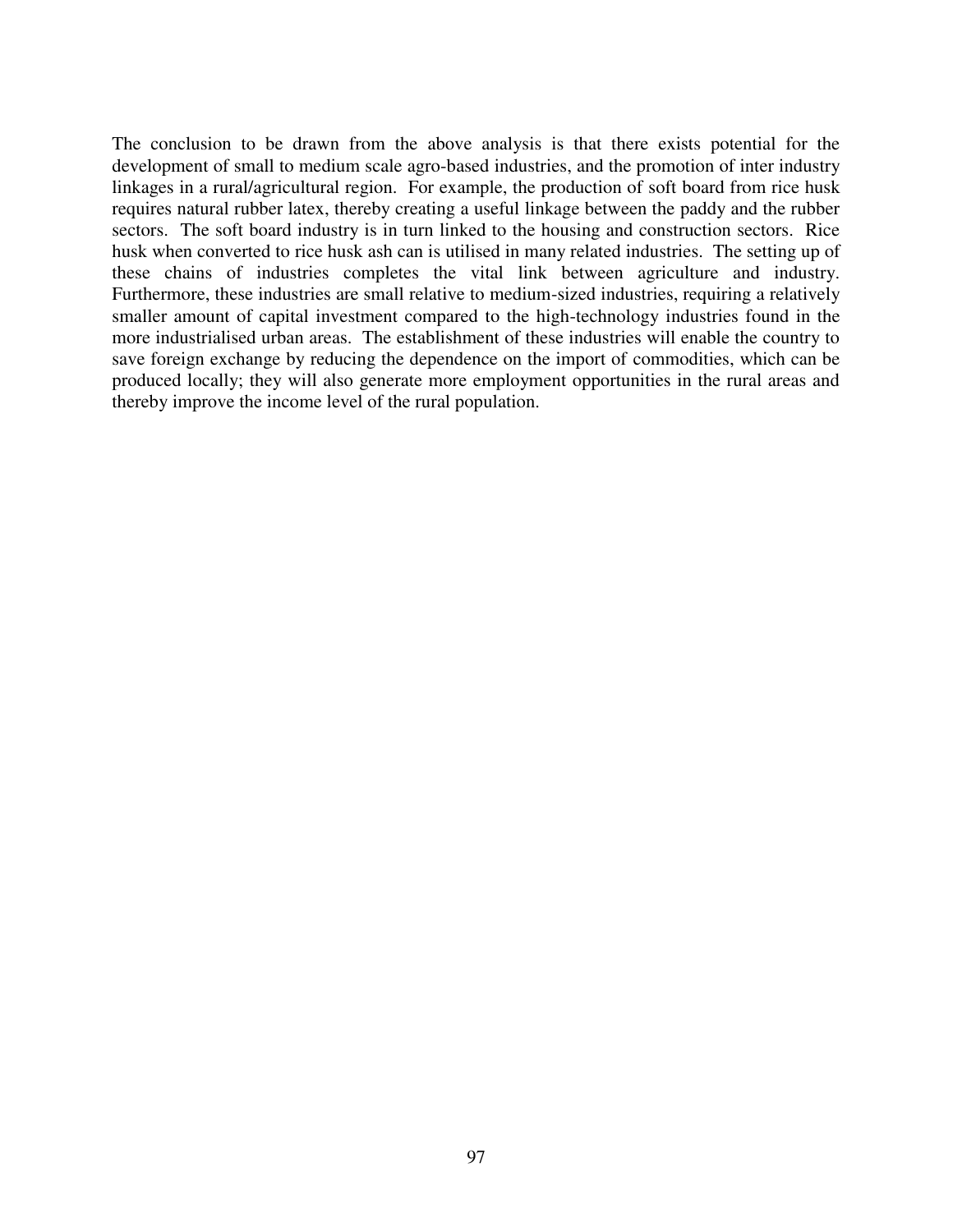# **PRIME MINISTER EMPLOYMENT GENERATION PROGRAMME (PMEGP)**

This scheme was first introduced through out the country by the Hon'ble Prime Minister of India on the Independence Day of 1993 and implemented with effect from 2nd October 1993.

# **Objective**

To provide self-employment opportunities in the field of industry, service and business sector to educated unemployed youth.

# **Who can join**

- The individual should be within the age group of 18-35 and relaxation of 10 years is given to SC/ST, Ex-servicemen, women and physically handicapped.
- The family income should not exceed ` 24,000 per annum.
- The individual should have a minimum qualification of  $8<sup>th</sup>$  standard and those who have undergone technical training certificate course conducted by the government for a minimum period of six months.
- The individual should be continuous resident in the particular district for three years.

# **Duration**

 Business & Service: 10 days Production : 20 days

# **Programme content:**

The inputs cover information, knowledge and skills part of training related to operational aspects of SSI. Topics covered include.

- Effective Business communication.
- Leadership skills.
- Entrepreneurship.
- Managerial Competencies.
- Banking Operations.
- Accounts, Taxation and Labour Laws.
- Sales and Advertisement Marketing.
- \*Production Planning and Control, Purchase, Inventory Control.
- \*Storekeeping.
- \*Management of SSI.
- Liaison with Financial Institutions and Government Authorities.
- for production only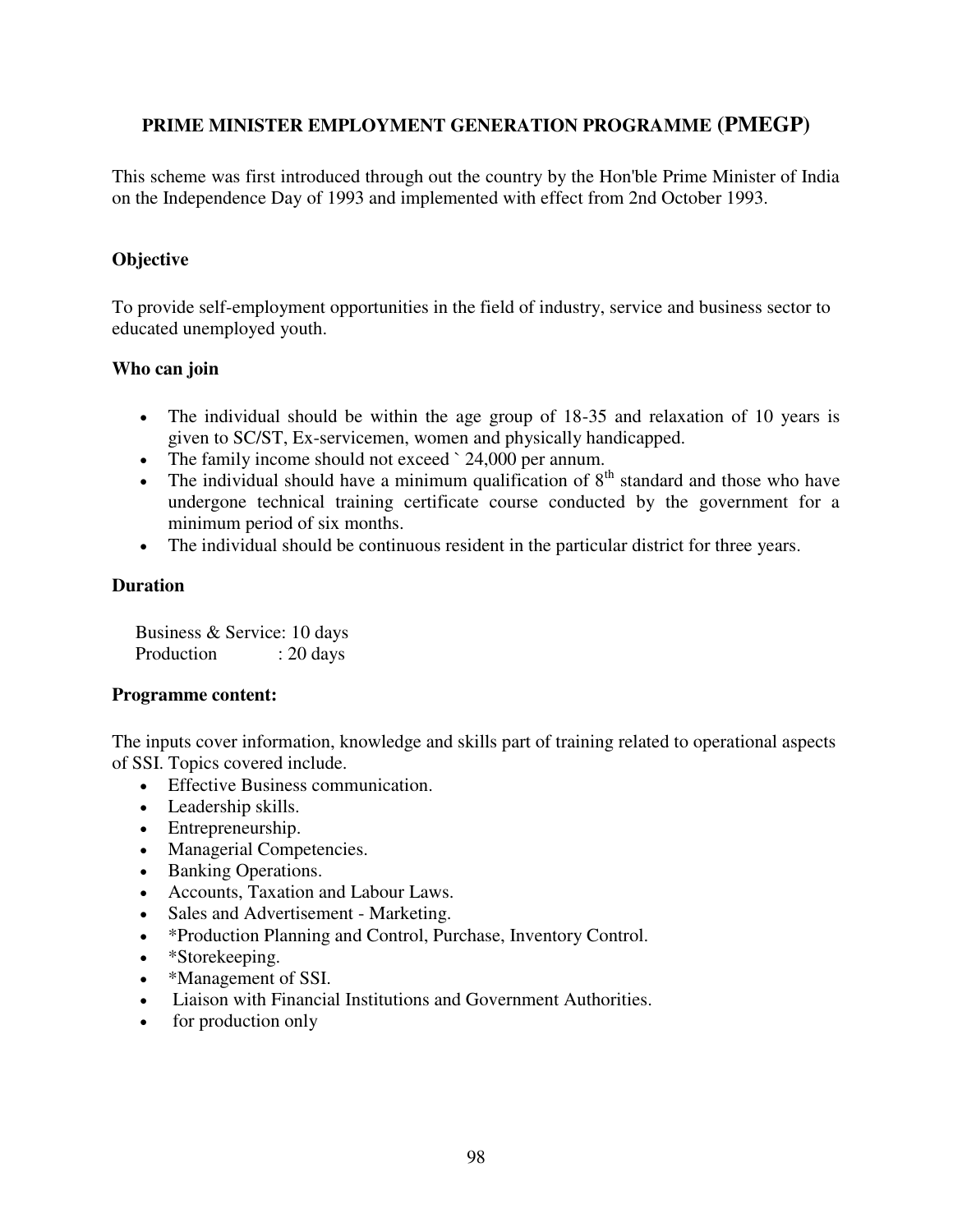# **PMEGP**

# **Sl.No Parameter**

| 1. | Age                              | 18 to 35 years for all educated unemployed in the<br>country except in the northeastern region.                                                                                                                                                                                                                                    |
|----|----------------------------------|------------------------------------------------------------------------------------------------------------------------------------------------------------------------------------------------------------------------------------------------------------------------------------------------------------------------------------|
|    |                                  | (for all educated unemployed<br>40<br>18<br>to<br>years<br>in<br>North east States.)<br>18 to 45 years (for Scheduled Caste/Scheduled Tribes)<br>Ex-Servicemen, physically handicapped and women.                                                                                                                                  |
| 2. | Educational                      | 8 <sup>th</sup> passed. Preference will be given<br>to<br>those<br>who<br>trained<br>for<br>been<br>trade<br>have<br>any<br>in<br>Government recognized / approved Institutions for duration<br>of at least six month.                                                                                                             |
| 3. | <b>Family Income</b>             | Neither the income of the beneficiary along with that of<br>nor the<br>income of parents<br>of<br>the<br>spouse,<br>the<br>beneficiary, shall exceed Rs.24, 000/- p.a.                                                                                                                                                             |
|    |                                  | Up to Rs.40, 000/-p.a. for Northeast States.                                                                                                                                                                                                                                                                                       |
| 4. | Residence                        | Permanent resident of the area for at least 3 years.                                                                                                                                                                                                                                                                               |
| 5. | Defaulter                        | defaulter<br>Should<br>be<br>to<br>any nationalized<br>not<br>a<br>bank/financial<br>institution/cooperative<br>bank.<br>Further,<br>a<br>assisted under other<br>subsidy linked<br>person<br>already<br>Government schemes would not be<br>eligible under this<br>scheme.                                                         |
| 6. | Activities<br>covered            | All economically viable activities including<br>agriculture<br>allied activities but excluding direct<br>agricultural<br>and<br>operations raising Crop, purchase of manure etc.                                                                                                                                                   |
| 7. | Project Cost                     | Rs.1.00 lakh for business sector, Rs.2.00 lakhs for other<br>activities, loan to be of composite nature. If two or more<br>eligible persons join together in a partnership,<br>project<br>upto Rs.10.00 lakhs<br>are covered.<br>Assistance<br>shall<br>be<br>limited to individual admissibility.                                 |
| 8. | Subsidy &<br><b>Margin Money</b> | Subsidy will be limited to 15% of the project cost<br>subject to ceiling of `7,500/- per entrepreneur. Banks<br>will be allowed to take margin money from the<br>entrepreneur varying from $5\%$ to 16.25% of the project<br>cost so as to make the total of the subsidy and the<br>margin money equal to 20% of the project cost. |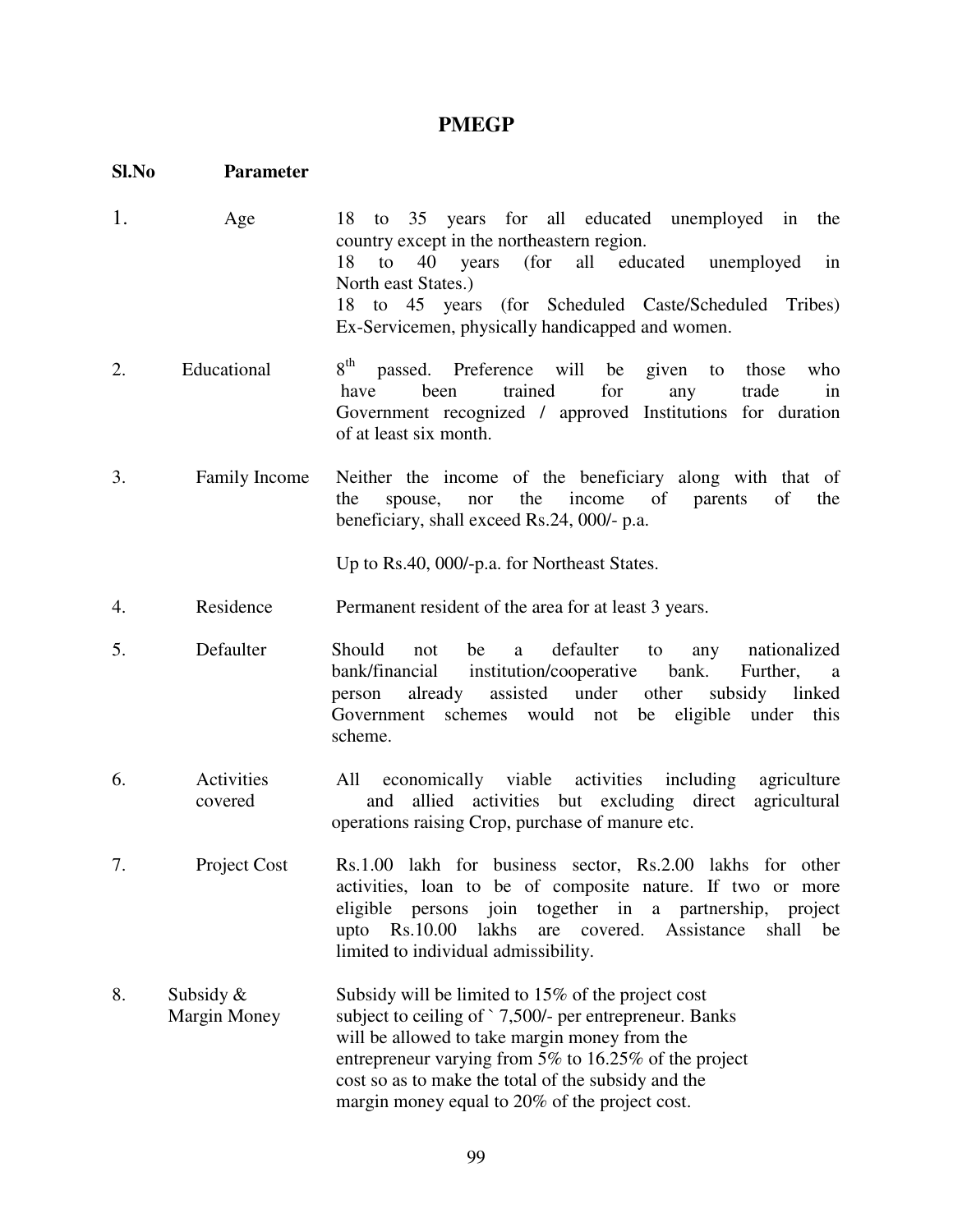# **For North Eastern States:**

| 9. Collateral           | ii) Subsidy $@$ 15% of the project cost subject to a ceiling of $\degree$<br>15,000/- for northeastern states. Margin money contribution from<br>the entrepreneur may vary from 5% to 12.5% of the project cost so<br>as to make the total of the subsidy and the margin money equal to<br>20% of the project cost.<br>No collateral for project upto Rs. 1.00 lakh exemption<br>from collateral in case of partnership project will also be<br>limited to an amount of Rs. 1.00 lakh per person<br>participating in the project. |
|-------------------------|-----------------------------------------------------------------------------------------------------------------------------------------------------------------------------------------------------------------------------------------------------------------------------------------------------------------------------------------------------------------------------------------------------------------------------------------------------------------------------------------------------------------------------------|
| 10. Rate of Interest    | of interest shall be charged and schedule<br>Normal rate<br>between<br>after<br>initial<br>range<br>$\overline{\mathbf{3}}$<br>to<br>7 years<br>an<br>may<br>moratorium as may be prescribed.                                                                                                                                                                                                                                                                                                                                     |
| 11. Reservation         | Preference should be given to weaker sections including<br>scheme<br>22.5%<br>envisages<br>reservation<br>for<br>women.<br>The<br>SC/ST and 27% for Other Backward Classes (OBCs). In<br>SC/ST/OBC<br>of<br>candidates<br>are<br>not<br>available,<br>case<br>Govt. will<br>States/UTs<br>be competent to<br>consider<br>other<br>categories of candidates under PMRY.                                                                                                                                                            |
| 12. Training            | Each entrepreneur whose loan is sanctioned is provided<br>training as per details given below --                                                                                                                                                                                                                                                                                                                                                                                                                                  |
|                         | For industry sector:<br>Duration : 15-20 working days.<br>Stipend : Rs. 300/-<br>Trainer's expenditure : Rs. 700/-                                                                                                                                                                                                                                                                                                                                                                                                                |
|                         | For service & business sector:<br>Duration : 7-10 working days.<br>Stipend: Rs.150/-<br>Trainer's expenditure: Rs. 350/                                                                                                                                                                                                                                                                                                                                                                                                           |
| 13. Implementing Agency | The<br>District<br>Industry<br>Centres<br>and<br>the<br>Directorate<br>of<br>Industries<br>mainly responsible for implementation<br>of<br>are<br>the Scheme, along with the banks.                                                                                                                                                                                                                                                                                                                                                |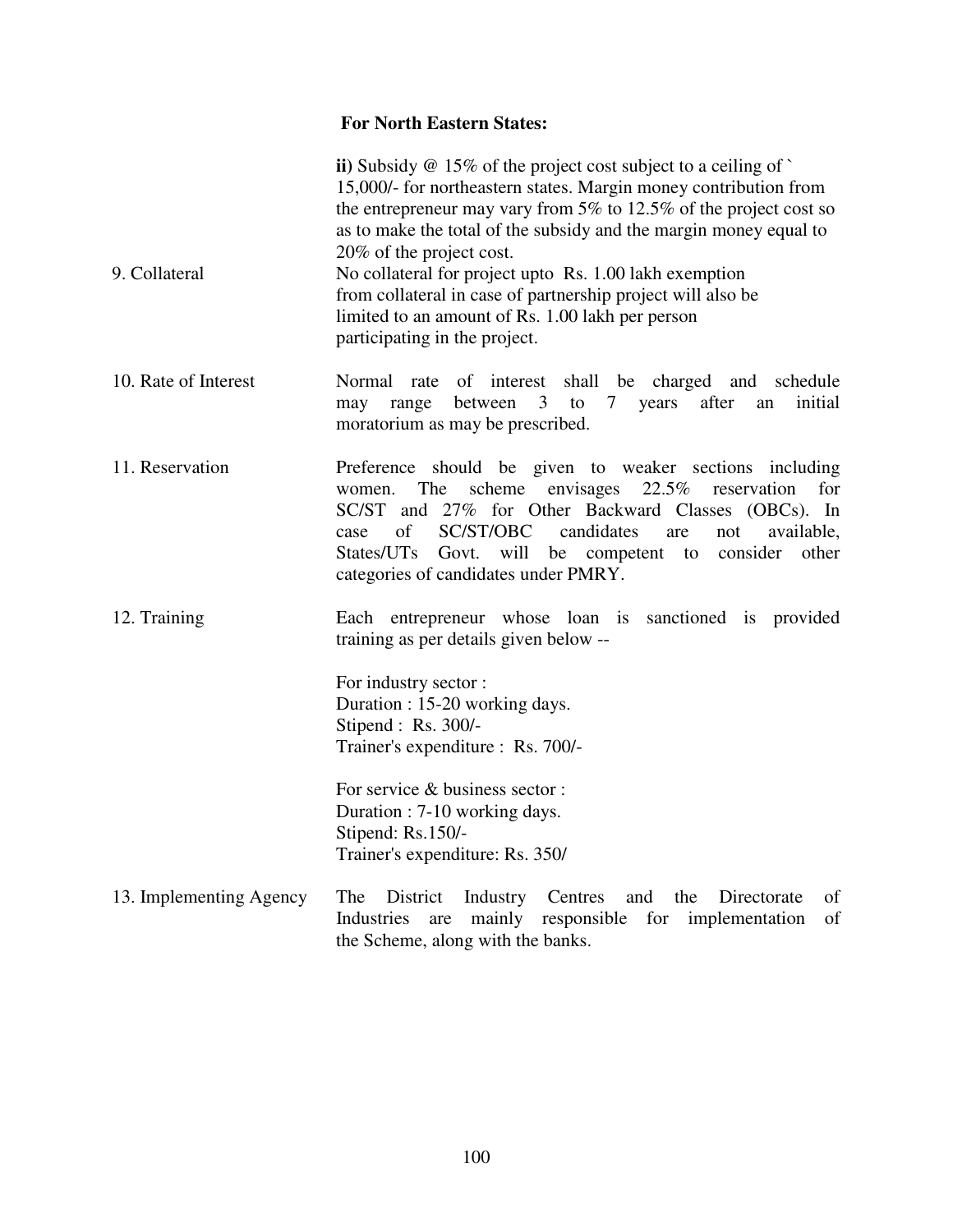# **CURRICULUM PLANNING**

The process of curriculum planning can be broadly seen as a sequential process of thinking through a series of questions the curriculum planner needs to ask himself/herself. The answer the planner finds to the questions at a given step prepares him/her for the next step and so on. The details of the steps is presented below

## **Step 1. THE PROBLEM:**

## **What is the problem before the organisation?**

If training as intervention aiming at helping people for greater on-the-job must be a problem for the organisation (s). The curriculum planner has, therefore, to proceed from this basic question: It is the organisation facing a problem for which training appears to be the remedy? Is the organisation facing a problem for which training appears to be the remedy? Is the organisation experiencing sub-optimal human performance at some level? What is it? If these questions cannot be clearly answered, or is answered in the negative, the curriculum planner should wait before proceedings to prepare a curriculum plan.

The reliability of the answer to this question needs to be ensured. A wrong answer may lead to designing a curriculum plan that is irrelevant or not designing bone when it is needed. Both can be costly to the organisations concerned. Of critical importance in this respect is the sources of information and methods used in diagnosing the organisation level problems. It is useful often necessary, but more often not sufficient, depend only on the Chief Executive/Senior Managers to understand what causes sub-optimal performance.

# **Step 2. NEED FOR TRAINING:**

## **Is training an appropriate remedial measure to solve the problem confronting the organisation? To what extent will it help?**

Understanding the organisation level problem will help the curriculum planner to analyze the same and decide which of the following types does the sub-optimal performance problem belong to:

- a. Cannot do
- b. Do not do
- c. Both

Sometimes the problem may simply belong to the first category, the people are not performing in the expected way because they do not know how to. The obvious solution to this is training. These are the staple problems for the curriculum planner.

Often, however, the problem, on deeper investigation, may turnout to be one where it cannot be attributed to lack of competencies, rather the problem occurs because people are not doing what they should, although they know fully how to.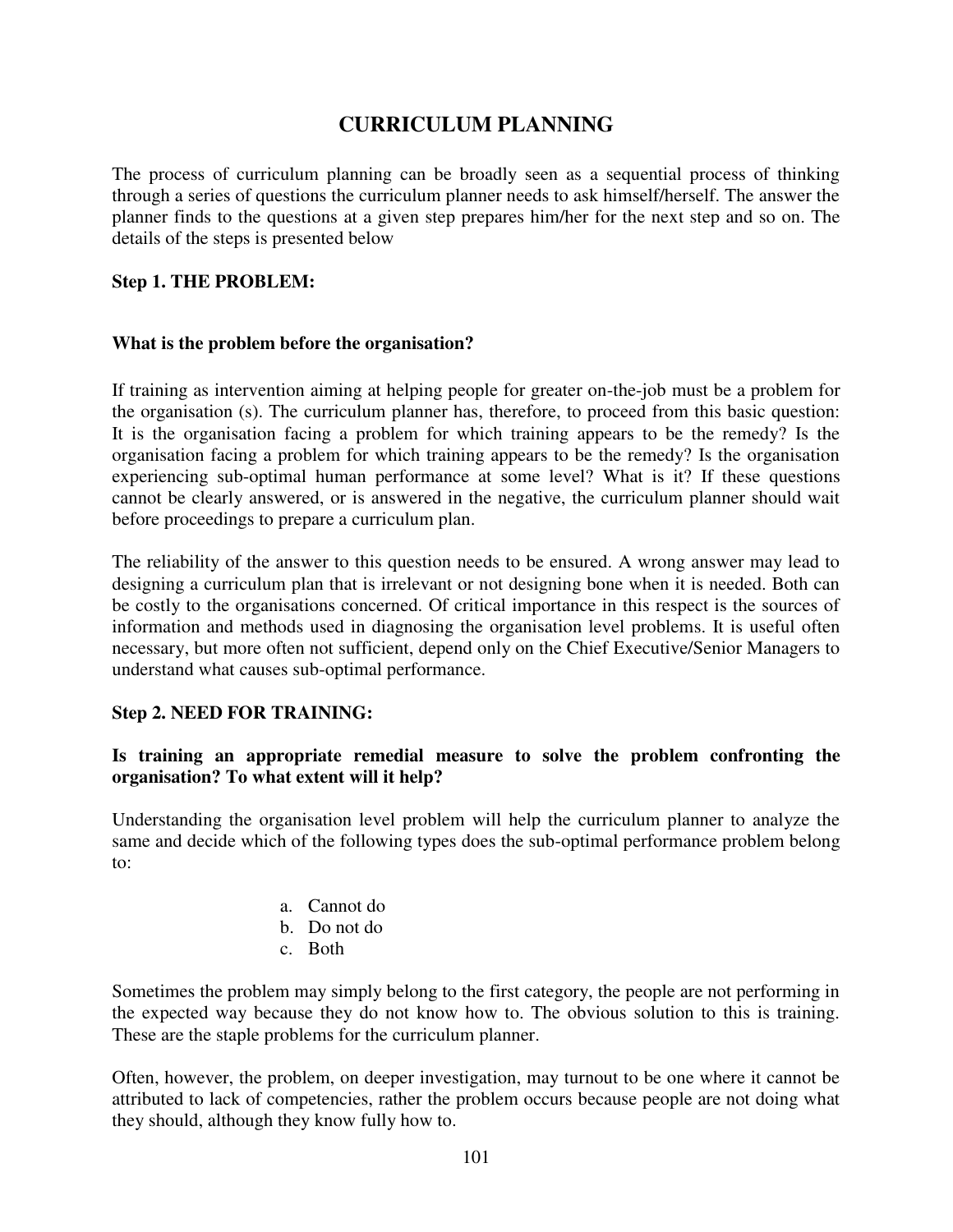If, and only if, the above analysis makes the curriculum planner confident that training interventions can make significant contribution the process of solving to the macro level problems, should be proceed further. These two steps, therefore, can be called precursor steps to the actual curriculum planning process.

## **Step 3. PROFILE OF THE TARGET GROUP:**

## **What salient characteristics of the potential particulars need to be considered in planning the curriculum? To what extent will it help?**

An overwhelming majority of the training programmes fail to take into account the basic distinctive characteristics of adults as learners. The programmes, de facto, become an extension of the school/college curricula: lectures and more lectures. Not surprisingly, even very senior executive participants in such programmes often react in ways not very different from the school/college students, late coming, obsessing, feeling bored, hocking… apart from the understanding of relevant common features of adult learners, the curriculum planner needs also to consider the unique profile of the particular group of potential participants. These may include:

#### Age

Is the programme addressed to the young/adult/middle aged/old age?

#### Sex:

Is the typical participant group to be all males/females/mixed? Should a particular composition be insisted upon? For what purpose?

## Education:

How homogeneous/heterogeneous is the group expected to be in terms of educational level? Will heterogeneity cause problems in meeting training goals or in choosing training methods / medium of instruction?

## - Status/Position in the organisation/society

Though often related to age, it is not always so. Status consideration in training sounds antithetical to avowed principles of training, but these are often real and, unfortunately, unavoidable. If a training intervention is to be aimed at the top executives, it is no use wishing that they ought not to be conscious of their status. The curriculum planner has, therefore, to innovate an approach whereby he is able to effectively intervene without unduly offending the sensibilities of the participants so that learning may not be blocked. Often training interventions may needed to reduce barriers and misunderstandings between different levels in the organisational hierarchy. Obviously, in such case methodologies appropriate to all the levels have to be used.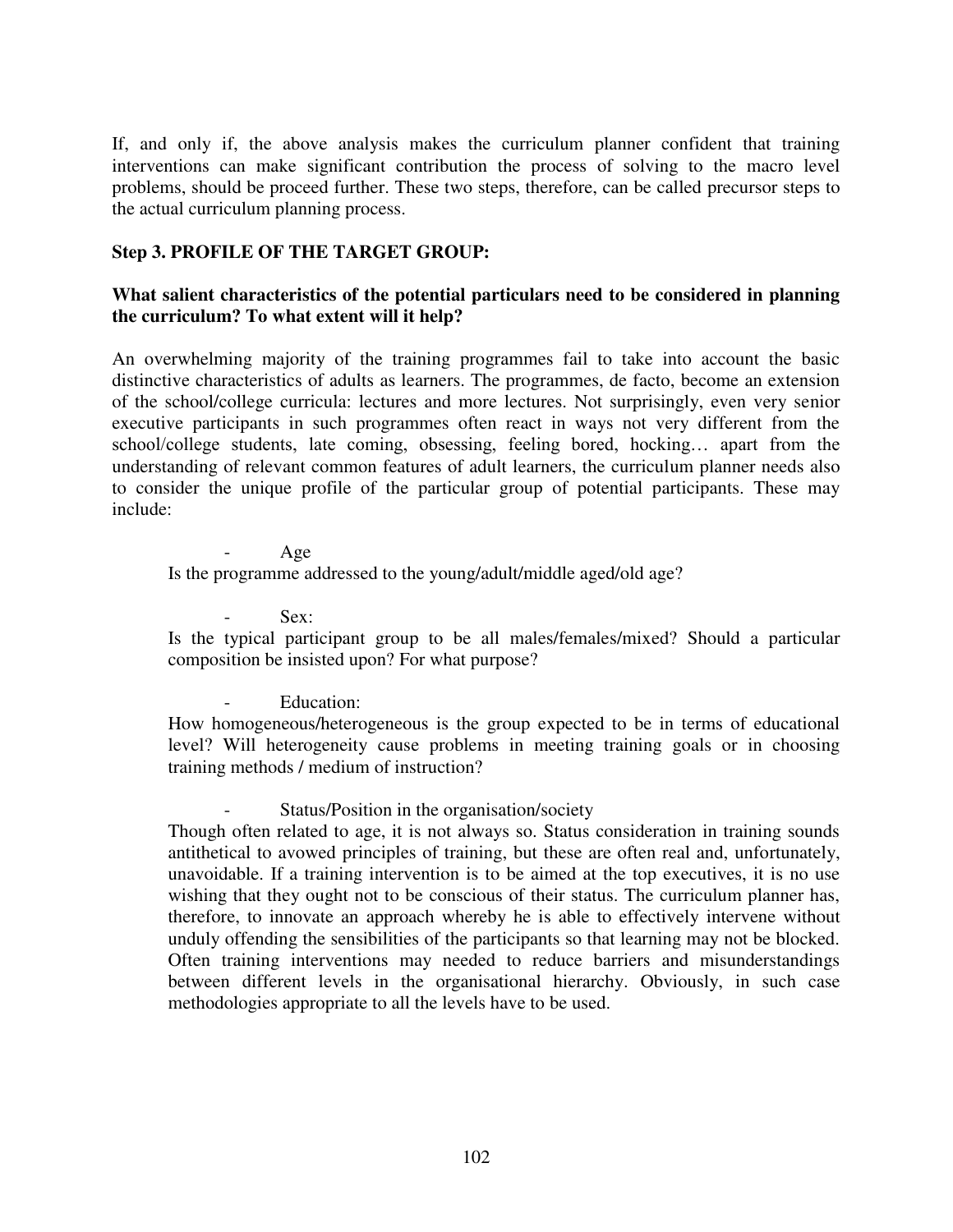## **Step 4. ASSESSMENT OF TRAINING NEEDS:**

## **What do the potential participants need so as to bridge the performance gap?**

This indeed is one of the weakest links in the entire curriculum planning in most training programmes; so weak that often one hardly notices it happening. This, however, is the one step that decides whether the training is founded on the solid ground of real needs or up in the cloudy domain of imagination. There can be several ways of collecting information needed for assessing training needs.

The needed information will have to be related to the following:

## **1. Entry Behaviour**

This will help to draw up the behavioural profile of the target group at the time of entry into the training programme. Needless to say, the profile should consist of only such variables of dimensions that are significant; they should be related to the problem sought to be solved through training.

## **2. Terminal Behaviour**

What kind of behaviour we expect: the absence of which is causing the problem? Draw up profile of such behavioural dimensions that will enable one to visualize the end product of training in behavioural terms. To summarise training need emerges from understanding the gaps that exist between Entry and Terminal Behaviours. The curriculum planner needs to identify, prioritize, and list the training needs as a result of this analysis.

## **Step 5. TITLE:**

## **A name that is attractive and conveys the main aim of the programme**

"Call a rose by any name…"but you do need a name none the less… the overall picture of training needs would perhaps help to give an indicative title which possess the qualities of brevity, appeal and adequacy.

## **Step 6. GENERAL OBJECTIVES:**

## **What does the programme seek to achieve in terms of changes in participants behaviour?**

While title would seek to convey in a few words the main aim of the programme, there is need for a more complete statement of what the participants are expected to gain. In most cases, it consists of one, or at the most two sentences indicating what enabling function (s) the training programme seeks to perform in terms of the participant behaviour.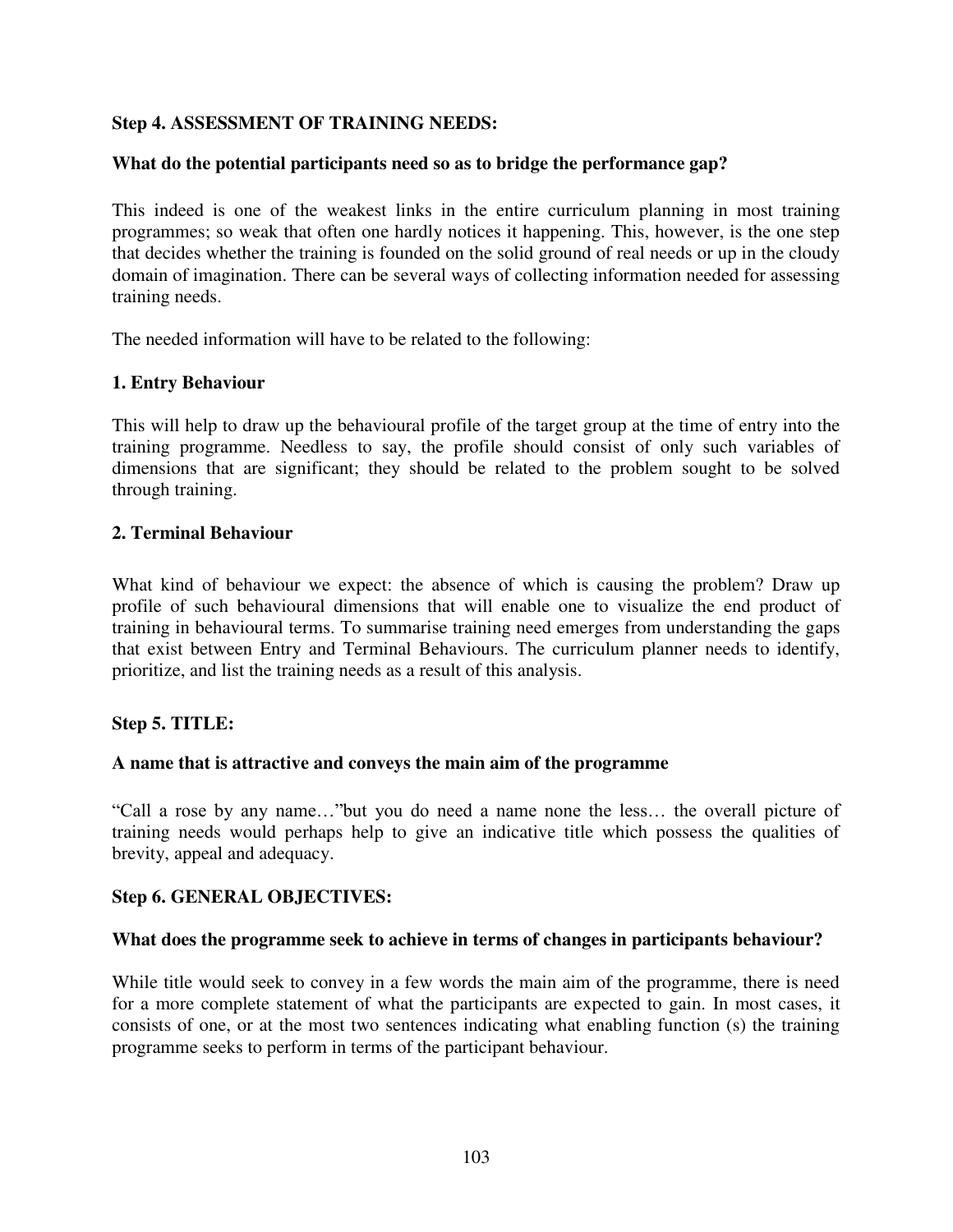It is obvious that the statement of general objective draws upon the training needs assessed in Step 4. To the extent possible, the statement should reflect what overall competencies the participant is expected to possess as a result of effective participation in the training programme.

# **Step 7. SPECIFIC OBJECTIVES:**

## *Now would you break the above general objective into specific components?*

The general objective is a summative statement. For the practical purposes of serving as a guide for detailed planning and also to work as a yardstick to measure achievements, we need to formulate more specific statements of objectives, each covering a different aspect of the behavioural changes sought to be brought about as a result of the training. Like the general objective, specific objectives also need to be spelt out in terms of the competencies participants are expected to acquire as a result of the training programme.

## **Step 8. MAJOR CONTENT AREAS:**

## **How would you divide the total coverage of the programme into a few broad themes or topics?**

The division of the overall theme or subject coverage is generally done on the basis of commonness, similarly or relatedness of topics, similarity of methodologies or the need for temporal proximity of learning events. The delineation of major content areas often helps in structuring the training programme on a modular pattern.

# **Step 9. SPECIFIC CONTENTS:**

## *What are the specific topics under each major content area?*

Ultimately the total subject coverage needs to be broken down to separate bits that can serve as nuclei for separate sessions or for specific learning activities.

## **Step 10 SEQENCING OF CONTENTS:**

## **What logical sequence of contents can be worked out that maximizes clarity, efficiency and effectiveness? Are the contents so interrelated that one must follow another to enhance learning?**

Besides the obvious sequencing that needs to be maintained between aware, gaining knowledge and acquiring skills in a given area, there may be other considerations for this. The curriculum planner needs to be alert to the needs in this respect and ensure that due importance is given to this.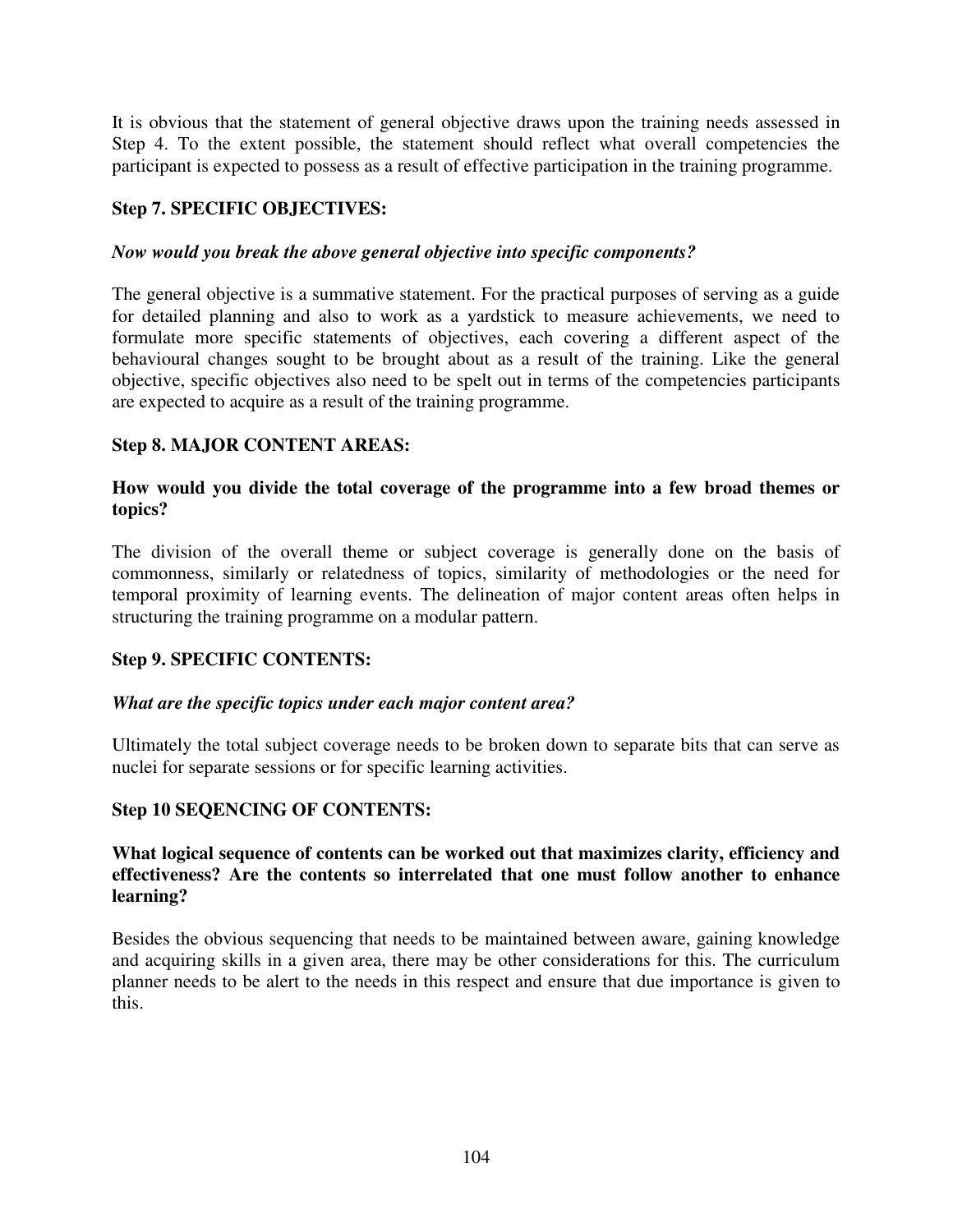## **Step 11. LEARNING OBJECTIVES:**

## **What changes in the participants' behaviour do you want to facilitate in respect of each specific content?**

The careful curriculum planner looks at this step as a pivotal one and should do well to pay special attention to it.

A well stated learning objective serves several functions:

- 1. It clarifies the expectations from a particular training activity. To the trainer, it is often a new insight.
- 2. It helps the trainer to assess how realistic or otherwise such expectations are.
- 3. It helps the curriculum planner to adequately brief the concerned faculty member
- 4. It is of critical importance in deciding upon appropriate training methodology
- 5. It enables the curriculum planner to finally check whether the curriculum promises to effectively and efficiently meet the goals of the training programme.
- 6. It serve as an on-going monitoring device to see whether the programme is proceeding on the lines expected; whether and how far can the participants be expected to manifest the desired terminal behaviour at the end of the programme.
- 7. It also enables the participants to understand what is expected to them and help them to feel committed to do learning experience.

A learning objective is a precise statement through which the curriculum planner tries to answer the question "what will the participant to able to do, (In relation to the specific content for which the learning objective is written), when he completes participating in the related learning activity?"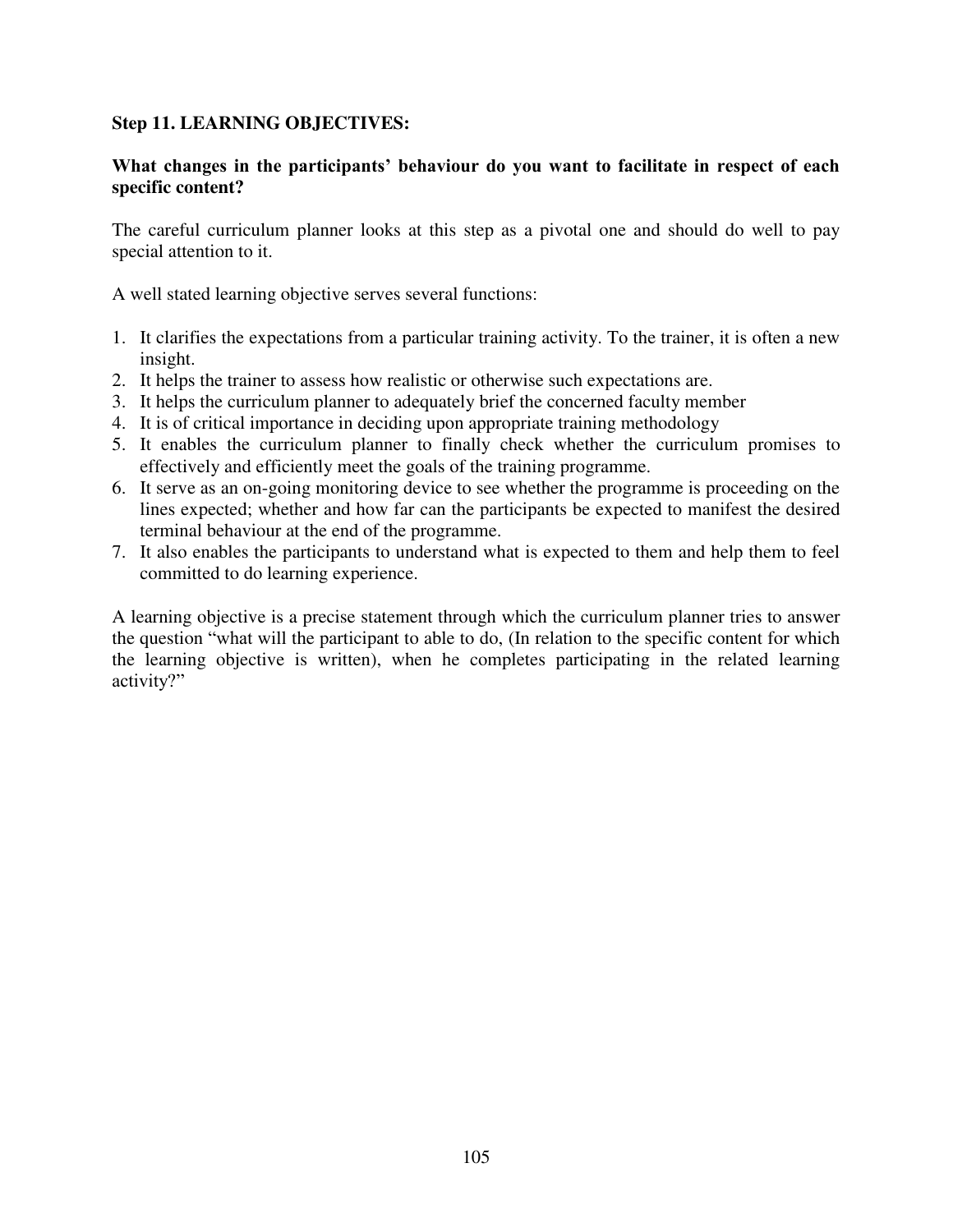# **FORMULATING THE LEARNING OBJECTIVES**

*What are the qualities of well-written learning objectives? We can identify the following essential features;* 

1. Action Verb

The learning objectives should contain (mostly they should start with it) an action verb which describes what he is expected to be able to do upon completion of the related learning activity (for example "to drive")

2. Reference to the Specific subject content:

The learning objective must also indicate specific context or theme within which the action is expected (for example: "to drive a car").

Between the above two features, choice of an appropriate action verb is more difficult and more essential. The "menu of verb" given in the Annexure may help the curriculum planner find appropriate ones as needed.

While the action verb and content reference may suffice in many cases, often the learning objective needs to include other features as well.

3. Performance standard in measurable terms:

In other words, the expected level of achievement needs to be spelt out. Sometimes it becomes necessary to ask the questions "How well? How accurately? How soon?" etc. (for example: "To drive a car without accidents").

4. The conditions under which the above performance standard is expected to be attended:

Sometimes, if conditions are not specified, it may be difficult to ascertain whether effective learning has occurred. For example, just to write "To drive a car without accident" may not suffice-for it is quite easy to do so in an open ground at 10 Kmph. When we add the conditions to complete it thus: "To drive a car without accident at average speed of 40 Kmph through the market road at 10.00 am", the level of driving competence expected of the learner becomes apparent.

It is not difficult to understand that the learning objective in respect of a specific content has significant learning on the questions of the method to be chosen, the time-required facilities needed and cost. The greater the clarity of learning objective, the surer is the curriculum planner and the trainer of the ways and means of achieving the same.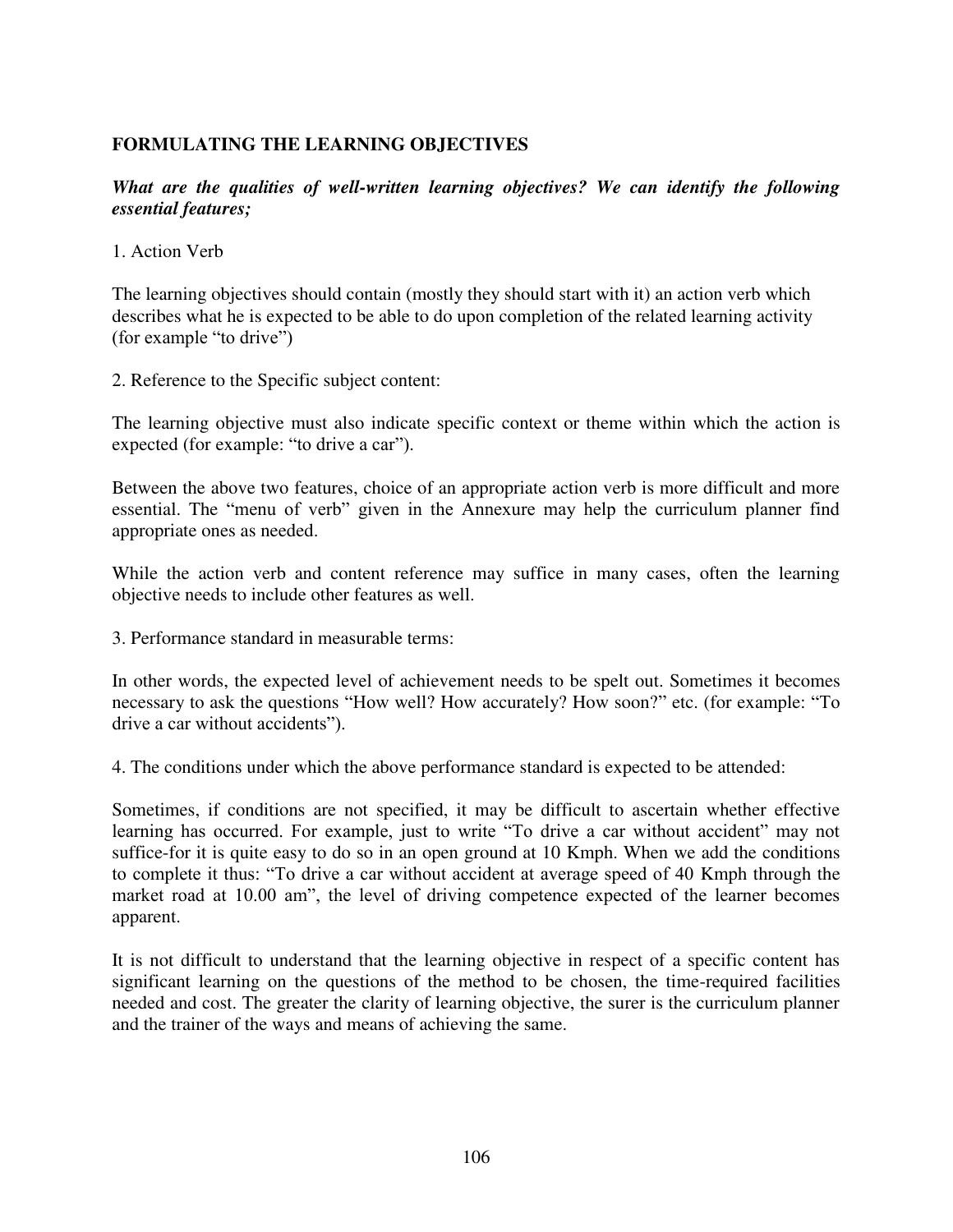## **Step 12. SELECTIONS OF TRAINING METHODS:**

## *What alternative training methods are available to achieve the learning objectives? Which is the best practical choice among the alternative?*

The learning objectives, carefully formulated, tells the curriculum planner what he seeks to achieve, where he where he wishes his participants to reach. The logical next step is "How?" The question here is of the ways and means needed to accomplish the objectives.

While most learning objectives permit a variety of training methods, some, by their very nature remain unachievable through some methods. Proper understanding of the potentialities and limitations of different training methods is therefore essential for the curriculum planner to choose the most suited method.

Other considerations in choosing training methods include:

## **1. Cost:**

Some methods are costly; they may require substantial capital/recurring investment in acquiring hardware, creating needed infrastructure, training of personnel etc. While investing on these, the payoff from such investment must be weighed against the other alternative uses of the same fund and benefits thereof. The writer was once asked by the chief of a training institution which brand of CCTV unit should be purchase out of a grant received by the Institute for improving the AV aids. Incidentally, the institute at that time did not possess even reasonably good chalkboard to write on, and was holding classes in big hall that used to be a warehouse.

## **2. Time:**

Time may become a limiting factor because of which a more potent method cannot be used. While some methods are quite flexible in this respect, some are net. One can have a 15-minitue lecture on a topic; but a 15-minitue case discussion session is a near impossibility.

#### **3. Faculty competence:**

Certain methods to be used effectively demand high level of competence on the faculty. Experiential learning methods such as T-group training for example, require years of professional and personal development efforts. Availability of competent internal or external faculty resource may become a critical determinant in choosing a method.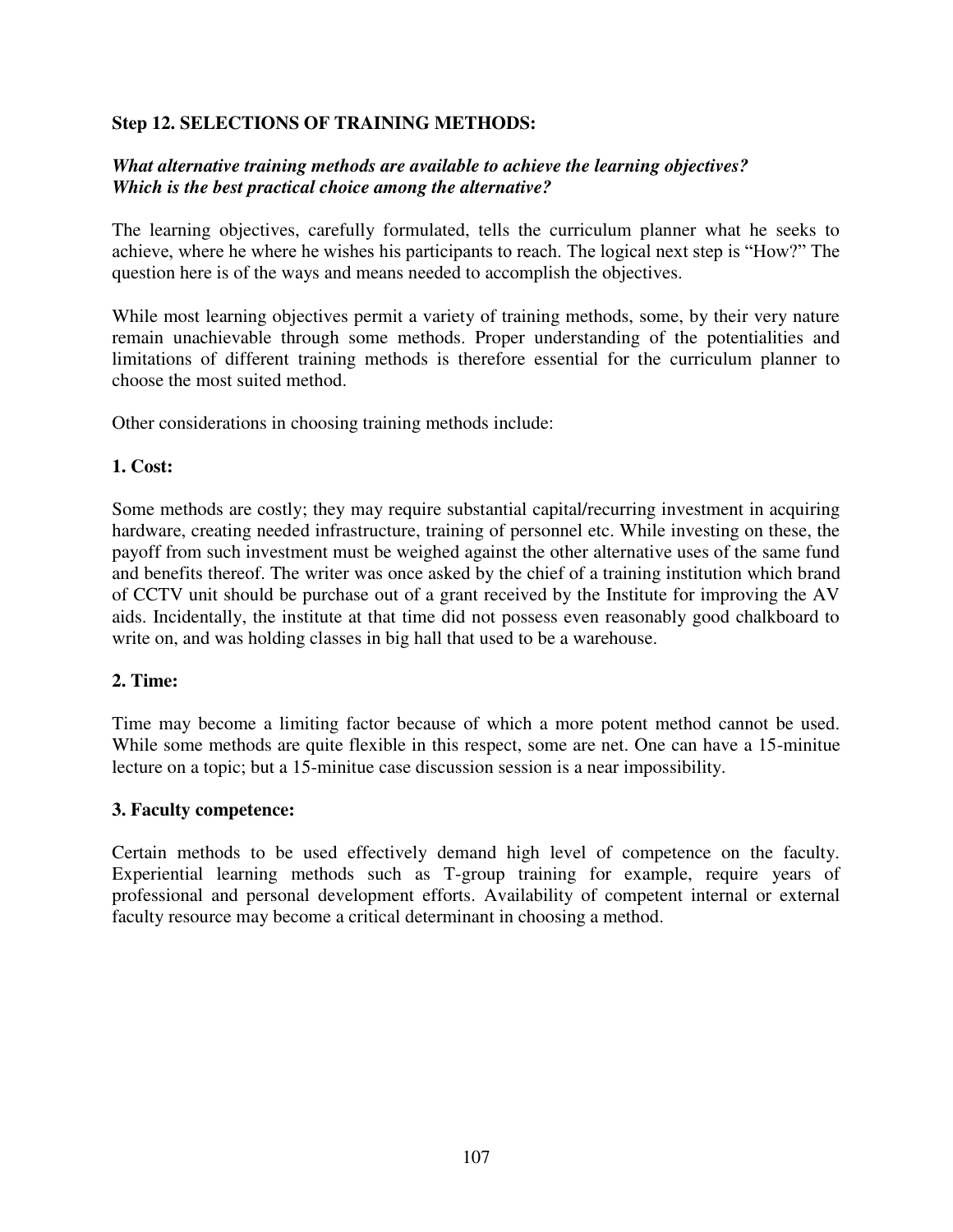# **Step 13. SESSIONAL PLANS/COURSE CALENDAR**

## **How much time will be needed to achieve the programme objectives? How do you propose to arrange the learning activities within this time frame?**

The learning objectives of the programme have to be achieved with the chosen methodology. In so doing, the curriculum planner has to keep in mind the logical sequence of the contents. For this, the curriculum planner needs to put himself in the shoes of a typical potential and think what sequence will make most sense to him and will help accomplish the desired learning. Avoidance of monotony, physical and mental fatigue, etc., are also important factors to be keeping in mind while deciding upon the sequencing.

Estimating time required:

The estimation of total time can be made in two ways. The total duration of the programme could be estimated by adding the estimated time needed in respect of each learning objective using the training method chosen for it. Alternatively, the curriculum planner may first decide upon a time frame and then proceed to apportion time for different specific contents. Often, however, the figure arrived at through the first process may be much more than what the other practical considerations permit. A compromise has, then to be made between the ideal and the feasible duration of the proposed programme. This may even call for further adjustments in respect of time to be committed to the accomplishment of each learning objective, and because of this influence the choice of methods. In the vent of available time being totally insufficient for a learning objective, the learning objective itself may have to be revised; a learning objective that promised acquisition of skill in using an equipment may have to be confined only to knowing the machine and understanding how it works; a hands-on experience may have to be revised to only a demonstration by the trainer, and so on.

## **Step 14. TRAINING MATERIALS:**

# *What materials are to be arranged to effectively implement the total training plan? (Readings/Classroom equipment/AV Aids & other materials)*

The estimation of training materials of various kinds to be produced or procured is a necessary step. This needs to be looked at both from the point of view of training hardware needed (AV aids and related consumables- OHP sheets, pens, films etc.) to be kept ready for each session and the training software to be prepared (synoptic notes, role briefs, case write-ups, slides, etc) for use in different sessions.

The experienced curriculum planner would also care to make special note of the constraints or special attention to be paid to certain things. These may include reminder to ensure that the AV aids are in working order before the sessions start or that the materials are in proper order if that is critical for a given learning activity.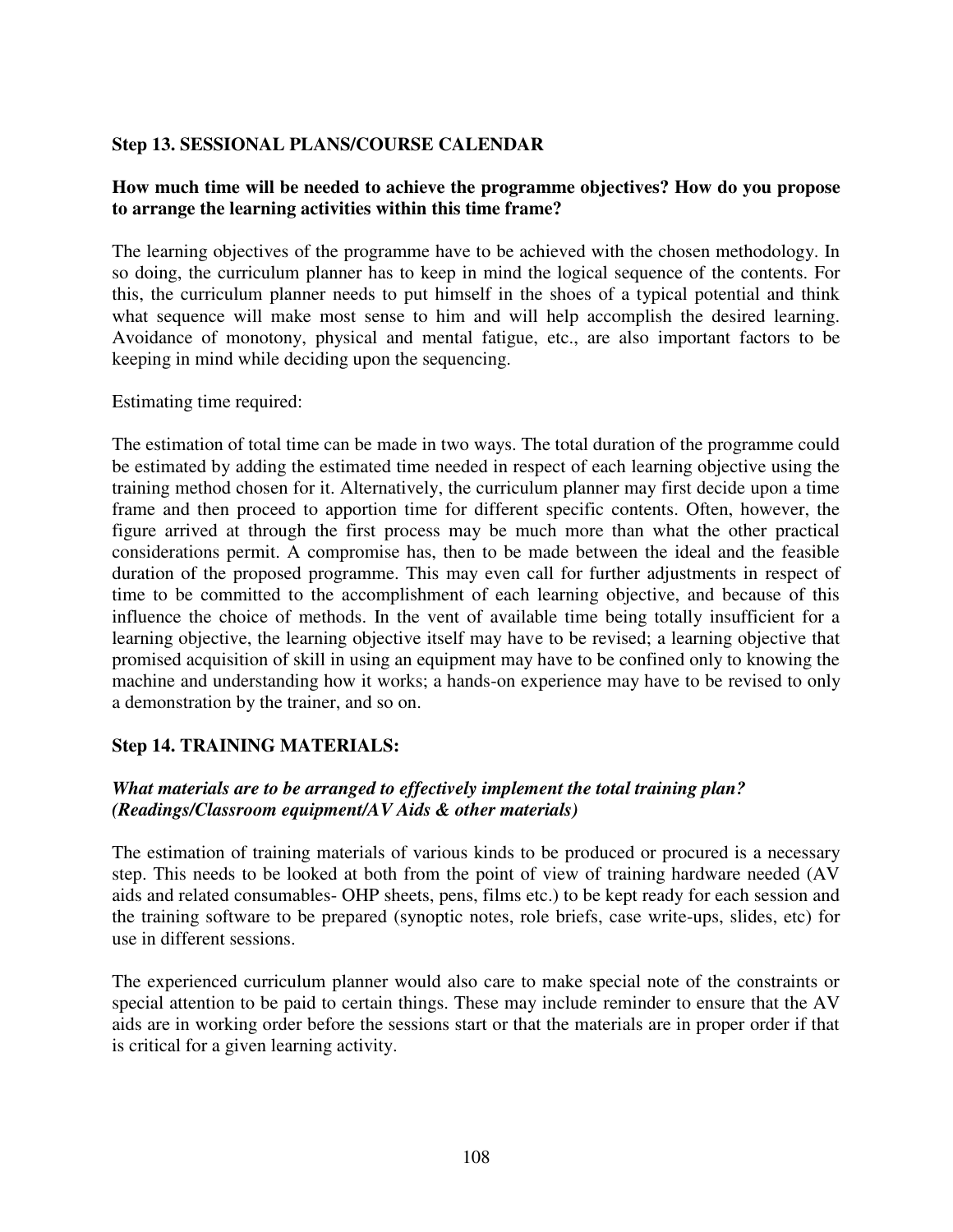### **Step 15. EVALUATION PLAN:**

### *How will you decide whether the programme has succeeded in achieving its objectives?*

Setting objectives and evaluating are complementary steps. Without clear cut, unambiguous objectives, evaluation is impossible; on the other hand setting objectives, however carefully done, is futile without appropriate methodology for evaluation is evolved and implemented. The curriculum plan as well as in the execution of the same.

The overall plan of evaluation should indicate the strategy to find out whether /how far the objectives of the programme have been realised.

The curriculum planner also needs to consider the various sources of data and the different points in time when he should collect them. Should evaluation data be obtained only from the participants or from the faculty members as well? Should it be collected during, at the end of the programme or sometime after the conclusion of the programme when the participant has returned to his work place? When doing so, should only the participant himself or his superior and /or colleagues also be asked for the data?

While the details of evaluation plan may be worked out later, the curriculum plan document needs to indicate at least the overall plan of evaluation in terms of when, what, how, by whom and for what purpose.

### **Step 16. MONITORING & FOLLOW UP PLAN:**

### **What arrangements are needed for providing the further support that the participants may need after the training is over?**

If the curriculum planner has followed the first four steps with vigor, more often than not he will find that the macro-level problems need a confluence of training and non-training interventions. On further examination, it may also become apparent that several actions are needed after the training programme to effectively help solve the problems.

### **Supplementary Activities:**

Some of the post-training activities needed are supplementary to the training inputs; these enable the participant to effectively transfer his learning to the work situation. These could be in the form of further readings, exercises, distance learning services of the training institutions etc.

### **Complementary Activities:**

The other kind of activities could be seen as complementary. These refer to the creation and provision of facilities needed in his work situation to effectively practice the new ways of behaviour. These could be material facilities like new machines, or administrative actions like alterations in the structure, greater delegation of authority, etc., without which the participant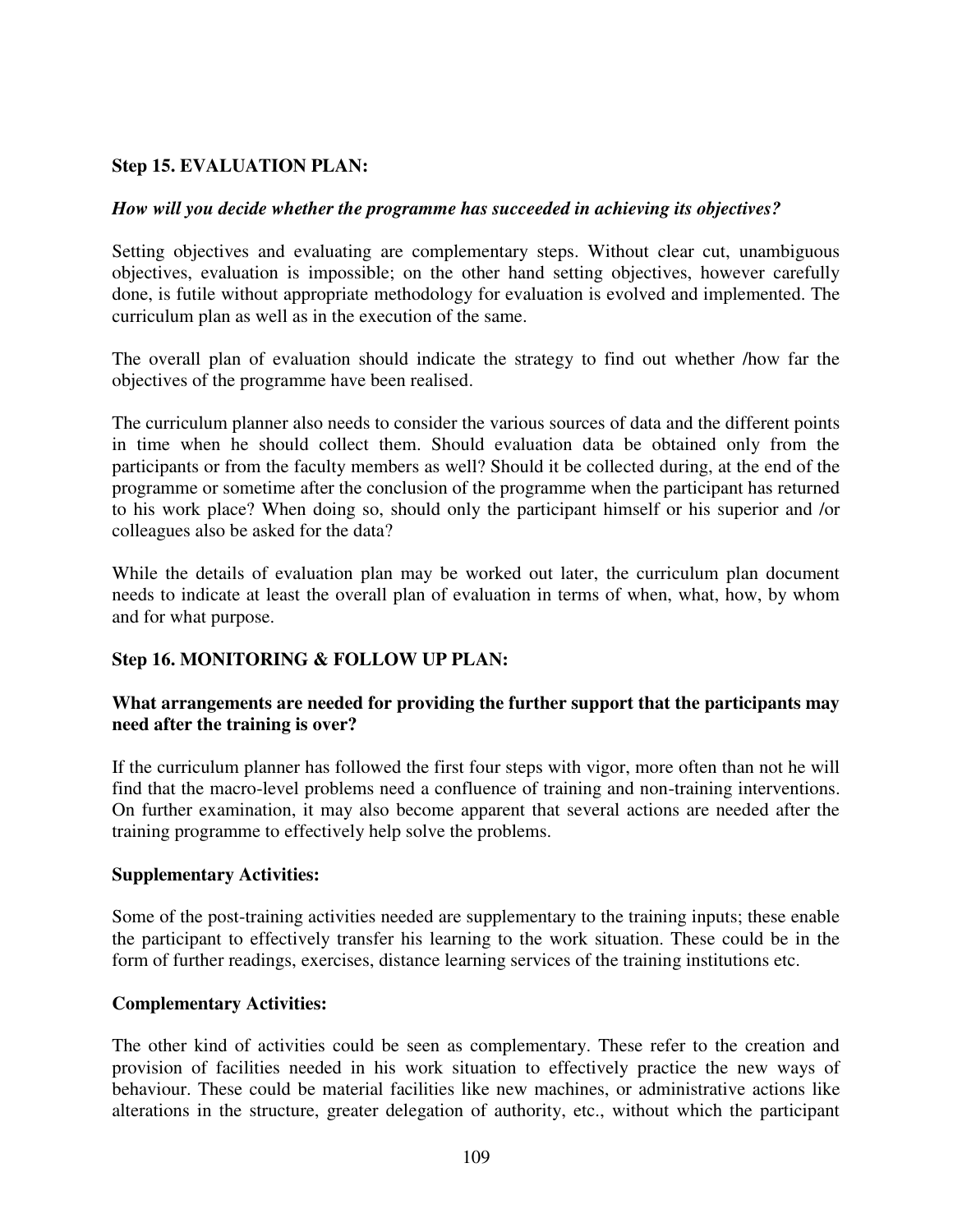cannot possibly hope to effectively carry out the tentative decisions he had made to utilize his learning for the training programme.

Some of the follow-up activities can be predicted right in the beginning; many others have to be assessed through systematic monitoring of the participant's after the training programme. Wherever possible, therefore, suitable arrangements need to be evolved to obtain reliable data on post-training needs of the participants.

### **Step 17. RESOURCE REQUIREMENT-THE BUDGET:**

### *What financial resources are needed to carry out the plan?*

This last step is needed not only to practically carry out the programme, but also to workout the cost and benefits from the programme. To the extent possible, it should be self sufficient in helping the administrators to get full idea of the budget needed for each expenditure as well as such costs those are to be shown as "book adjustments".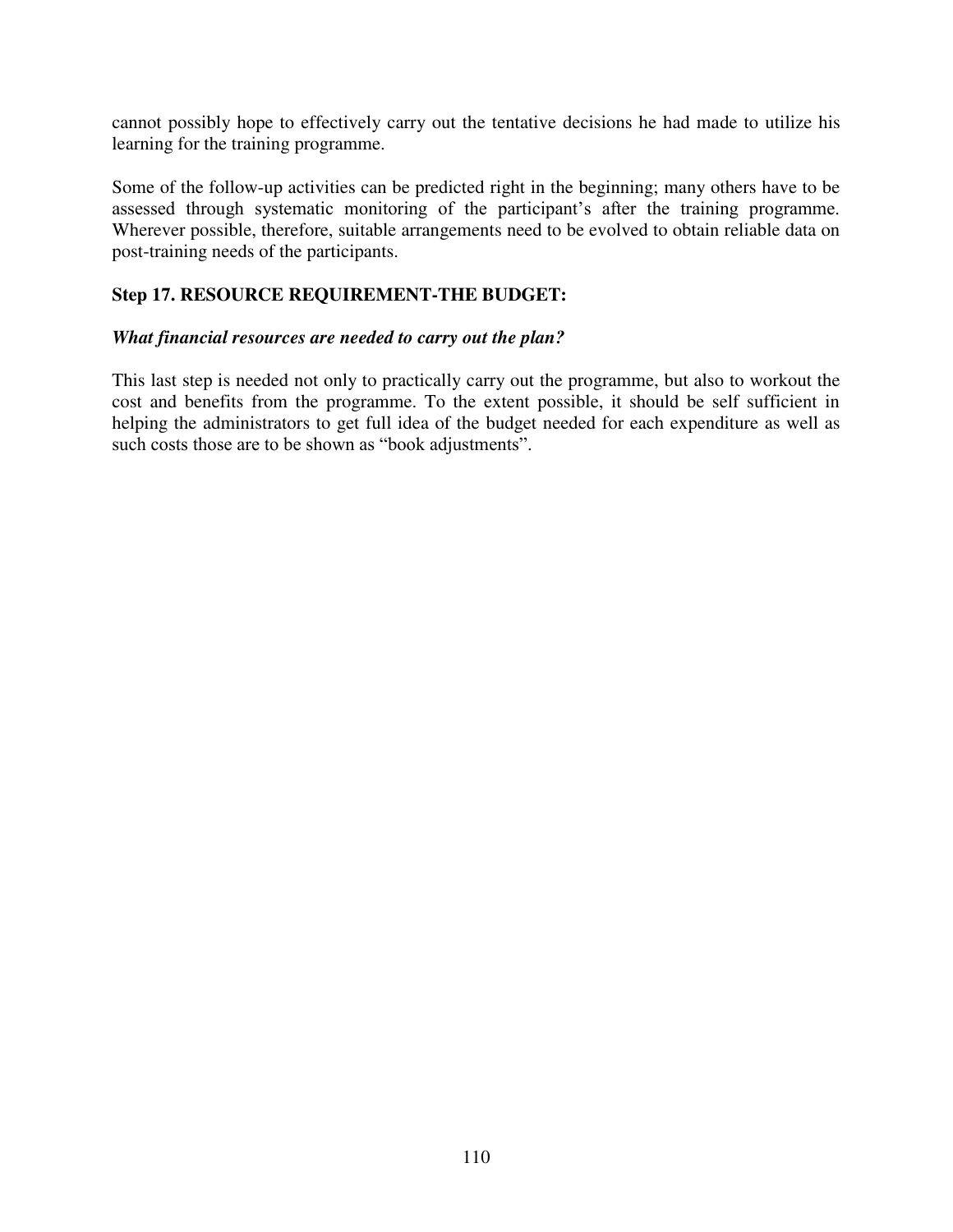# **GUIDELINES FOR CONDUCT, CONTENT and DURATION OF EAPs**

## **ENTREPRENEURSHIP AWARENESS PROGRAMME (EAP):**

With a view to expose students as well as faculty of academic institutions, offering degree/diploma courses in Technical Disciplines, to entrepreneurship as an alternative career, Entrepreneurship Awareness Programmes (EAPs) are conducted by Nodal Agencies in each State/Union Territory of the country. The implementing agency is usually either an educational institution or a professional body specializing in entrepreneurship development.

Each Camp, of 3 days duration, is conducted in the premises of an academic institution and aims at creating awareness among students about various facets of entrepreneurship while highlighting the merits of pursuing such a career option. In each EAP, about 80 students are exposed to different aspects of entrepreneurship, including opportunity guidance, services offered by agencies of support system etc. A visit to the industries located in the region is also encouraged to bring the students in direct touch with practicing entrepreneurs.

### **GUIDELINES FOR CONDUCTING ENTREPRENEURSHIP AWARENESS CAMPS (EAPs) IN EDUCATIONAL INSTITUTIONS**

### **Programme Objective:**

To create awareness among faculty and students of Engineering and Science courses about various facets of entrepreneurship as an alternative career option as also to highlight the merits of pursuing such an option.

### **Target Group:**

Science and Technology graduates/Diploma holders or those who are doing their final year diploma/degree in engineering/technology/science.

**Venue:** Within the premises of an academic institution.

**Duration:** Three days.

**Faculty:** Experts are mostly drawn from local or nearby institutions including practicing entrepreneurs with educational background in Science and Technology.

In each EAP, on an average 80 students are exposed to different aspects of entrepreneurship including government policies and incentives. A Visit to the industries located in the region is also arranged to bring the students in direct touch with practicing entrepreneurs.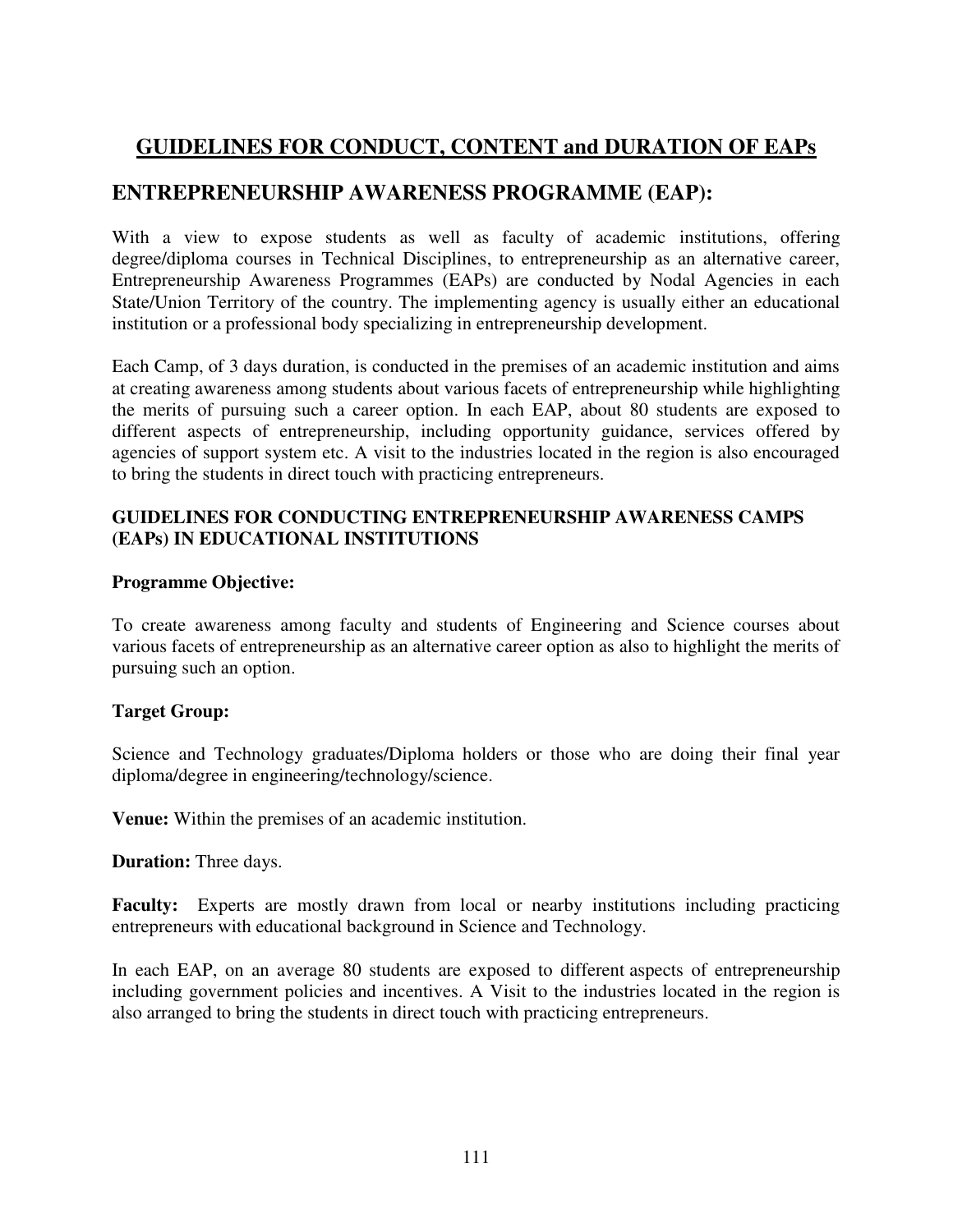### **SUGGESTED SCHEDULE FOR ENTREPRENEURSHIP AWARENESS PROGRAMME**

| Day      | <b>Morning</b>                                                                                                                                                        | <b>Session</b>                                                                                              |                  | <b>Afternoon</b>                                                                                                | <b>Session</b>                                                                                                                                                    |
|----------|-----------------------------------------------------------------------------------------------------------------------------------------------------------------------|-------------------------------------------------------------------------------------------------------------|------------------|-----------------------------------------------------------------------------------------------------------------|-------------------------------------------------------------------------------------------------------------------------------------------------------------------|
|          | <b>Session I</b>                                                                                                                                                      | <b>Session II</b>                                                                                           |                  | <b>Session III</b>                                                                                              | <b>Session IV</b>                                                                                                                                                 |
| 1st      | <b>Inauguration-Camp</b><br>Objective,<br>Entrepreneurship<br>(general concepts only)                                                                                 | Historical<br>background-<br>Indian values<br>vis-a-vis<br>Entrepreneur ship<br>and the present<br>scenario | B<br>${\bf R}$   | Identification of<br>opportunities for<br>entrepreneurs                                                         | Mechanism of<br>product selection<br>and technology-<br>assistance from<br>R&D Labs and<br>others on choice of<br>technology etc                                  |
|          |                                                                                                                                                                       |                                                                                                             | E                |                                                                                                                 |                                                                                                                                                                   |
| $2^{nd}$ | How to start a SSI unit<br>(General concept about<br>the Govt. formalities,<br>rules & regulation,<br>location, and different<br>aspect of an industrial<br>venture.) | Technical and<br>commercial<br>Aspects of SSI<br>unit (General<br>concept only)                             | A<br>$\mathbf K$ | Financial aspects<br>of SSI unit<br>including salient<br>features of a<br>project report                        | Support and<br>financial assistance<br>from Govt.<br>agencies, banks,<br>financial<br>institutions, SFCs<br>and others-securities<br>demanded by<br>FIs/banks etc |
| $3^{rd}$ | Creativity and business-<br>the man behind the<br>venture – the behavioural<br>scientist's approach                                                                   | Communication<br>skills (interacting<br>with people) for<br>better results                                  |                  | Lectures by<br>practicing<br>entrepreneur's<br>success stories-<br>common<br>problems faced<br>by entrepreneurs | Discussion with<br>participants for their<br>reactions about the<br>Camp.(Including<br>factory visit)                                                             |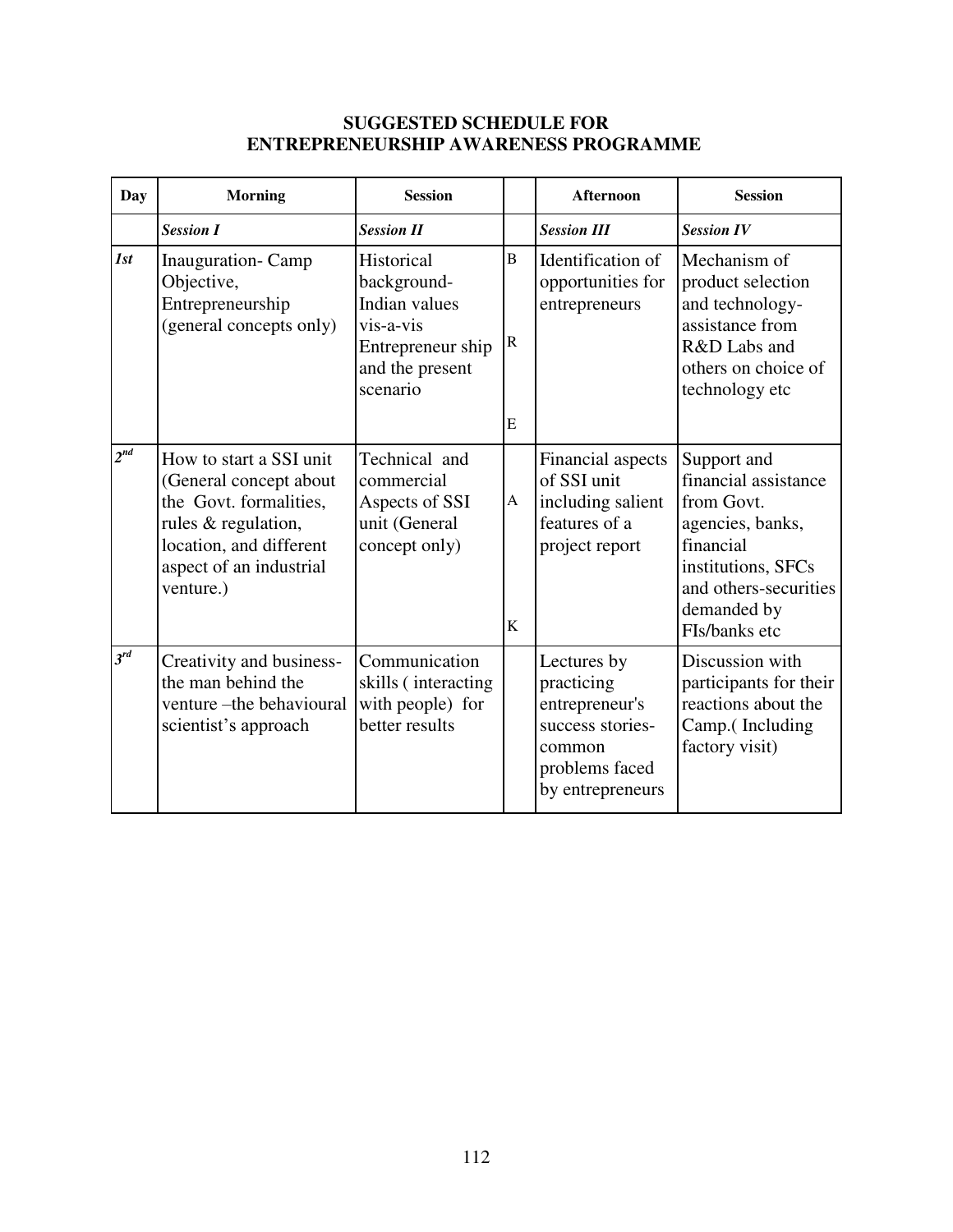# **INDEX**

| Sl. No. | <b>Contents</b>                                           | Page           |
|---------|-----------------------------------------------------------|----------------|
| 1.      | Entrepreneurship                                          | $\mathbf{1}$   |
| 2.      | The Myths of Entrepreneurship                             | $\overline{4}$ |
| 3.      | Entrepreneurship And Entrepreneur                         | $\overline{7}$ |
| 4.      | <b>MSME Act, 2006</b>                                     | 11             |
| 5.      | Institutional Support For MSMEs in India                  | 26             |
| 6.      | Small Industry Development Organisation (SIDO)            | 27             |
| 7.      | National Small Industries Corporation Ltd (NSIC)          | 32             |
| 8.      | Small Industries Development Bank of India (SIDBI)        | 37             |
| 9.      | <b>Entrepreneur Motivation Training</b>                   | 43             |
| 10.     | Micro Lab                                                 | 43             |
| 11.     | Thematic Apperception Test (TAT)                          | 46             |
| 12.     | Ring-Toss Exercise                                        | 54             |
| 13.     | Achievement Planning                                      | 58             |
| 14.     | Project Formulation and Preparation of Feasibility Report | 61             |
| 15.     | Proforma for Project Report                               | 66             |
| 16.     | Project Appraisal                                         | 69             |
| 17.     | Methodology                                               | 71             |
| 18.     | Swarnjayanti Gram Swarozgar Yojana Programme (SGSY)       | 91             |
| 19.     | <b>MSME Promotion- Cluster Approach</b>                   | 95             |
| 20.     | Prime Minister Employment Generation Programme<br>(PMEGP) | 98             |
| 21.     | Curriculum Planning                                       | 101            |
| 22.     | Guidelines for Conduct, Content and Duration of EAPs      | 111            |
|         |                                                           |                |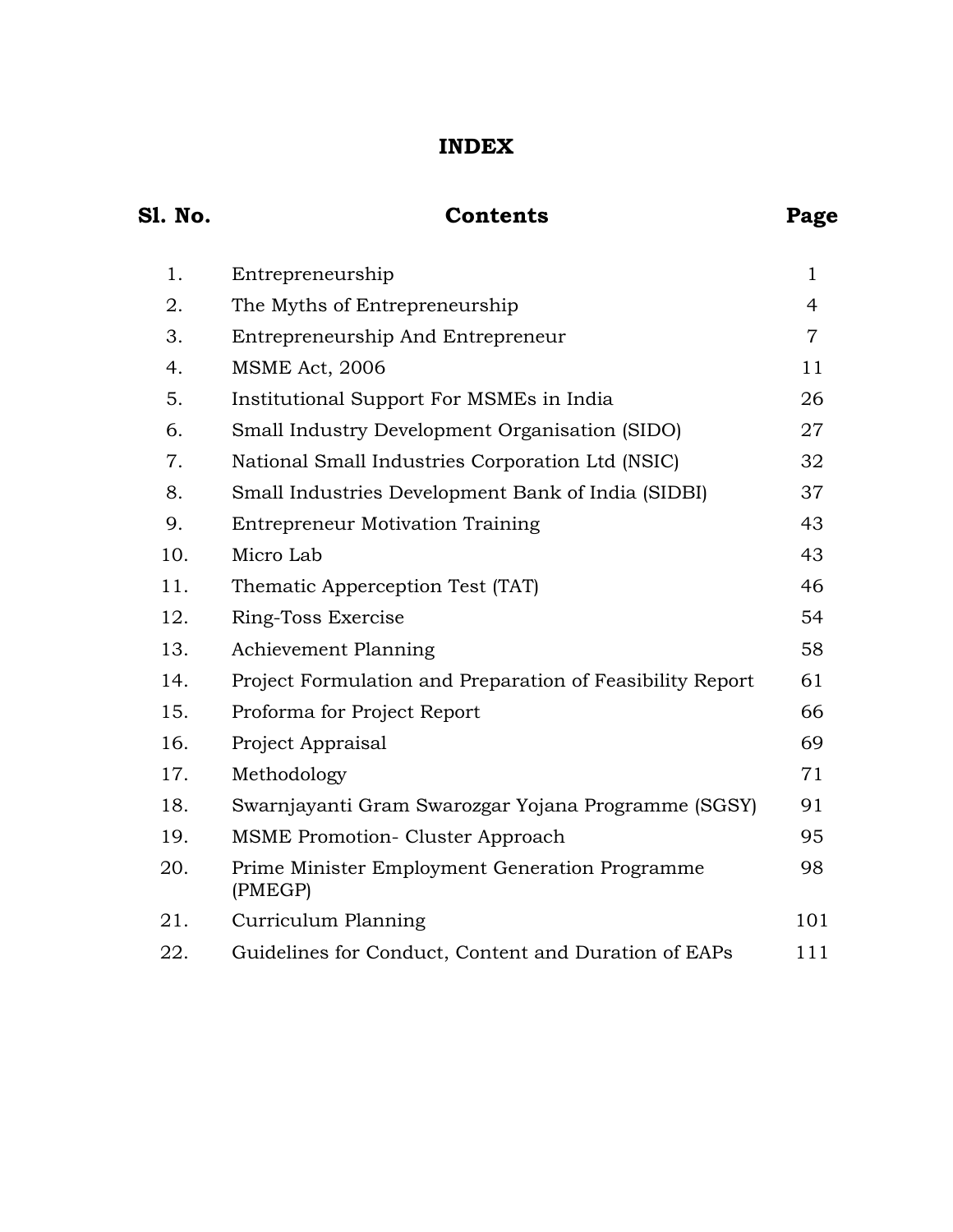

**National Institute for Micro, Small and Medium Enterprises**  *(An organisation of the Ministry of MSME, Govt. of India)*  **Yousufguda, Hyderabad – 500 045**